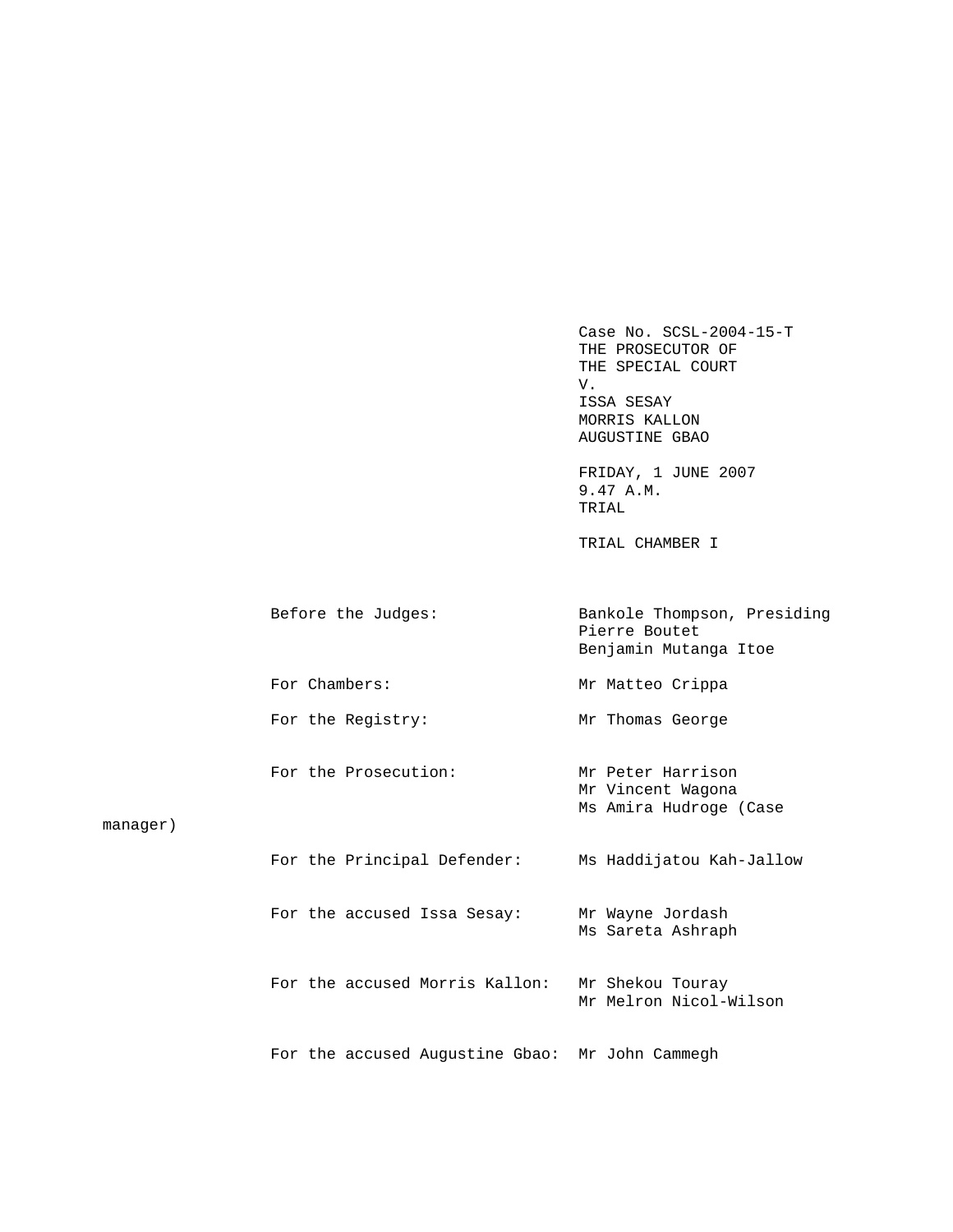|        | SESAY ET AL |              |
|--------|-------------|--------------|
| Page 2 |             |              |
|        | 1 JUNE 2007 | OPEN SESSION |

|             | 1            | [RUF01JUNE07A- MD]                                        |
|-------------|--------------|-----------------------------------------------------------|
|             | $\sqrt{2}$   | Friday, 1 June 2007                                       |
|             | $\mathbf{3}$ | [Open session]                                            |
|             | 4            | [The accused present]                                     |
|             | 5            | [The witness entered court]                               |
|             | 6            | [Upon commencing at 9.47 a.m.]                            |
|             | 7            | ISSA HASSAN SESAY [Continued]<br>WITNESS:                 |
|             | 8            | [Continued]<br>CROSS-EXAMINED BY MR CAMMEGH:              |
|             | 9            | [The witness answered through interpreter]                |
|             | 10           | PRESIDING JUDGE: The trial is resumed. Good morning,      |
|             | 11           | Mr Cammegh. Are you in much better shape this morning?    |
|             | 12           | MR CAMMEGH: Well, the honest answer is I am not really,   |
|             | 13           | but I'd like to finish, Your Honour.                      |
|             | 14           | PRESIDING JUDGE: Very well.                               |
| it          | 15           | MR CAMMEGH: I don't know if Mr Crippa has told you, but   |
|             | 16           | may well be later in the day, when I do finish, I will be |
|             | 17           | respectfully applying to the Court if I could be excused. |
|             | 18           | PRESIDING JUDGE: Your application will be considered in   |
|             | 19           | due course.                                               |
|             | 20           | MR CAMMEGH: Yes. Thank you, very much.                    |
|             | 21           | PRESIDING JUDGE: Let us proceed.                          |
|             | 22           | MR CAMMEGH:                                               |
| allegations | 23           | Mr Sesay, I want to start by returning to the<br>Q.       |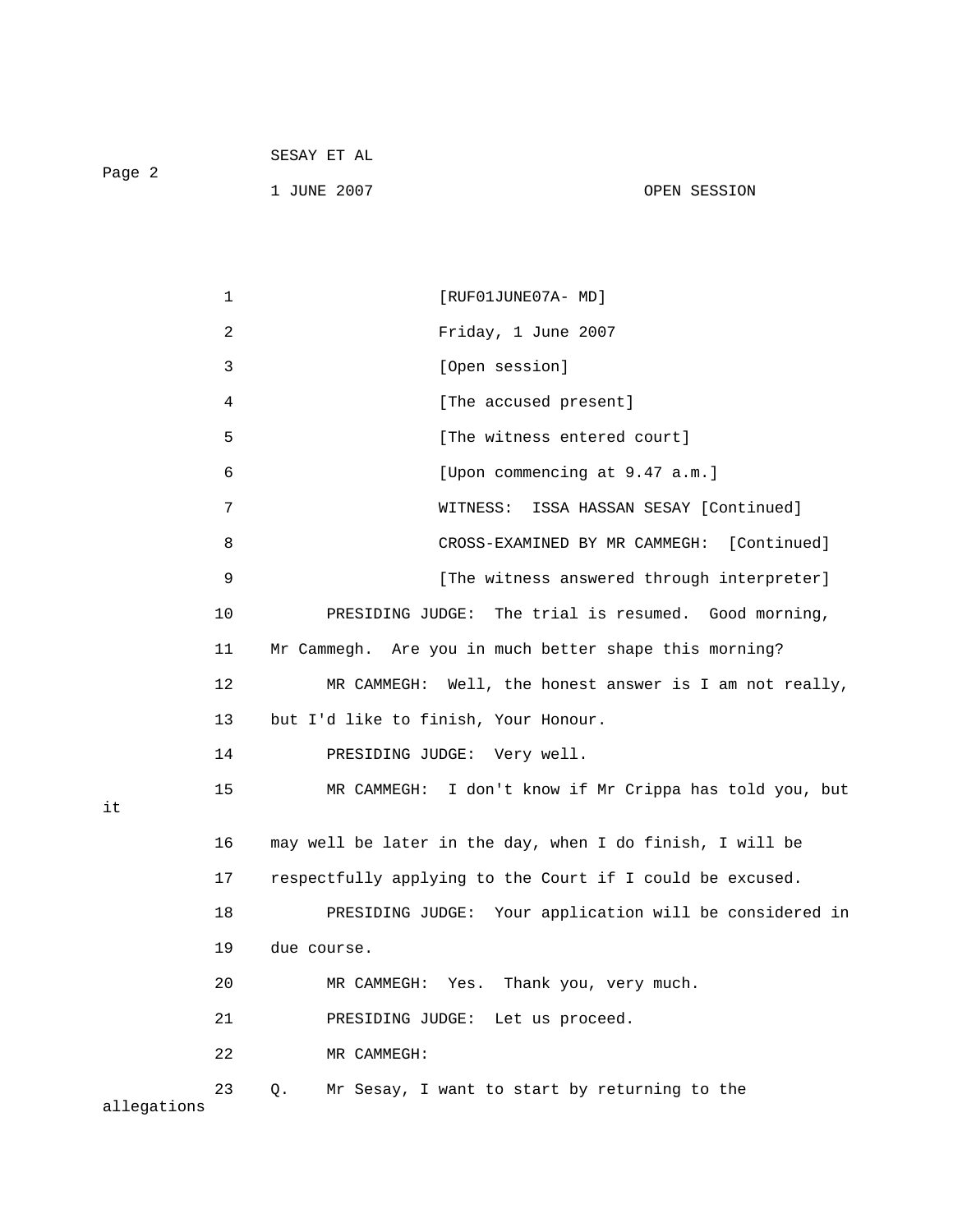| clear | 24 | of the forced labour. There is just one matter I'd like to    |
|-------|----|---------------------------------------------------------------|
|       | 25 | up with you. And, again, I'm afraid this question involves me |
| just  | 26 | reading to you something that was said by a witness, and I    |
| with  | 27 | want you to comment on it, please; tell me whether you agree  |
| 2005, | 28 | it or not. It's something that 366 said on 17 November of     |
|       | 29 | at page 87. And what that witness said was:                   |

|        | SESAY ET AL |              |
|--------|-------------|--------------|
| Page 3 |             |              |
|        | 1 JUNE 2007 | OPEN SESSION |

|         | 1 | "Whatever we received it was from Augustine Gbao.<br>When    |  |
|---------|---|--------------------------------------------------------------|--|
|         | 2 | something comes from Buedu to Kailahun, he was a senior      |  |
| to      | 3 | officer in Kailahun. He was the one who dispatched it        |  |
| $MPs$ , | 4 | us in the jungleI would say Augustine Gbao and the           |  |
|         | 5 | but he was the head."                                        |  |
| you     | 6 | Would you like to comment on that please, Mr Sesay, if       |  |
|         | 7 | can?                                                         |  |
|         | 8 | Yes, sir. But, first, I disagree with what 366 said,<br>Α.   |  |
|         | 9 | because 366 did not go to Kailahun Town for the entire 1998. |  |

He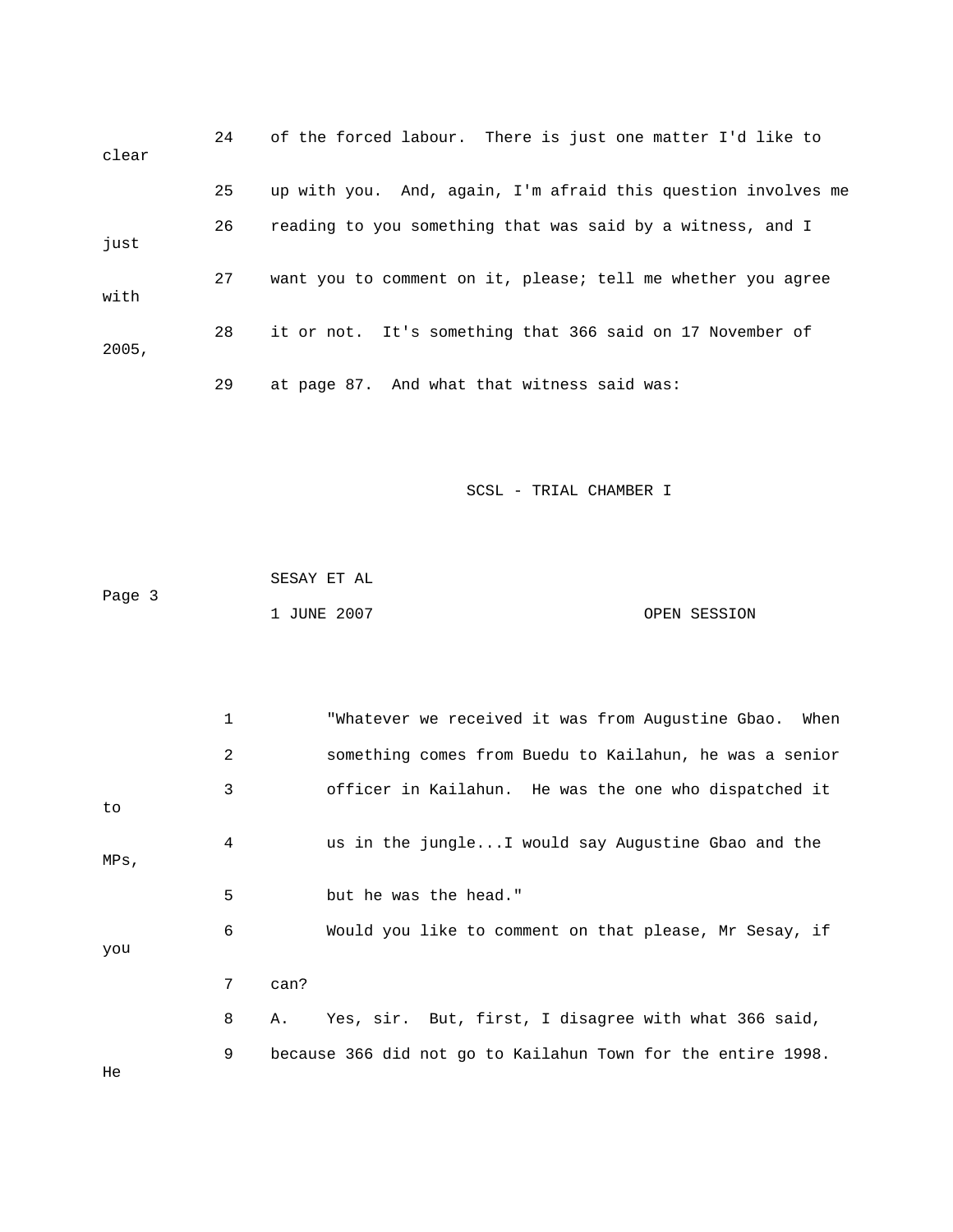| did       | 10 | was in Kono for the whole of '99 up to the disarmament.<br>366 |
|-----------|----|----------------------------------------------------------------|
|           | 11 | not go to Kailahun.                                            |
| and       | 12 | What about the suggestion that it was Augustine Gbao,<br>О.    |
| logistics | 13 | the MPs, who appeared to be responsible for dispatching        |
|           | 14 | to the fighters in the jungle; would you agree with that?      |
|           | 15 | Well, 336 -- 366, did not come to Kailahun, that's the<br>Α.   |
|           | 16 | first thing; and, secondly, the supplies were coming from      |
| thirdly,  | 17 | Bockarie, not from Augustine Gbao, for Kono in '98; and,       |
|           | 18 | from July, the road from Kenewa to Boama, they had made it     |
|           | 19 | because, at that time, it was a tree that only fell across the |
|           | 20 | road.                                                          |
|           | 21 | THE INTERPRETER: Your Honours, can he take it slowly           |
|           | 22 | again.                                                         |
|           | 23 | MR CAMMEGH:                                                    |
| go        | 24 | Mr Sesay, once again, I'm sorry, you are being asked to<br>Q.  |
|           | 25 | back and speak a little bit more slowly.                       |
|           | 26 | PRESIDING JUDGE: Yes, let's get his third point again.         |
|           | 27 | MR CAMMEGH:                                                    |
|           | 28 | Yes, your third point, if we can.<br>Q.                        |
| the       | 29 | Yes, sir My Lord. I said, the third point -- I said,<br>Α.     |

SESAY ET AL

Page 4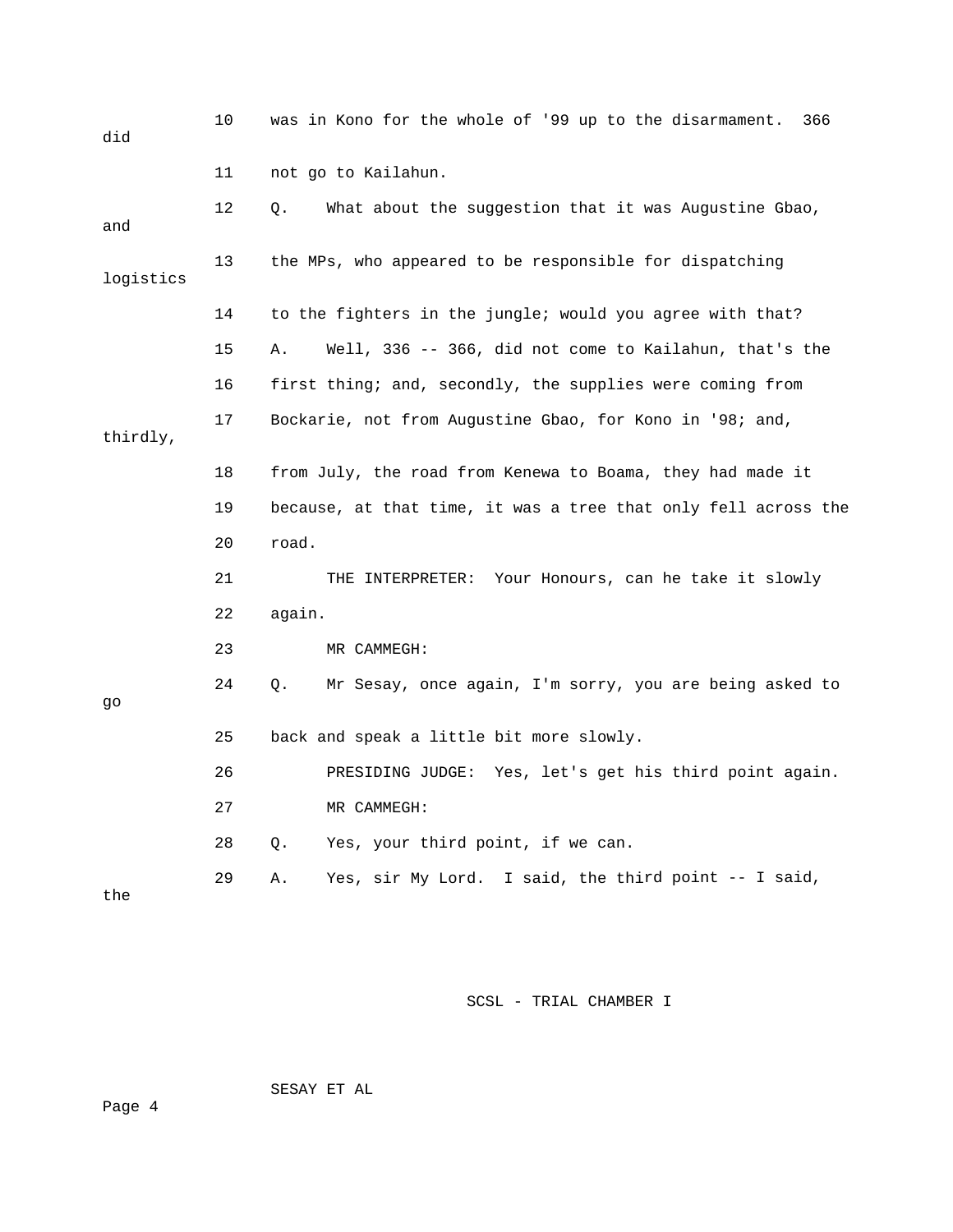|            | 1  | third point, from July 1998, the road, the road from Kenewa to   |
|------------|----|------------------------------------------------------------------|
|            | 2  | Boama, they had removed the trees that had fallen across the     |
|            | 3  | road, so vehicles were coming from Buedu to Lower Boama.<br>Now, |
| half       | 4  | from Lower Boama to the Moa River, was not up to one and a       |
|            | 5  | It's about a mile.<br>miles.                                     |
|            | 6  | Thank you, Mr Sesay. I know that you were living in<br>Q.        |
|            | 7  | Pendembu for most of 1998, and, of course, if you can't answer   |
|            | 8  | this question, I will understand, but were you aware of a man    |
| was a      | 9  | called Korpomeh who worked with Augustine Gbao?<br>I think he    |
|            | 10 | driver.                                                          |
| drive.     | 11 | Yes, I know Korpomeh, he was a driver. He used to<br>Α.          |
|            | 12 | Currently, he's a soldier in the army.                           |
| 108        | 13 | And, again, an allegation from 108 was that Korpomeh,<br>Q.      |
| civilians, | 14 | specified, that between 1998 and 2000, was capturing             |
| Sandiaru;  | 15 | female civilians, to fetch coffee for Augustine Gbao in          |
|            | 16 | are you able to comment on that allegation?                      |
|            | 17 | But from February 1999, Augustine Gbao was not in<br>Α.<br>Yes.  |
| Gbao       | 18 | Kailahun any more. From January -- from February to March,       |
|            | 19 | was in Makeni. From March to October he was in Magburaka.<br>He  |
| in         | 20 | continued to stay in Makeni up to the disarmament. He was not    |
|            | 21 | Kailahun, so how could they fetch coffee for him in Sandiaru?    |
|            | 22 | What about just focusing on --<br>Q.                             |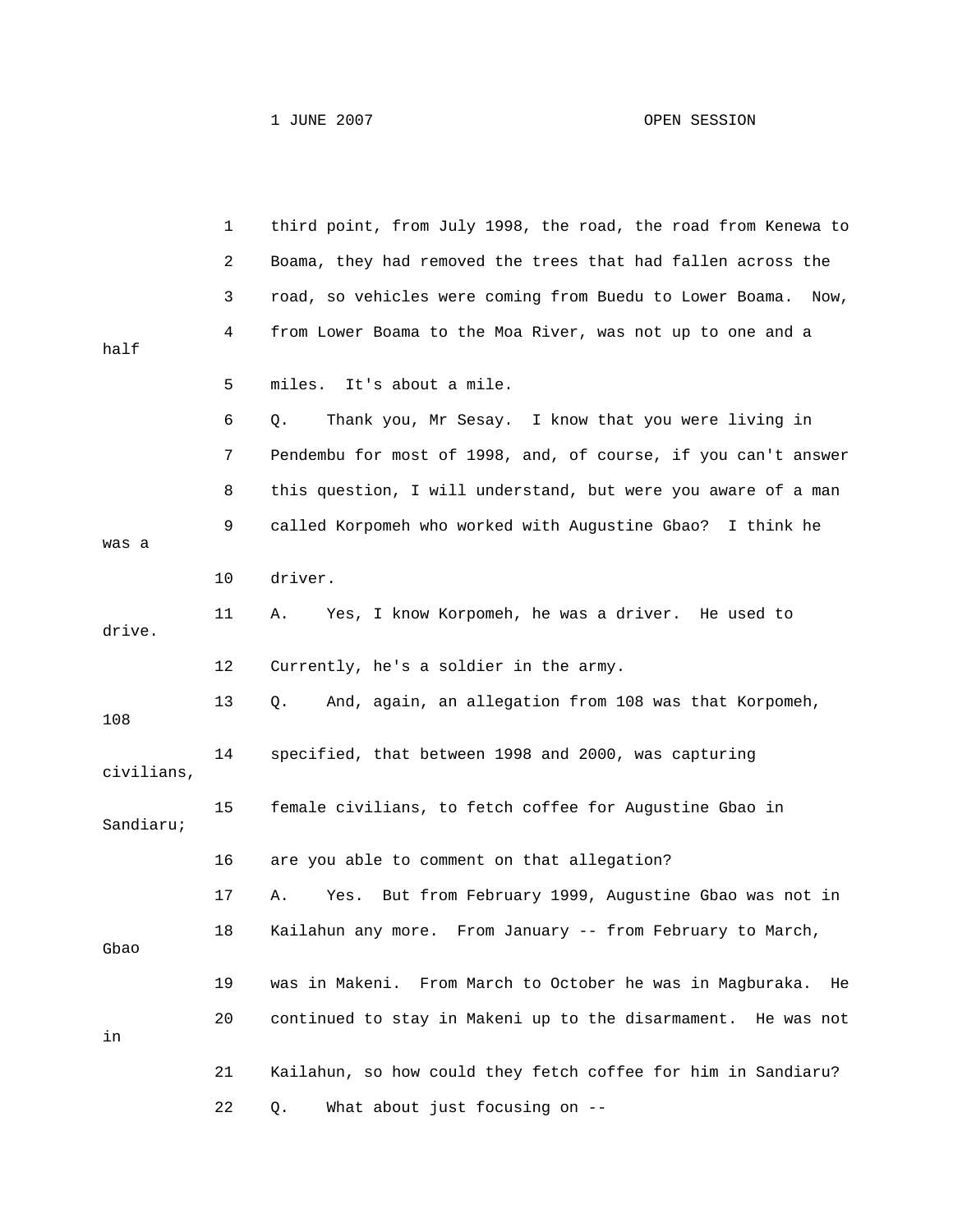23 A. And when Foday Sankoh had been arrested, in 2000, May, I 25 told them not to contribute cocoa. I said I would provide the 27 medicines, we'd buy the medicines. So the civilians should not 28 contribute anything in the form of produce and they, too, would 29 come here to confirm that. So if anybody tells you that he was 24 went to Kailahun around -- around July. I called the chiefs and 26 medicines, that we've had -- we've had a source for the

SCSL - TRIAL CHAMBER I

 SESAY ET AL Page 5 1 JUNE 2007 OPEN SESSION

 1 forced in 2000 to fetch produce in Kailahun, that's a lie. . 3 nobody should contribute because the war was coming to an end 5 continued to provide medication for them up to the disarmament 6 Kailahun. 7 Q. And just a "yes" or "no," if you can. Were you ever, at 2 Because I made it plain to the chiefs in Kailahun Town that 4 Let the people have as their produce for themselves, and I 8 any stage were you ever aware of Korpomeh recruiting forced 9 female labour on behalf of Augustine Gbao, in Sandiaru?

in

10 A. No.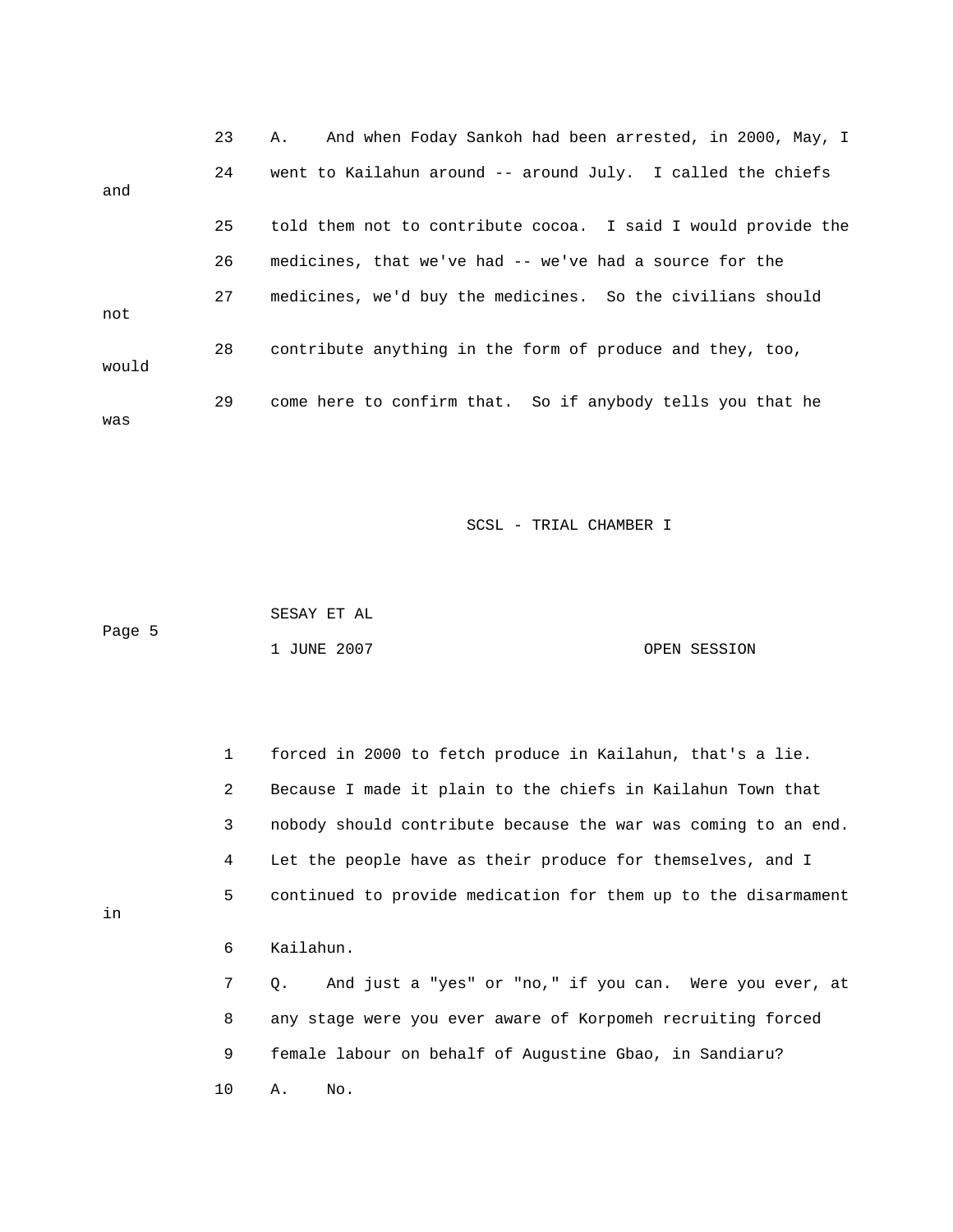|           | 11 | Thank you.<br>Q.                                               |
|-----------|----|----------------------------------------------------------------|
|           | 12 | I don't know that and --<br>Α.                                 |
| questions | 13 | I just want to wrap up with 108, a couple of last<br>Q.        |
|           | 14 | 108 claimed, and again I'm afraid I haven't got the<br>on 108. |
| stage,    | 15 | reference, but 108 claimed that Martin George was, at one      |
| he        | 16 | the chief security officer; is there any truth in that, that   |
|           | 17 | took over from Augustine Gbao at some point?                   |
|           | 18 | Did you say from Augustine Gbao?<br>Α.                         |
|           | 19 | Yes.<br>Q.                                                     |
| officer   | 20 | The time that Martin George became chief security<br>Α.        |
| time,     | 21 | in Kailahun, it was around March or April 2000 and, at that    |
|           | 22 | Gbao was in Makeni.                                            |
|           | 23 | Thank you. And finally this, again on 108: 108 claimed<br>Q.   |
|           | 24 | that Francis Musa was, at one stage, an IDU commander; is that |
|           | 25 | right, according to your knowledge?                            |
|           | 26 | He was the district, Kailahun District, IDU<br>Α.<br>Yes.      |
|           | 27 | commander.                                                     |
|           | 28 | At what stage? Would this have been as far back as '98?<br>Q.  |
|           | 29 | Yes. '98, '99.<br>Α.                                           |
|           |    |                                                                |
|           |    | SCSL - TRIAL CHAMBER I                                         |

SESAY ET AL

ge 6 Pa

1 JUNE 2007 OPEN SESSION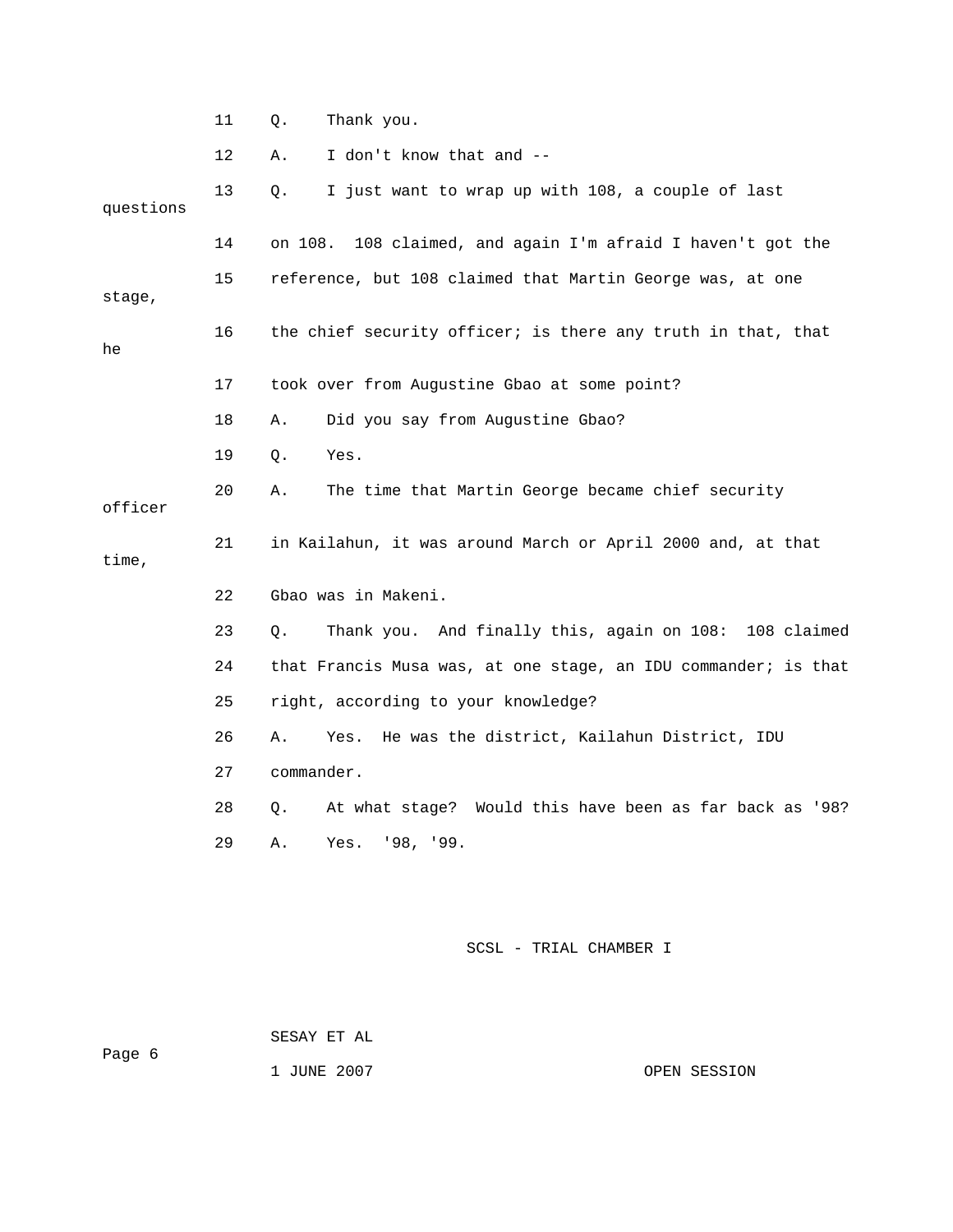| you        | 1  | Would he have been the Kailahun District -- sorry, did<br>Q.     |
|------------|----|------------------------------------------------------------------|
|            | 2  | say Kailahun District or Kailahun Town?                          |
|            | 3  | Kailahun District IDU commander.<br>Α.                           |
| оf         | 4  | Was he the Kailahun District IDU commander at the time<br>Q.     |
|            | 5  | the killing of the 67 Kamajors?                                  |
|            | 6  | Yes, I think so.<br>Α.                                           |
| security   | 7  | I want to now move on to the subject of the joint<br>Q.          |
| that       | 8  | board for investigation. Would you agree with me, Mr Sesay,      |
| me         | 9  | the -- I'm going to call it the JSBI -- would you agree with     |
|            | 10 | that the JSBI could only start an investigation if either a      |
| soldier    | 11 | brigade commander or a battalion commander decided that a        |
| that?      | 12 | or combatant should be investigated; would you agree with        |
|            | 13 | Yes, I'll agree, especially with the brigade commander.<br>Α.    |
|            | 14 | I'll agree with that.                                            |
|            | 15 | Thank you. And did investigations -- once again,<br>Q.           |
|            | 16 | Ms Ashraph is assisting me. The suggestion by 108 that Martin    |
|            | 17 | George became security commander is at 7 March 2006, page 90.    |
|            | 18 | Right.<br>Now, I just want to talk about how an investigation by |
|            | 19 | the JSBI would begin; where would it come from? How would it     |
|            | 20 | originate?<br>Would you agree with me that the usual manner in   |
|            | 21 | which an investigation would arise --                            |
| yesterday? | 22 | Mr Cammegh, hadn't we visited that<br>JUDGE ITOE:                |
| near       | 23 | No, Your Honour, we haven't been anywhere<br>MR CAMMEGH:         |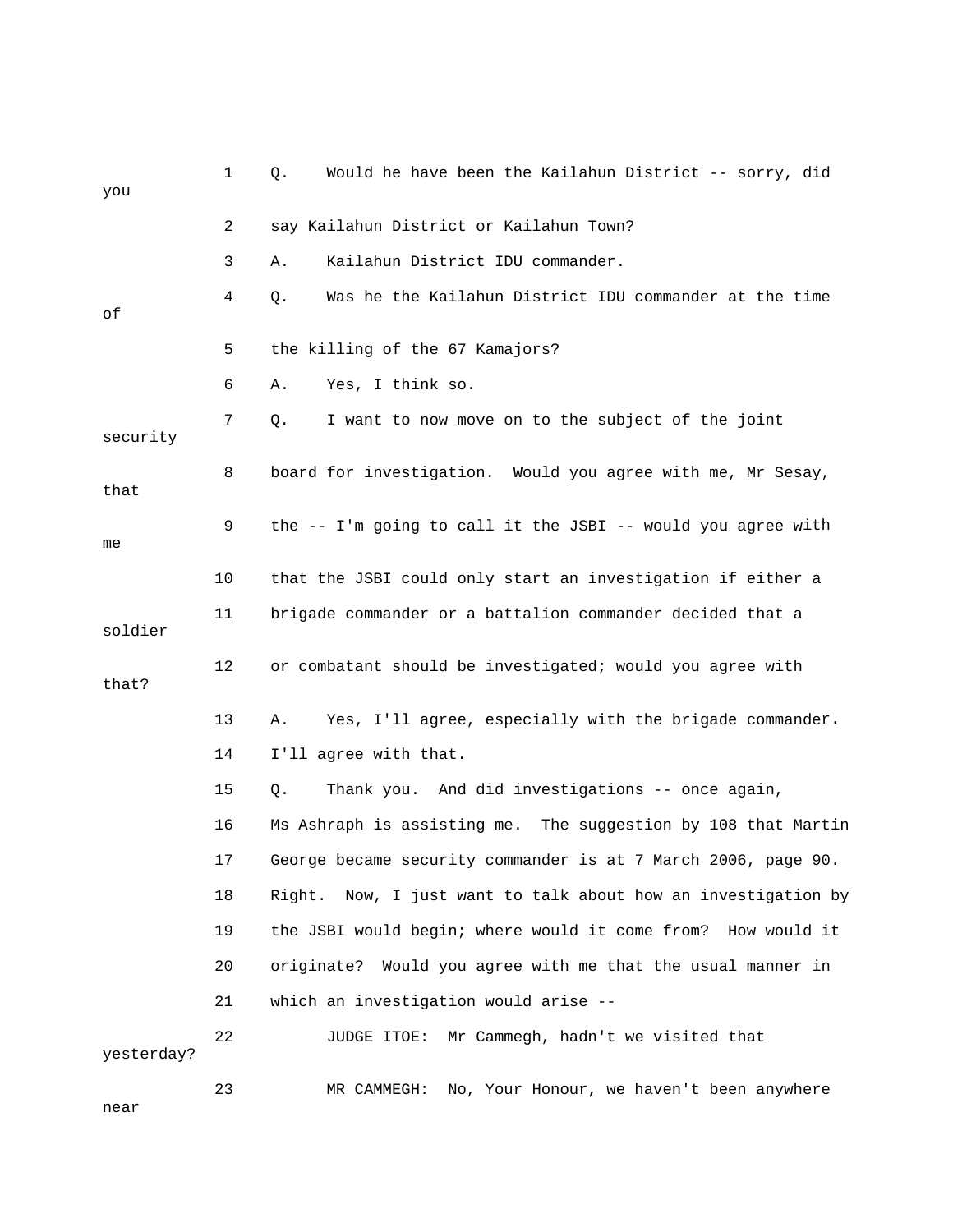| separate | 24 | the JSBI yet. It's a new subject and which is totally          |
|----------|----|----------------------------------------------------------------|
| the      | 25 | from the IDU. Augustine Gbao, in March of '96 was appointed    |
|          | 26 | chairman of the Joint Security Board of Investigation, or at   |
|          | 27 | least that's our case, as well as overall IDU commander on the |
| rank     | 28 | same occasion, and was on the same occasion elevated to the    |
|          | 29 | of captain and I think, on the same occasion, was appointed    |

|        | SESAY ET AL |              |
|--------|-------------|--------------|
| Page 7 |             |              |
|        | 1 JUNE 2007 | OPEN SESSION |

|            | $\mathbf{1}$ | overall security commander.                                    |
|------------|--------------|----------------------------------------------------------------|
| procedures | 2            | JUDGE ITOE: So what you are saying is that the                 |
|            | 3            | are different, from what we saw yesterday.                     |
|            | 4            | MR CAMMEGH: Yes, because the JSBI --                           |
| right.     | 5            | JUDGE ITOE: Go ahead then. Go ahead. That's all                |
|            | 6            | MR CAMMEGH:                                                    |
| am         | 7            | Was the normal manner in which a JSBI investigation -- I<br>О. |
|            | 8            | going to start again. I am sorry, Mr Sesay. Would a JSBI       |
|            | 9            | investigation usually start in this way: A G5 commander would  |
|            | 10           | submit a report concerning harassment of, for example, a       |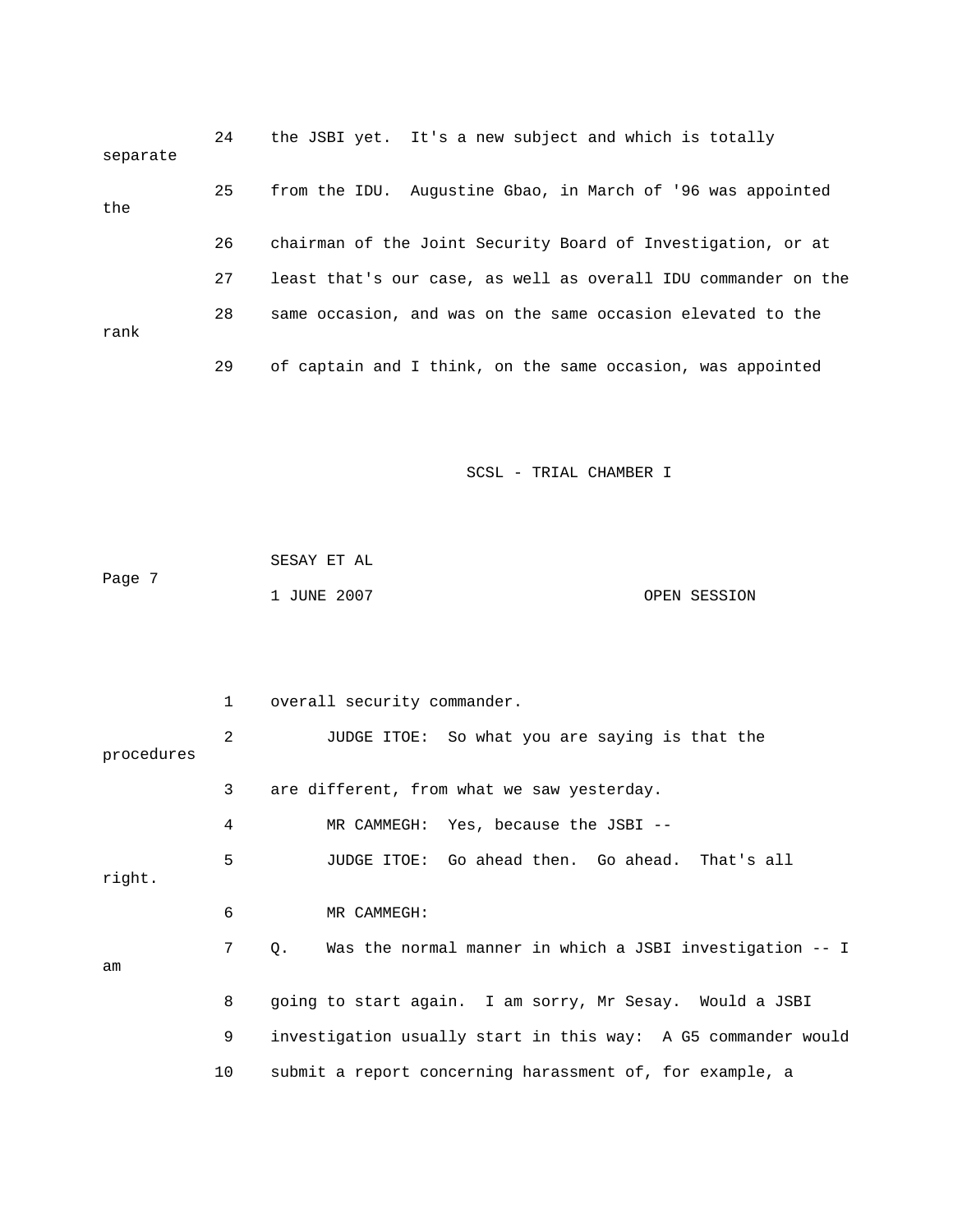| would        | 11 | civilian, to a brigade IDU commander and that IDU commander    |
|--------------|----|----------------------------------------------------------------|
|              | 12 | then inform the brigade commander of the allegation.<br>That   |
| inquiry.     | 13 | brigade commander would then institute a JSBI board of         |
|              | 14 | Does that sound right to you?                                  |
|              | 15 | Α.<br>Yes, that's correct.                                     |
|              | 16 | I'm sorry it's just a convoluted question.<br>Q.<br>Thank you. |
|              | 17 | Once the JSBI had reached a finding that disciplinary action   |
|              | 18 | should be taken against the quilty combatant, was it up to the |
|              | 19 | JSBI to recommend that the MP took that disciplinary action    |
|              | 20 | against the combatant?                                         |
|              | 21 | Yes.<br>Α.                                                     |
| particularly | 22 | Thank you. Were you familiar in '96, '97, and<br>Q.            |
| 1998,        | 23 | 1998 -- in fact, I will start again. Were you familiar in      |
|              | 24 | particularly after the retreat of the RUF from Kenema with the |
|              | 25 | resurgence of the CDF and the Kamajors, were you familiar with |
|              | 26 | the phrase SOS; security-on-security.                          |
|              | 27 | Yeah.<br>Α.                                                    |
|              | 28 | Are you aware of how the JSBI was formed?<br>How it was<br>О.  |
|              | 29 | comprised? Who would sit on the JSBI?                          |
|              |    |                                                                |
|              |    |                                                                |

SESAY ET AL

Page 8

1 JUNE 2007 CPEN SESSION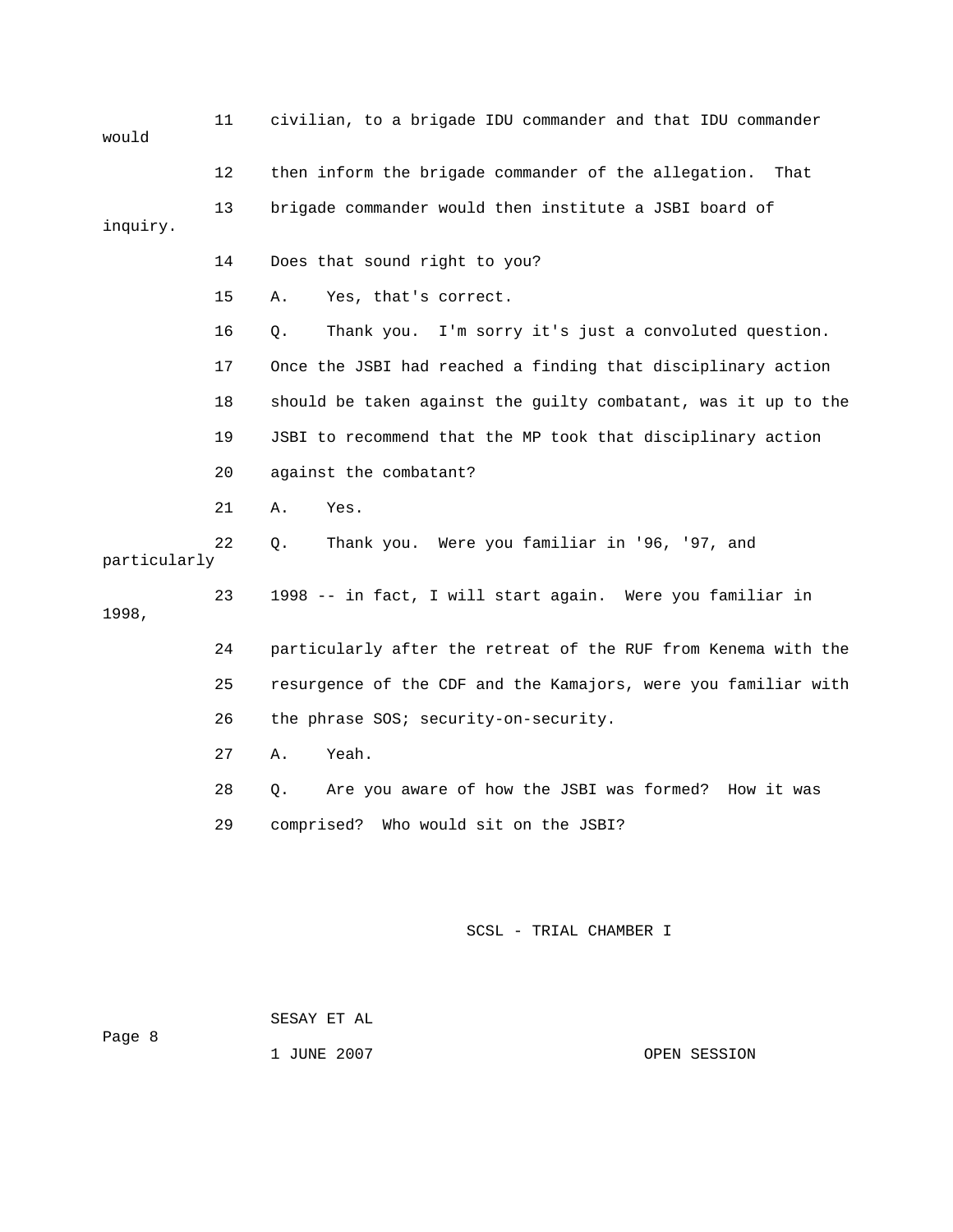|          | 1  | During the investigations of the Kamajors?<br>Α.                 |
|----------|----|------------------------------------------------------------------|
|          | 2  | Well, for example, during the investigations of the<br>Q.        |
|          | 3  | Kamajors, yes, just as an example. Who would sit on the JSBI?    |
|          | 4  | Well, it was the unit, but I was not there to be able to<br>Α.   |
| IDU,     | 5  | recall the individuals. But what I understood was that the       |
|          | 6  | the MP and some of the G5s were the ones who carried out the     |
|          | 7  | investigations, especially the MPs and the IDUs.                 |
|          | 8  | Thank you. What in particular, if you can help us, was<br>Q.     |
| on       | 9  | Augustine Gbao's role with the JSBI? Can you shed any light      |
| yourself | 10 | I appreciate you weren't involved with the JSBI<br>that?         |
|          | 11 | but perhaps you can help us.                                     |
|          | 12 | Well, during that incident involving the Kamajors, I was<br>Α.   |
| to.      | 13 | not in Kailahun, but Gbao would not just say to investigate or   |
|          | 14 | arrest those people. If Bockarie gives orders to arrest those    |
|          | 15 | people, then he would tell Gbao to get the MPs and IDUs to       |
|          | 16 | investigate those people. And when I reached Kailahun, I         |
| to       | 17 | understood that those who were investigated, who had no marks    |
| Kamajors | 18 | show that they were Kamajors, were set free, because the         |
|          | 19 | had marks in front of their bodies and at the back of their      |
|          | 20 | So those people who hadn't those marks were set free.<br>bodies. |
| was      | 21 | Those who had the marks were the ones Mosquito killed.<br>That   |
| at       | 22 | what I heard when I reached Kailahun because I was not present   |
| John     | 23 | the scene, but the MP commander who was in Kailahun, who was     |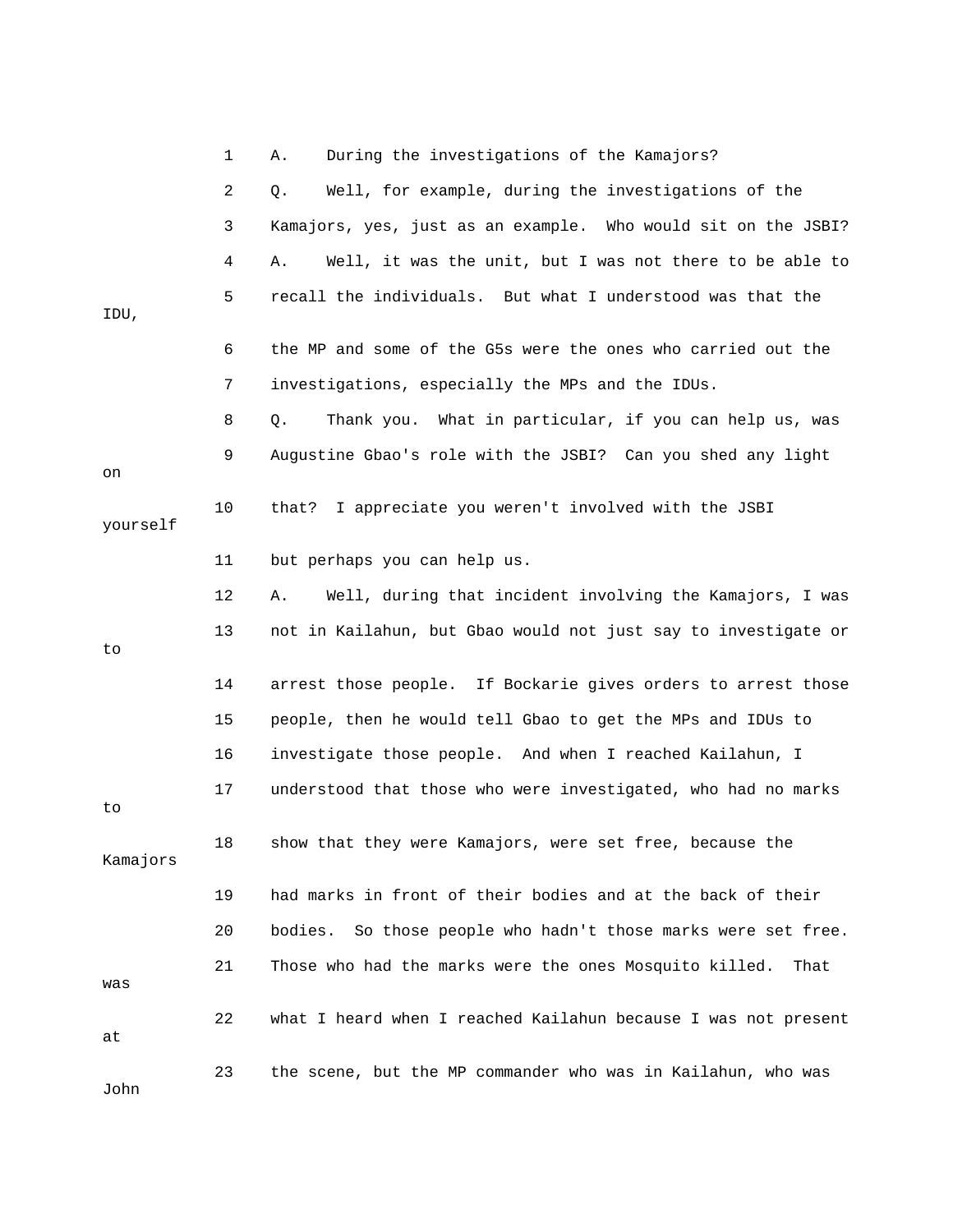24 Aruna, he was a district MP commander for Kailahun.

 25 Q. That's very helpful, Mr Sesay. Thank you for that. 26 Clearly you are talking there about the JSBI in relation to 27 events prior to the Kailahun massacre. Can I just ask you, 28 please, your knowledge of Augustine Gbao's precise function, I 29 mean in a general way, with the JSBI. He was, I think, the

SCSL - TRIAL CHAMBER I

|        | SESAY ET AL |              |
|--------|-------------|--------------|
| Paqe 9 |             |              |
|        | 1 JUNE 2007 | OPEN SESSION |

us

1 chairman of the JSBI; is that right? But how much involvement 2 did Augustine Gbao have in boards of inquiries; can you help 3 with that? If you don't know, just say so. 4 A. Well, when I arrived there, Mosquito had killed those 5 people, so I cannot tell you who and who was in that board of 11 to Kailahun. 12 Q. Help me with this if you can: Did he have a deputy in 6 investigation, the board of the panel. 7 Q. You mentioned a man called John. Was his name John T 8 Aruna, in fact; was that his name, the local MP commander in 9 Kailahun Town? 10 A. Yes, John Aruna. He's a native of Bandajuma, three miles 13 Kailahun Town by the name of -- I can't remember the first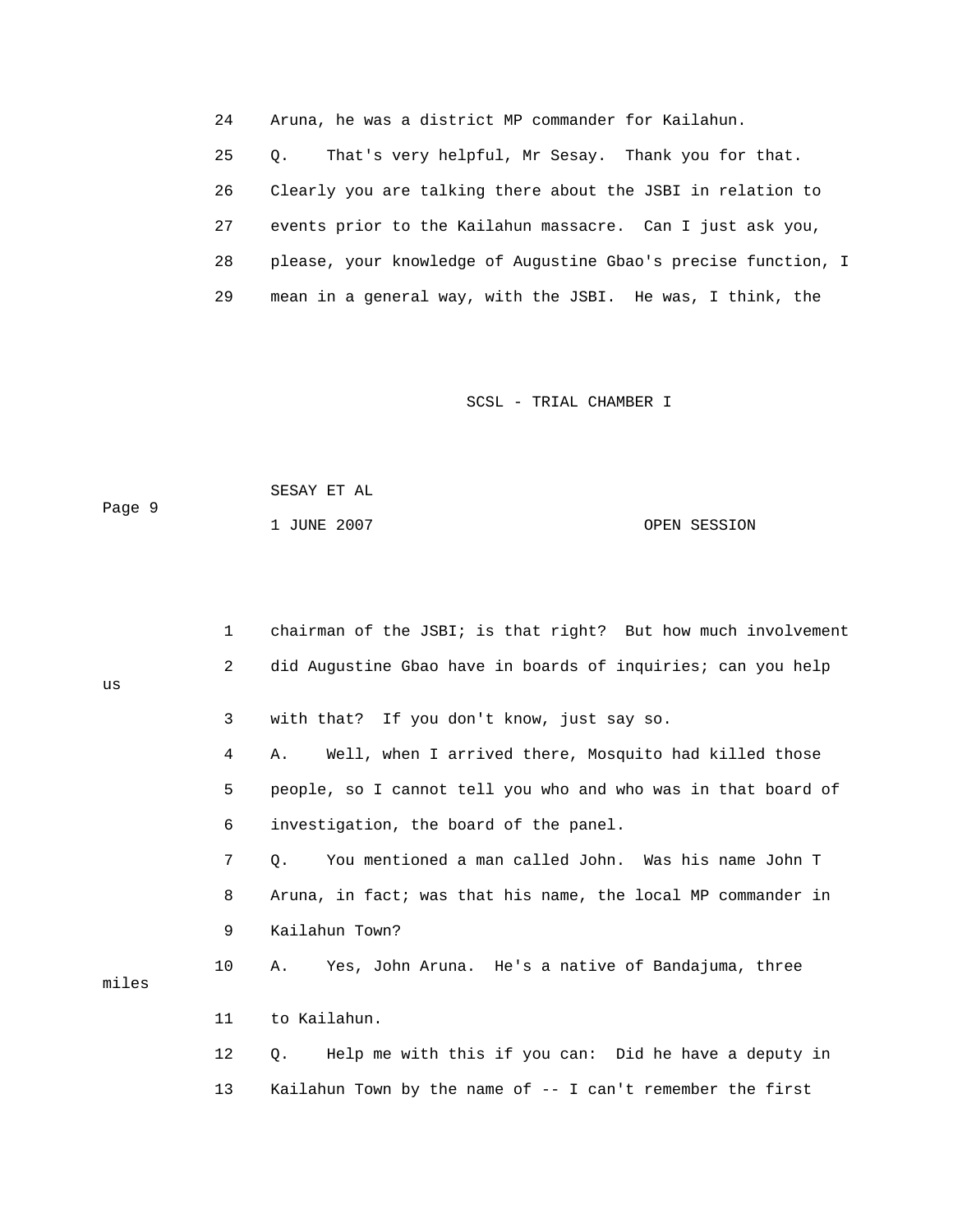|         | 14 | name -- but the name of Mendegla?                              |
|---------|----|----------------------------------------------------------------|
|         | 15 | Well, I did not exactly know that he was the deputy, but<br>Α. |
|         | 16 | Mendegla was an MP. He was working with the MP.                |
|         | 17 | I'm going to come onto the Kailahun killings in a moment<br>Q. |
|         | 18 | but, before I forget this, perhaps you can help me: Were you   |
| the     | 19 | ever aware as to whether Mendegla was one of those who shot    |
|         | 20 | 67 Kamajors on that day in Kailahun Town? Was he one of the    |
|         | 21 | shooters, do you know?                                         |
|         | 22 | Well, except if you want me to speculate. But I've told<br>Α.  |
|         | 23 | you that I was not there. When I arrived in Kailahun, I heard  |
| orders. | 24 | that it was Mosquito who first killed the people; he gave      |
| JSBI,   | 25 | Okay. Now, I think, returning to the practice of the<br>Q.     |
| brigade | 26 | is this right: That if the board chairman's advice to a        |
| the     | 27 | commander to take action against a combatant was ignored, did  |
| brigade | 28 | chairman have the right to write a warning letter to that      |
|         | 29 | commander?                                                     |

| Page 10 | SESAY ET AL |              |
|---------|-------------|--------------|
|         | 1 JUNE 2007 | OPEN SESSION |

1 A. Yes. He would write a warning letter and if a brigade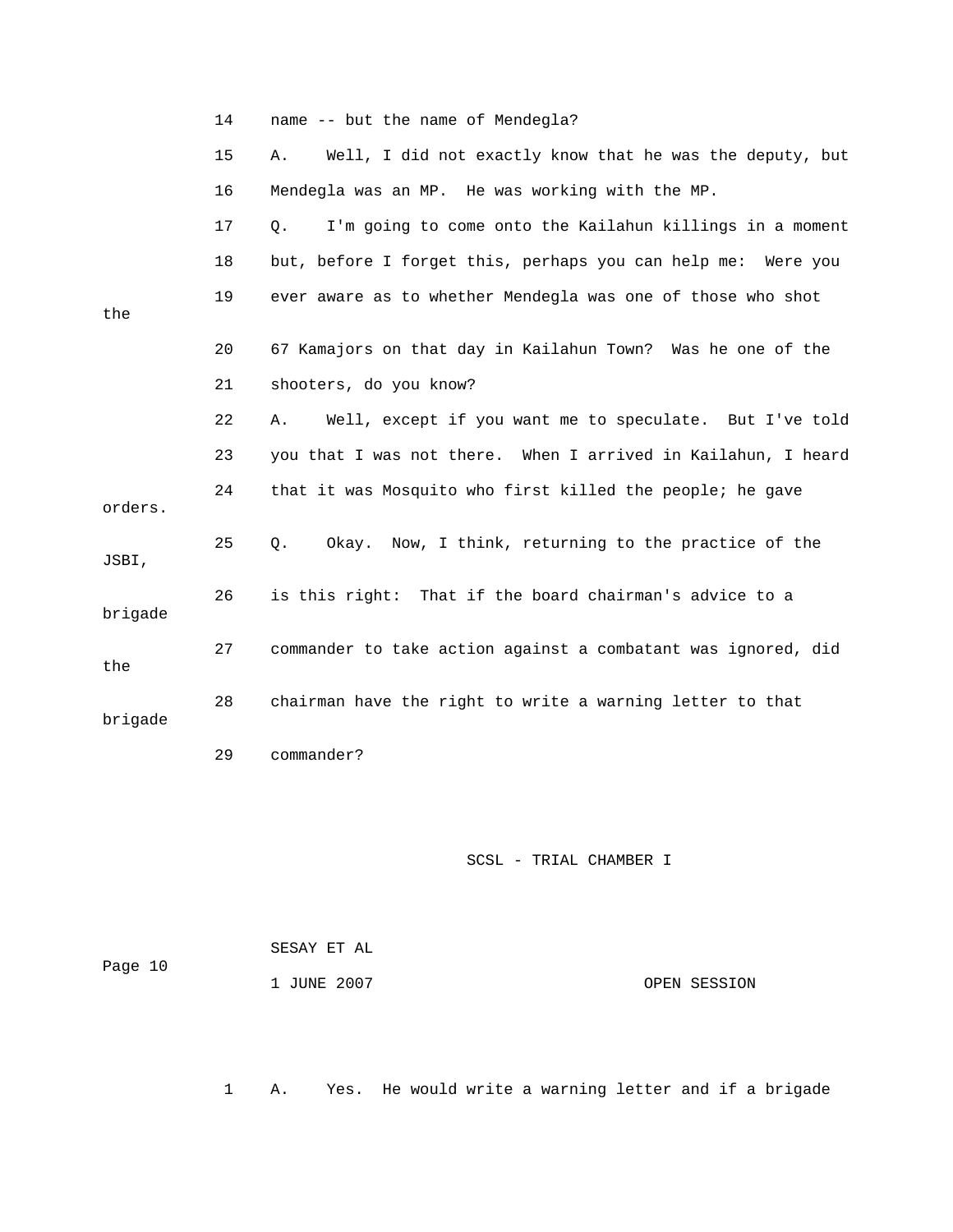| to       | $\overline{2}$ | commander fails to listen, then the report would be forwarded  |
|----------|----------------|----------------------------------------------------------------|
|          | 3              | Mosquito.                                                      |
| occasion | 4              | Exactly.<br>Thank you. I want to ask you about an<br>Q.        |
|          | 5              | towards the end of 1996, when Mr Gbao wrote a warning letter.  |
|          | 6              | Perhaps you can help me with this. In late 1996, was Sam       |
|          | 7              | Bockarie based in Peyama?                                      |
| that     | 8              | Sam Bockarie, in late October or early November,<br>Α.<br>Yes. |
|          | 9              | was the time he came to Giema from Peyama, but from October to |
|          | 10             | January '96, Bockarie was based in Peyama.                     |
| was      | 11             | Thank you. Now, at that time, I think Augustine Gbao<br>Q.     |
|          | 12             | based in Giema; is that right?                                 |
|          | 13             | Yes. When I came from Zogoda in early October, I met<br>Α.     |
|          | 14             | Augustine Gbao in Giema.                                       |
|          | 15             | Were you aware that it had come to Gbao's attention that<br>Q. |
|          | 16             | some harassment of civilians was going on concerning, in       |
|          | 17             | particular, Kennedy?                                           |
| this     | 18             | Well, Kennedy was the area commander in Peyama and, at<br>Α.   |
| can't    | 19             | time, I was not the commander in Kailahun, you know, so I      |
|          | 20             | Kennedy was not working under me at this time.<br>The<br>say.  |
| time.    | 21             | commander in Kailahun also was not working under me at this    |
|          | 22             | Okay. Can you remember Gbao telling you that he'd had<br>Q.    |
|          | 23             | cause to write to Sam Bockarie to complain of the fact that no |
|          | 24             | action to prevent this harassment had been taken.<br>Can you   |
|          | 25             | remember that?                                                 |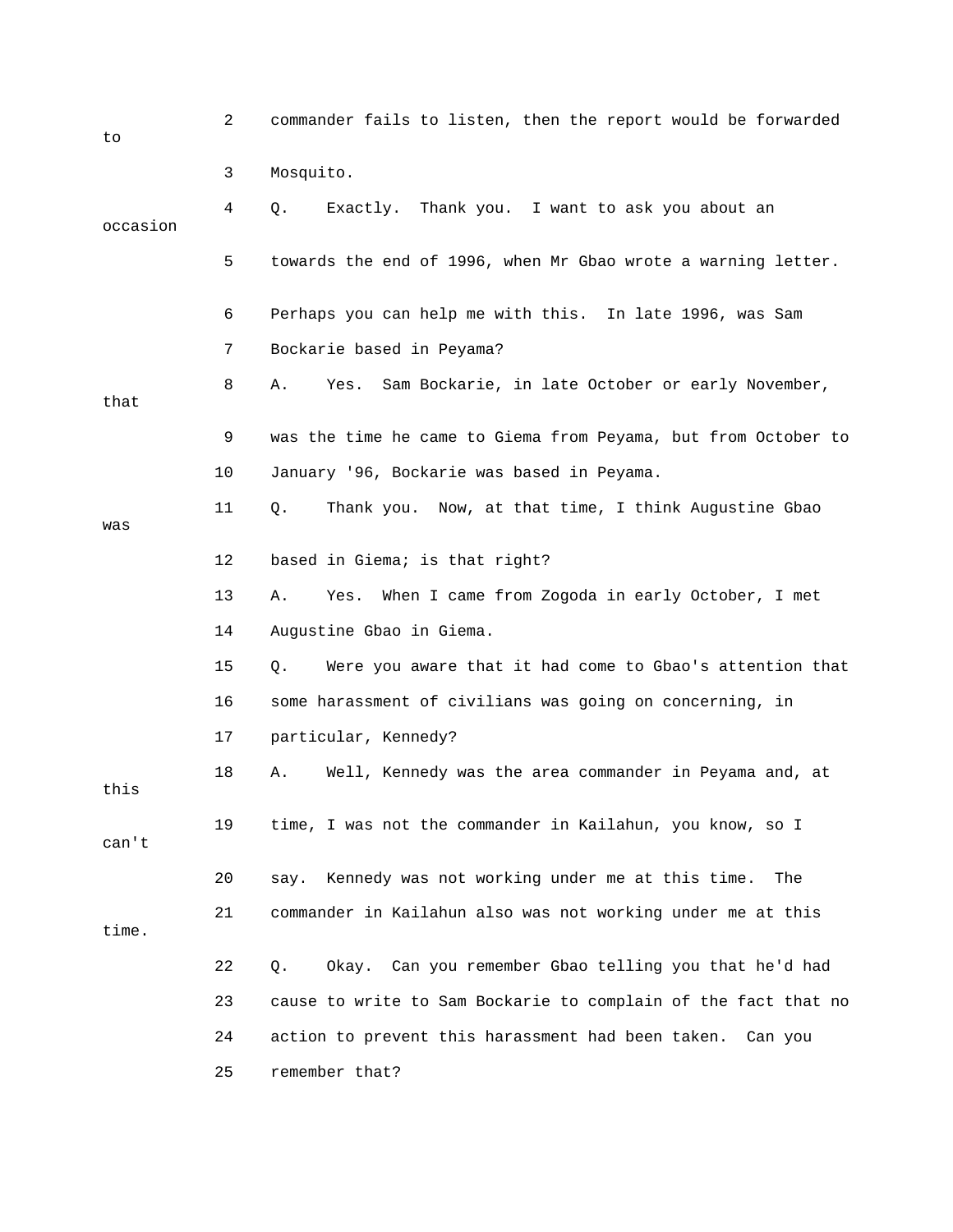26 A. Well, I can recall when Bockarie came to Giema, and when 28 letter to me that they were harassing civilians, as if I was 29 under his control. I heard that. But, at that time, Bockarie he 27 said that Augustine Gbao would be in Giema and be writing a --

```
Page 11
1 JUNE 2007 OPEN SESSION 
SESAY ET AL
```

|       | $\mathbf{1}$ | THE INTERPRETER: Your Honours, can the witness kindly          |
|-------|--------------|----------------------------------------------------------------|
|       | 2            | repeat?                                                        |
|       | 3            | MR CAMMEGH:                                                    |
|       | 4            | Sorry, Mr Sesay, you are being asked to roll back again.<br>Q. |
|       | 5            | Can you go back a couple of sentences?                         |
|       | 6            | I said, when Bockarie arrived in Giema, Bockarie said it<br>Α. |
|       | 7            | openly that Augustine Gbao would be in Giema and writing a     |
|       | 8            | warning letter to me, in Peyama, about fighters harassing      |
| Gbao  | 9            | civilians in Peyama. He said he doesn't know what Augustine    |
| time, | 10           | means, or if he thinks he was under him. Because, at that      |
|       | 11           | Bockarie himself was working under Kennedy in Peyama, because  |
|       | 12           | Kennedy was the area commander and Bockarie was the battalion  |
|       | 13           | commander.                                                     |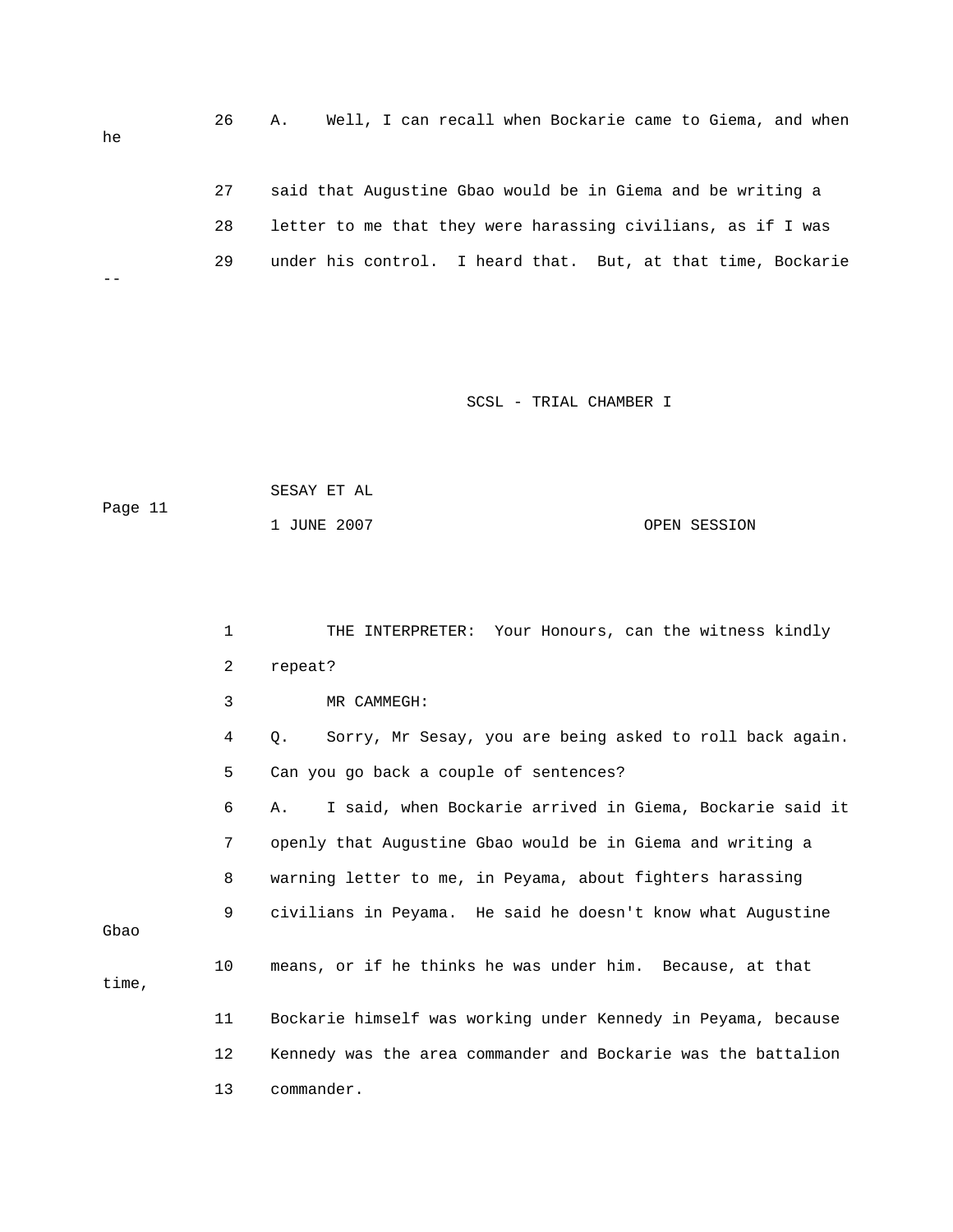|         | 14 | And is this right: That Bockarie got extremely upset<br>Q.    |
|---------|----|---------------------------------------------------------------|
| It      | 15 | because, somehow, the letter was shown to Mohamed Tarawallie. |
| you     | 16 | must be very shortly before Tarawallie lost his life. But do  |
|         | 17 | remember that: Bockarie was very angry about the fact that    |
|         | 18 | Tarawallie --                                                 |
|         | 19 | THE INTERPRETER: Can learned counsel kindly repeat the        |
|         | 20 | question?                                                     |
|         | 21 | MR CAMMEGH:                                                   |
| had     | 22 | Was Bockarie very angry over the fact that Tarawallie<br>Q.   |
| been    | 23 | had sight of Gbao's letter and that Bockarie had therefore    |
|         | 24 | embarrassed; do you remember?                                 |
| order   | 25 | Yes. That led Mohamed Tarawallie, on that letter, to<br>Α.    |
| because | 26 | Bockarie to report at Zogoda where he was strongly warned     |
|         | 27 | the incident --                                               |
|         | 28 | Thank you.<br>Q.                                              |
| kindly  | 29 | Your Honours, can learned counsel<br>THE INTERPRETER:         |

| Page 12 | SESAY ET AL |              |
|---------|-------------|--------------|
|         | 1 JUNE 2007 | OPEN SESSION |

1 wait for the answer. His interjection seems to be obstructing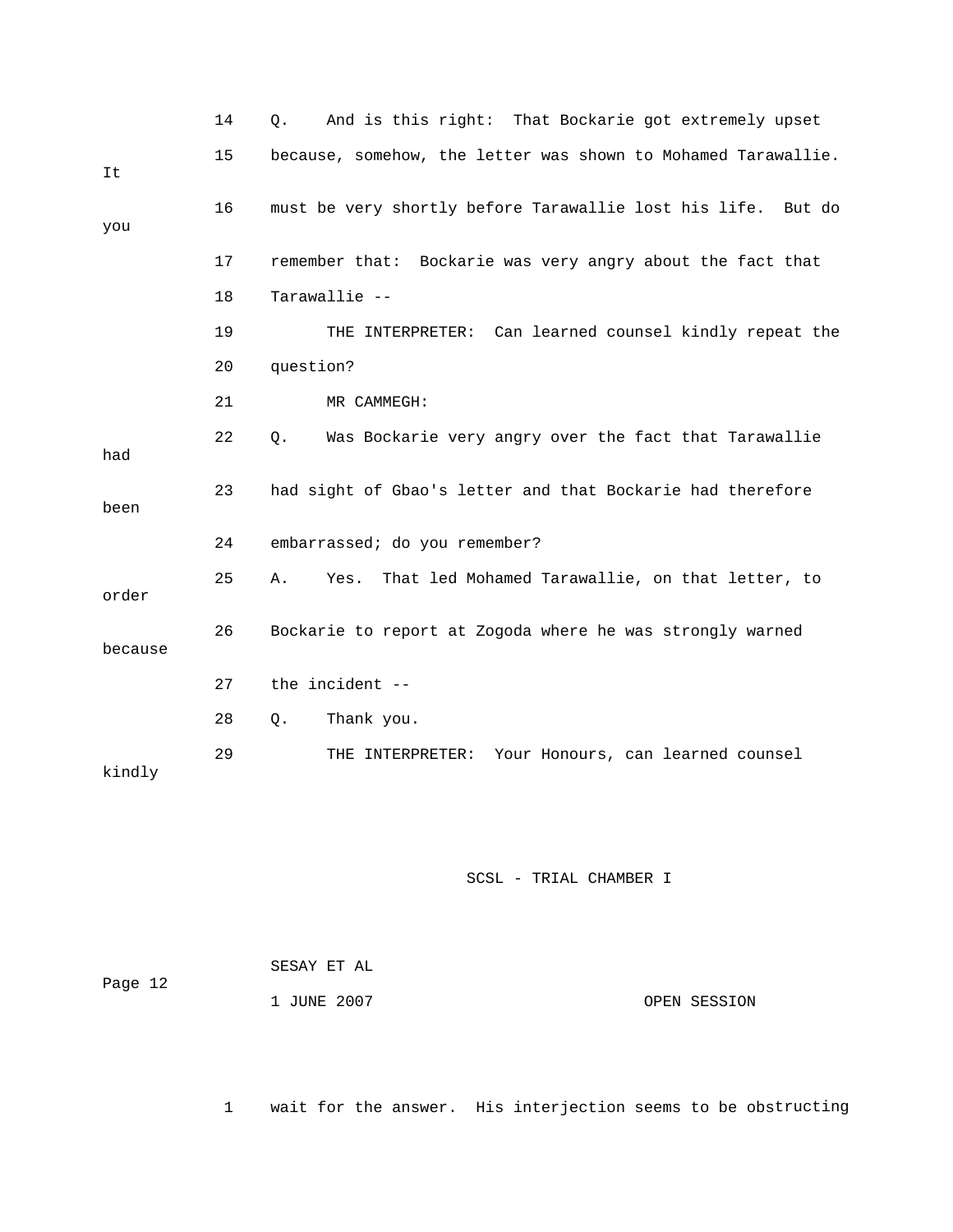2 the interpretation. Please --

 4 obstructing you with the word thank you. I'm very sorry. 5 JUDGE ITOE: Let's not -- let's keep our nerves, please. 9 not assist us to advance. Let's please keep our nerves require 13 Q. Mr Sesay, I think you are going to have to repeat your . 14 answer again, I'm afraid 15 A. I said, that was why, based on that letter that Gbao sent 21 Q. Were you there when Sam Bockarie physically assaulted 22 Augustine Gbao in the Giema MP office? 23 A. Yes. It was based on that letter regarding Augustine 3 MR CAMMEGH: I'm so sorry, Mr Interpreter, that I'm 6 We should keep our nerves. These exchanges -- 7 MR CAMMEGH: I'd like the interpreters, please -- 8 JUDGE ITOE: These exchanges with the cabin, you know, do together 10 and proceed normally. And with all the serenity that we 11 in this Court, please. 12 MR CAMMEGH: 16 to Tarawallie, that was why Tarawallie called Mosquito to Zogoda, 17 where he was warned and Mosquito became offended. That was why 18 he was saying it in Giema when he went there. He said Gbao was 19 in Kailahun, in the rear, and writing things about them who were 20 fighting the war in Peyama. Gbao. 24 O. And I think he assaulted Mr Gbao with some force; is that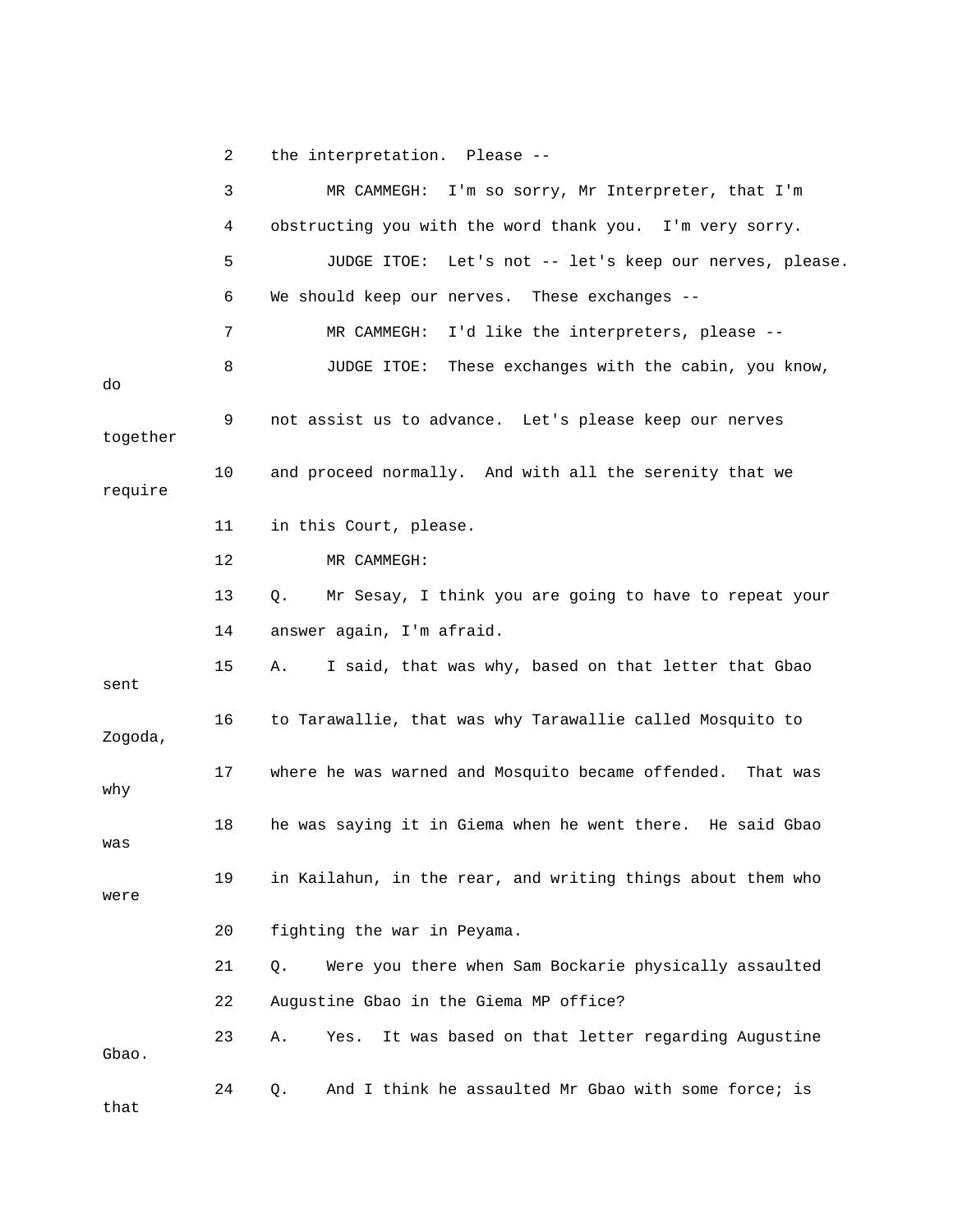25 right?

26 A. Well, he lambasted him.

27 Q. And in fact --

28 JUDGE BOUTET: Mr Sesay, did you say you were there? 29 THE WITNESS: Yes, My Lord, I was at the MP office during

|         | SESAY ET AL |              |
|---------|-------------|--------------|
| Page 13 |             |              |
|         | 1 JUNE 2007 | OPEN SESSION |

|          | $\mathbf{1}$   | the parade in the morning, when Bockarie was lambasting Gbao,  |
|----------|----------------|----------------------------------------------------------------|
|          | $\overline{2}$ | that it was Gbao that had sent a report against him.           |
| question | 3              | JUDGE BOUTET: It's okay because you were asked a               |
| that     | 4              | if you were there and I didn't hear your answer to be saying   |
|          | 5              | you were there but this is something you observed.             |
|          | 6              | THE WITNESS: Yes, sir, in Giema.                               |
|          | 7              | JUDGE BOUTET: Thank you. Sorry, Mr Cammegh.                    |
|          | 8              | MR CAMMEGH: Not at all.                                        |
|          | 9              | I just want to clear one thing --<br>$Q_{\star}$               |
|          | 10             | JUDGE ITOE: Sorry, Mr Cammegh, just a minute. What was         |
| again?   | 11             | the $-$ - was it a physical assault or $-$ - can you take that |
|          | 12             | I mean, what was the nature of the assault?                    |
|          | 13             | THE WITNESS: He lambasted him in the presence of the           |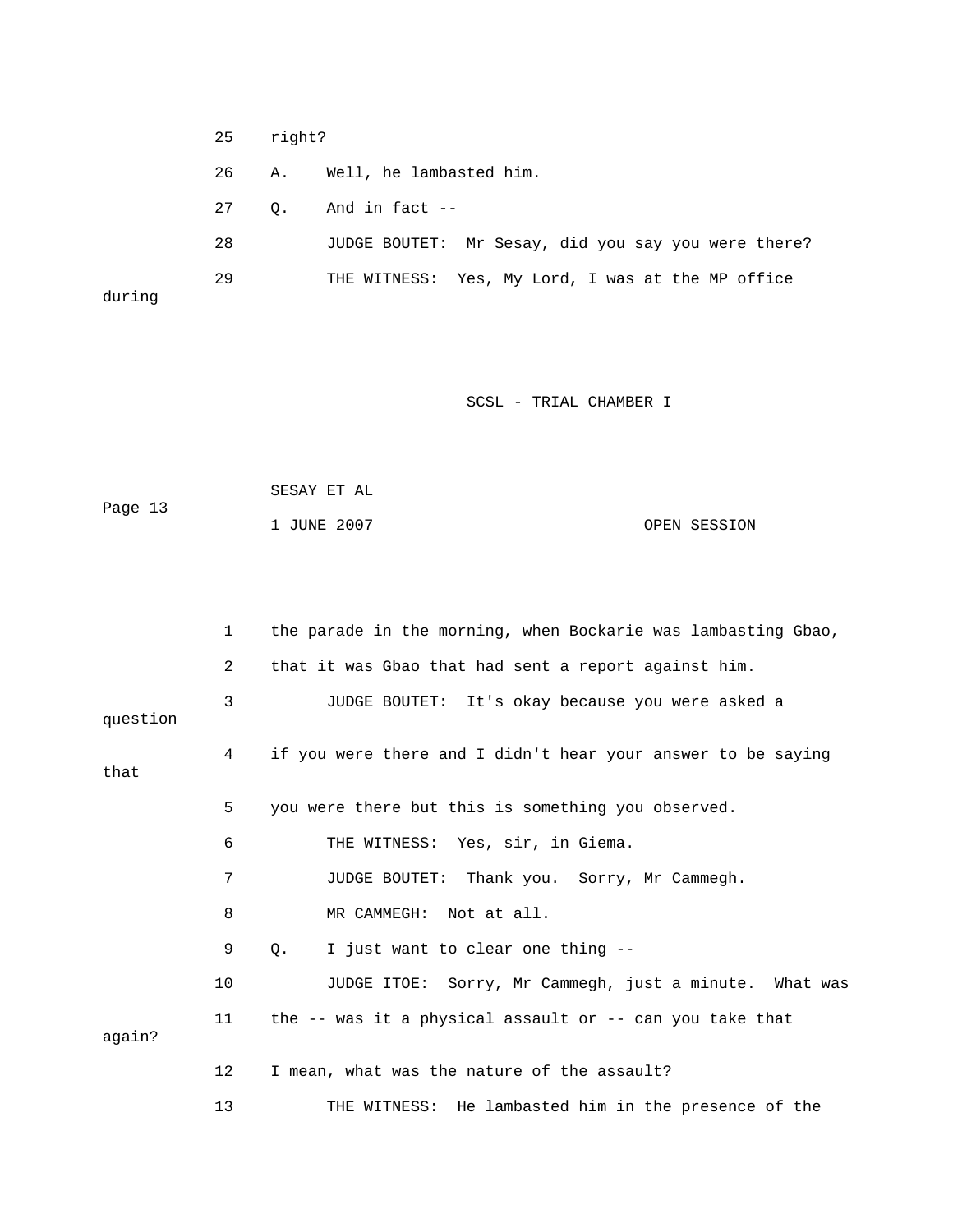| in        | 14 | parade. He even abused him in the presence of the fighters,    |
|-----------|----|----------------------------------------------------------------|
|           | 15 | the presence of the junior men.                                |
|           | 16 | JUDGE ITOE: But he didn't touch him physically, did he?        |
|           | 17 | THE WITNESS: No, he did not beat him up.                       |
|           | 18 | JUDGE ITOE:<br>Thank you.                                      |
|           | 19 | MR CAMMEGH:                                                    |
| take      | 20 | Q.<br>But in any event, Mr Sesay, did you take Mr Bockarie,    |
|           | 21 | Sam Bockarie aside, and tell him that he should show Gbao, his |
|           | 22 | elder, more respect in the future?                             |
|           | 23 | Yes, because when Bockarie was becoming angry, I said,<br>Α.   |
|           | 24 | "Gbao, this is our big man. Leave him alone. If he does        |
|           | 25 | something to you he should not be disgraced in the presence of |
| Ι,        | 26 | the men. You should have called him. Leave him alone."<br>And  |
|           | 27 | Peter Vandi, spoke to Mosquito for him to calm down.           |
|           | 28 | Okay. Thank you. I want to ask you some more questions<br>Q.   |
| Bockarie. | 29 | about the relationship between Augustine Gbao and Sam          |

|         | SESAY ET AL |              |
|---------|-------------|--------------|
| Page 14 |             |              |
|         | 1 JUNE 2007 | OPEN SESSION |

 1 In late 1998, is it correct that Sam Bockarie recalled Augustine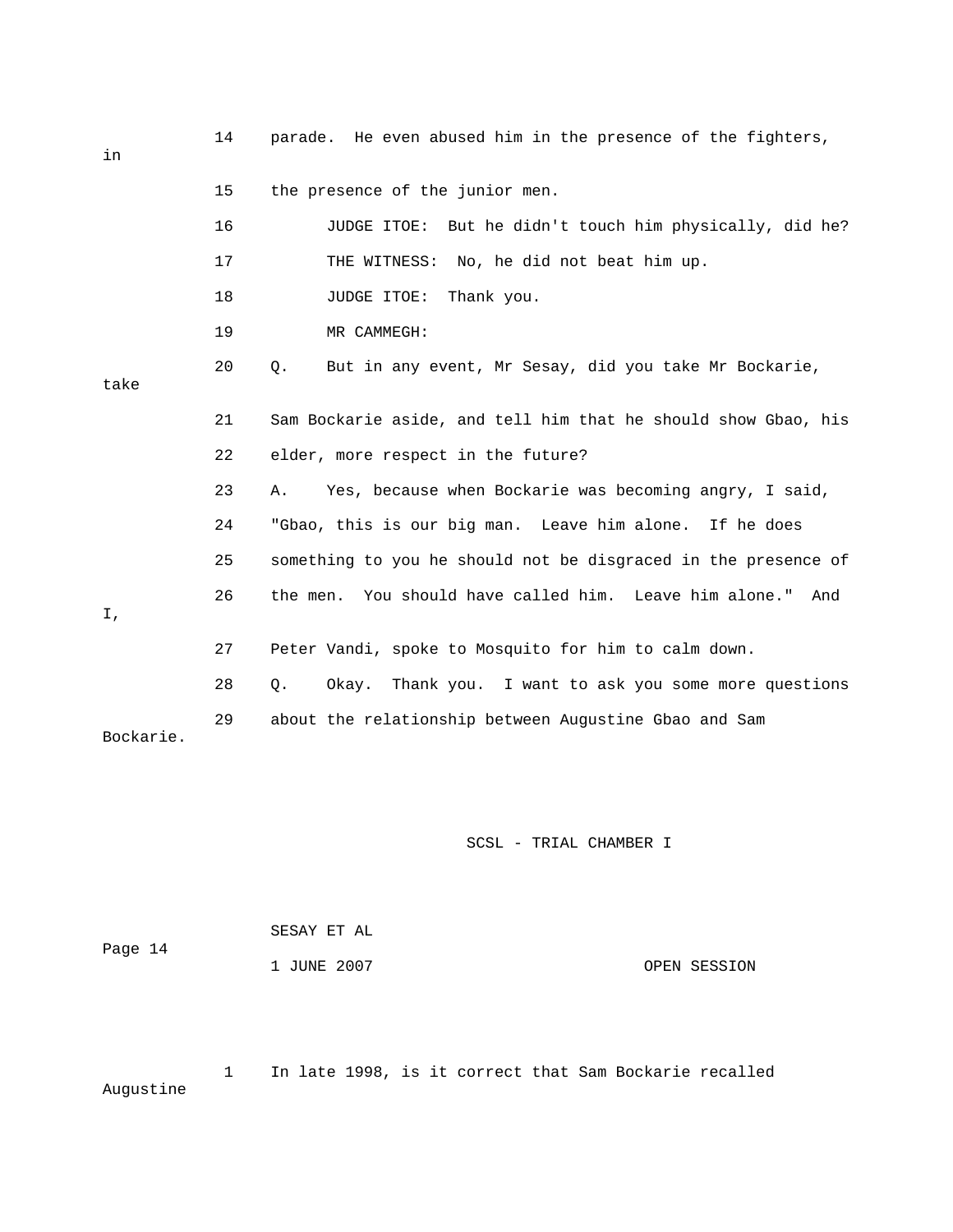|          | 2  | Gbao to Buedu on disciplinary grounds?                         |
|----------|----|----------------------------------------------------------------|
| later;   | 3  | Well, when I had gone to Kono that was what I heard<br>Α.      |
|          | 4  | that Mosquito ordered Gbao to report to Buedu in December and  |
|          | 5  | from that report that was made he was posted to brush the road |
|          | 6  | from the Moa River to Sandiaru.                                |
| prefaced | 7  | I'm aware that you weren't there. I should have<br>Q.          |
| I        | 8  | my question with that. I know you weren't there but can you,   |
| at       | 9  | don't know if you can, perhaps you can help us. Was Bockarie,  |
|          | 10 | that time, unhappy for three particular reasons with Gbao?     |
|          | 11 | Number one, and perhaps the largest, or the greatest reason of |
|          | 12 | all, was he tired of what he saw as Gbao's constant laziness?  |
|          | 13 | Well, I did not know the problem. I did not know the<br>Α.     |
| himself, | 14 | I was not in Buedu. I just heard when Gbao,<br>problem.        |
| me       | 15 | came and told me that, "Oh, you know that boss had instructed  |
|          | 16 | to brush the road, he sent an order of arrest when I went to   |
| to       | 17 | I stayed there for some time and later he ordered me<br>Buedu. |
| him,     | 18 | brush the road" but I did not know the problem that caused     |
|          | 19 | that caused Bockarie to order him to -- order him to brush the |
|          | 20 | road.                                                          |
|          | 21 | Okay. Can I just ask you a couple of things indirectly<br>Q.   |
|          | 22 | connected with this issue. Earlier in the year and again,      |
| you      | 23 | Mr Sesay, I know you may not be able to answer this but, if    |
| Gbao     | 24 | can, can you confirm that Sam Bockarie was very angry with     |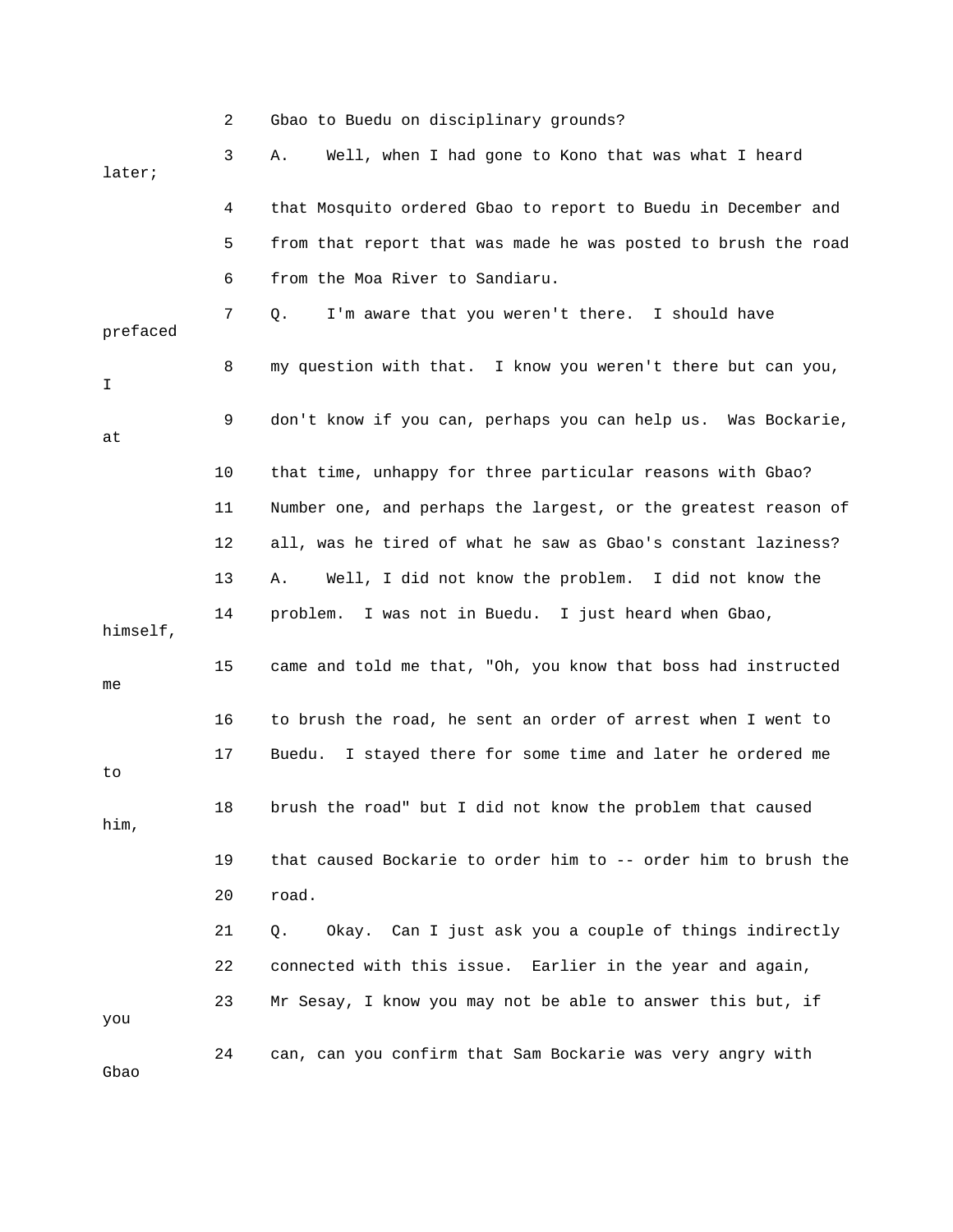25 when he heard that Gbao's wife, Hawa, had cooked food for Philip 27 February of 1998? 28 A. Well, I was not there but I heard that, that Gbao was 29 allowing them to prepare a special food for the people who had 26 Palmer while he was incarcerated in Kailahun Town, in about

| Page 15 | SESAY ET AL |              |
|---------|-------------|--------------|
|         | 1 JUNE 2007 | OPEN SESSION |

|             | $\mathbf{1}$ | captured Philip Palmer while there was food at the MP office   |
|-------------|--------------|----------------------------------------------------------------|
|             | 2            | which should have been prepared for Philip Palmer and others   |
|             | 3            | which should have been given to them to eat.                   |
| this        | 4            | THE INTERPRETER: Your Honours, can the witness repeat          |
|             | 5            | last bit? He was not very audible.                             |
|             | 6            | MR CAMMEGH:                                                    |
| repeat      | 7            | Sorry Mr Sesay, you are being asked to speak up and<br>Q.      |
|             | 8            | your last sentence, please.                                    |
| Kailahun, I | 9            | I said I was not in Kailahun but when I went to<br>Α.          |
|             | 10           | heard that when they said Mosquito was angry with Gbao because |
| Palmer      | 11           | Gbao's wife was preparing food that she takes for Philip       |
| the         | 12           | and others, and Bockarie was angry because there was food at   |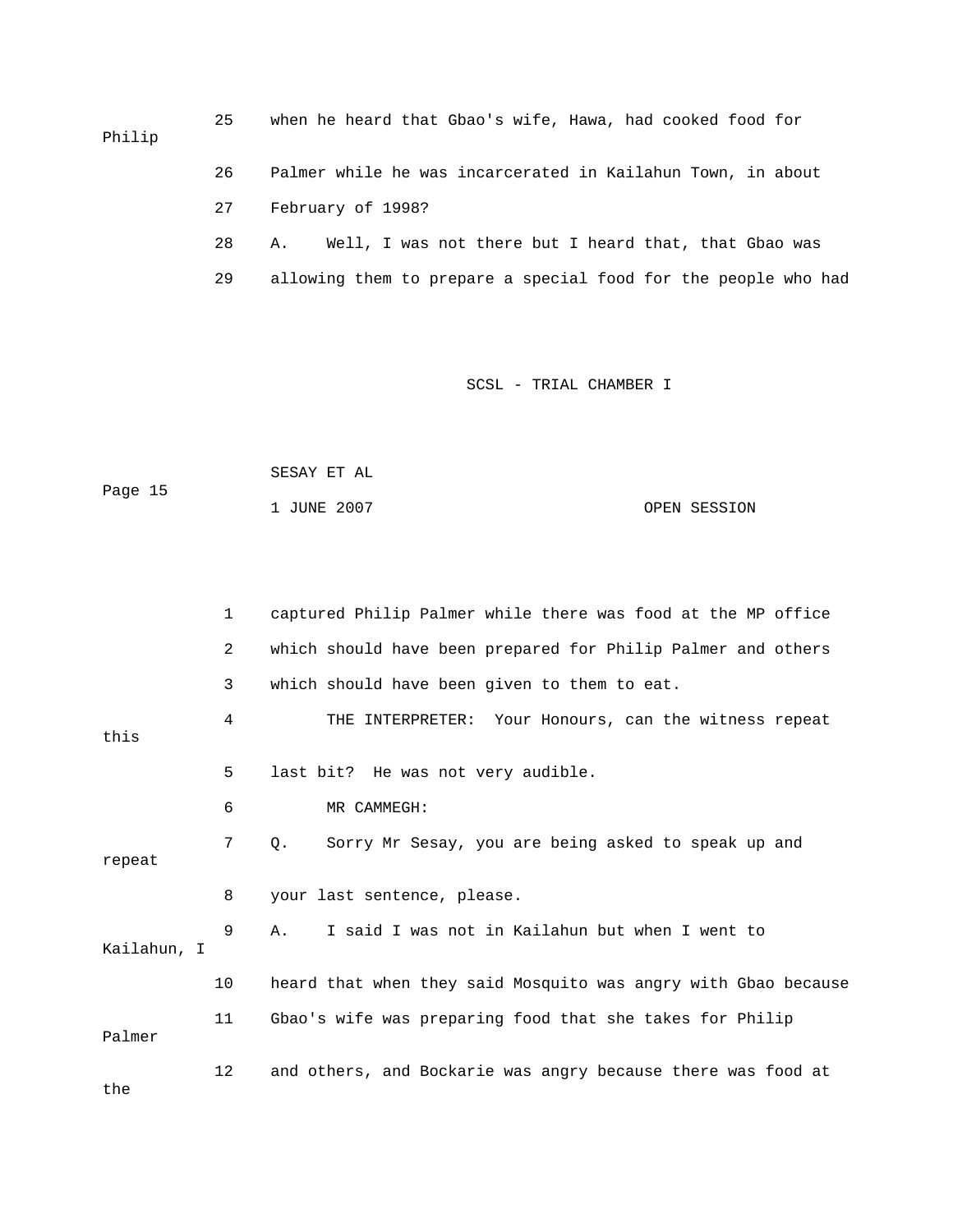| the       | 13 | MP which they should have been preparing for the -- for all      |
|-----------|----|------------------------------------------------------------------|
| sending   | 14 | detainees. So if Gbao was preparing a special food and           |
| with      | 15 | it for Philip Palmer and others, that did not go down well       |
| that      | 16 | Bockarie.<br>That was why Bockarie was angry, because the food   |
|           | 17 | the MPs were preparing for the detainees was just like a         |
| call      | 18 | bogey-like; food that was not palatable. That was what we        |
| food.     | 19 | bogey. They would just cook it because it was a prisoners'       |
| Philip    | 20 | Sounds horrible. And when you say cooking food for<br>Q.         |
|           | 21 | Palmer and others, who were -- were the others those other       |
| with?     | 22 | members of the external delegation who Palmer was locked up      |
|           | 23 | Yes, they were Fayia Musa, Deen Jalloh, Dr Barrie.<br>Α.<br>They |
|           | 24 | were the ones.                                                   |
| mentioned | 25 | Okay. Now, can I just ask you about this: You<br>О.              |
|           | 26 | earlier on this morning that some suspected Kamajors had been    |
| confirm   | 27 | released by Gbao prior to the massacre. Can you please           |
| us        | 28 | Again, if you don't know then I am sure you will tell<br>this?   |
|           | 29 | but can you confirm that probably, because I can't be precise,   |

SESAY ET AL

Page 16

1 JUNE 2007 OPEN SESSION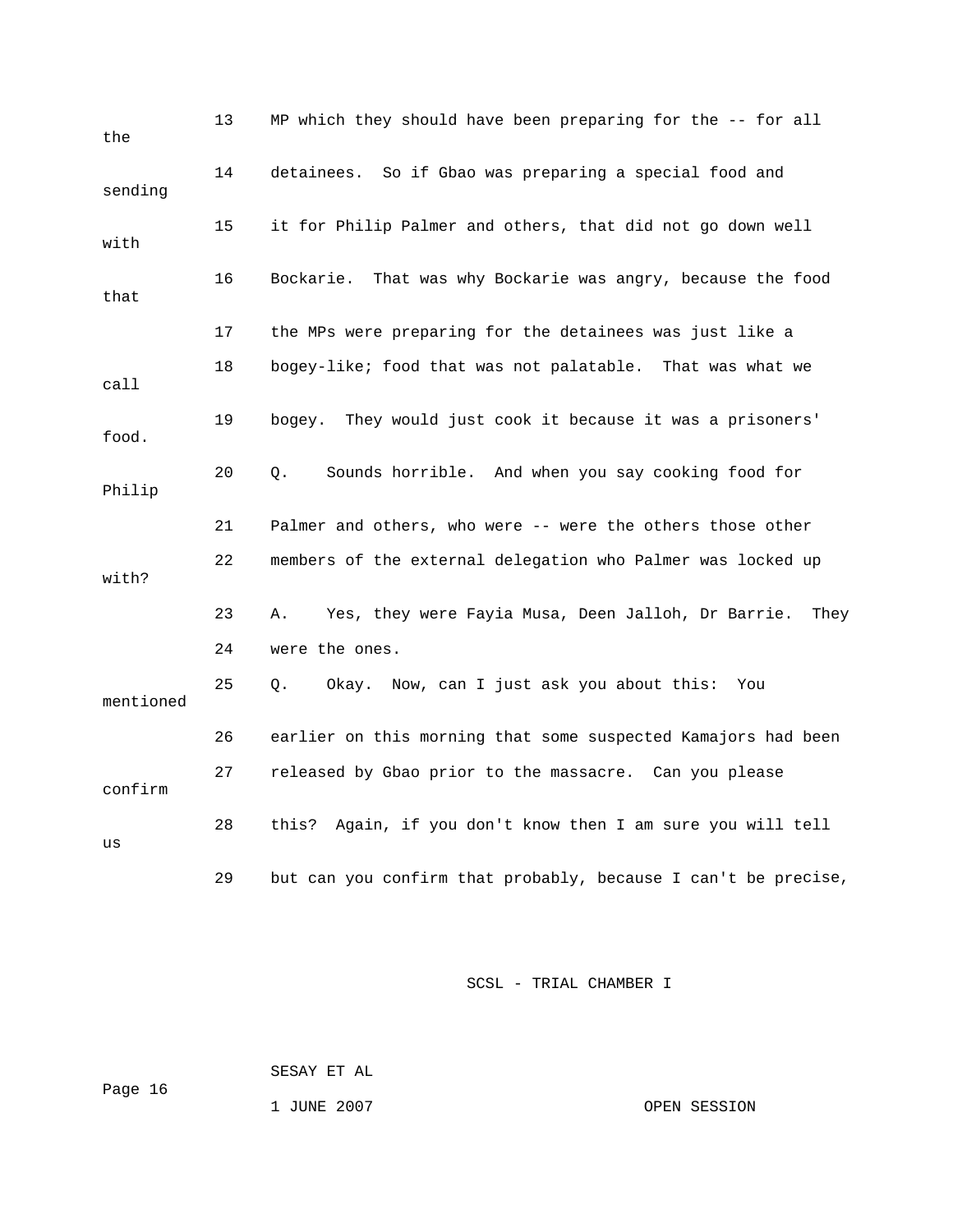|          | 1              | but probably within a week of the killings, Augustine Gbao     |
|----------|----------------|----------------------------------------------------------------|
|          | $\overline{a}$ | authorised the release of about 40 suspected Kamajors from the |
|          | 3              | same place as where those who were shot were later held?       |
|          | 4              | Well, I can't confirm the figure but when I arrived in<br>Α.   |
|          | 5              | Kailahun, that was what I heard; that the people who were      |
|          | 6              | arrested were Kamajors. Those who hadn't marks were released.  |
|          | 7              | Those who had marks were the ones that stayed in custody until |
|          | 8              | Bockarie came and killed some and passed orders to kill the    |
|          | 9              | others.                                                        |
|          | 10             | Can you again, Mr Sesay, I don't want you to speak on<br>Q.    |
| that     | 11             | things that you're not directly aware of but, did you hear     |
| the      | 12             | Augustine Gbao's then deputy, Francis Musa, was also part of   |
|          | 13             | process that freed those 40 or so Kamajors? Was Francis Musa   |
|          | 14             | involved as well?                                              |
|          | 15             | Well, I was not there to know the individual who carried<br>Α. |
|          | 16             | out the investigations. When I arrived there the incident had  |
|          | 17             | taken place. I just heard it by hearsay. That was what they    |
|          | 18             | told me.                                                       |
| did      | 19             | Q. I just want to make sure of this: Were you told then,       |
| involved | 20             | you get hearsay information, that Francis Musa had been        |
|          | 21             | along with Gbao, in the freeing of those men?                  |
| like     | 22             | Well, Francis Musa was a district IDU, so, in a matter<br>Α.   |
|          | 23             | that, because that massacre in Kailahun was a big news.<br>I.  |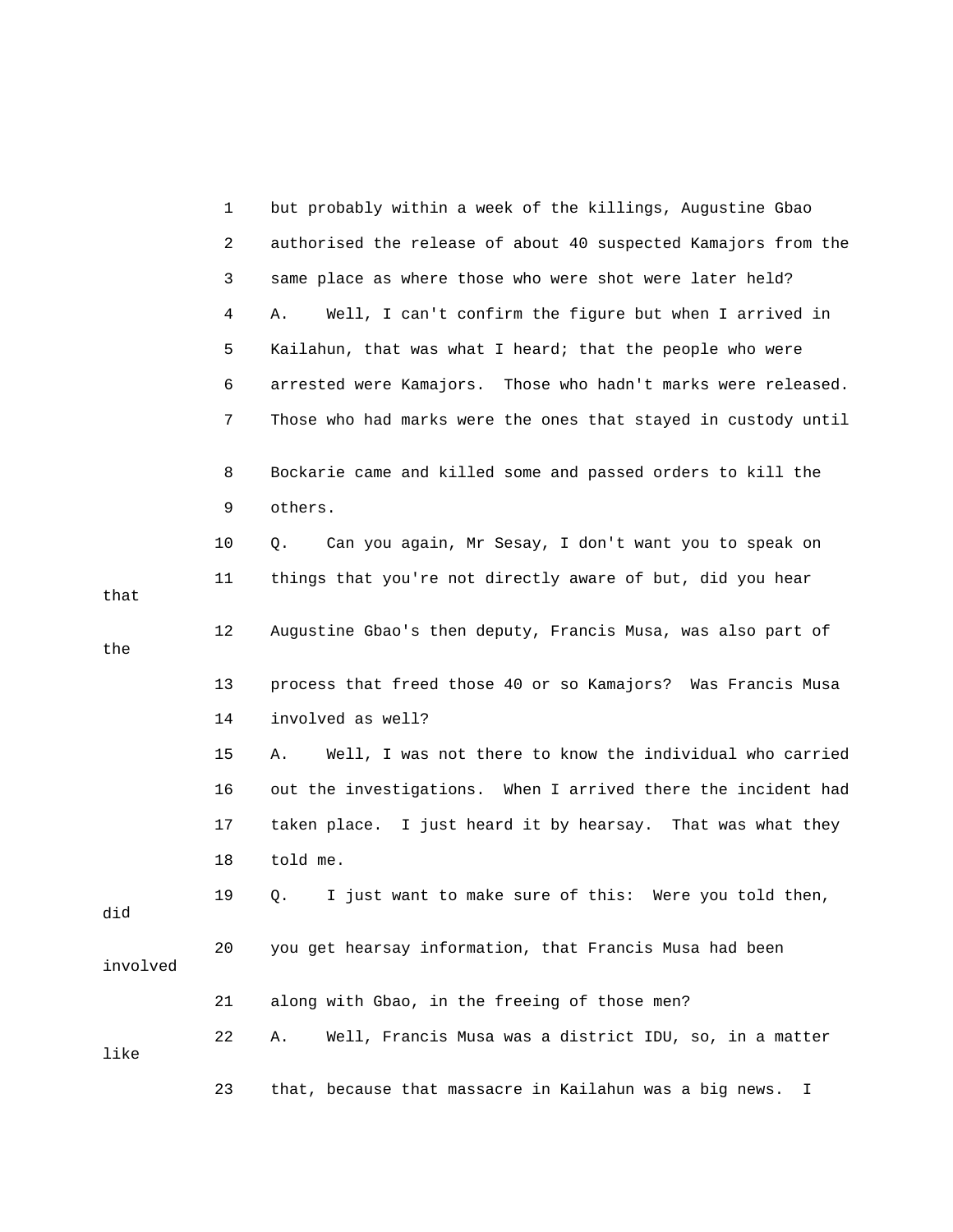|            | 24 | wouldn't deny that he was part of it because they were          |
|------------|----|-----------------------------------------------------------------|
|            | 25 | responsible for the investigations.                             |
| Augustine  | 26 | Okay. Can you confirm this for me, please:<br>$\circ$ .<br>That |
| <b>JPK</b> | 27 | Gbao played no personal role in retrieving the diamonds from    |
|            | 28 | in February of '98? Can you confirm that?                       |
| took       | 29 | Augustine Gbao was in Kailahun Town and this incident<br>Α.     |

 SESAY ET AL 1 JUNE 2007 CPEN SESSION Page 17

|           | $\mathbf{1}$ | place in Buedu, so he was not part of it.                             |
|-----------|--------------|-----------------------------------------------------------------------|
|           | 2            | In a similar vein, can you please confirm that Augustine<br>$\circ$ . |
| at        | 3            | Gbao played no role in the retrieval of diamonds from Gullit          |
|           | 4            | around the same time?                                                 |
| hadn't    | 5            | Well, when I met Gullit he hadn't diamonds, and he<br>A.,             |
|           | 6            | diamonds. Gullit said that the diamonds that he had, he had           |
| know      | 7            | given to Bockarie before we arrived in Kailahun. So I don't           |
|           | 8            | about taking diamonds from Gullit because when I met him he           |
|           | 9            | hadn't diamonds and he did not give me diamonds.                      |
| referring | 10           | That's exactly the incident $I'm - - I'm$ actually<br>Q.              |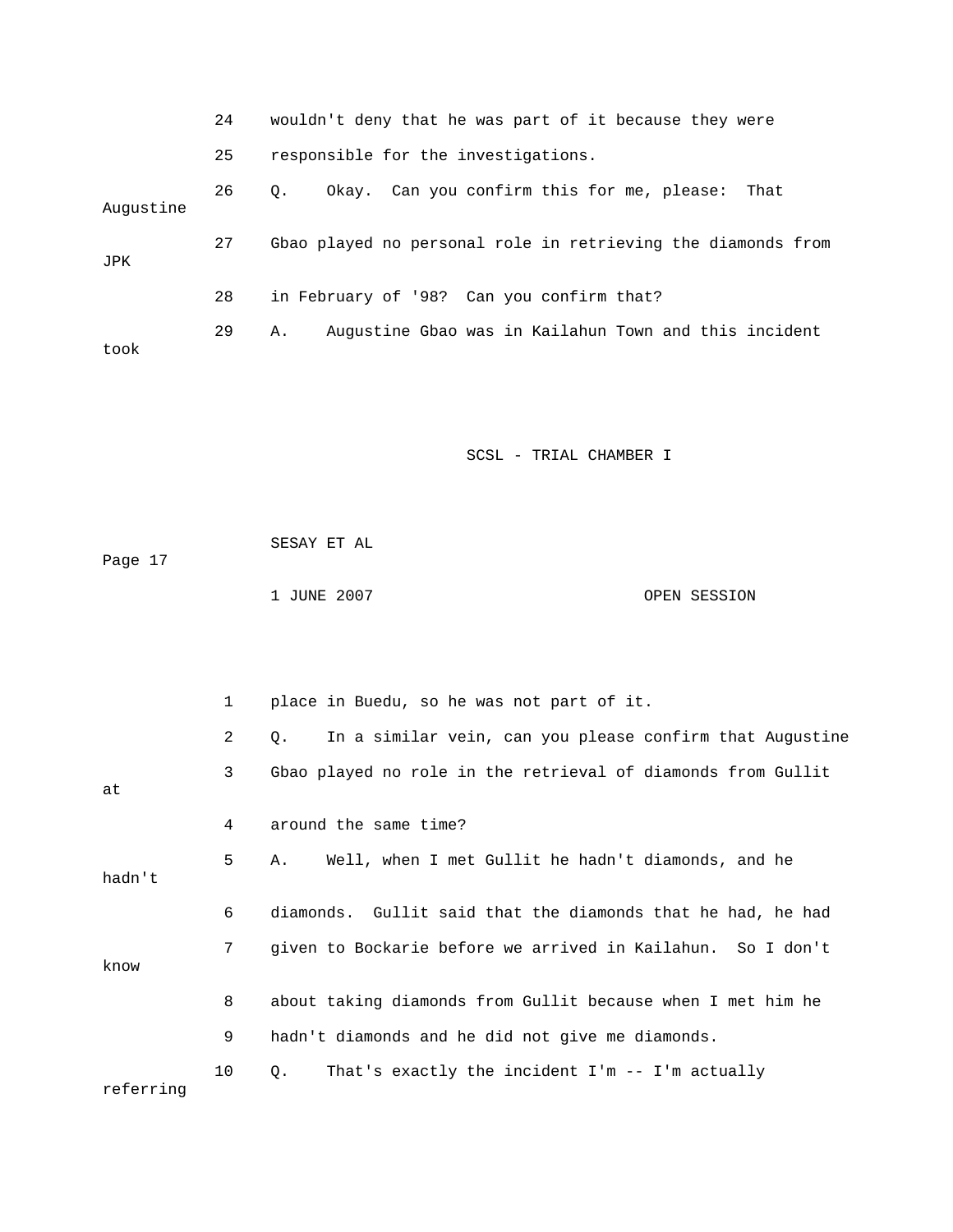|          | 11 | Was Gbao involved in that incident when you retrieved the<br>to. |
|----------|----|------------------------------------------------------------------|
|          | 12 | diamonds from Gullit; was Gbao there?                            |
| Gullit.  | 13 | Well, I did not tell you that I had diamonds from<br>Α.          |
|          | 14 | I told you that when I -- when I was ordered to go and meet      |
| he       | 15 | Gullit, Gullit said he hadn't diamonds and I searched him and    |
| my       | 16 | hadn't diamonds and he made his boys to search themselves in     |
| diamonds | 17 | presence and they hadn't diamonds. So they did not take          |
|          | 18 | from Gullit. Gullit said that when he arrived in Kailahun --     |
|          | 19 | Carry on, Mr Sesay.<br>Q.                                        |
| the      | 20 | I said Gullit said, when he arrived in Kailahun,<br>Yeah.<br>Α.  |
|          | 21 | diamond that he had he gave to Bockarie before we arrived in     |
| Gbao     | 22 | Kailahun, us and JPK. I did not hear about Gbao in that and      |
|          | 23 | was in Kailahun Town.                                            |
| ask      | 24 | That's fine. Thank you. And the last issue I want to<br>О.       |
|          | 25 | you about here, we've heard about a bank robbery in Koidu Town   |
| that     | 26 | and we've heard evidence in this trial that the proceeds of      |
|          | 27 | bank robbery were being searched for in order that they be       |
|          | 28 | recovered. Was, to your knowledge, Augustine Gbao involved in    |
|          | 29 | the recovery of money from that bank robbery?                    |

SESAY ET AL

Page 18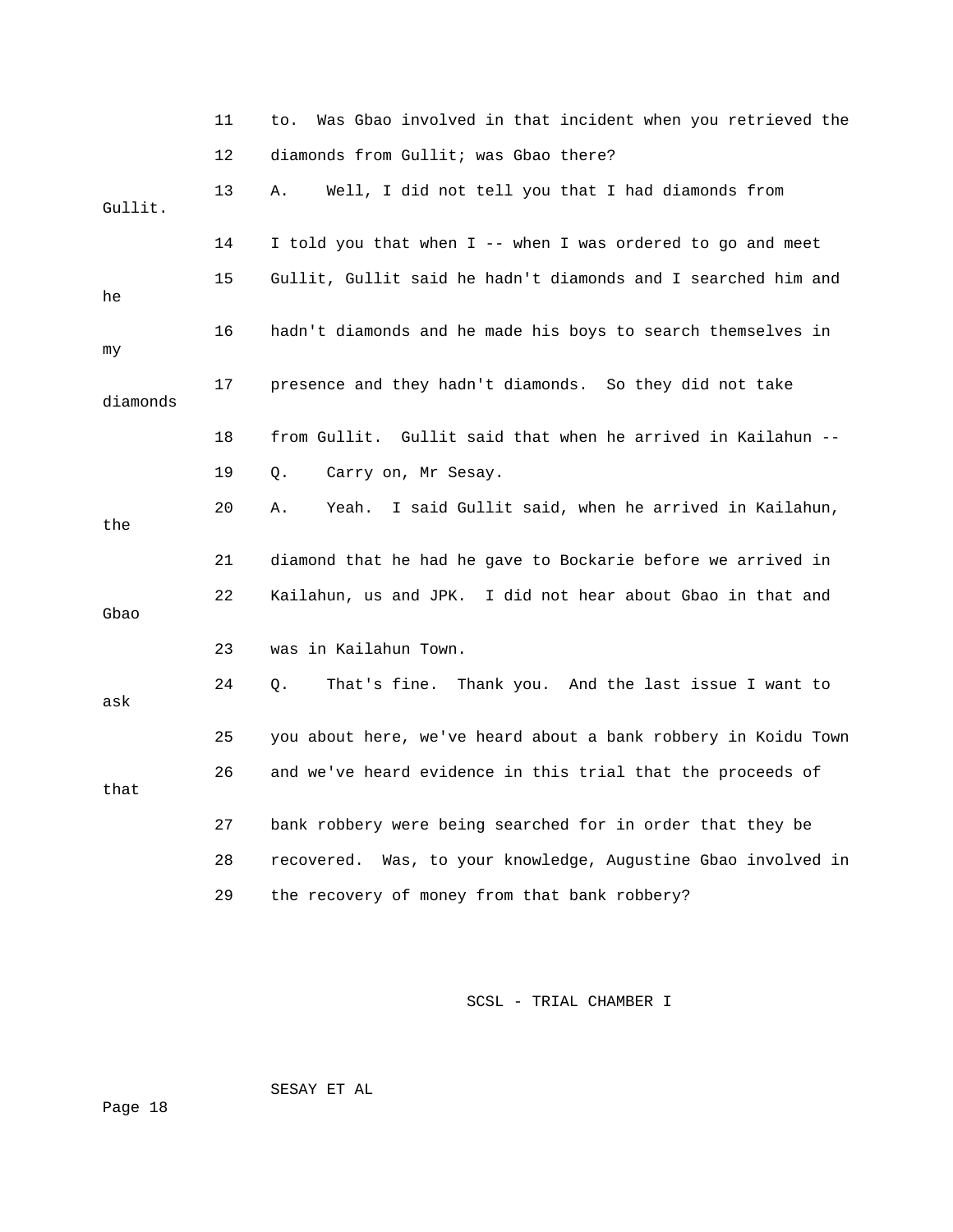| in        | 1  | Well, I don't know this because Augustine Gbao was not<br>Α.   |
|-----------|----|----------------------------------------------------------------|
|           | 2  | Kono; he was in Kailahun. So I don't know whether he played a  |
|           | 3  | role to retrieve that money. What I knew was that the man who  |
|           | 4  | brought the money from Kono, who was Major Kennedy, he was a   |
| the       | 5  | senior man to Gbao at that time and it was Kennedy who took    |
| playing   | 6  | money to Bockarie in Buedu. So I was not aware of Gbao         |
|           | 7  | any role in that.                                              |
| you       | 8  | Thank you. I will make this clear: My suggestion to<br>Q.      |
| being     | 9  | is that, indeed, Gbao had no role in that at all, despite      |
|           | 10 | the overall IDU. It seems you probably agree with me; is that  |
|           | 11 | right?                                                         |
| Kono      | 12 | That's what I'm saying. That the incident happened in<br>Α.    |
|           | 13 | and Gbao was in Kailahun Town. The man who brought the money   |
| presented | 14 | passed through Gbao in Kailahun and went to Buedu and          |
|           | 15 | the money to him. The man was Kennedy.                         |
| by        | 16 | Thank you. You've mentioned the fact that Gbao was sent<br>Q.  |
| you       | 17 | Sam Bockarie to brush a highway. In fact, I'm suggesting to    |
|           | 18 | that it was the Bunumbu to Kono highway; would you agree with  |
|           | 19 | that?                                                          |
|           | 20 | Well, I just heard, I can't recall, I just heard that he<br>Α. |
|           | 21 | brushed the road towards Kono. I do not know the main road.    |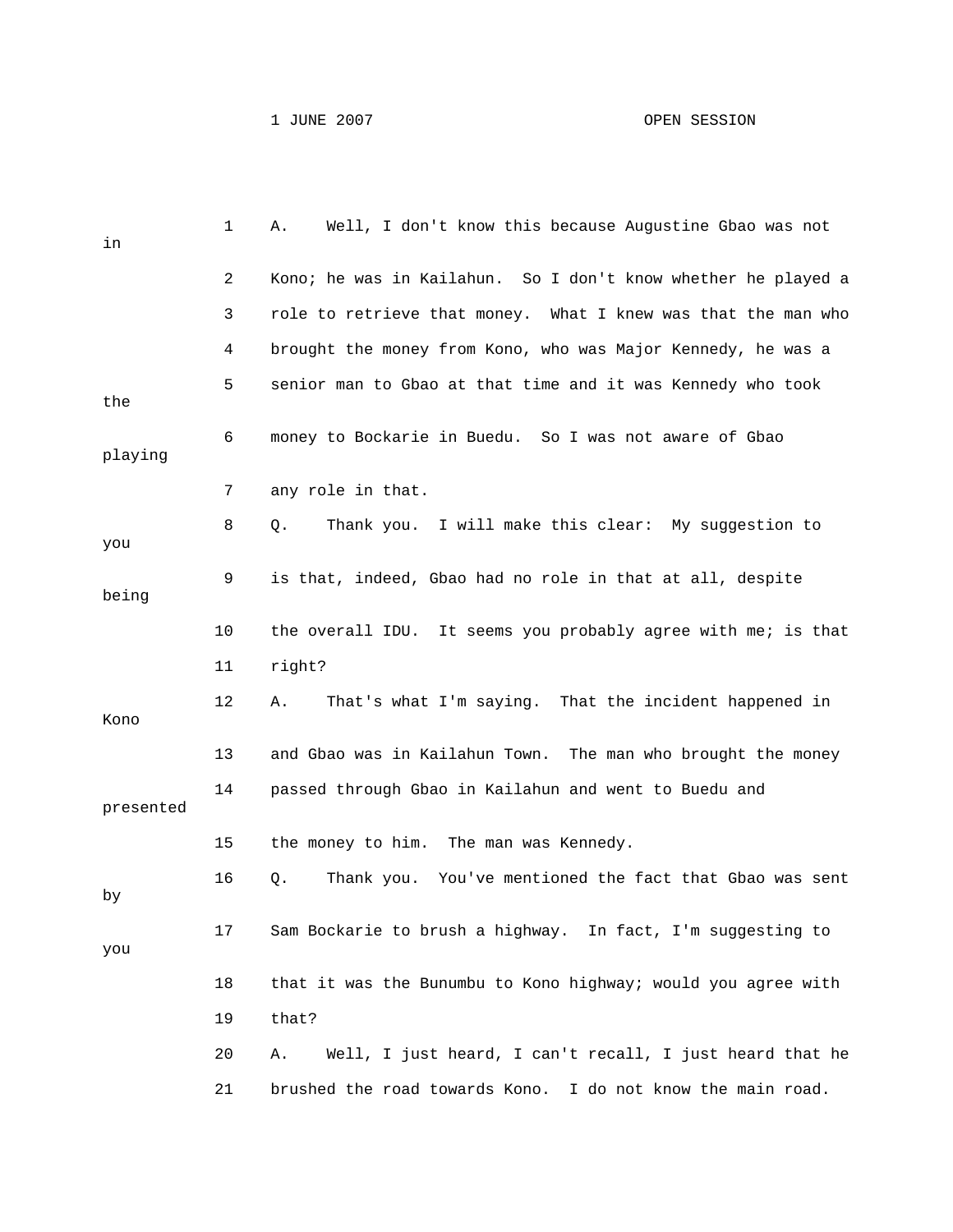|          | 22 | Q.<br>Okay. Now, I know that you weren't involved in this       |
|----------|----|-----------------------------------------------------------------|
|          | 23 | action, so I'm just asking you for hearsay, if you did hear     |
|          | 24 | anything, but --                                                |
|          | 25 | Well, what I've heard is what I told you.<br>Α.                 |
| you      | 26 | Can you -- did you know -- or do you know that -- can<br>Q.     |
|          | 27 | confirm that Gbao stayed in a place called Woama W-O-A-A-M-A    |
| brushing | 28 | [sic] between December '98 and February '99 while that          |
|          | 29 | was going on?                                                   |
|          |    |                                                                 |
|          |    | SCSL - TRIAL CHAMBER I                                          |
|          |    |                                                                 |
|          |    | SESAY ET AL                                                     |
| Page 19  |    | 1 JUNE 2007<br>OPEN SESSION                                     |
|          |    |                                                                 |
| because  | 1  | Α.<br>Well, I did not know the village where he was based       |
| me       | 2  | I was in Makeni.<br>It was when he went to Makeni that he told  |
|          | 3  | that Bockarie instructed him to brush the road. So I did not    |
|          | 4  | know the villages by he was going on with that work.            |
| retaken  | 5  | I'm suggesting this: That although Kono had been<br>Q.          |
|          | 6  | at that time, CDF or Kamajor ambushes were still taking place   |
|          | 7  | and, in order to prevent himself from seeing any action, Gbao   |
|          | 8  | simply delegated the work and stayed safe in the village of     |
|          | 9  | That's my suggestion. If you can't help me with that,<br>Woama. |
|          | 10 | I'll understand.                                                |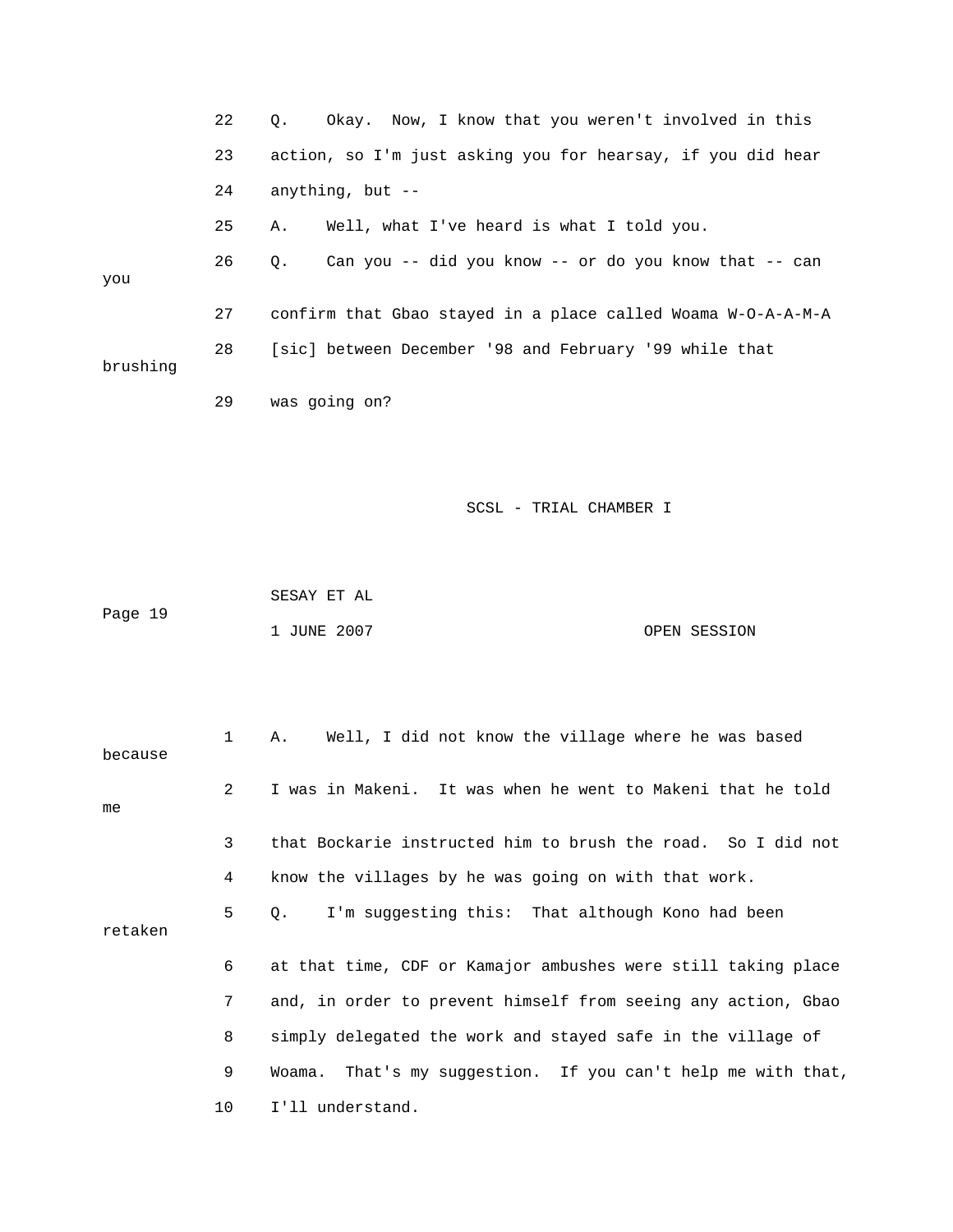| Kailahun, | 11 | Well, when we had captured Kono, yes, the road to<br>Α.       |
|-----------|----|---------------------------------------------------------------|
|           | 12 | CDF used to set ambushes there, even on the main road, but I  |
| when      | 13 | can't make any comment about Gbao's movement on that road,    |
|           | 14 | he brushed that road, because I was in Makeni.                |
| he        | 15 | JUDGE BOUTET: He told you three times, Mr Cammegh, that       |
|           | 16 | doesn't know what happened. He saw Gbao when he was finished, |
| living,   | 17 | that he had been brushing. He doesn't know where he was       |
|           | 18 | how he was living. He doesn't know anything about that.       |
|           | 19 | MR CAMMEGH:<br>Okay.                                          |
| to        | 20 | JUDGE BOUTET: I know it's your -- you want to put that        |
|           | 21 | him but he doesn't know.                                      |
|           | 22 | MR CAMMEGH: I can move on. I can move on.                     |
| list      | 23 | A comment made by the witness $054$ -- do you have the<br>Q.  |
|           | 24 | in front of you, Mr Sesay? I don't think you do. Do you       |
| six       | 25 | remember -- thank you. 054, I think he was in either session  |
|           | 26 | or seven -- I think six. Do you have him?                     |
|           | 27 | I have not yet seen it.<br>Α.                                 |
|           | 28 | If you have a look at session six, Mr Sesay?<br>О.            |
|           | 29 | I have 045, not 054.<br>Α.                                    |

SESAY ET AL

Page 20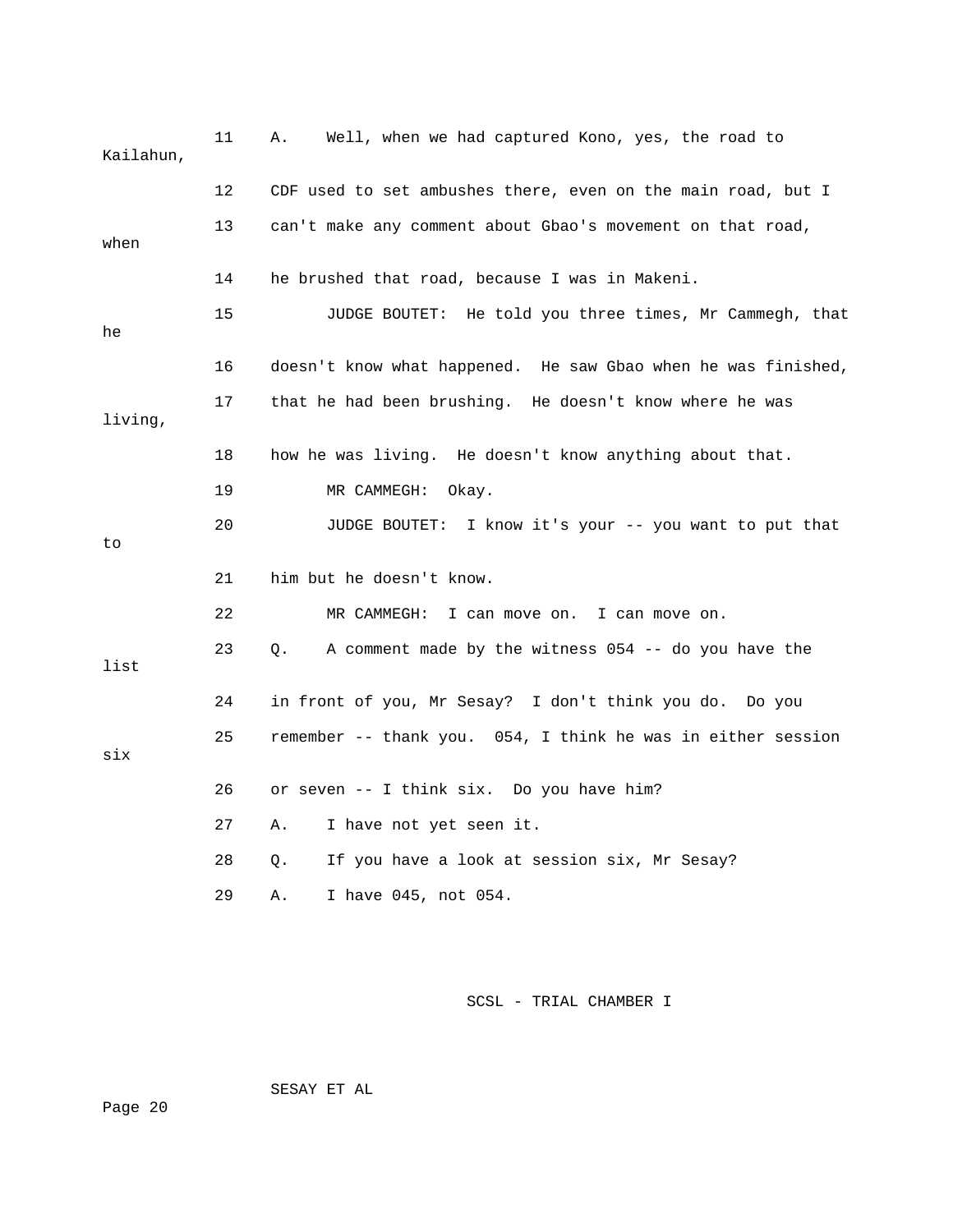| out  | $\mathbf{1}$ | I'm sorry, yes. A simple question, I am sorry to jump<br>Q.      |
|------|--------------|------------------------------------------------------------------|
|      | 2            | of sequence. But was --                                          |
|      | 3            | JUDGE ITOE:<br>Is it 054 or 045?                                 |
|      | 4            | THE WITNESS: Section six, we have 045, My Lord.                  |
|      | 5            | MR HARRISON: Just so there is no confusion, 054 and 045          |
|      | 6            | both testified in the sixth session.                             |
|      | 7            | MR CAMMEGH:<br>Then I must be right; it must be 054.             |
|      | 8            | The witness concerned Bo; it's 054. Do you see the name<br>Q.    |
|      | 9            | alongside 054?                                                   |
|      | 10           | I don't have 054 here.<br>Α.                                     |
|      | 11           | I've lost my list, I am afraid, so I can't help you.<br>Q.<br>Do |
|      | 12           | you have it?                                                     |
|      | 13           | Yes, yes. Sorry.<br>Α.                                           |
|      | 14           | 054 told a story about an event in -- is it Gerihun or<br>Q.     |
|      | 15           | Gerihun in Bo District. Do you remember?                         |
|      | 16           | Yes, I can recall that witness.<br>Α.                            |
| in   | 17           | And he told a story which took place, according to him,<br>Q.    |
|      | 18           | May of 1997, very shortly after the coup. According to your      |
| Gbao | 19           | knowledge, Mr Sesay, at that time, May 1997, was Augustine       |
|      | 20           | anywhere near Gerihun in Bo District?                            |
|      | 21           | Augustine Gbao, I left him in Giema.<br>Α.<br>No, no.            |
|      | 22           | Thank you.<br>Q.                                                 |
|      | 23           | And during the junta time Augustine Gbao never passed --<br>Α.   |
|      | 24           | Thank you.<br>Q.                                                 |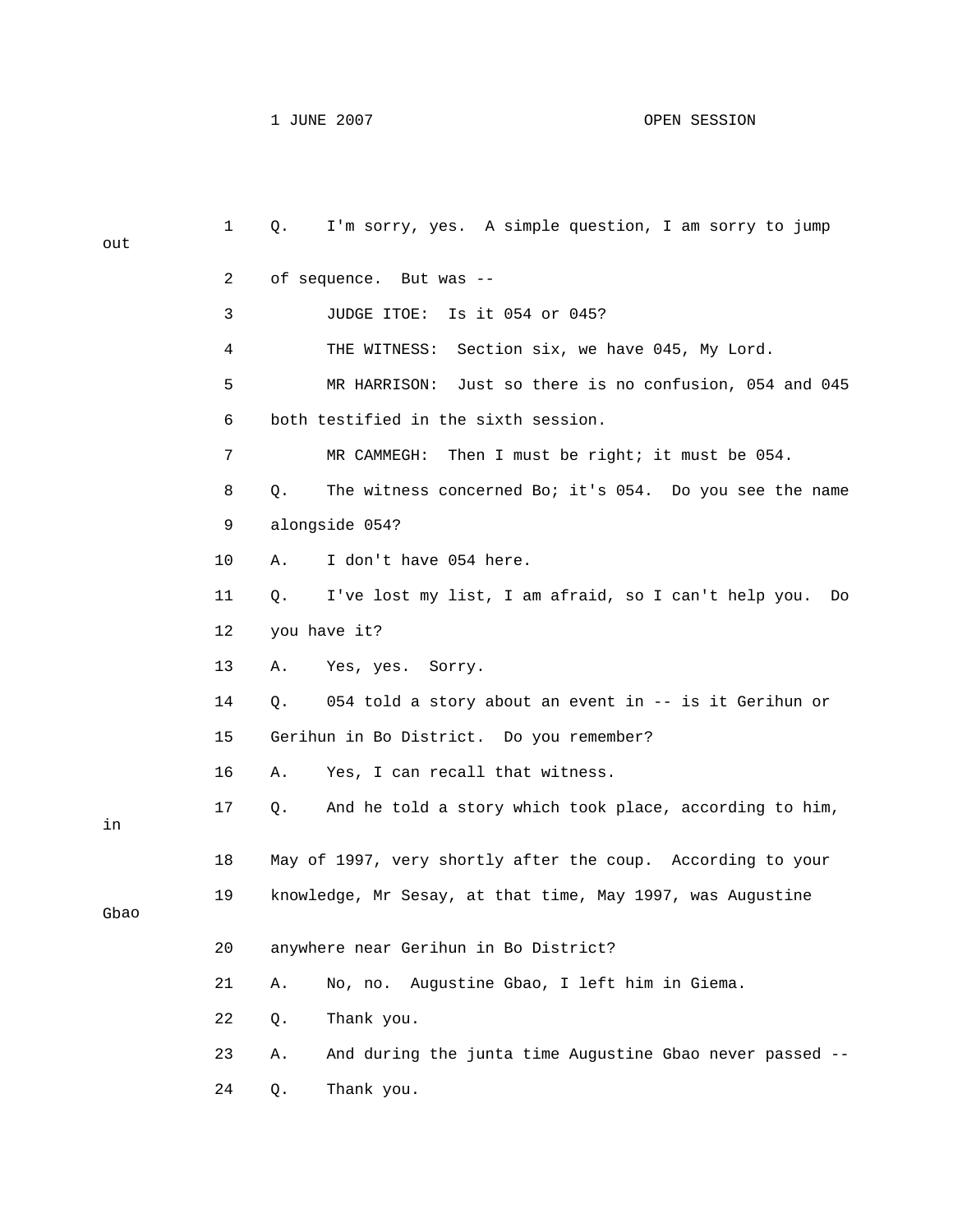25 A. -- Kenema. 26 Q. Okay. In a similar vein, can I ask you about 117 -- I 27 afraid I cannot remember in which session that witness 28 testified -- I think it might be eight? 29 A. Yes.

SCSL - TRIAL CHAMBER I

| Page 21 | SESAY ET AL |              |
|---------|-------------|--------------|
|         | 1 JUNE 2007 | OPEN SESSION |

am

|         | $\mathbf 1$ | О.          | Do you have it, Mr Sesay?                                |
|---------|-------------|-------------|----------------------------------------------------------|
|         | 2           | Α.          | Yes. Yes, I have it. 117.                                |
|         | 3           | Q.          | Now, 117, amongst other things, was talking about the    |
| recall  | 4           |             | retreat from Tombo towards Makeni, in early 1998; do you |
|         | 5           |             | that witness?                                            |
|         | 6           | Α.          | Yes, I recall him.                                       |
|         | 7           | Q.          | Just a few simple questions on this. In early 1998,      |
|         | 8           |             | February 1998, was Gbao at any stage in Makeni?          |
|         | 9           | A.          | No, no, no. For the rest of '97, '98 Gbao did not go to  |
|         | 10          | Makeni.     |                                                          |
| towards | 11          | $Q_{\star}$ | Thank you. Was he at any stage on the JPK convoy         |
|         | $12 \,$     | Kailahun?   |                                                          |
|         | 13          | Α.          | No, no. He wasn't there. We met him in Kailahun.         |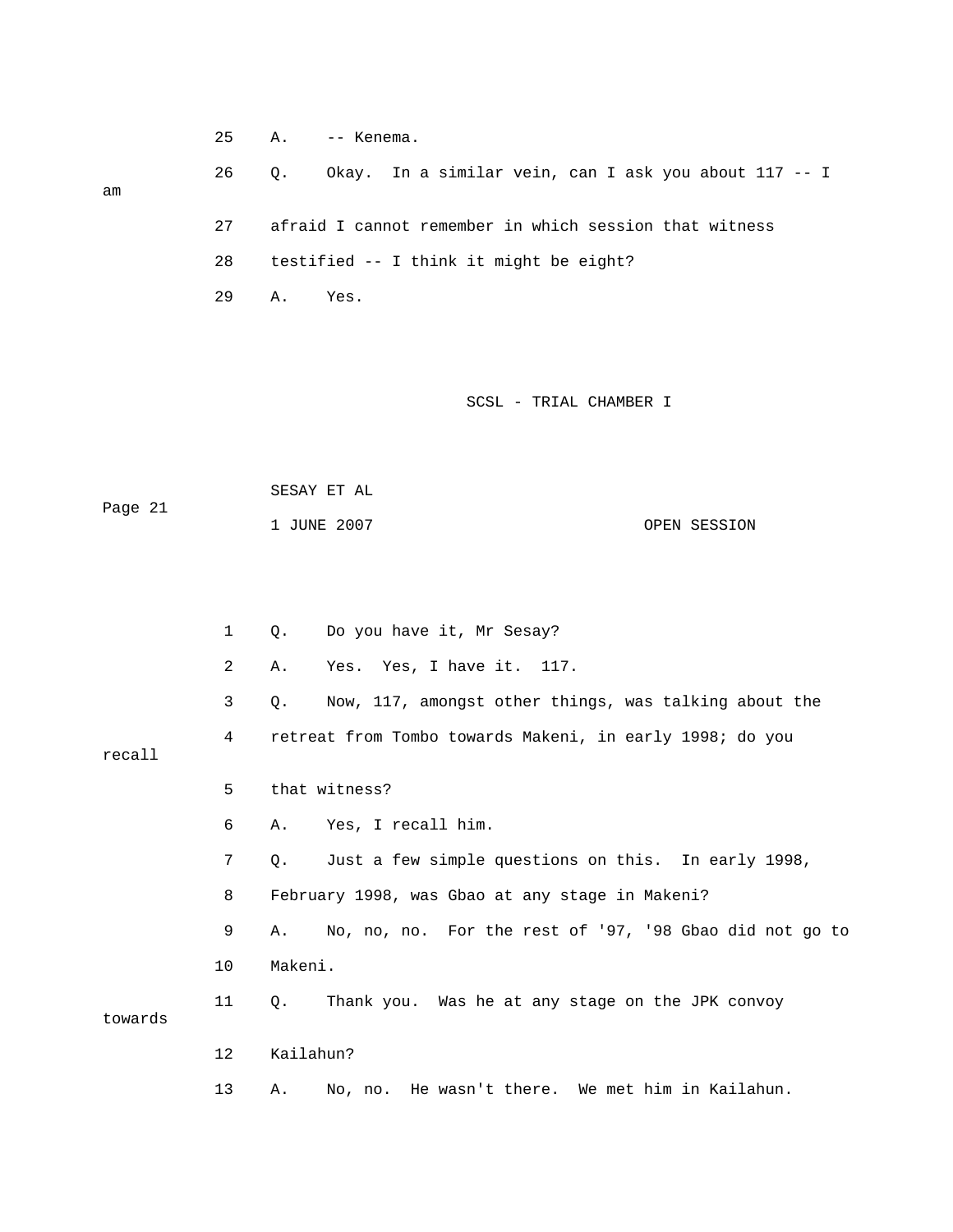| 14 | And at any stage, Mr Sesay, did you shoot at Gbao<br>Q.        |
|----|----------------------------------------------------------------|
| 15 | his toes as a punishment for raping a Lebanese woman?          |
| 16 | No, no, that never happened. I never fired between<br>Α.       |
| 17 | toes, since the start of the war 'til the end.                 |
| 18 | You may remember that the same witness described an<br>Q.      |
| 19 | when his group, coming down from Kabala, met you and Gbao with |
| 20 | other STF commanders, in Kono District. Is there any truth in  |
| 21 | that assertion at all?                                         |
| 22 | Well, there is no truth in that because --<br>Α.               |
| 23 | Thank you. I want to now move on to the killing of the<br>Q.   |
| 24 | Kamajors. The background of this event is that thousands of    |
| 25 | people, mainly civilians, had retreated into Kailahun District |
| 26 | February of 1998. Would you agree?                             |
| 27 | Yes, but those thousands, most of them crossed to<br>Α.        |
| 28 | Especially the people from Kenema, Segbwema, Daru and --       |
| 29 | I don't disagree with you. Would it be fair to say that<br>Q.  |
|    | SCSL - TRIAL CHAMBER I                                         |
|    |                                                                |

| Page 22 | SESAY ET AL |              |
|---------|-------------|--------------|
|         | 1 JUNE 2007 | OPEN SESSION |

1 Kailahun District was on a very tense war-footing at that

time?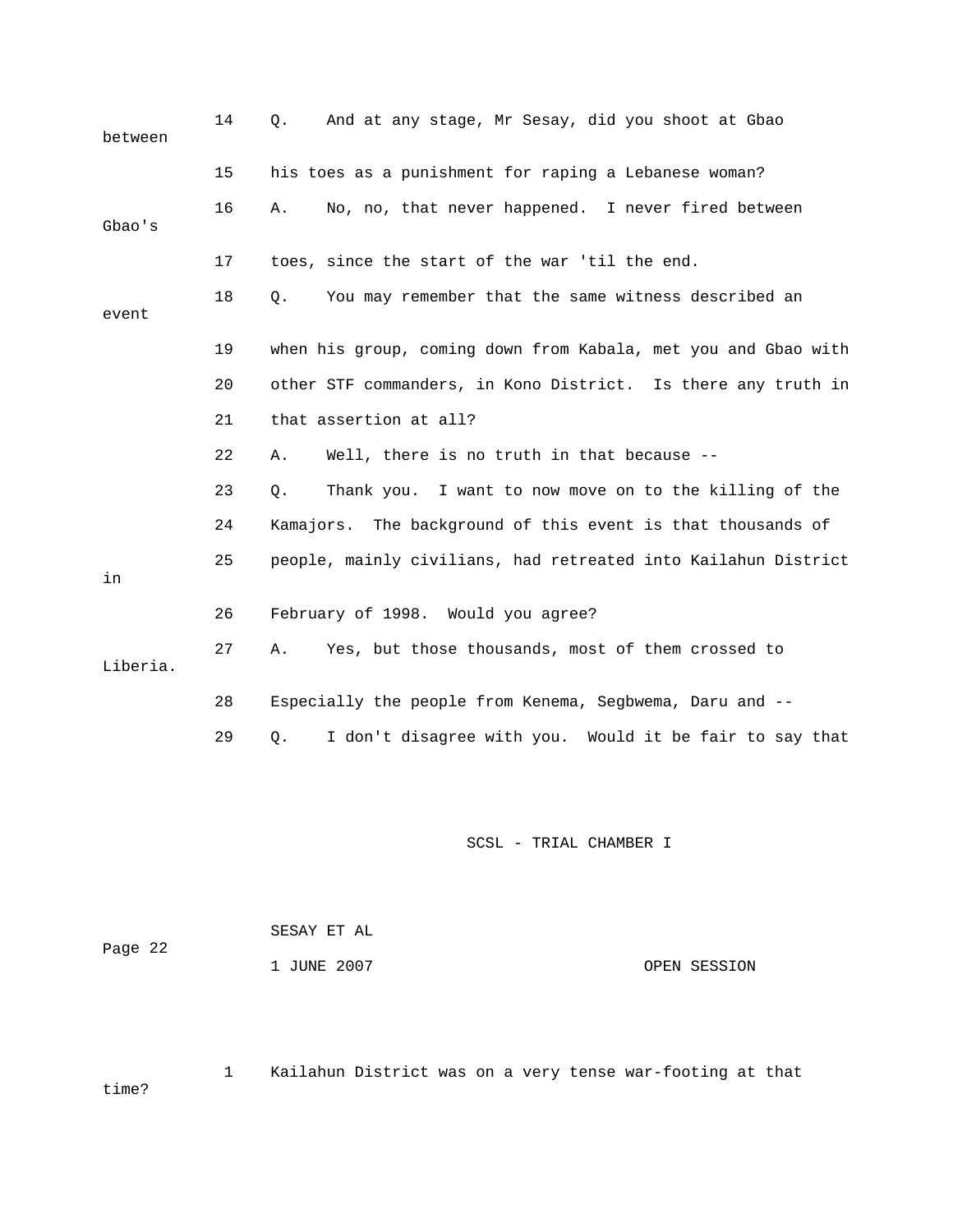|         | 2  | Yes, because when we arrived in Kailahun, from that time<br>Α.   |
|---------|----|------------------------------------------------------------------|
| Even    | 3  | the jet was attacking Kailahun, in the towns, the villages.      |
|         | 4  | in the farms. It was dropping cluster bombs wherein it killed    |
|         | 5  | people. That was what happened in '98.                           |
|         | 6  | Q.<br>Okay.                                                      |
|         | 7  | The jet would come in the morning. It would fly in the<br>Α.     |
|         | 8  | morning. It would come -- sometimes it would go to Kailahun      |
|         | 9  | three times, sometimes two times.                                |
|         | 10 | Is this right: That in the days prior to the Kailahun<br>Q.      |
|         | 11 | killings atrocities had been committed by CDF or Kamajors in     |
|         | 12 | Hangha Lane, in Kenema Town and elsewhere?                       |
|         | 13 | Where in Kenema Town?<br>Α.<br>Where?                            |
|         | 14 | Hangha Lane. It's the main street in Kenema.<br>$Q$ .            |
|         | 15 | JUDGE BOUTET:<br>Hangha Road.                                    |
|         | 16 | Is it -- Hangha Lane, I am getting mixed up<br>MR CAMMEGH:       |
|         | 17 | with the police station.                                         |
|         | 18 | Hangha Road.<br>Q.                                               |
|         | 19 | Hangha Road, yes. Well, I only knew that the Kamajors<br>Α.      |
| during  | 20 | attacked Kenema and they attacked Bo, they attacked Kono         |
| exactly | 21 | the early time before we retreated, but I cannot tell you        |
|         | 22 | what happened in the ground in Kenema because I wasn't there.    |
|         | 23 | On the day that those people were killed did you<br>Q.<br>Right. |
|         | 24 | send an advance team -- I am referring now to the testimony of   |
|         | 25 | 366 -- did you send an advance team in a Hilux vehicle in        |
| 366     | 26 | order -- can I just finish the question, sorry, in order for     |
| that    | 27 | to meet Gbao to arrange your arrival in Kailahun Town later      |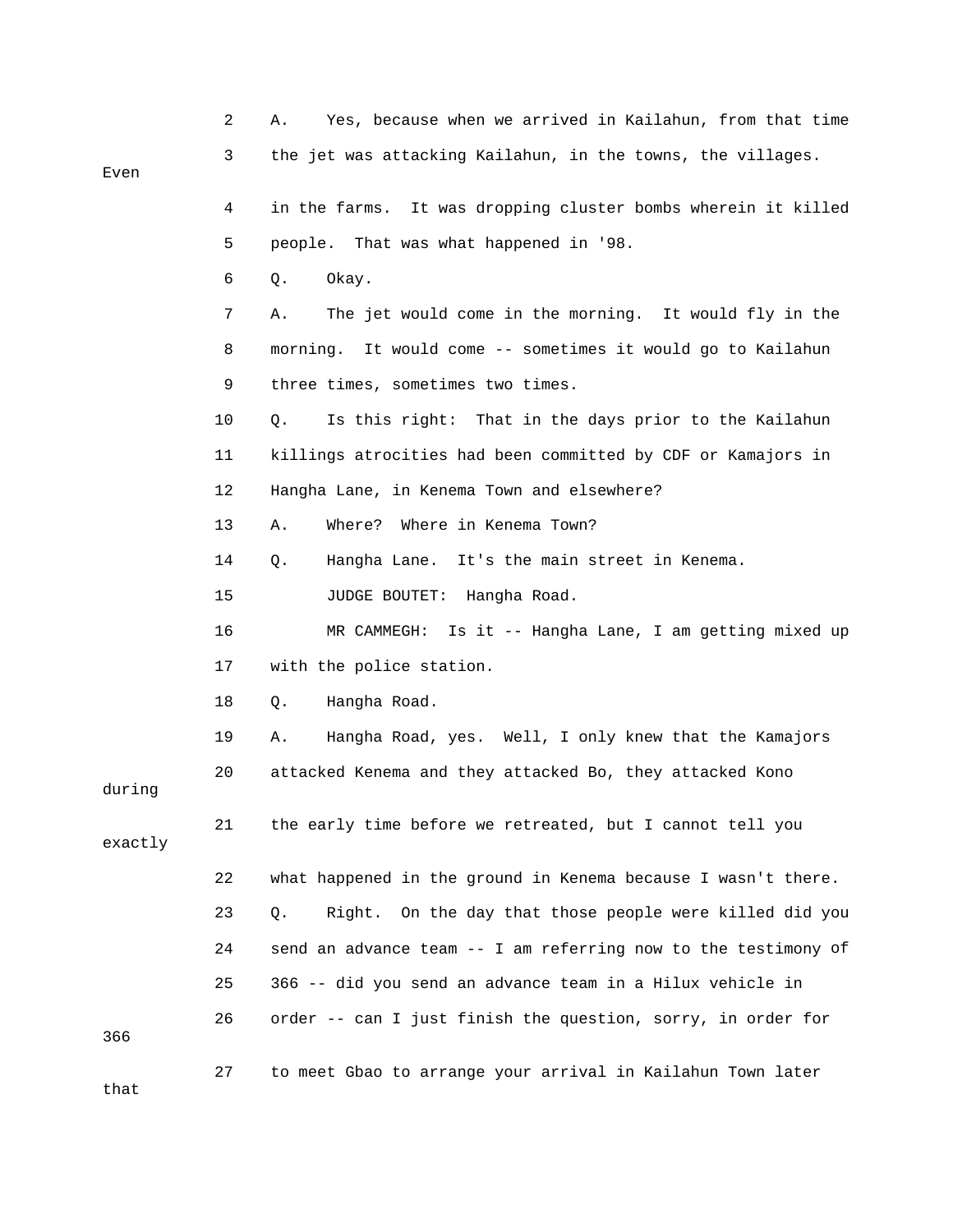28 day?

 29 A. Well, that was a lie because 336, we left him in Gandorhun,

| Page 23 | SESAY ET AL |              |
|---------|-------------|--------------|
|         | 1 JUNE 2007 | OPEN SESSION |

| had      | $\mathbf{1}$ | we went to Kailahun, and before we arrived we met the people   |
|----------|--------------|----------------------------------------------------------------|
| Kailahun | 2            | already been killed. So he didn't go -- he didn't go to        |
| not      | 3            | for the rest of '98 and when they killed these people he was   |
| in       | 4            | in Kailahun, so they were telling lies. We didn't leave him    |
| when     | 5            | Then I would meet the people had been killed when --<br>Kono.  |
| to       | 6            | I left the Kamajors they -- how did it happen when I would go  |
| had      | 7            | Buedu, then I would order for the people to be killed when I   |
|          | 8            | already met them killed?                                       |
|          | 9            | Q.<br>To your knowledge, Mr Sesay, is there any possibility at |
|          | 10           | all that 366 was in Kailahun Town at any stage on that day?    |
|          | 11           | Well, I said if he was there, do you mean if 336 [as<br>Α.     |
|          | 12           | interpreted] was there during the killing of the people?       |
|          | 13           | Yes, I will be clear about it. I'm suggesting that he<br>Q.    |
|          | 14           | wasn't there at all; what would you say?                       |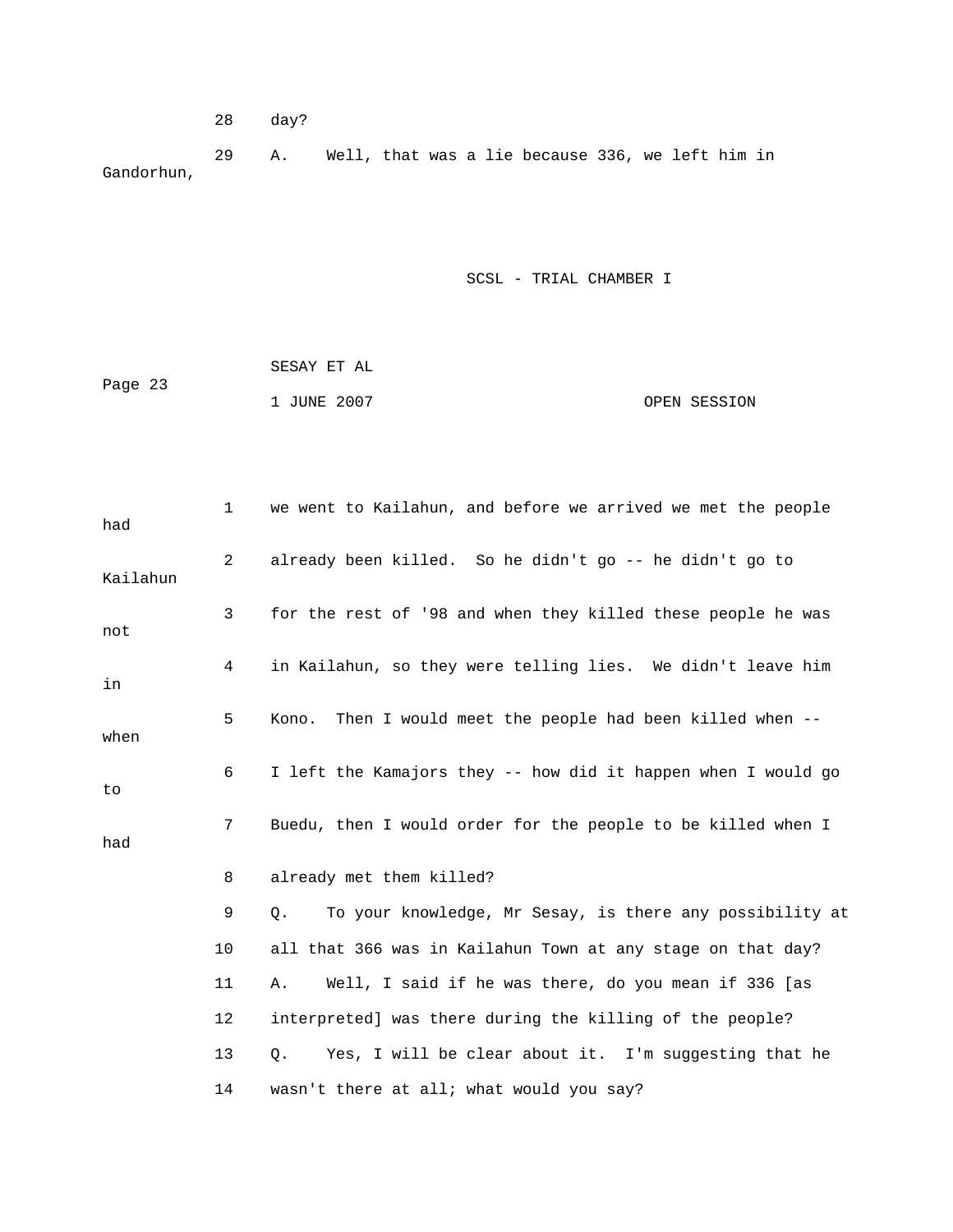| the     | 15 | Well, that is what I'm saying. I'm said, this man at<br>Α.     |
|---------|----|----------------------------------------------------------------|
|         | 16 | time when they killed these people, we were between Makeni and |
| already | 17 | Kono because when we arrived in Kailahun the people had        |
|         | 18 | been killed over a week, so he was lying.                      |
| said    | 19 | Thank you. I want to read something to you that 366<br>О.      |
| On      | 20 | about Augustine Gbao's job and the way he would do his job.    |
| the     | 21 | November -- now this could be either the 8th but I think it's  |
|         | 22 | 18th, 2005 at page 53. I will read it to you, Mr Sesay, and    |
|         | 23 | perhaps you can comment. 366 said this: Augustine Gbao         |
|         | 24 | investigated us when we do something wrong. Whoever does       |
| die     | 25 | something wrong, if he -- that's Gbao -- says you're going to  |
|         | 26 | today, you would die.                                          |
| his     | 27 | Was 366 giving a fair description of how Gbao was doing        |
|         | 28 | job there, or was he exaggerating?                             |
|         | 29 | He was exaggerating because, in '98, 336 was in Kono for<br>Α. |
|         |    | SCSL - TRIAL CHAMBER I                                         |

| Page 24 | SESAY ET AL |              |
|---------|-------------|--------------|
|         | 1 JUNE 2007 | OPEN SESSION |

 1 the rest of '98, and Gbao was in Kailahun. He wasn't under 2 Gbao's command or control.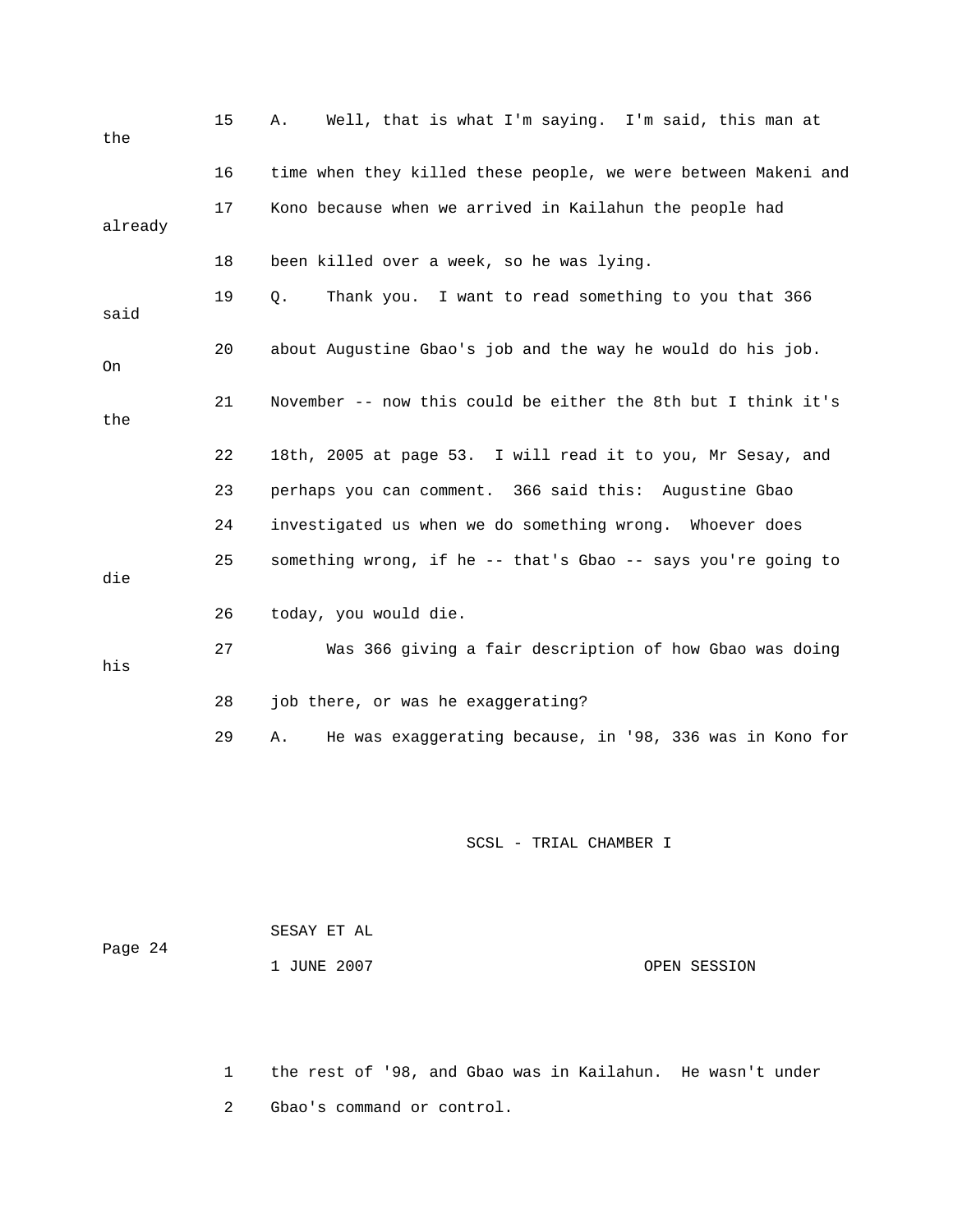3 JUDGE BOUTET: Mr Cammegh, can you give me the reference, 5 MR CAMMEGH: It's page 53 and it's, this is my mistake 6 afraid, it's either 18 November or 8 November 2005. I think 7 the 18th. Mr Crippa is indicating to me I'm probably wrong. 10 nothing like that on 18th, I can tell you. 12 JUDGE BOUTET: Yes, it's the 8th. Thank you. 14 Q. I hear what you say when you tell us that you weren't there 15 on that day, Mr Sesay. From what you've heard, was Augustine 16 Gbao in Kailahun Town? In fact, there is little point in me 18 experience, can you remember a single event in the war, a single 19 investigation or disciplinary finding in which Augustine Gbao 20 caused the death of a single individual in Sierra Leone? 22 somebody. So say Augustine Gbao shot somebody, no, I did not 24 Q. What about ordering execution? Did you ever hear of a 4 the one you have given doesn't appear to work. I'm it's 8 It's probably the 8th, Your Honour. 9 JUDGE BOUTET: Yes, the page that you've given, there's 11 MR CAMMEGH: Yes. 13 MR CAMMEGH: 17 asking about that. I'll move on. To your knowledge, in your 21 A. Well, I did not see or hear where Augustine Gbao killed 23 hear about that. 25 single time when his actions led to somebody's execution? 26 A. Well -- that Augustine Gbao's actions led someone to be 27 executed?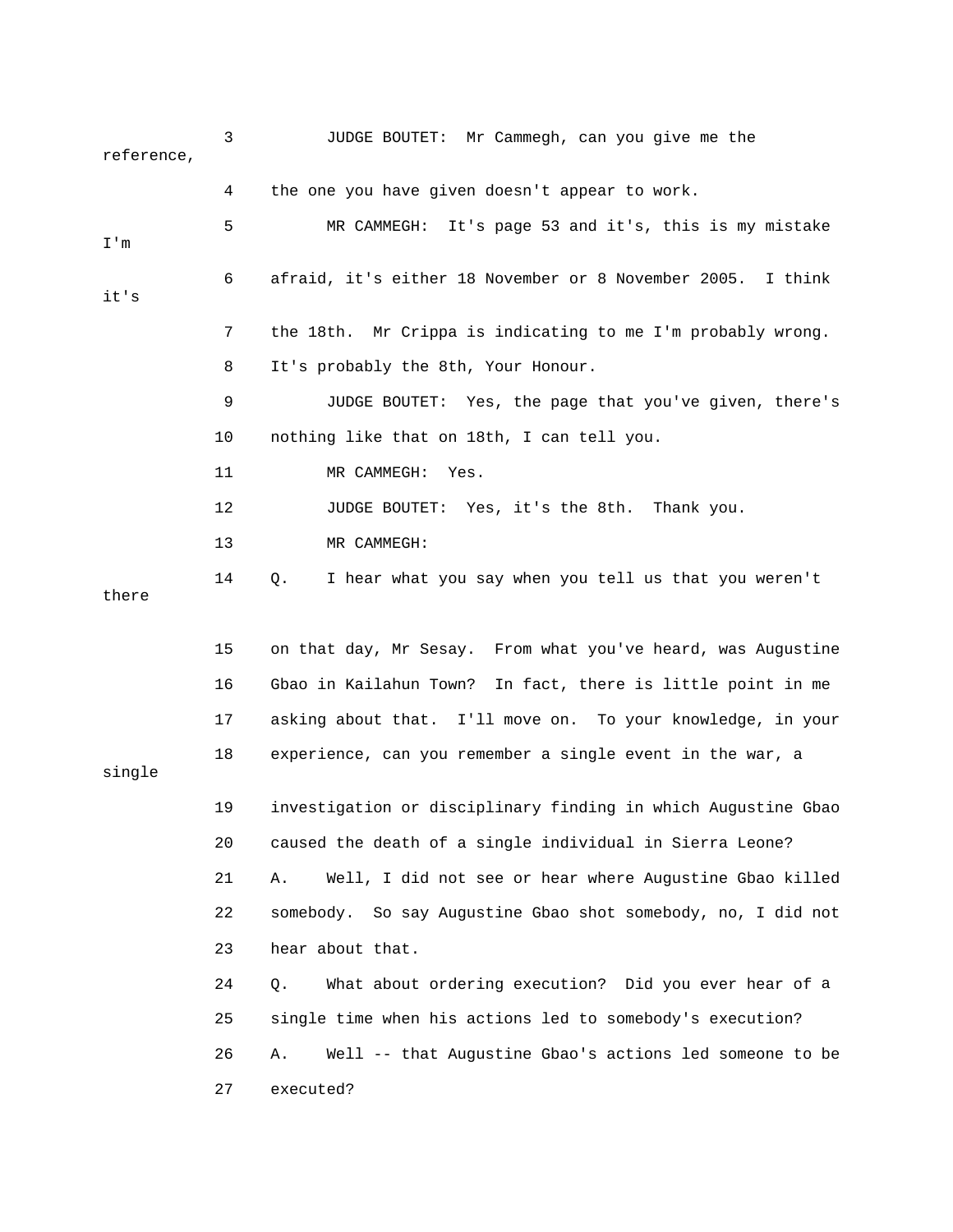28 Q. Yes. I'm suggesting that it never happened; would you 29 agree with me?

|         | SESAY ET AL |              |  |
|---------|-------------|--------------|--|
| Page 25 |             |              |  |
|         | 1 JUNE 2007 | OPEN SESSION |  |

|           | 1              | Yes, yes. Because the Kamajors that were killed, when I<br>Α.  |
|-----------|----------------|----------------------------------------------------------------|
| suggested | $\overline{2}$ | went to Kailahun, I never heard that it was Gbao that          |
| took      | 3              | that Mosquito should kill them. It was Mosquito himself who    |
|           | 4              | it on himself to kill those people.                            |
|           | 5              | Let's, for one moment, assume that Gbao was there at the<br>Q. |
| that      | 6              | roundabout. Can I just finish the question. Let's assume       |
|           | 7              | he was up at the MP when the second group were killed. What    |
|           | 8              | would have happened to Gbao if he'd tried to interfere with    |
|           | 9              | Mosquito's order?                                              |
| the       | 10             | PRESIDING JUDGE: Isn't this speculative? It comes on           |
|           | 11             | borderline, perhaps.                                           |
|           | 12             | MR CAMMEGH: I will put it a different way.                     |
|           | 13             | PRESIDING JUDGE: Yes.                                          |
|           | 14             | MR CAMMEGH:                                                    |
| Mosquito, | 15             | If, I will use the phrase a junior commander to<br>$Q$ .       |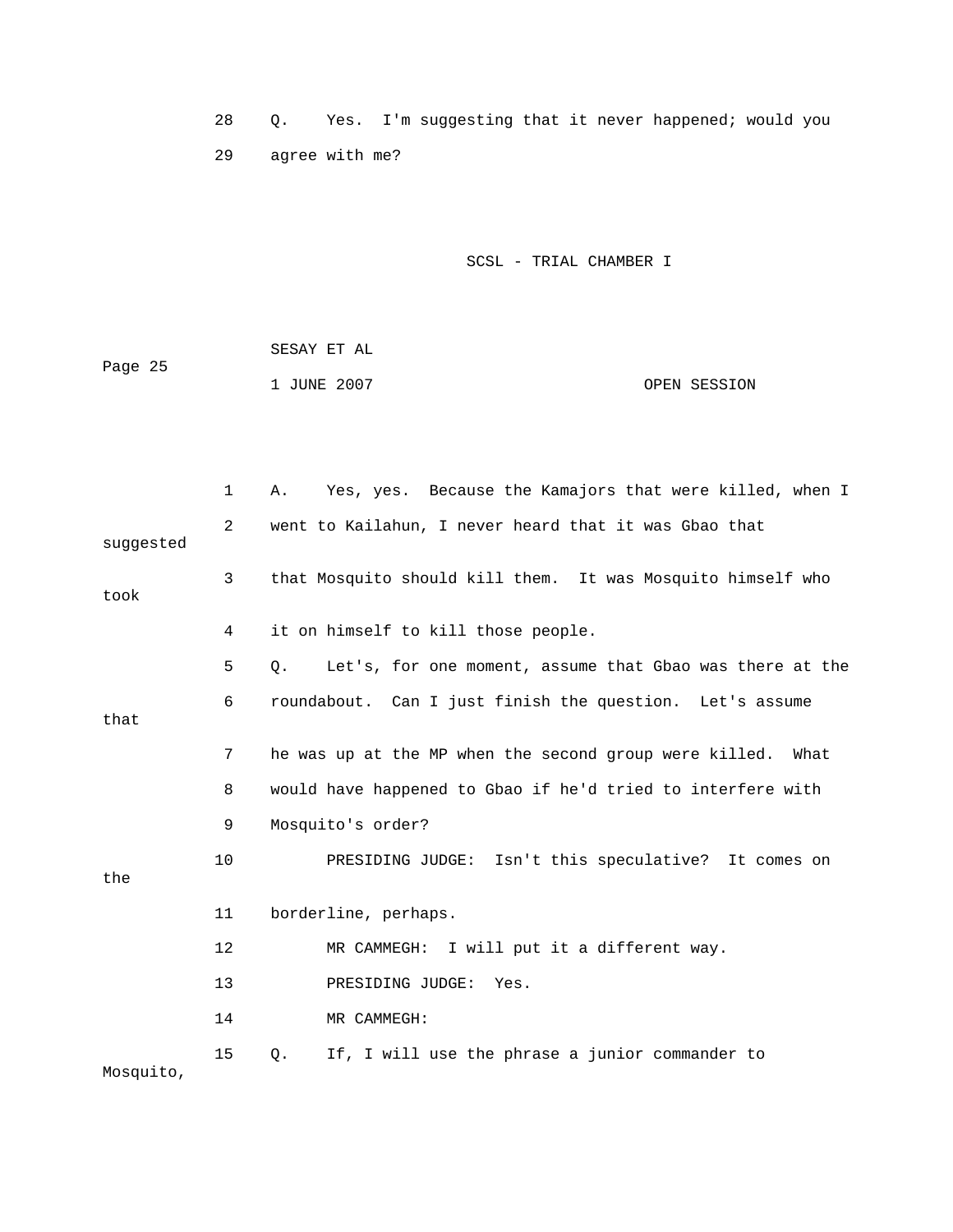| being    | 16 | directly tried to interfere with one of Mosquito's orders     |
|----------|----|---------------------------------------------------------------|
|          | 17 | carried out, would he have been in trouble?                   |
| Mosquito | 18 | Yes. He wouldn't stand in front of Mosquito, when<br>Α.       |
| Mosquito | 19 | said these people should be killed. If he tried to pull       |
|          | 20 | from there, it would be a problem for him, when Mosquito said |
| And      | 21 | there's no one who would tell him he shouldn't do this, no.   |
|          | 22 | Gbao would not be able to stop Mosquito at that time, when    |
|          | 23 | Mosquito had decided to do this. Even if he stood there when  |
| Gbao     | 24 | Mosquito was killing the first people at the roundabout, no,  |
|          | 25 | would not be able to stop him.                                |
| we       | 26 | Can I ask why. It might sound a silly question but can<br>Q.  |
|          | 27 | have your answer to that?                                     |
|          | 28 | Well, Bockarie: One, he was a dictator; two, he was<br>Α.     |
| to       | 29 | aggressive. When he will say he will do this, you who tried   |

| Page 26 | SESAY ET AL |              |
|---------|-------------|--------------|
|         | 1 JUNE 2007 | OPEN SESSION |

1 advise him, it would be problem for you. He thought that his 2 ideas were the best, so --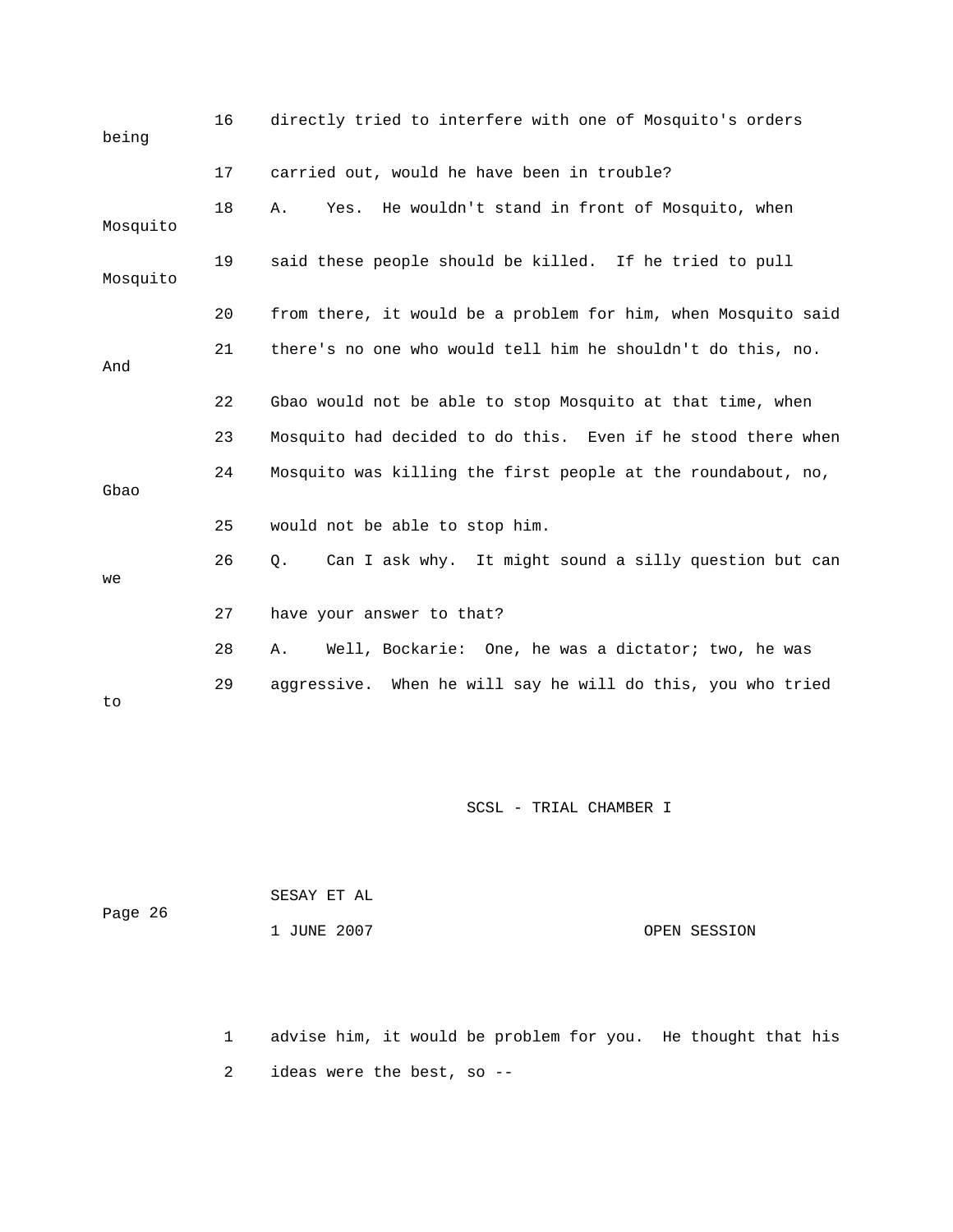| say         | 3  | When you, I am sorry to labour the point, but when you<br>Q.   |
|-------------|----|----------------------------------------------------------------|
|             | 4  | it could be a problem for you, what do you have in mind,       |
|             | 5  | Mr Sesay? What are you referring to?                           |
| to          | 6  | Well -- well, for instance, in Kenema, Mosquito looked<br>Α.   |
| who         | 7  | Vanguards, one who was a Vanguard, the son of BS Massaquoi,    |
| Mosquito    | 8  | was Morris Massaquoi. All of us trained as Vanguards.          |
|             | 9  | shot his feet and break it. He looked at other Vanguards and   |
| to          | 10 | shot his foot and break it. So those things that he was doing  |
|             | 11 | his colleagues' Vanguards, everybody was afraid of him.        |
|             | 12 | MR CAMMEGH:<br>Of course, as Your Honours, I'm sure, are       |
| οf          | 13 | aware, it's not accepted that Gbao was at the scene of either  |
| as          | 14 | the shootings, but I needn't ask Mr Sesay as to his knowledge  |
| into        | 15 | to Gbao's whereabouts, because I don't want to delve too far   |
|             | 16 | the reach of hearsay.                                          |
|             | 17 | 113 gave evidence concerning the same event and we've<br>Q.    |
|             | 18 | already discussed 113 yesterday.                               |
| please.     | 19 | MR CAMMEGH: Would Your Honours give me a moment,               |
|             | 20 | PRESIDING JUDGE: Leave granted.                                |
|             | 21 | MR CAMMEGH:<br>Thank you.                                      |
| XXXXXXXXXXX | 22 | $Q$ .<br>At the time that this happened, Mr Sesay, was         |
|             | 23 | living in Kailahun Town?                                       |
|             | 24 | Well, Mr Cammegh, I have told you that when they killed<br>Α.  |
|             | 25 | those people, I was not in Kailahun Town, so how am I going to |
| people      | 26 | confirm about the people that were on the scene when those     |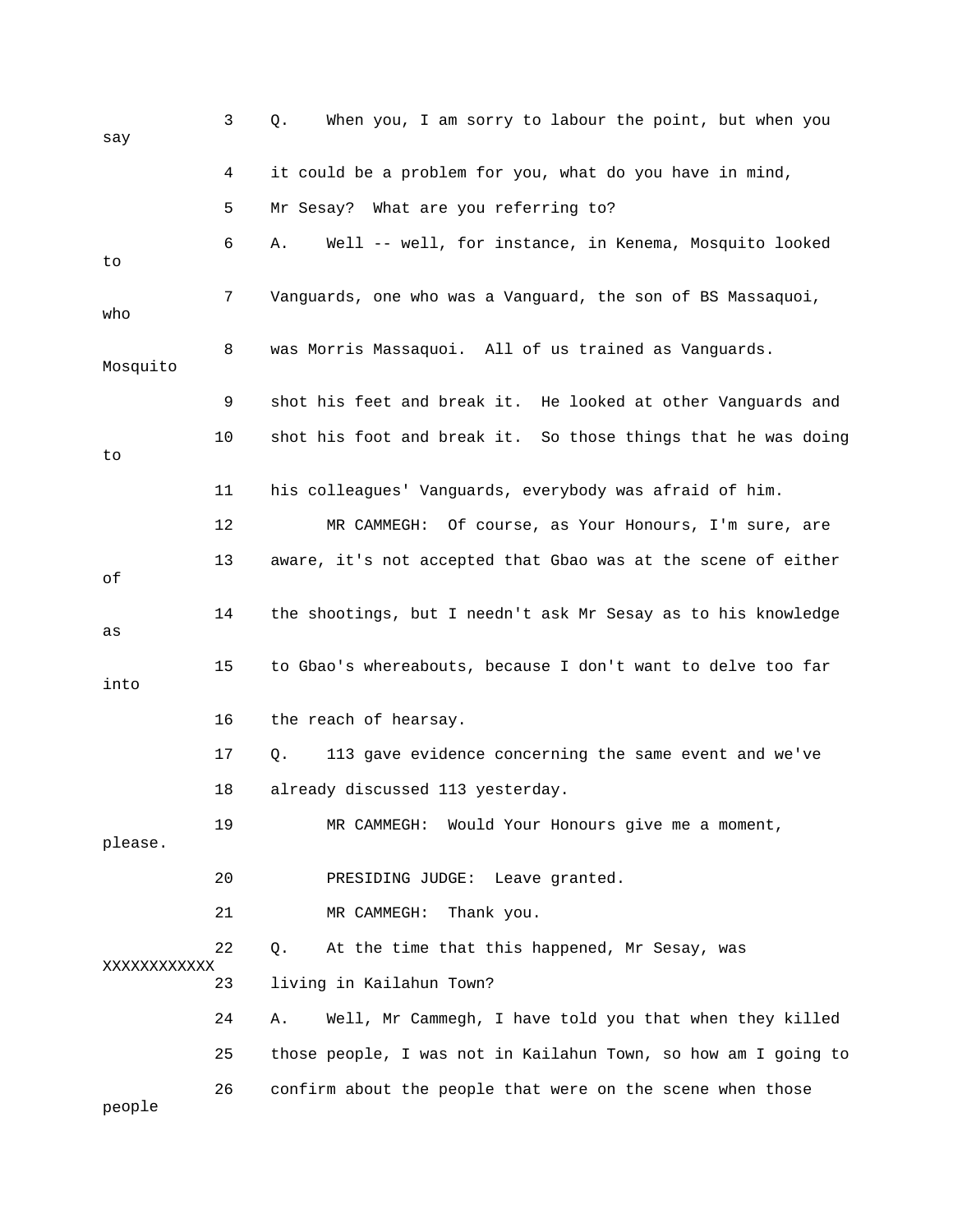27 were killed when I was not there?

 28 Q. Let me put the question again. I'm not making myself 29 clear. I will ask a different question altogether. At the time

SCSL - TRIAL CHAMBER I

 SESAY ET AL 1 JUNE 2007 OPEN SESSION Page 27

| in      | $\mathbf{1}$ | that this happened, in February of 1998, can you confirm that,  |
|---------|--------------|-----------------------------------------------------------------|
|         | 2            | effect, the RUF commander in Kailahun Town, based in Kailahun   |
|         | 3            | Town, was Vandi Kosia? Can you confirm that?                    |
|         | 4            | Well, it was -- when I arrived in Kailahun, it was XXXX<br>Α.   |
| during  | 5            | XXXXX. He was in Kailahun as one of the commanders. But         |
| was     | 6            | the time of the killing of the Kamajors, I was not there.<br>It |
|         | 7            | when I arrived there that I met XXXXX XXXXX in the -- he was    |
|         | 8            | living in Banya's compound at the roundabout.                   |
| were    | 9            | Okay. Another thing suggested by 113 was that the 67<br>О.      |
| convoy. | 10           | killed after JPK had moved through Kailahun Town with his       |
|         | 11           | Any truth in that?                                              |
|         | 12           | That was a lie. He lied. When we got there, the people<br>Α.    |
|         | 13           | had already been killed. That was why I said I was standing     |

at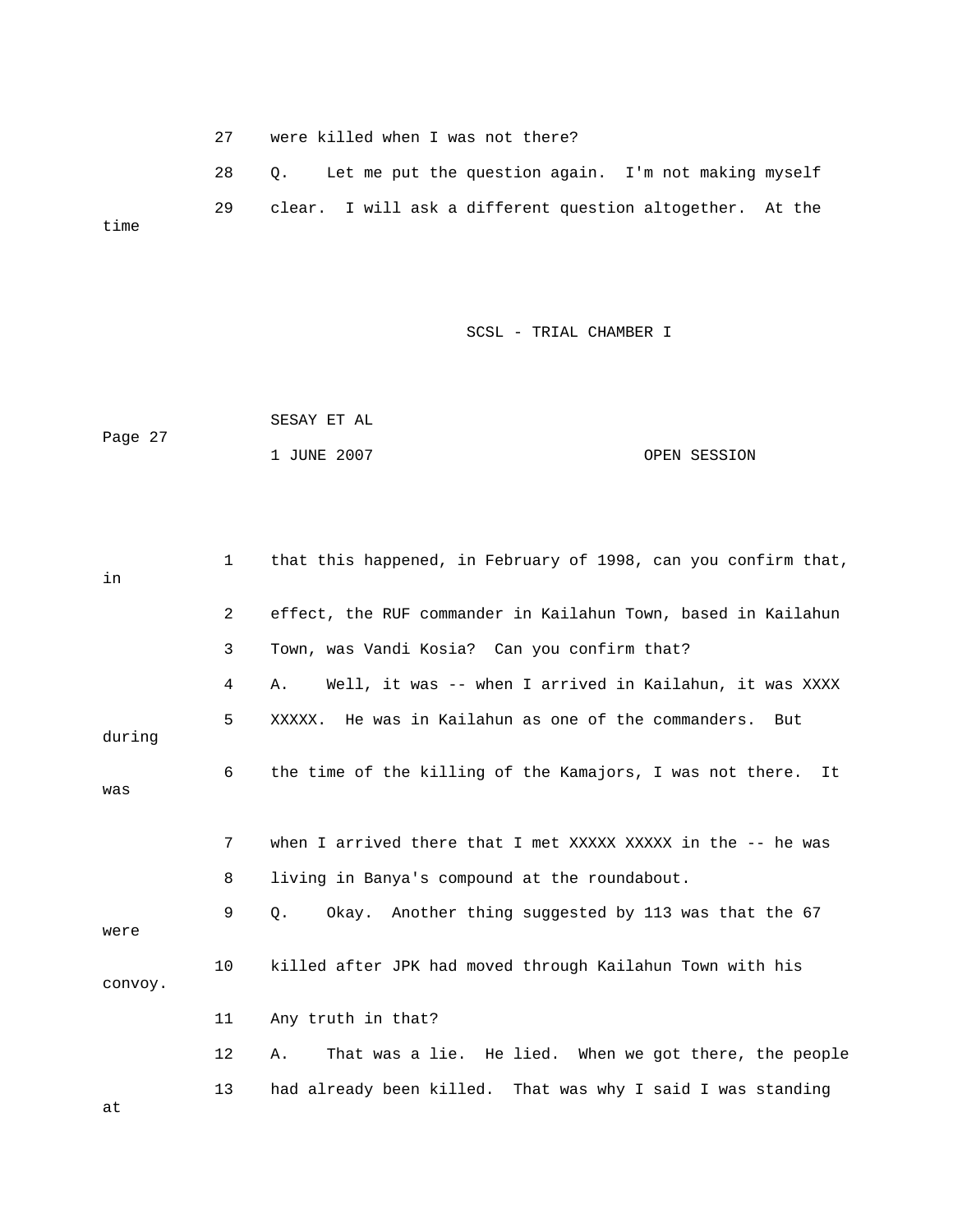14 the roundabout. He was lying.

|              | 15 | It was also suggested by this XXXXXX, 113, that when JPK<br>Q. |
|--------------|----|----------------------------------------------------------------|
|              | 16 | came to Kailahun Town, in early 1998, she spent the night      |
|              | 17 | at Augustine Gbao's house -- he spent the night at Augustine   |
|              | 18 | Gbao's house; any truth in that, to your knowledge?            |
| took         | 19 | That was a lie. Johnny Paul only went to -- they only<br>Α.    |
|              | 20 | him to Gbao's house when Johnny Paul went to eat, because Gbao |
| Buedu,       | 21 | had prepared food when Johnny Paul ate. Then he moved to       |
|              | 22 | ahead of us, when we left Kailahun. We went to Buedu in the    |
| eat          | 23 | evening, but JP did not sleep in Kailahun at all. He went to   |
|              | 24 | in Gbao's house.<br>Then Mosquito's car took him to Buedu.     |
|              | 25 | Can you remember --<br>О.                                      |
| go           | 26 | Your Honours, can the witness please<br>THE INTERPRETER:       |
| interpreter. | 27 | over his testimony again. It was not clear for the             |
| оf           | 28 | PRESIDING JUDGE: Mr Sesay, please repeat the last part         |
|              | 29 | your testimony.                                                |
|              |    |                                                                |

| Page 28 | SESAY ET AL |              |
|---------|-------------|--------------|
|         | 1 JUNE 2007 | OPEN SESSION |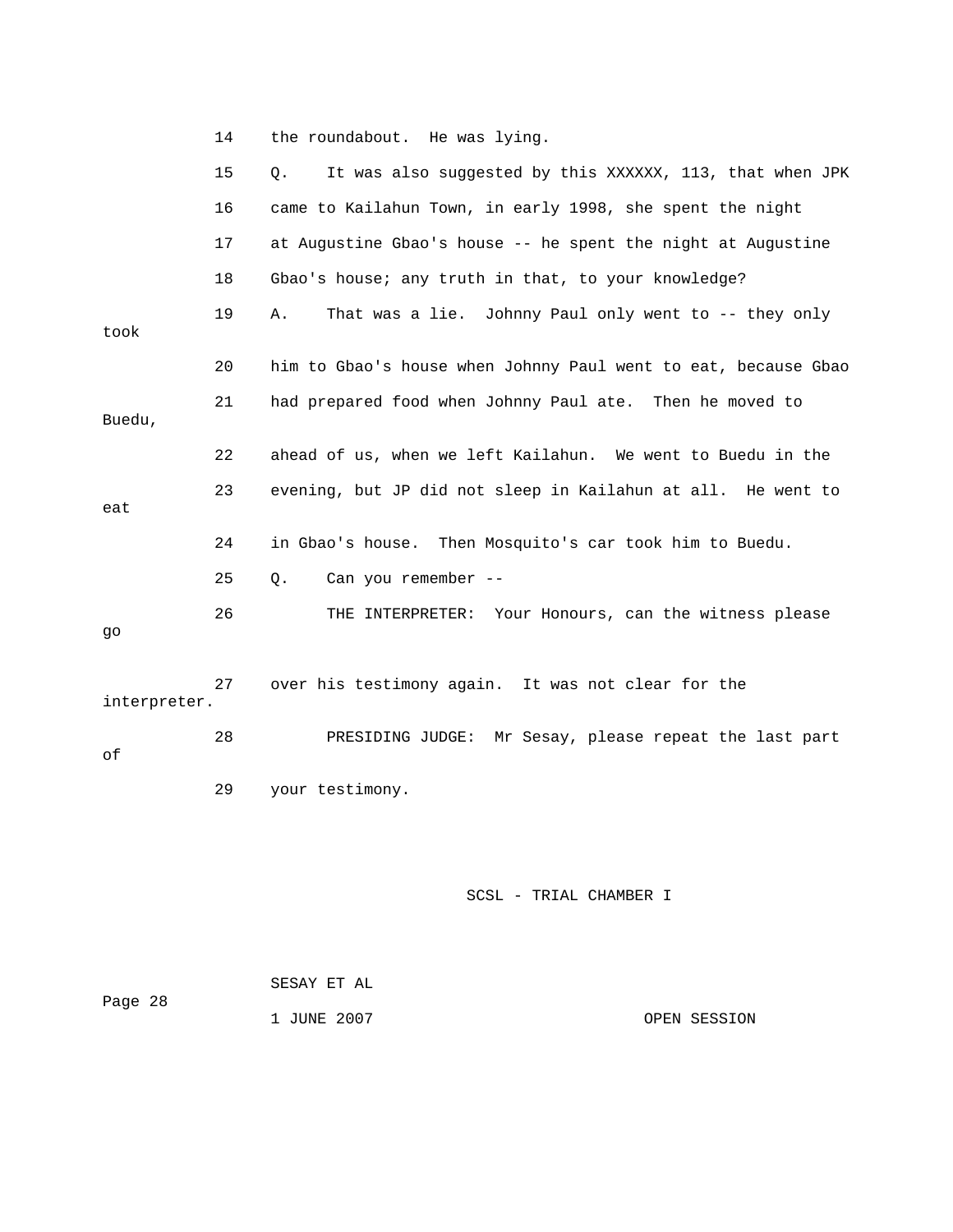| to     | $\mathbf 1$ | THE WITNESS: Yes, sir. My Lord. I said, JPK, he went           |
|--------|-------------|----------------------------------------------------------------|
|        | 2           | eat in Gbao's house. Because before we arrived in Kailahun --  |
|        | 3           | when we arrived in Kailahun, they said Gbao had prepared food. |
| to     | 4           | And JPK -- the driver who was driving Mosquito's jeep, drove   |
| went   | 5           | Gbao's house where JPK went to eat. After JPK had eaten, he    |
|        | 6           | to Buedu. He did not sleep in Kailahun.                        |
|        | 7           | PRESIDING JUDGE:<br>That sounds clear.                         |
|        | 8           | MR CAMMEGH: Yes, thank you.                                    |
|        | 9           | PRESIDING JUDGE: Yes, Mr Harrison.                             |
| the    | 10          | MR HARRISON: Could I just ask you, if Mr Cammegh has           |
| I'm    | 11          | transcript references if he could -- if he doesn't have them,  |
| has,   | 12          | not asking for any kind of delay or adjournment, but if he     |
|        | 13          | if he could just indicate them to us.                          |
|        | 14          | PRESIDING JUDGE: Mr Cammegh, do you have them?                 |
|        | 15          | That's exactly what I've been doing.<br>MR CAMMEGH:<br>I'm     |
|        | 16          | afraid I've --                                                 |
|        | 17          | PRESIDING JUDGE: Yes, we don't have the resourceful            |
|        | 18          | assistant to Mr Jordash here today.                            |
| tried  | 19          | Your Honour's noticed, yes. What I've<br>MR CAMMEGH:           |
| I'm    | 20          | to do, and I apologise, because as I think everyone can see,   |
| entire | 21          | basically trawling through the entire allegations in the       |
|        | 22          | case.                                                          |
|        | 23          | PRESIDING JUDGE:<br>Yes.                                       |
|        | 24          | And it's quite an onerous task to get the<br>MR CAMMEGH:       |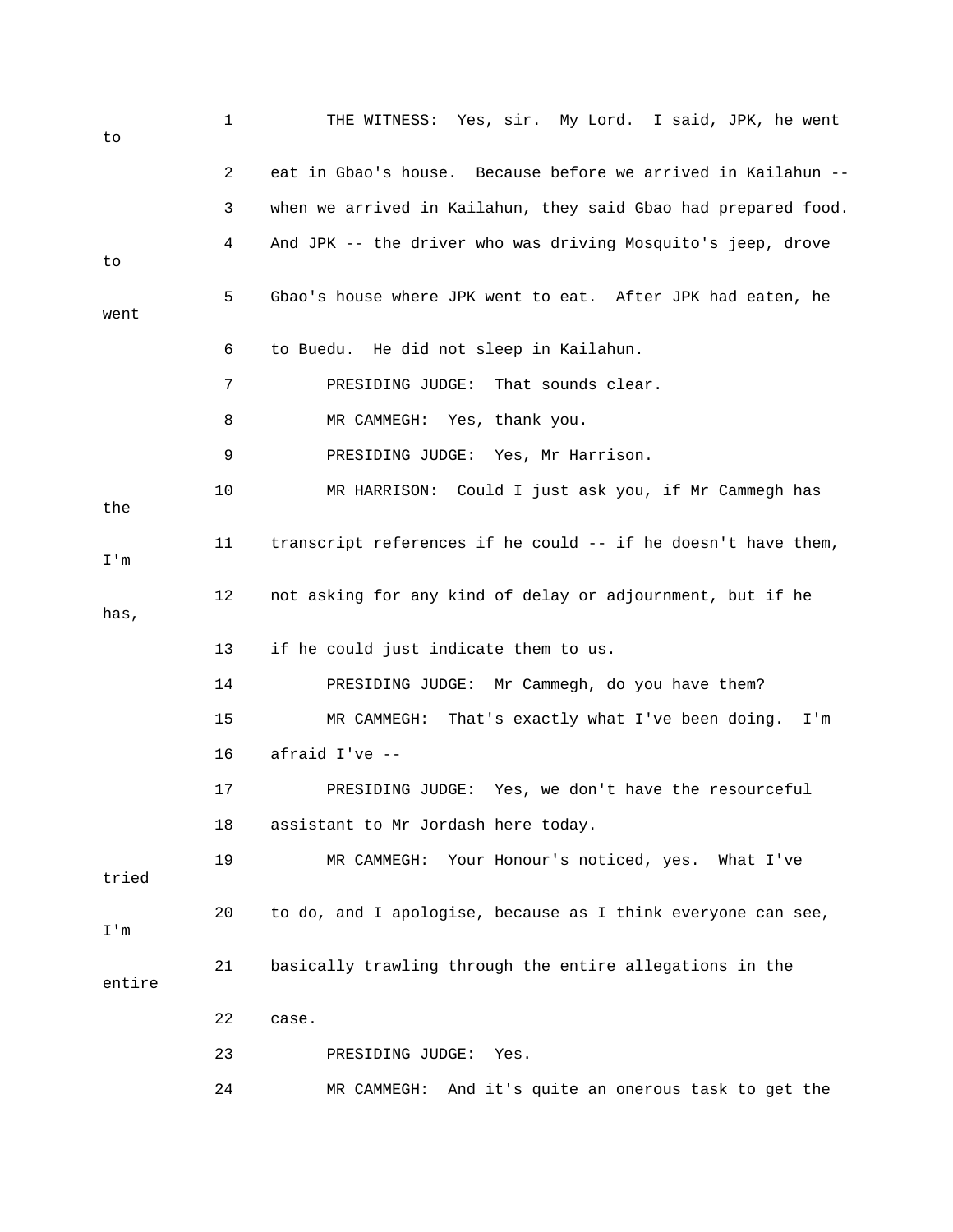25 specific references for everything I am putting.

 26 PRESIDING JUDGE: Is it likely that you might get this 28 MR CAMMEGH: Your Honour, with due respect, it would be 27 later on?

29 enormous job.

an

## SCSL - TRIAL CHAMBER I

 SESAY ET AL Page 29 1 JUNE 2007 OPEN SESSION

 1 PRESIDING JUDGE: Yes. 2 MR CAMMEGH: What I've tried to do, everywhere I've put 3 direct quotation from the transcript, I've tried to give the 4 reference. 5 PRESIDING JUDGE: Yes. And the assurance, of course, that 8 PRESIDING JUDGE: Yes. 12 MR CAMMEGH: I've checked and double-checked in the last a 6 we expect you are faithfully reproducing the allegations. 7 MR CAMMEGH: Most certainly. 9 MR CAMMEGH: I can say this: It's a product of very recent 10 revision. 11 PRESIDING JUDGE: Very well. 13 few weeks.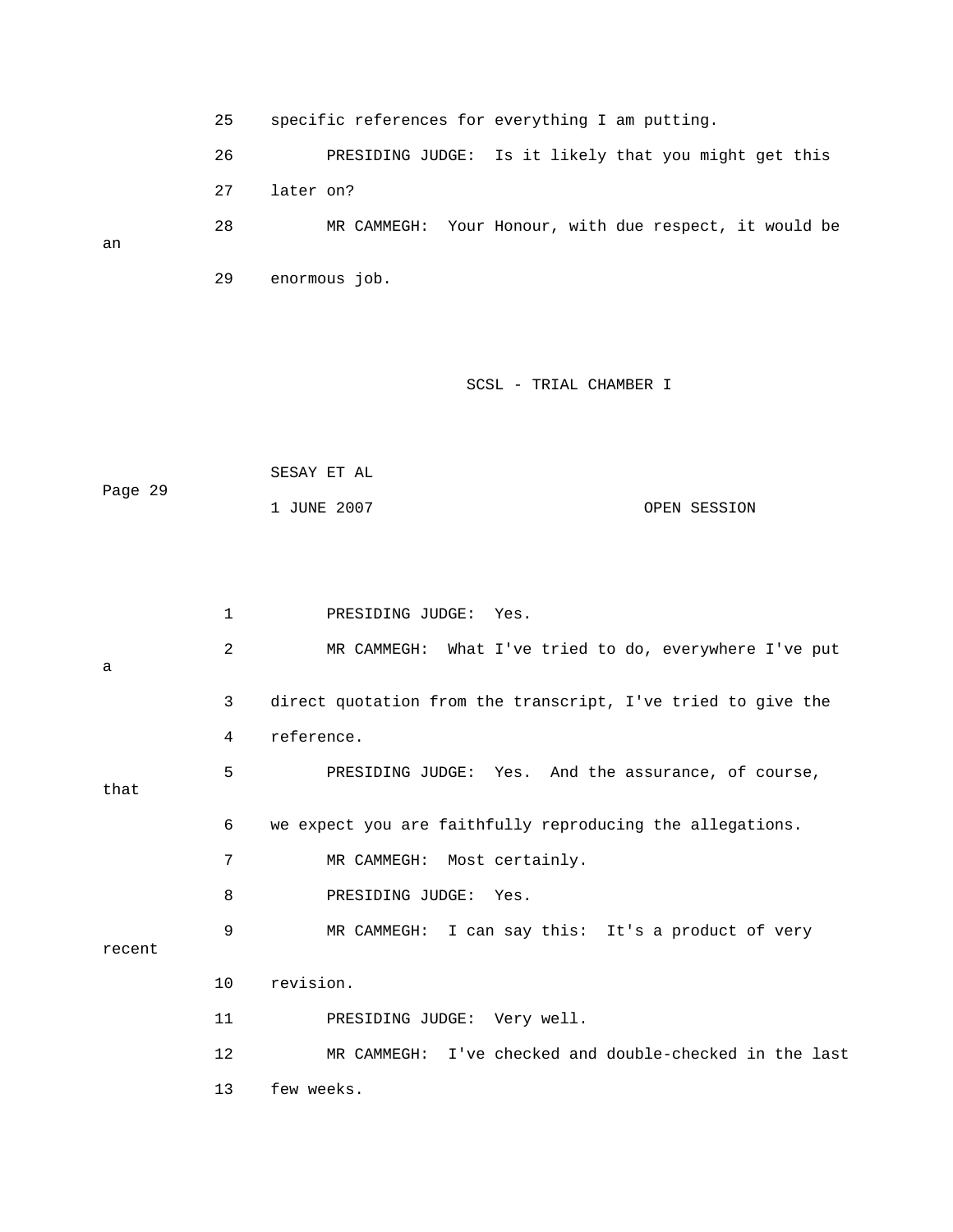14 PRESIDING JUDGE: Mr Harrison, are you satisfied with 15 explanation so far?

17 PRESIDING JUDGE: Right. 19 MR CAMMEGH: I apologise. 21 MR CAMMEGH: Can I just briefly take instructions on a 22 small matter, please, Your Honour? 23 PRESIDING JUDGE: Leave granted. 24 MR CAMMEGH: 25 Q. I've realised a mistake that I made earlier on, Mr 26 I suggest it to you that his name is actually Alieu Mendegla was 27 the deputy to John Aruna in the MP in Kailahun Town. Can I 28 correct that? I was wrong. In fact, was Joe Fatoma the 29 to John Aruna. Do you know? If you don't, say so. 16 MR HARRISON: Yes, I am just asking if he had them. 18 MR HARRISON: If he doesn't, he doesn't. 20 PRESIDING JUDGE: Well, let's proceed then. Sesay. deputy

SCSL - TRIAL CHAMBER I

| Page 30 | SESAY ET AL |              |
|---------|-------------|--------------|
|         | 1 JUNE 2007 | OPEN SESSION |

 1 A. Yes. Joe Fatoma was the deputy MP commander, '98, in 2 Kailahun Town.

the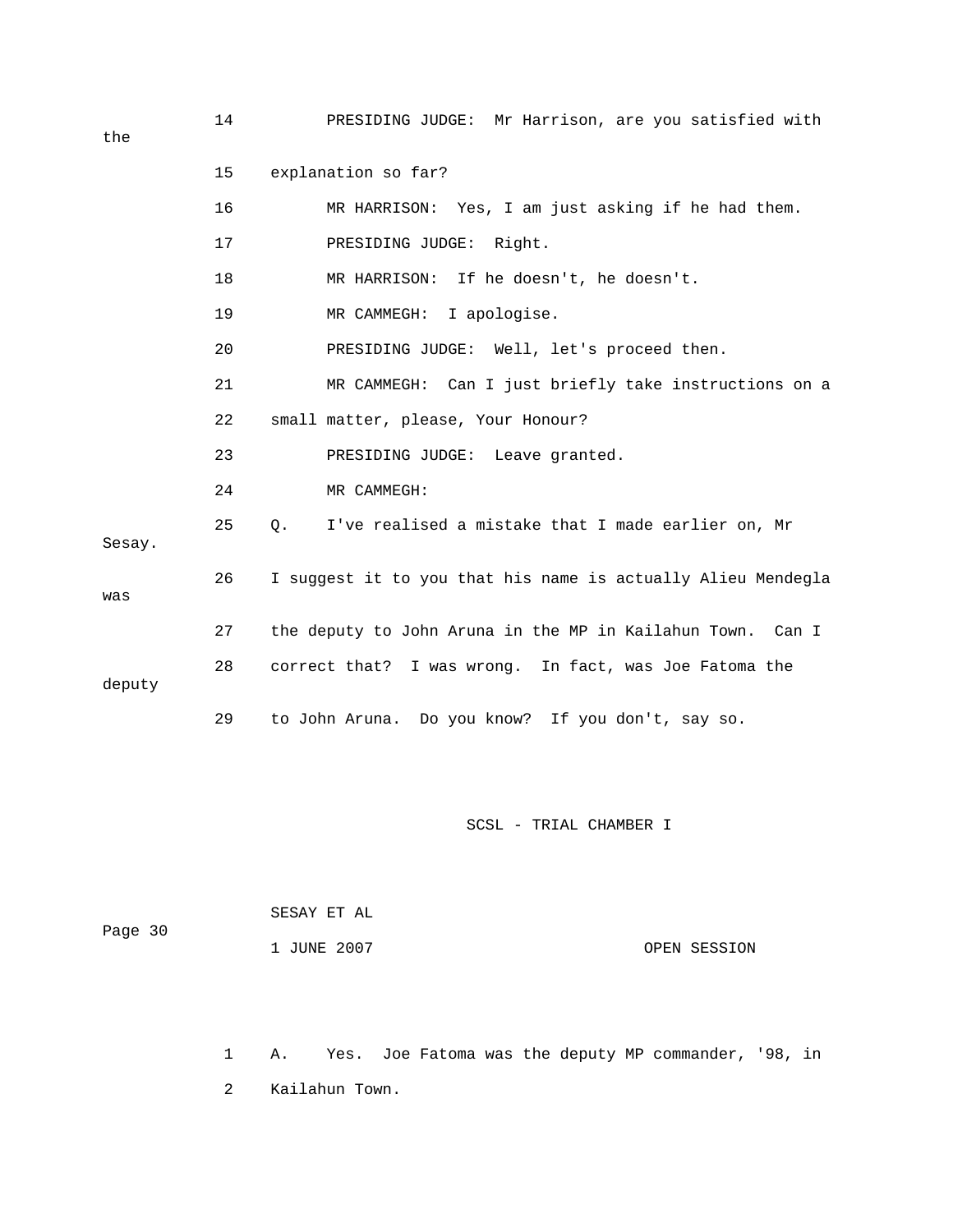|        | 3  | I just want to ask you about a couple of allegations of<br>Q.  |
|--------|----|----------------------------------------------------------------|
|        | 4  | unlawful killing which are connected to forced labour.<br>And, |
| can I  | 5  | again, I'm sorry, I don't have the precise references.<br>But  |
|        | 6  | just ask you about something that 108 said, in chief.<br>108   |
| 108    | 7  | described an event, Mr Sesay, which involved Mr Gbao ordering  |
| that   | 8  | to supply civilian manpower to carry ammunition from a truck   |
|        | 9  | had come from the east and that that truck, and that that      |
| that   | 10 | ammunition was to be carried to Pendembu. He went on to say    |
| was    | 11 | his sibling, I don't know if it's his brother or his sister,   |
|        | 12 | shot dead on the way because he or she had become tired,       |
| ever   | 13 | presumably, from carrying goods. Is that an event that you     |
|        | 14 | had any knowledge of?                                          |
| and    | 15 | No, I never knew about that. I never heard about that<br>Α.    |
| not    | 16 | there were vehicles in Kailahun at that time, and they were    |
|        | 17 | using people to transport things.                              |
| role   | 18 | And, of course, I remember your testimony as to Gbao's<br>Q.   |
|        | 19 | in the organisation of labour yesterday. I'm not going to ask  |
|        | 20 | you about that again. There is one other incident concerning   |
| be     | 21 | unlawful killing I want to ask you about. Again, you may not   |
|        | 22 | able to answer the question but, if you can, please do.<br>108 |
| trying | 23 | suggested in chief that four people had been caught by RUF     |
| were   | 24 | to cross over to Guinea, at, is this right, Mafindor?<br>They  |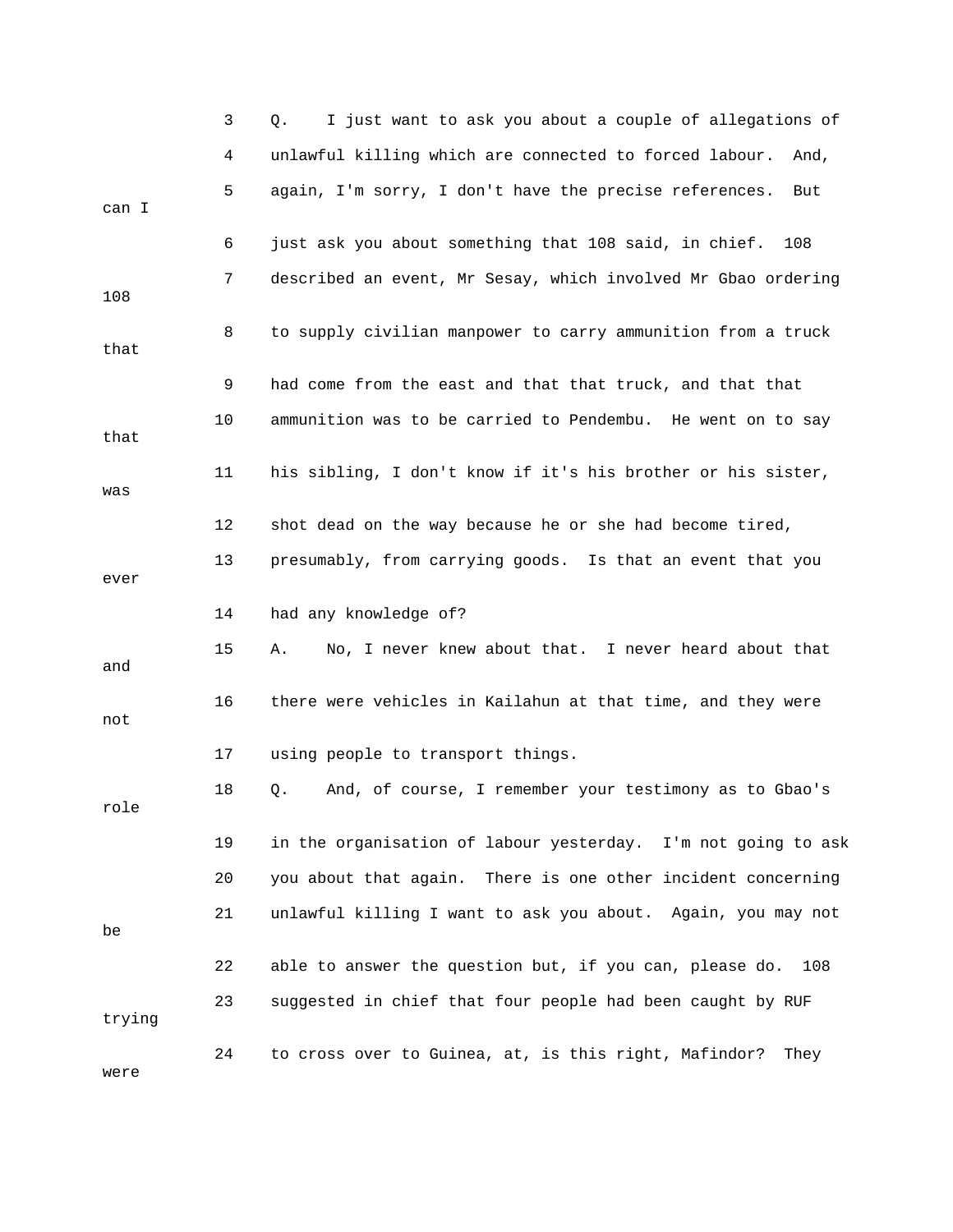| they  | 25 | arrested; they were taken to Kailahun Town court barri; and    |
|-------|----|----------------------------------------------------------------|
|       | 26 | were killed. The date given is '98 to '99. The witness said    |
| at    | 27 | that Gbao, Martin George, Sam Koroma, and Tom Sandy were there |
| prior | 28 | the barri. Was that an event that you had ever heard about     |
|       | 29 | to this trial?                                                 |

| Page 31 | SESAY ET AL |              |
|---------|-------------|--------------|
|         | 1 JUNE 2007 | OPEN SESSION |

| the     | $\mathbf{1}$ | I -- it was in this trial that I heard about it. Minus<br>Α.     |
|---------|--------------|------------------------------------------------------------------|
| did     | 2            | 60 something people that Bockarie killed in Kailahun in 98, I    |
| in      | 3            | not hear about any civilian that was killed in Kailahun Town     |
|         | 4            | '98, and Martin George was not in Kailahun in '98 and '99.<br>He |
|         | 5            | did not stay in Kailahun. It was in 2000 that he went to         |
| Makeni. | 6            | Kailahun. And the time he went to Kailahun, Gbao was in          |
| 196     | 7            | So Martin George and Gbao were never together in Kailahun for    |
|         | 8            | to the disarmament.                                              |
| a       | 9            | Thank you. Just one or two questions about mining. Was<br>О.     |
| the     | 10           | man called XXXXXX XXXXXX ever made XXXXXX of XXXXX, late in      |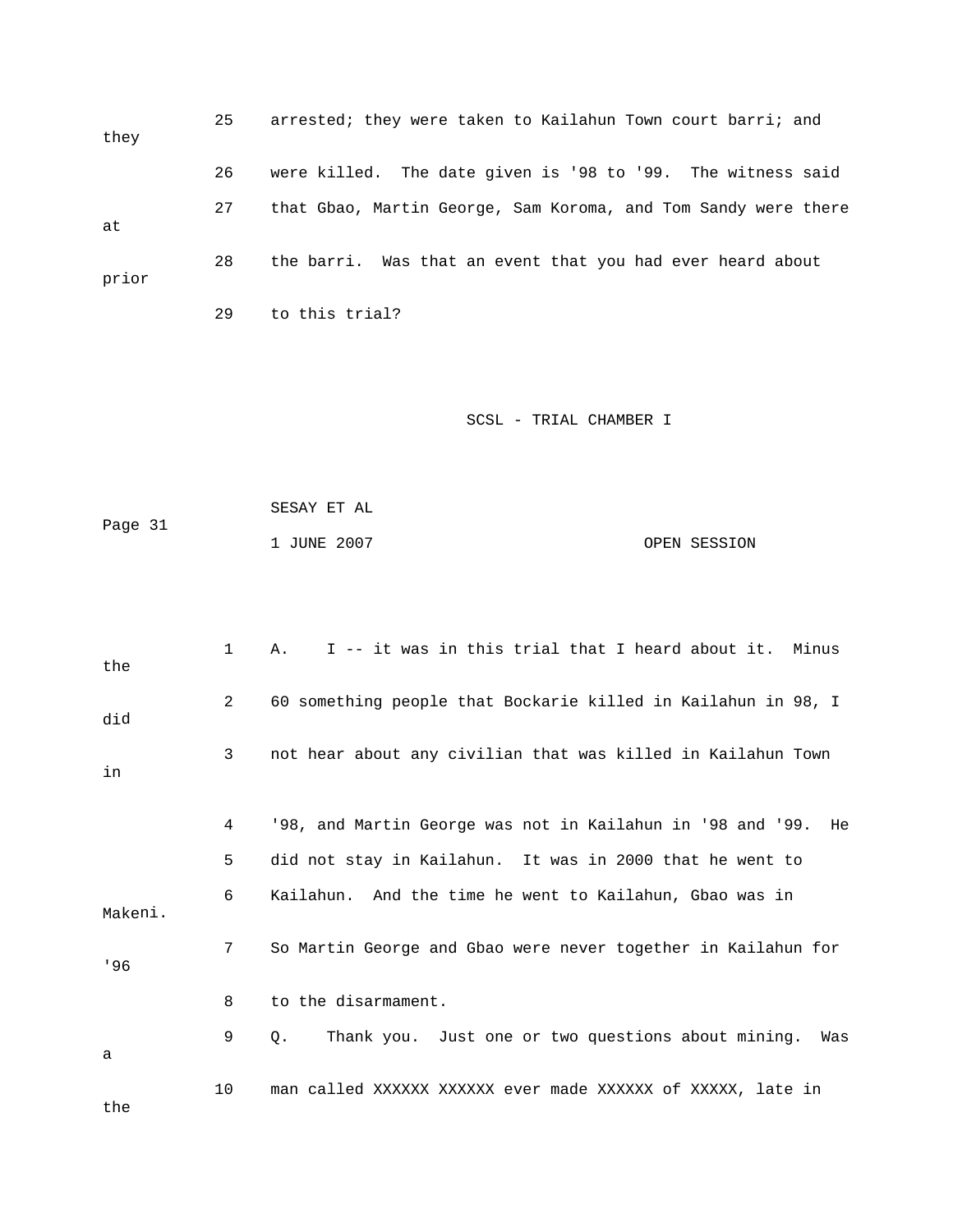|           | 11                                                         | war, in Kailahun District?                                     |  |  |
|-----------|------------------------------------------------------------|----------------------------------------------------------------|--|--|
| fact,     | 12                                                         | No, no that never happened. XXXXXX was never $-$ in<br>Α.      |  |  |
|           | 13                                                         | he was not a XXXXXX, he was a XXXXXX commander.<br>That was in |  |  |
| commander | 14<br>2000 in Kono. But in Kailahun, he was never a mining |                                                                |  |  |
|           | 15                                                         | there. No.                                                     |  |  |
| he        | 16                                                         | Would Augustine Gbao have ever been in a position where<br>О.  |  |  |
|           | 17                                                         | could be appointing a XXXXX minister, together with you and    |  |  |
|           | 18                                                         | Morris Kallon; could that ever have happened?                  |  |  |
|           | 19                                                         | That never happened where I and XXXXXX should be mining<br>Α.  |  |  |
| not       | 20                                                         | In February 2000, Gbao was not there, Kallon was<br>commander. |  |  |
|           | 21                                                         | there, in Kono. They were in Makeni.                           |  |  |
|           | 22                                                         | Did Gbao ever have anything to do with mining, so far as<br>О. |  |  |
| war?      | 23                                                         | you were aware, at any stage, and at any location during the   |  |  |
|           | 24                                                         | Α.<br>No.                                                      |  |  |
|           | 25                                                         | I want to ask you about --<br>О.                               |  |  |
|           | 26                                                         | JUDGE BOUTET: Mr Cammegh, it's only that I was just            |  |  |
| evidence  | 27                                                         | discussing with the Presiding Judge about some of this         |  |  |
|           | 28                                                         | which is borderline to deal with; re reveal the identity of    |  |  |
|           | 29                                                         | So we have to just remind you and, particularly<br>witnesses.  |  |  |

SESAY ET AL

ge 32 Pa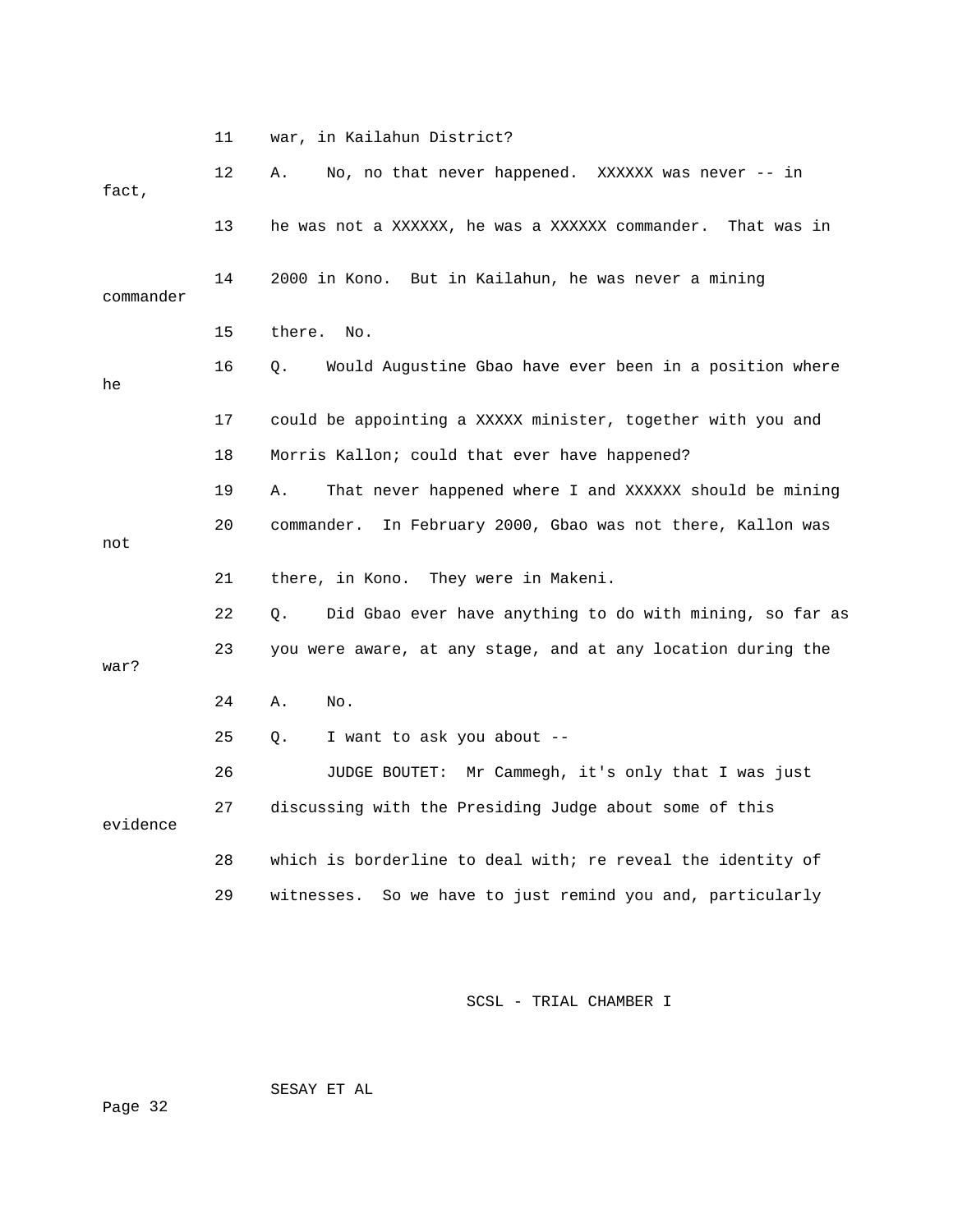1 JUNE 2007 OPEN SESSION

 1 Mr Sesay, that when answers are given -- I understand at times 2 it's difficult. The last series of questions could lead to 3 difficulty. 4 MR CAMMEGH: I hope they didn't. I hope I kept it under 7 answer. But obviously if the witness is attempting to answer 8 your question to the best of his ability -- 9 MR CAMMEGH: Yes. 11 MR CAMMEGH: I think in relation to that particular 12 in particular, I can see where Your Honour's concern comes 13 I am moving away from mines. 14 JUDGE BOUTET: It's not because I want to preclude you 15 going in that direction. If you do go, I just want to caution 17 are sufficient to answer your questions but, at the same time, 18 would not prejudice the identity of protected witnesses, 20 MR CAMMEGH: I'm grateful. that 5 control. I am aware of what -- 6 JUDGE BOUTET: It's not your question, it's more the 10 JUDGE BOUTET: -- but, at times -subject from. 16 the witness to be careful when the answer is to give answers that that's 19 all. 21 PRESIDING JUDGE: Clearly, the machinery of closed session 22 is still available.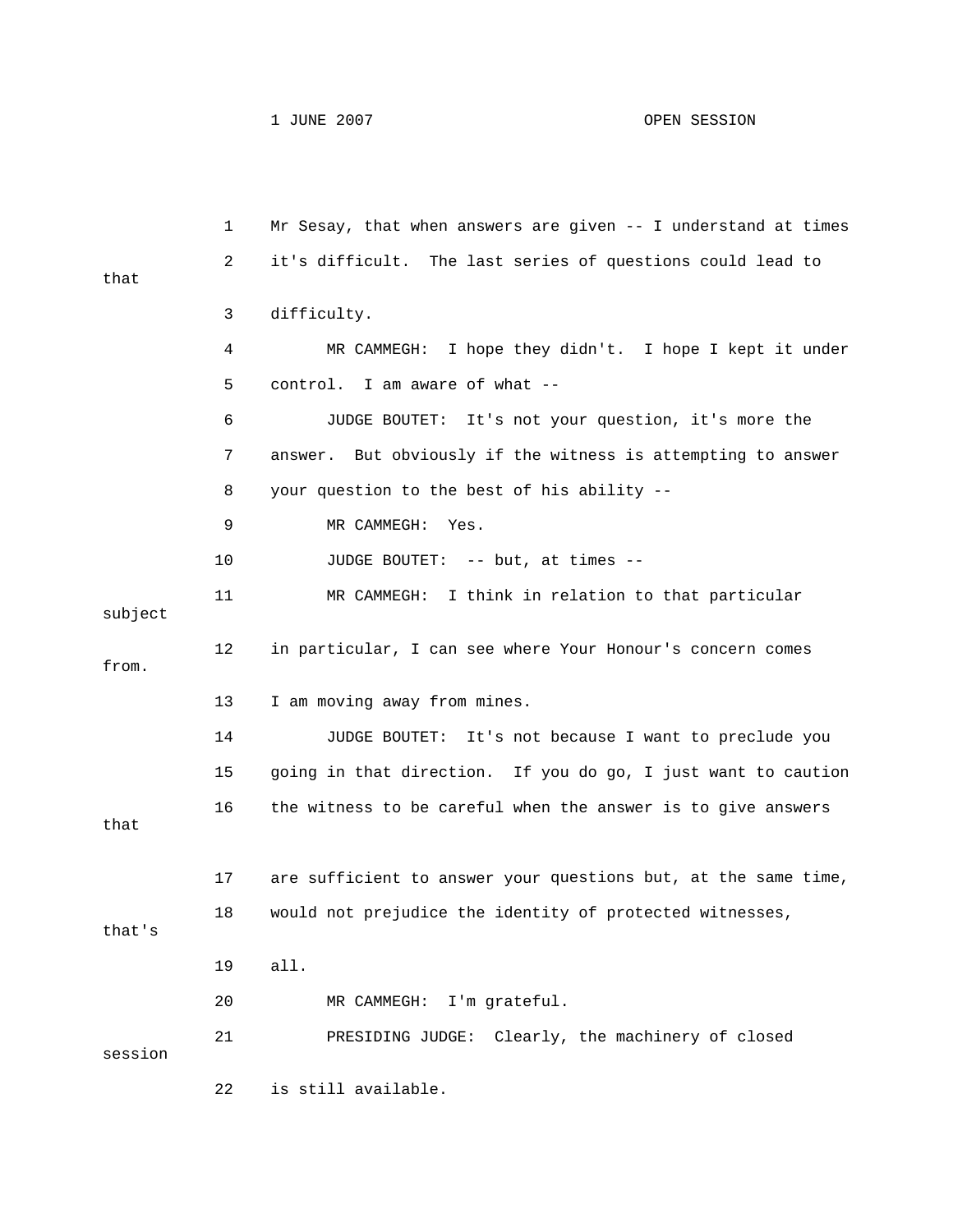|       | 23 | MR CAMMEGH: Yes. I am hoping not to use it at all. I                |
|-------|----|---------------------------------------------------------------------|
| can   |    |                                                                     |
|       | 24 | assuage Your Honours that tricky little subject we can now          |
| leave |    |                                                                     |
|       | 25 | behind.                                                             |
|       | 26 | We are making good progress, Mr Sesay, I am pleased to<br>$\circ$ . |
| say.  |    |                                                                     |
|       | 27 | Can we now move on to Small Boys Unit. Various suggestions          |
| were  |    |                                                                     |
|       | 28 | made during the Prosecution case that Augustine Gbao had small      |
|       | 29 | boys. I want to ask you or remind you of witness 314. Can           |
| you   |    |                                                                     |

 SESAY ET AL Page 33 1 JUNE 2007 OPEN SESSION

 1 see that witness there in session 6, I think. 2 A. Yes. 3 Q. Again, I'm going to put one or two things that she said 4 chief. Again, I apologise for not having the specific page 5 numbers. This witness suggested that Augustine Gbao had SBUs 6 Buedu. Could that possibly be true, to your knowledge? 7 A. Well, Augustine Gbao was not in Buedu in '98. I believe 10 December, around the 12th, 13th, when I left Buedu, to January in in 8 that he only went to Buedu when Sam Bockarie ordered him in 9 December, when I had left Kailahun. But from that time until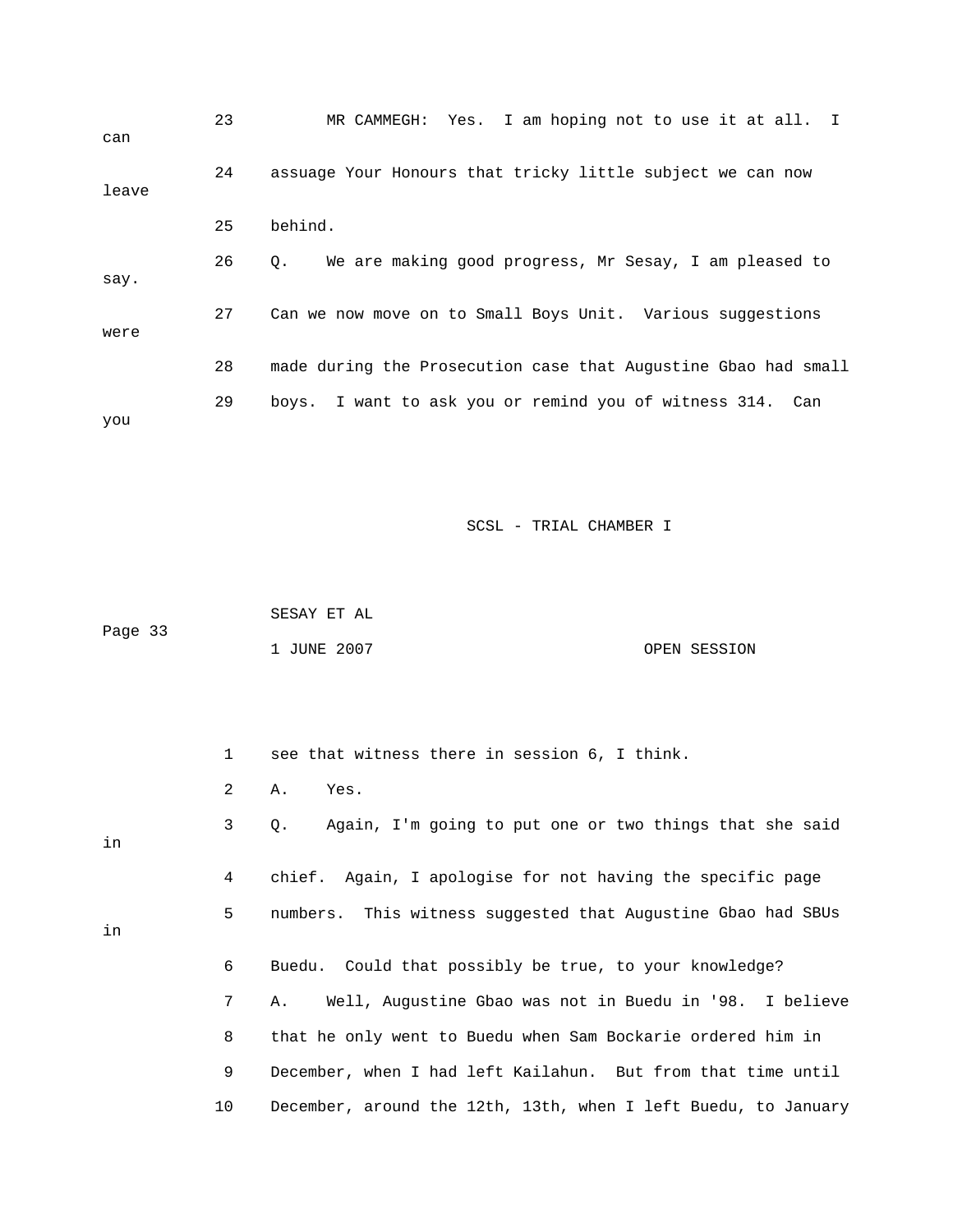|           | 11 | '98, Gbao was not in Buedu. He was in Kailahun.                 |
|-----------|----|-----------------------------------------------------------------|
|           | 12 | Can you just deal with this please, because that witness<br>Q.  |
| is        | 13 | also claimed that she saw Augustine Gbao at meetings -- that    |
|           | 14 | plural, meetings, not one meeting, but meetings -- at Buedu,    |
|           | 15 | concerning plans for military attacks. And she told the Court   |
| you,      | 16 | that you were -- sorry, Augustine Gbao was at meetings with     |
|           | 17 | with Morris Kallon, and with somebody called Scorpion.<br>Could |
| there?    | 18 | there be any possible truth in what the witness had to say      |
|           | 19 | There's no truth in it.<br>Α.                                   |
| I         | 20 | Okay. 113 -- excuse me. I mentioned the name Scorpion.<br>$Q$ . |
|           | 21 | might be able to provide the Court with references as to 314's  |
| her       | 22 | assertions but I'm going to have to ask Ms Ashraph to improve   |
|           | 23 | handwriting, because I can't read it. I mentioned the name      |
| sure      | 24 | Scorpion. Is there any reason, in particular, why you are       |
| Buedu?    | 25 | that a meeting wouldn't have taken place with Scorpion, in      |
| No.       | 26 | Scorpion did not go to Buedu from '93, December.<br>Α.<br>Yes.  |
| not       | 27 | From '94, in early '94, when Scorpion left Kailahun, he did     |
| Kailahun. | 28 | go to Kailahun until he died in 2001. He did not go to          |
| Koinadugu | 29 | In '98, he was in Kono. Then he went to Superman, to            |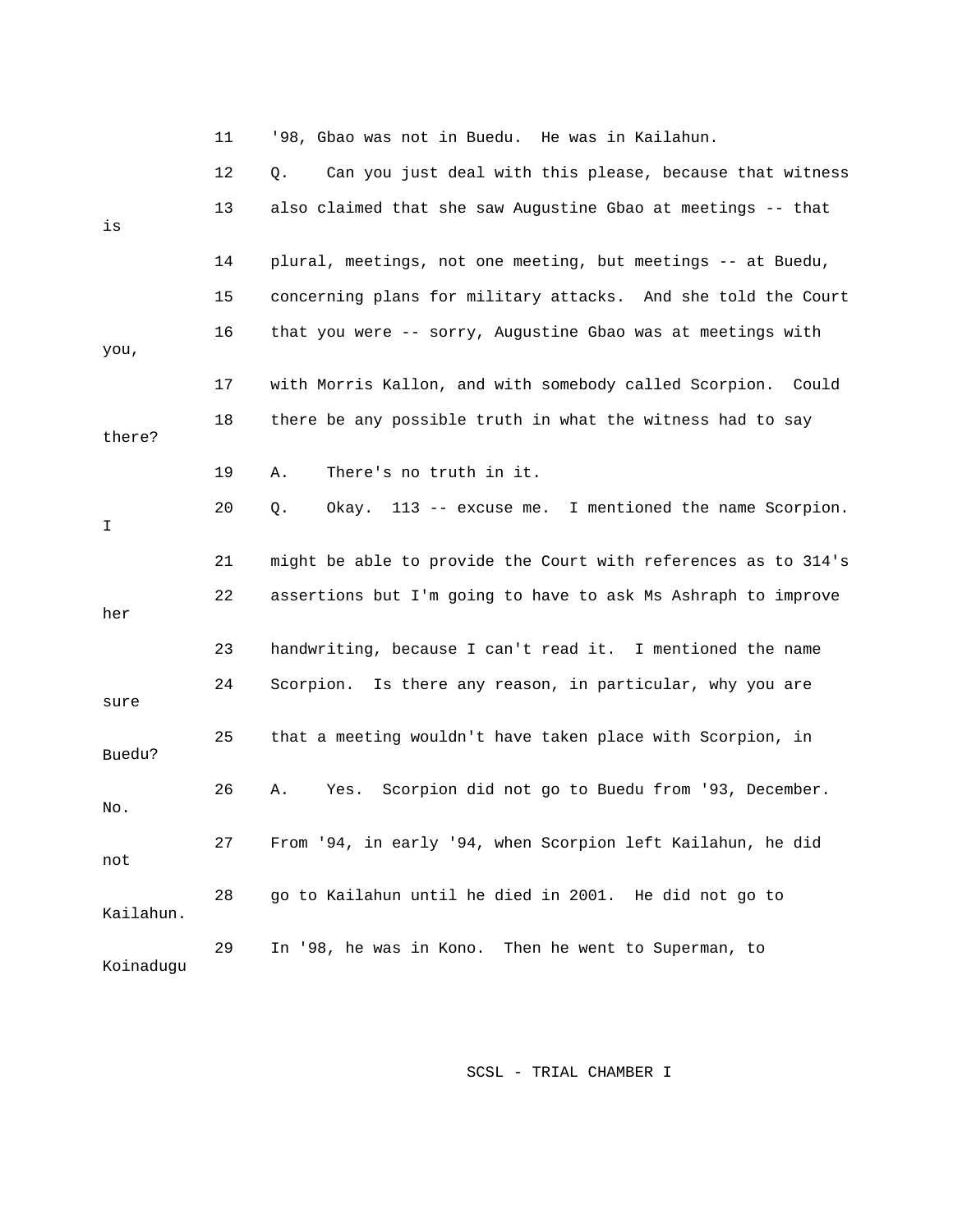| Page 34 | SESAY ET AL |              |
|---------|-------------|--------------|
|         | 1 JUNE 2007 | OPEN SESSION |

| 2000,  | 1  | District and Scorpion was a Vanguard. But in '98, '99 to       |
|--------|----|----------------------------------------------------------------|
| who    | 2  | Scorpion did not go to Kailahun, no. And nobody was in Buedu   |
|        | 3  | was living there with Scorpion.                                |
| called | 4  | THE INTERPRETER: Correction, interpreter: Who was              |
|        | 5  | Scorpion.                                                      |
|        | 6  | MR CAMMEGH:                                                    |
| by     | 7  | I think the references concerning the claims I just put<br>Q.  |
|        | 8  | 314 are 2 November of 2005, respectively page 34 and page 37.  |
| and    | 9  | That concerns the assertion that Gbao was with, I think SBUs   |
|        | 10 | SGUs at Buedu. Just a couple more questions on SBUs, please,   |
| in     | 11 | Mr Sesay. 113 claimed that she saw Augustine Gbao with SBUs    |
|        | 12 | Kailahun Town from '96 to '97. In your -- to your knowledge,   |
|        | 13 | could that possibly be true?                                   |
|        | 14 | Well, each commander had family members that they were<br>Α.   |
|        | 15 | staying with, but I did not know that Augustine Gbao had kids  |
| even   | 16 | that would go to the battlefield to fight the war. Because     |
| not    | 17 | him, Augustine Gbao, did not go to the battle front.<br>He was |
| would  | 18 | a fighter. So if he was not going to the battle front, how     |
|        | 19 | he use child combatants?                                       |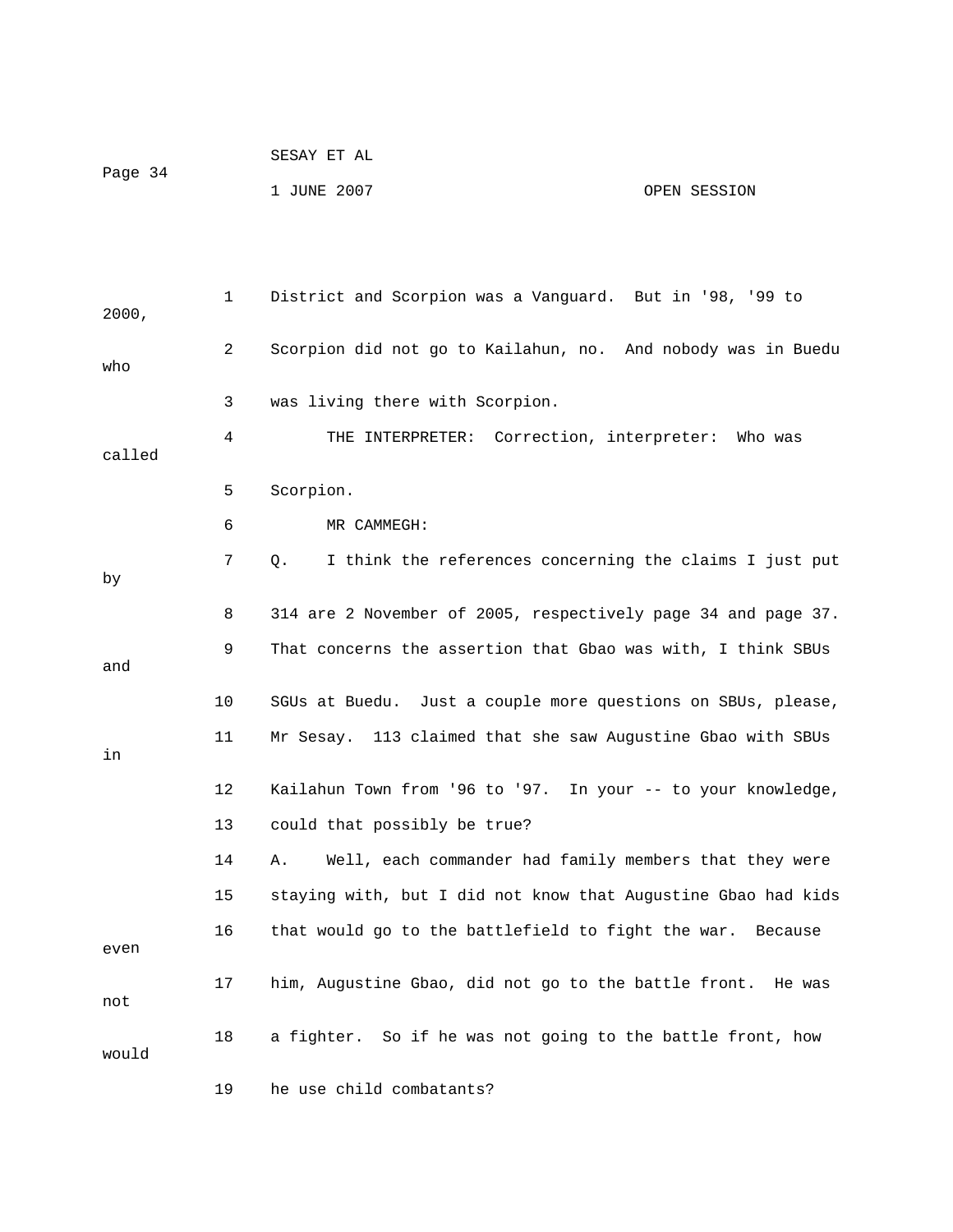| in    | 20 | Did you ever see him walking alongside a child combatant<br>$\circ$ . |
|-------|----|-----------------------------------------------------------------------|
|       | 21 | all the time you knew him?                                            |
|       | 22 | No. I cannot deny that he did not had children in his<br>Α.           |
| kids  | 23 | house because his wife was a native of Kailahun and she had           |
|       | 24 | in her house. But to say he had SBUs that would go that had           |
|       | 25 | quns, no, I did not see it like that.                                 |
| Hawa? | 26 | Okay. When you say his wife, are you talking about<br>Q.              |
|       | 27 | Yes, that's the one; Hawa.<br>Α.                                      |
|       | 28 | And are you talking about the house in Sandiaru? Or the<br>О.         |
|       | 29 | house in Kailahun Town?                                               |

| Page 35 | SESAY ET AL |              |
|---------|-------------|--------------|
|         | 1 JUNE 2007 | OPEN SESSION |

| Kailahun. |                | Well, I'm talking about the house in Kailahun, in<br>А.        |
|-----------|----------------|----------------------------------------------------------------|
| is        | $\overline{2}$ | I did not go to Sandiaru. It was the house in Kailahun that    |
|           | 3              | up the hills in Gbanya Road. That was where Gbao was.          |
| something | 4              | And finally on SBUs, I just want to remind you of<br>$\circ$ . |
|           | 5              | that 366 said because he gave a variety of dates and I want to |
|           | 6              | put them to you and you can give your answers. He says he saw  |
| qave      | 7              | Augustine Gbao with SBUs and this is the order in which he     |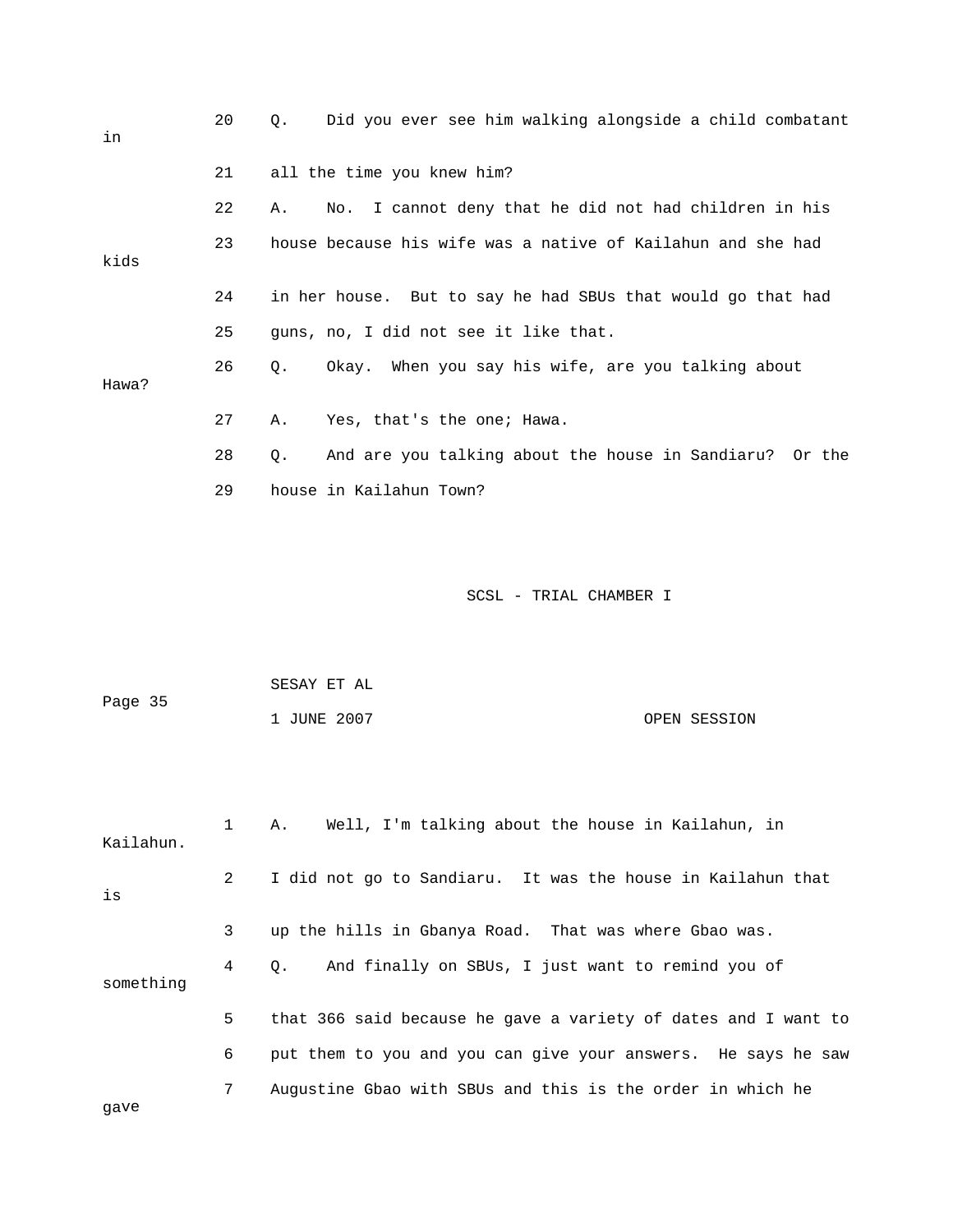|        | 8  | the dates. First of all in 2000; would you agree?              |
|--------|----|----------------------------------------------------------------|
|        | 9  | Well, I don't know the order yet.<br>Α.                        |
| going  | 10 | I'm giving it to you. I'm giving you the order.<br>Q.<br>I'm   |
|        | 11 | to repeat the order in which he gave it to this Court. So the  |
| 2000?  | 12 | first year he gave was 2000; did you see Gbao with SBUs in     |
|        | 13 | Gbao had adult bodyguards in 2000 when he was in Makeni.<br>Α. |
|        | 14 | I'm going to come on to that. So is the answer no?<br>Q.       |
| going  | 15 | I did not see Gbao with children in Makeni that were<br>Α.     |
|        | 16 | around with him.                                               |
| in     | 17 | Okay. Next year he gave was 1990. Is there any truth<br>Q.     |
|        | 18 | that, do you think?                                            |
|        | 19 | Well, in 1990, there was no one in Sierra Leone at that<br>Α.  |
| comes. | 20 | There is no RUF shot a gun in Sierra Leone so how<br>time.     |
|        | 21 | Then he said in 1996 -- I think you have already covered<br>Q. |
| in     | 22 | 1996 in the previous answer -- then he said 1991. Any truth    |
|        | 23 | 1991 Gbao had SBUs?                                            |
|        | 24 | 1991, Gbao hadn't even bodyguards.<br>Α.                       |
| '92?   | 25 | And then he said up to 1992, could he have had SBUs in<br>Q.   |
|        | 26 | I did not see them.<br>Α.                                      |
| to     | 27 | You referred to bodyguards that Mr Gbao had. I'm going<br>Q.   |
| you    | 28 | give you three names and again, Mr Sesay, I appreciate that    |
| he     | 29 | might not know the names. If you don't, then say so. But did   |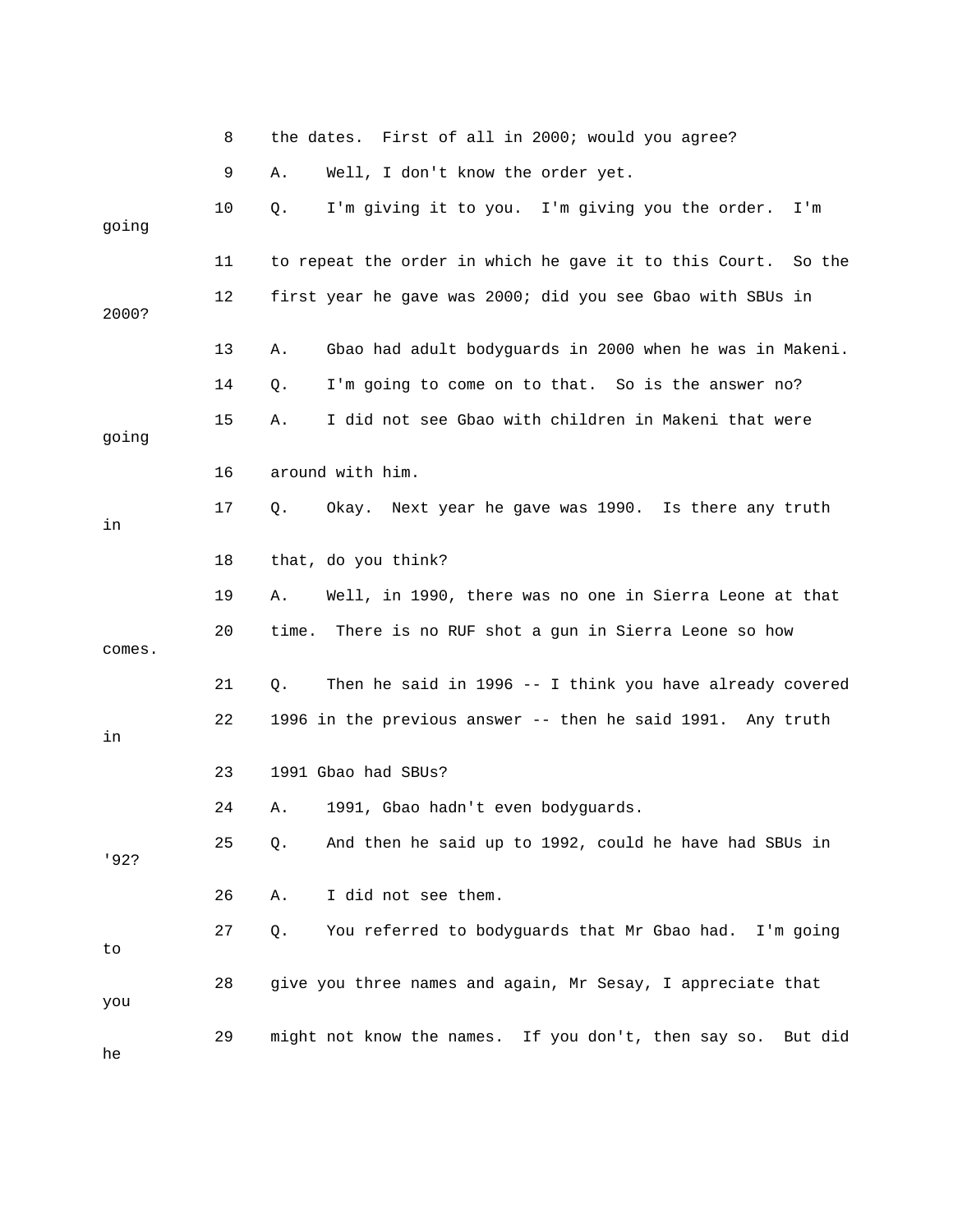| Page 36 |             | SESAY ET AL                                                 |                                                                |  |  |
|---------|-------------|-------------------------------------------------------------|----------------------------------------------------------------|--|--|
|         |             | 1 JUNE 2007                                                 | OPEN SESSION                                                   |  |  |
|         |             |                                                             |                                                                |  |  |
|         |             |                                                             |                                                                |  |  |
|         | $\mathbf 1$ |                                                             | have a bodyguard called Gassimo [phon], who, in 19 -- in about |  |  |
|         | 2           | '99 -- was 22 years old?                                    |                                                                |  |  |
| that    | 3           | Α.                                                          | I don't know the names. It's only the driver Ibrahim           |  |  |
|         | 4           | I know.                                                     |                                                                |  |  |
| he      | 5           | Q.                                                          | Do you remember a man who died during the war called --        |  |  |
| in      | 6           | was referred to as Man Thousand. He spent most of his time, |                                                                |  |  |
| Do      | 7           | fact, at the battle front away from Gbao. He was about 30.  |                                                                |  |  |
|         | 8           | you remember him?                                           |                                                                |  |  |
|         | 9           | Man Thousand?<br>Α.                                         |                                                                |  |  |
|         | 10          | You don't --<br>Yes.<br>Q.                                  |                                                                |  |  |
|         | 11          | I said I do not recall his name.<br>Α.                      |                                                                |  |  |
| is      | 12          | Q.                                                          | The third and final name I want to give you, again this        |  |  |
|         | 13          |                                                             | a man who didn't survive the war, he was about 25 when he died |  |  |
| Do      | 14          | towards the end of the war, his name Komba Ansumama [phon]. |                                                                |  |  |
|         | 15          | you remember him?                                           |                                                                |  |  |

- 16 A. I did not know the names of the bodyguards.
	- 17 Q. Not of any of them?
	- 18 A. It was only when he was in Makeni, his driver Ibrahim is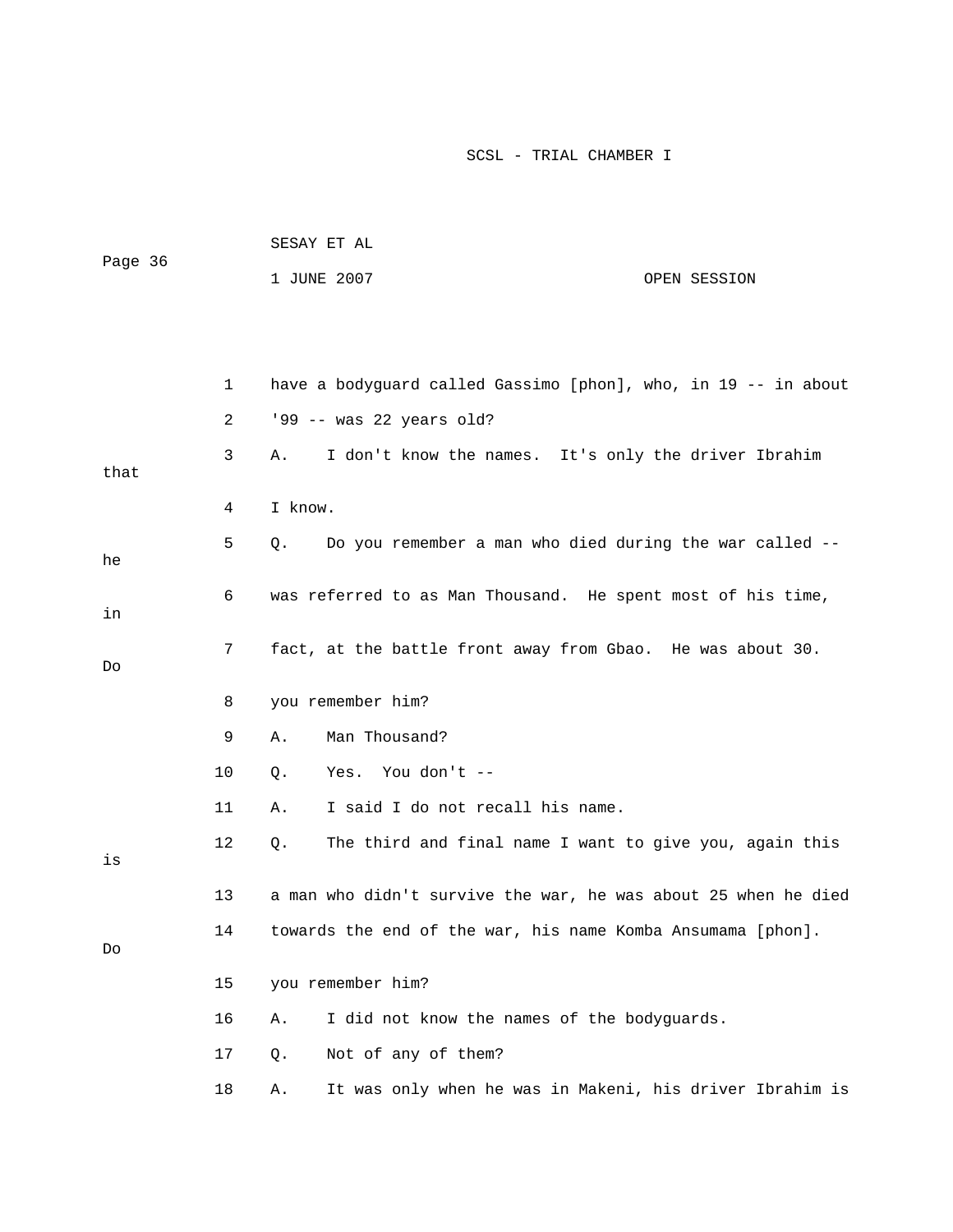|           | 19 | the one I can recall, but he too was an RUF. But his security         |
|-----------|----|-----------------------------------------------------------------------|
|           | 20 | was Ibrahim. He was a driver.                                         |
|           | 21 | Did Augustine Gbao have any farms, apart from his own<br>$\circ$ .    |
|           | 22 | personal farm at Sandiaru; do you know?                               |
| did       | 23 | A. Well, I was not going to Sandiaru. The whole of '98 I              |
|           | 24 | not go to Sandiaru. '99 I did not go to Sandiaru.                     |
|           | 25 | Okay.<br>Q.                                                           |
| harassing | 26 | But I knew that -- I knew that when the jet was<br>Α.                 |
|           | 27 | Kailahun Town, he let his wife go and stay in Sandiaru. I did         |
|           | 28 | not go there.                                                         |
|           | 29 | See, it was suggested by 371 that he had a swamp farm in<br>$\circ$ . |

| Page 37 | SESAY ET AL |              |  |
|---------|-------------|--------------|--|
|         | 1 JUNE 2007 | OPEN SESSION |  |

I

| $\mathbf{1}$ | Kailahun Town. My suggestion is that's not true. Can you            |
|--------------|---------------------------------------------------------------------|
| 2            | comment?                                                            |
| 3            | Yes. When I was passing through Kailahun Town, or when<br>Α.        |
| 4            | made stops in Kailahun Town, I did not see swamps in '98 which      |
| 5            | the witness said was owned by Gbao. I did not see that.             |
| 6            | And finally on this, it was also suggested by 108 that<br>$\circ$ . |
| 7            | Mr Gbao had a farm in Giema and, again, I suggest that wasn't       |
| 8            | true either. Can you comment?                                       |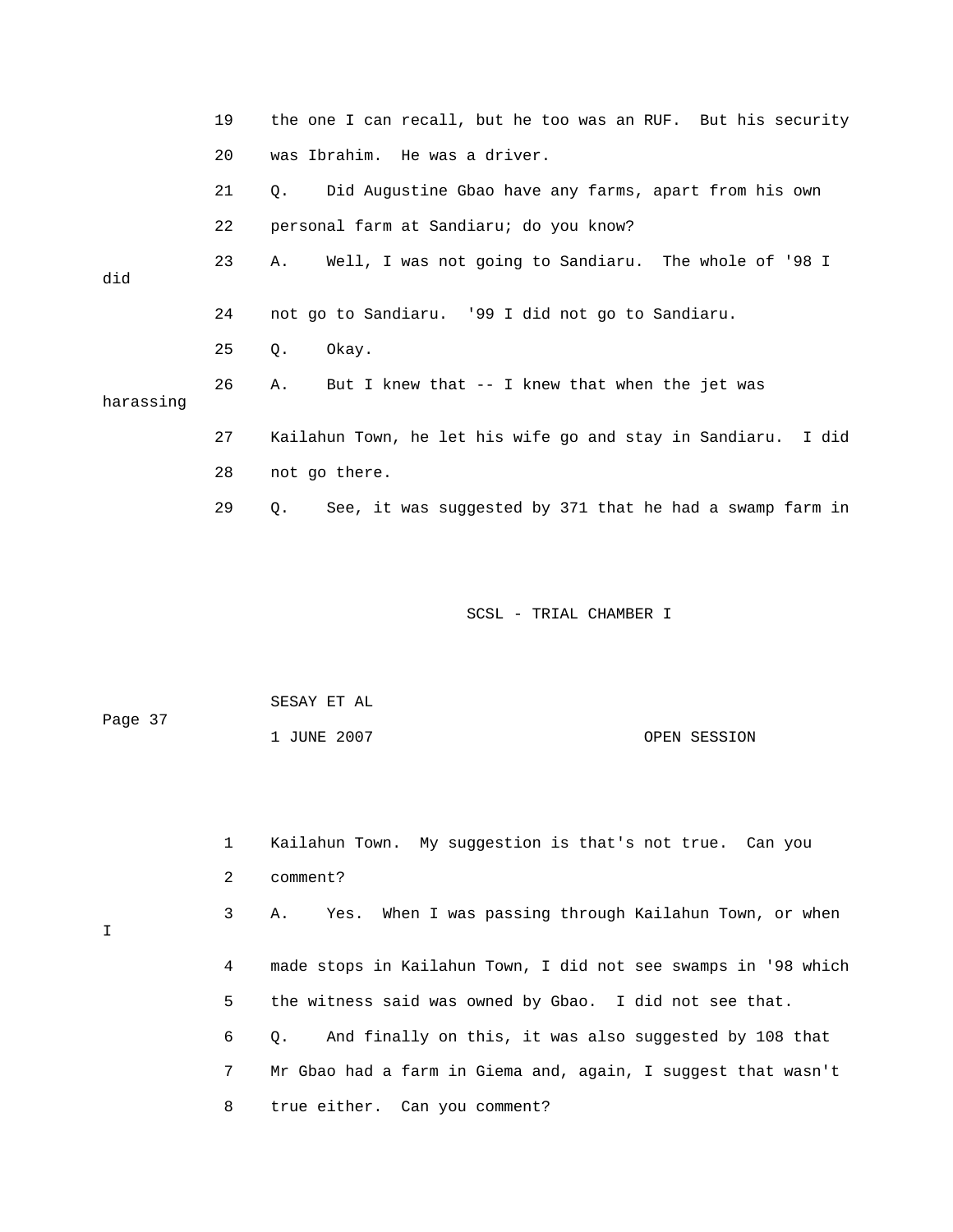|           | 9  | Yes, because '94, '95, Gbao was not in Giema.<br>Α.<br>It was in |
|-----------|----|------------------------------------------------------------------|
|           | 10 | '96 that Gbao came to Giema and when I left Zogoda, in October   |
| said      | 11 | '96 I did not see a farm. Nor did I see a swamp which they       |
|           |    |                                                                  |
|           | 12 | was owned by Gbao. The only man who had a farm was the area      |
| to        | 13 | commander, who was XXXXX XXXXX. His own farm was very close      |
|           |    |                                                                  |
|           | 14 | Giema Town towards Borbu Road.                                   |
| оf        | 15 | I want to move on to wives. Can you remember the names<br>Q.     |
|           |    |                                                                  |
|           | 16 | wives that you met during the war? Wives of Augustine Gbao?      |
|           | 17 | You've mentioned Hawa.                                           |
|           | 18 | Yes, I know Hawa.<br>Α.                                          |
|           | 19 | $Q$ .<br>Hawa, the mother of Sylvester 1, Sylvester 2 and        |
| latterly, |    |                                                                  |
|           | 20 | indeed, of Sylvester 3? You know Hawa?                           |
|           | 21 | Yes, I know Hawa. She has been coming to the detention.<br>Α.    |
| Augustine | 22 | Yes. And, in fact, she continues -- well, she's<br>Q.            |
|           |    |                                                                  |
|           | 23 | Gbao's wife, isn't she? She visits him at least twice a week     |
|           | 24 | with her three boys; correct?                                    |
|           | 25 | Say that again?<br>Α.                                            |
| week      | 26 | She continues to visit Augustine Gbao at least twice a<br>Q.     |
|           |    |                                                                  |
|           | 27 | with her three $--$ with the three Sylvesters; is that right?    |
|           | 28 | Yes, yes.<br>Α.                                                  |
| to        | 29 | Did you also know wife, who also continues on occasion<br>Q.     |
|           |    |                                                                  |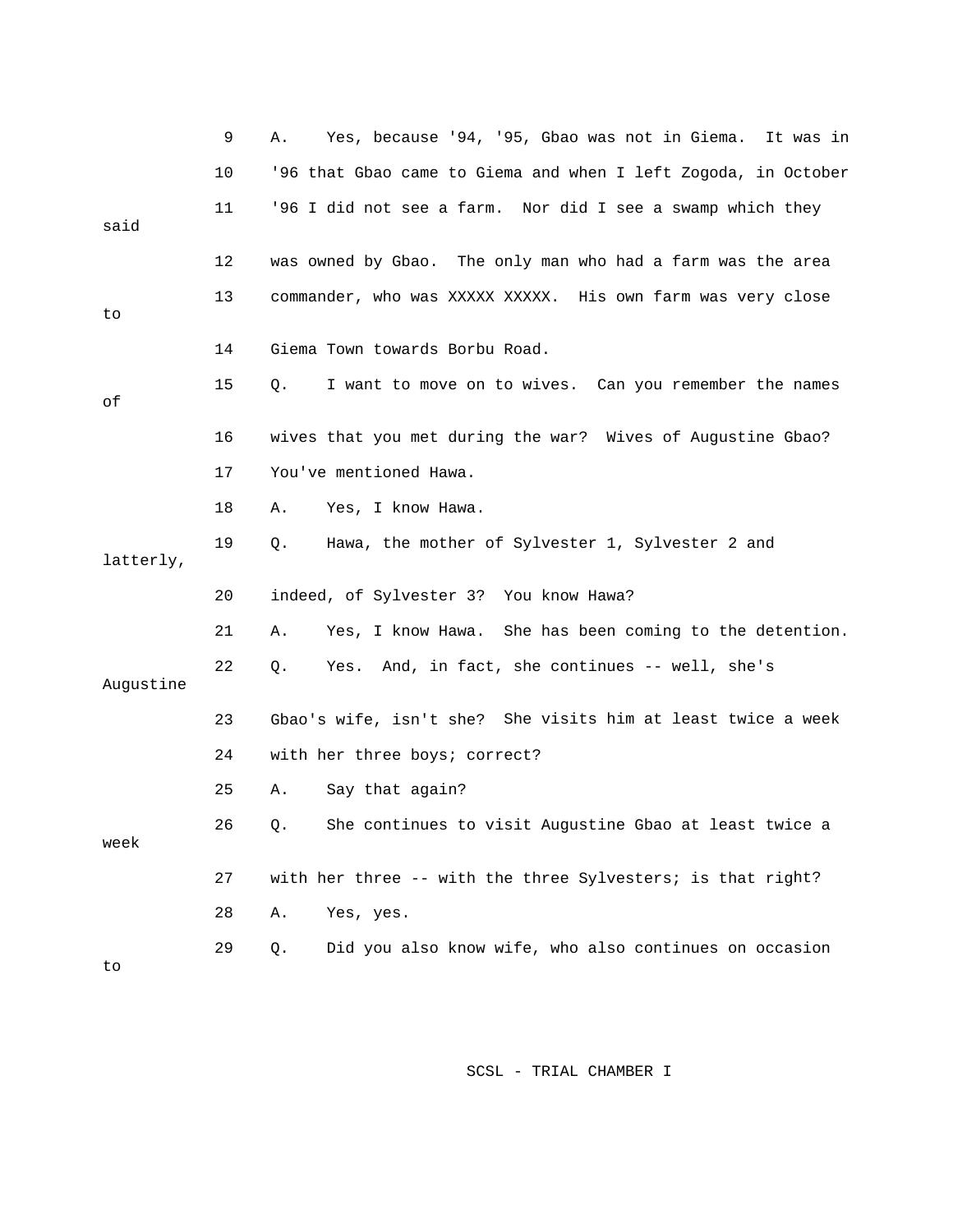| Page 38 |              | עמ בש במטשט                                                    |                                 |
|---------|--------------|----------------------------------------------------------------|---------------------------------|
|         |              | 1 JUNE 2007                                                    | OPEN SESSION                    |
|         |              |                                                                |                                 |
|         |              |                                                                |                                 |
|         |              |                                                                |                                 |
|         | $\mathbf{1}$ | visit Augustine Gbao, called Rosalind, who comes from Makeni?  |                                 |
|         | 2            | Yes, I know Rose, Rosalind.<br>Α.                              |                                 |
|         | 3            | She is a relatively fair-skinned lady; is that right?<br>Q.    |                                 |
|         | 4            | Yeah, yeah.<br>Α.                                              |                                 |
| Gbao    | 5            | Now, Mr Sesay, once again I know that you weren't with<br>Q.   |                                 |
|         |              |                                                                |                                 |
|         | 6            | all the time during the war but, once again, 366 gave some     |                                 |
|         | 7.           | evidence against Gbao to the effect that he had a school girl  |                                 |
|         | 8            | wife in Makeni called Kadi. Did you ever hear of someone       |                                 |
| called  |              |                                                                |                                 |
|         | 9            | Kadi in Makeni?                                                |                                 |
| it      | 10           | I, my first time of hearing it was when him, 366, said<br>Α.   |                                 |
|         |              |                                                                |                                 |
|         | 11           | That was my first time to hear that.<br>here.                  |                                 |
|         | 12           | Okay. I will just quickly run through the other three<br>Q.    |                                 |
| that    | 13           | names. We don't need to spend much time on this. I suggest     |                                 |
|         |              |                                                                |                                 |
| Mende   | 14           | these were all lies. There was Bessie in Buedu, Tenneh in      |                                 |
|         | 15           | Buima and that's it. Did you ever hear of those two, Bessie    |                                 |
| and     |              |                                                                |                                 |
|         | 16           | Tenneh?                                                        |                                 |
|         | 17           | I knew about one lady who was in Buedu, who was his wife<br>Α. |                                 |
|         | 18           | but he, Gbao, left Kailahun at night and went to Buedu and met |                                 |
|         | 19           | another man with a woman.                                      | Since then, he said he does not |
| want    |              |                                                                |                                 |

20 the woman any more.

SESAY ET AL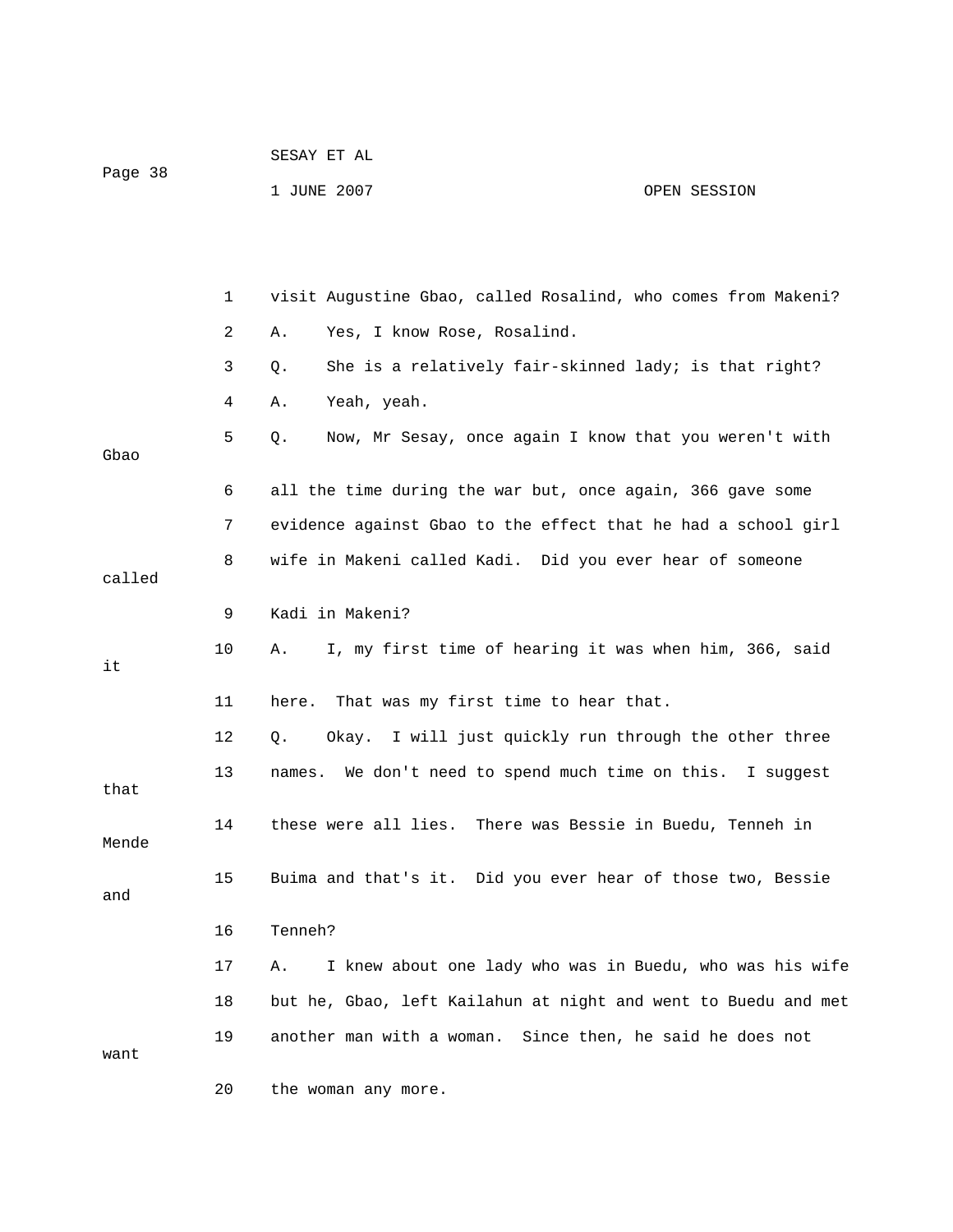|        | 21 | Was that the woman I cross-examined 113 about?<br>$\circ$ .  |
|--------|----|--------------------------------------------------------------|
|        | 22 | Yes, that's the lady. You are right. That's the lady's<br>Α. |
|        |    |                                                              |
|        | 23 | the lady's sister is 113.                                    |
| was    | 24 | Okay. Is it right they weren't actually married; she<br>Q.   |
|        | 25 | just a girlfriend?                                           |
| woman. | 26 | A. Yes, she's his girlfriend. The woman is an elderly        |
| That   | 27 | She is not a young woman. But he caught her with one man.    |
|        | 28 | was why Gbao stopped being in love with her.                 |
| have   | 29 | Yes. Very briefly, radios. Did, in fact, XXX XXXXXX<br>Q.    |

| Page 39 | SESAY ET AL |              |  |
|---------|-------------|--------------|--|
|         | 1 JUNE 2007 | OPEN SESSION |  |

|        | $\mathbf{1}$ | a radio code-name during the war, XXXX XXXX?              |
|--------|--------------|-----------------------------------------------------------|
|        | 2            | THE INTERPRETER: Can learned counsel repeat the name      |
|        | 3            | please?                                                   |
|        | 4            | MR CAMMEGH:                                               |
| during | 5            | I'm suqqesting that XXXX XXXX had a radio code-name<br>Q. |
|        | 6            | the war and the code-name was XXXX XXXX?                  |
|        | 7            | Iron Mike, yes. That was in '98, '99.<br>Α.               |
| radio  | 8            | Okay. So any suggestion that XXXX XXXX never had a<br>Q.  |
|        |              |                                                           |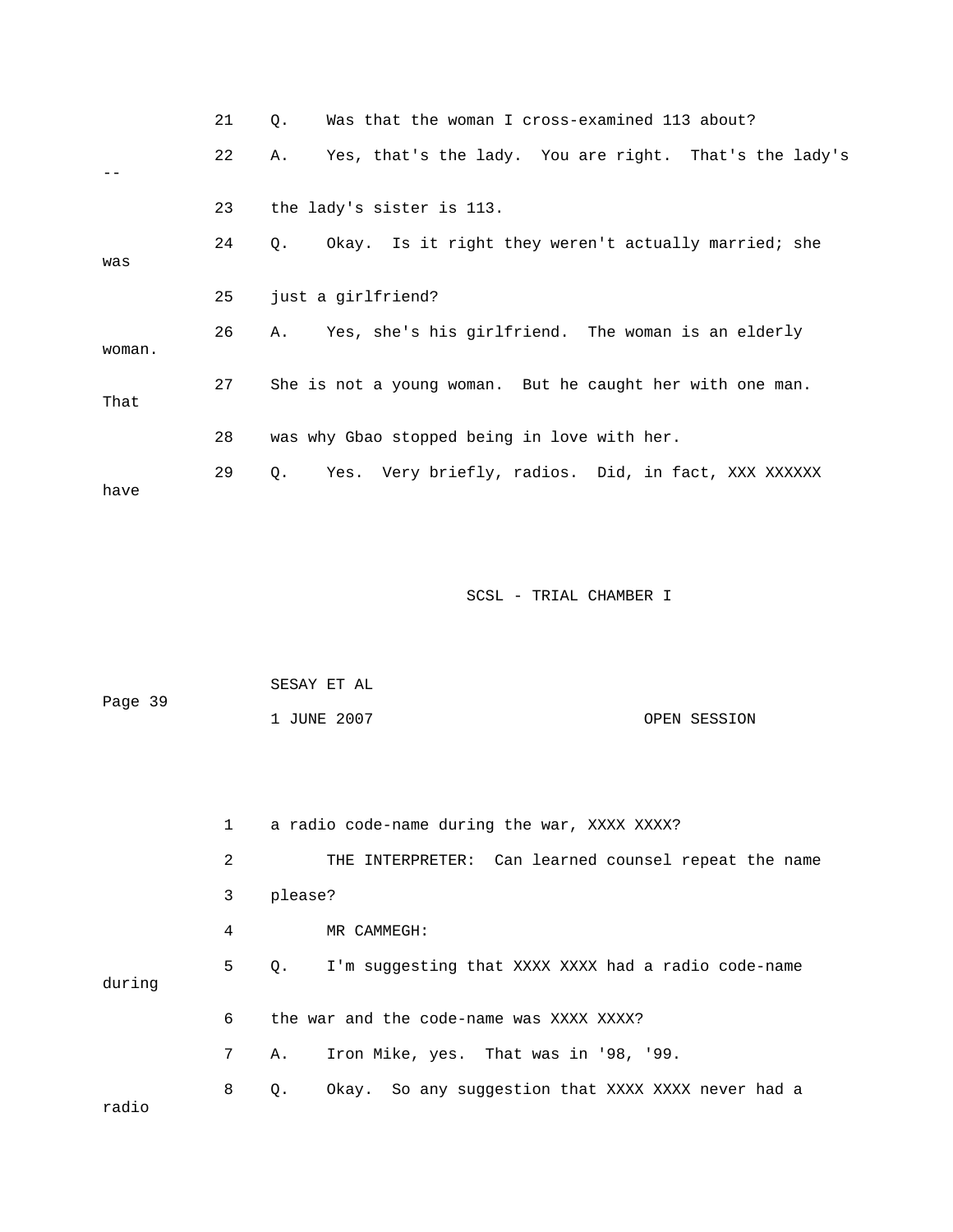|             | 9  | code-name would be a lie, would it? Would you agree?            |
|-------------|----|-----------------------------------------------------------------|
|             | 10 | Say that again.<br>Α.                                           |
| retrospect. | 11 | Perhaps I don't need to ask that question, in<br>Q.             |
|             | 12 | It's all right. Did Augustine Gbao, from 1996 at his            |
| radio       | 13 | appointment, to the end of the war, ever have a radio and a     |
|             | 14 | operator allocated to him?                                      |
|             | 15 | Well -- but there was a radio in Kailahun Town in '98.<br>Α.    |
|             | 16 | There was a radio there in '98 until he left there and came to  |
|             | 17 | There was a field radio in Kailahun Town, but to say<br>Makeni. |
| He          | 18 | that he had his assigned radio that he went about with, no.     |
| no.         | 19 | hadn't his -- a field radio that was his personal property,     |
| Town.       | 20 | Because when he left Kailahun, the radio stayed in Kailahun     |
| in          | 21 | And, in fact, would you agree with this: That the radio<br>Q.   |
| at          | 22 | Kailahun Town was under the control of the area commander, who  |
|             | 23 | that time would have been Denis Lansana; would that be right?   |
|             | 24 | No, that wouldn't be correct.<br>Α.                             |
| be          | 25 | Okay. Who would be responsible for it then? Who would           |
|             | 26 | in control of that radio?                                       |
| radio       | 27 | Well, for example, if Denis were in Pendembu, and the<br>Α.     |
| control     | 28 | set was in Pendembu, it would be Denis that would be in         |
|             | 29 | of that radio but if Gbao --                                    |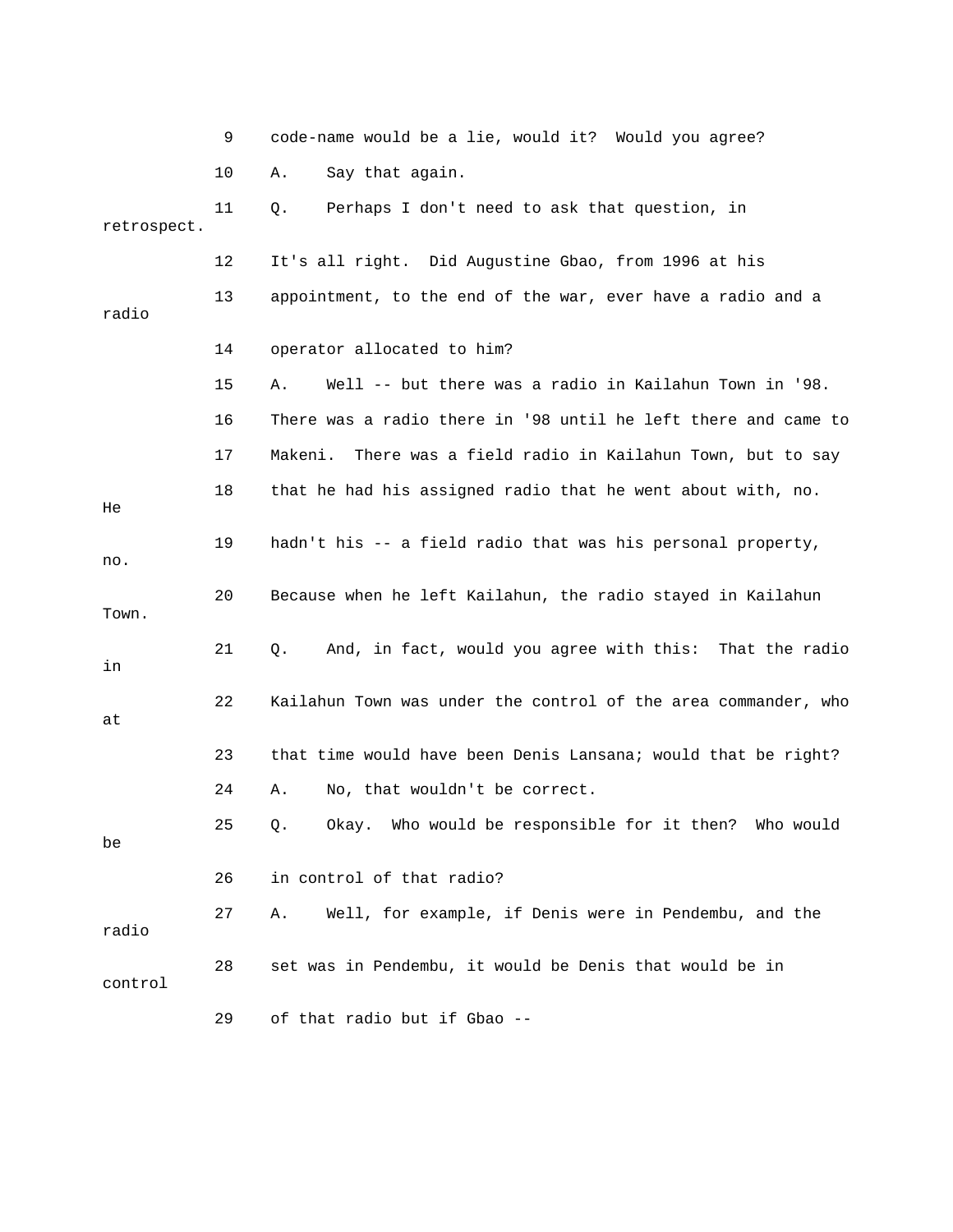| Page 40 | SESAY ET AL |              |
|---------|-------------|--------------|
|         | 1 JUNE 2007 | OPEN SESSION |

| was      | 1  | It's my mistake. I was forgetting, Mr Sesay, Lansana<br>Q.      |
|----------|----|-----------------------------------------------------------------|
| question | 2  | based in Pendembu not in Kailahun Town. Let me put the          |
| Town,    | 3  | again. Overall responsibility for that radio in Kailahun        |
|          | 4  | would that have been Vandi Kosia's responsibility?              |
|          | 5  | When Vandi was there, but even Vandi was transferred --<br>Α.   |
| Denis,   | 6  | Bockarie transferred him to Pendembu as brigade adviser to      |
| Kailahun | 7  | and he did not go with the radio. The radio stayed in           |
| in       | 8  | The radio was for Kailahun. So the commander who was<br>Town.   |
|          | 9  | Kailahun Town was the one who used the radio.                   |
|          | 10 | And who was the commander in Kailahun Town when Vandi<br>Q.     |
|          | 11 | wasn't there?                                                   |
| there.   | 12 | Well, when Vandi was not there, it was Gbao who was<br>Α.       |
|          | 13 | Because Vandi, it was in May that he was posted to Pendembu as  |
|          | 14 | brigade adviser to Denis; May '98.                              |
| was      | 15 | Right. Is this right: That the radio in Kailahun Town<br>Q.     |
|          | 16 | available for both senior and junior officers to use with       |
|          | 17 | discretion?                                                     |
|          | 18 | Yes. Because Kailahun Town was a strategic point.<br>That<br>Α. |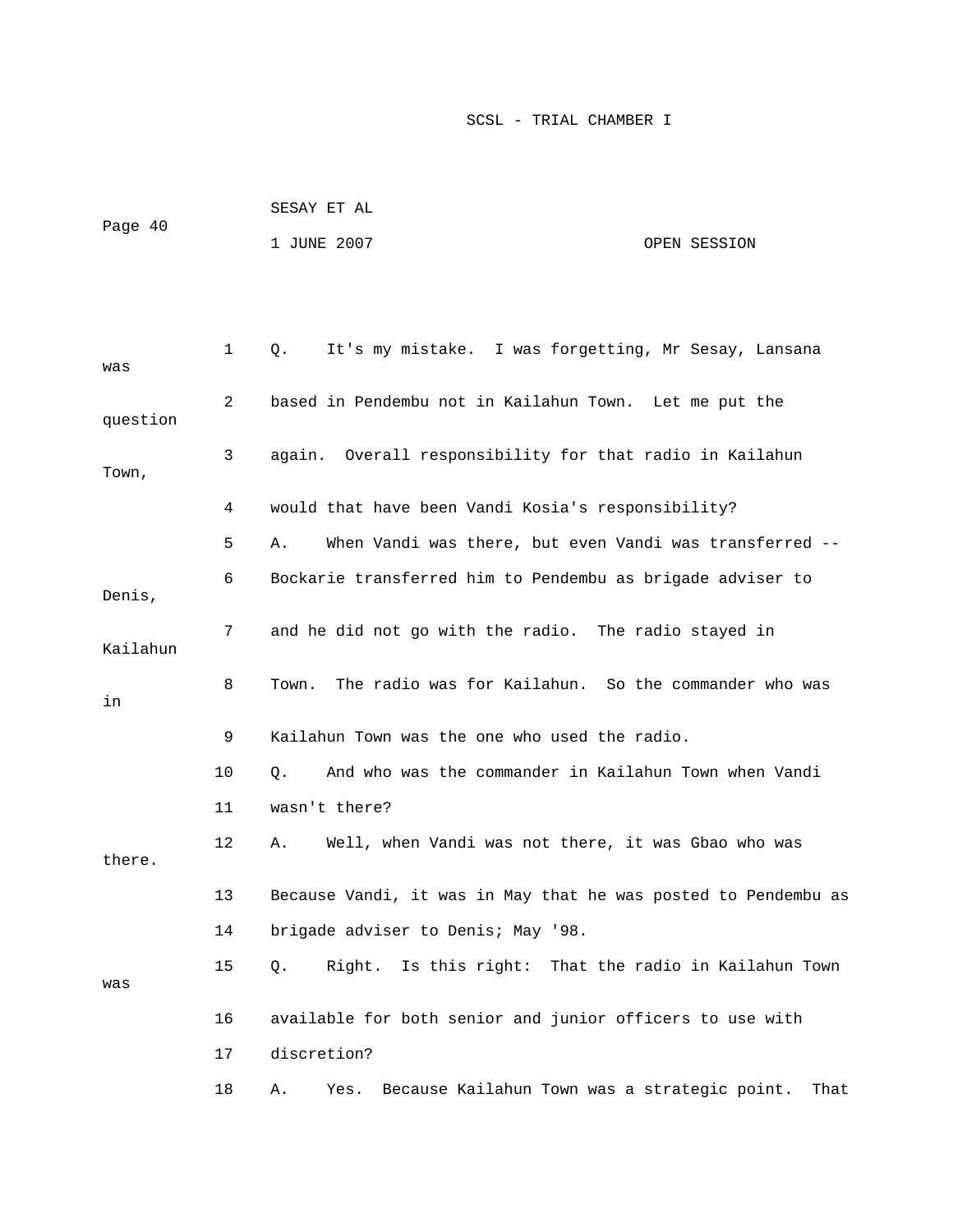| would    | 19 | was why the radio was there. The commander who was there       |
|----------|----|----------------------------------------------------------------|
| message, | 20 | use it and an officer who was there who wanted to send a       |
| him.     | 21 | he would come to the station and a message would be sent for   |
|          | 22 | Is this also right: That the Kailahun set wasn't on a<br>0.    |
|          | 23 | 24-hour monitor?                                               |
|          | 24 | Well, any other radio set, not just Kailahun, any other<br>A., |
|          | 25 | radio set could not be monitored for 24 hours because, you     |
| not      | 26 | yourself, would have to transmit and send messages, so it was  |
|          | 27 | possible for you to monitor for 24 hours. The only person who  |
| But      | 28 | had a monitoring set in '98, '99, was Sam Bockarie in Buedu.   |
| Superman | 29 | he started -- it started from Kono with Superman, when         |

| Page 41 | SESAY ET AL |              |
|---------|-------------|--------------|
|         | 1 JUNE 2007 | OPEN SESSION |

|      |   | said he had discovered one SLA who knows about the Morse code, |
|------|---|----------------------------------------------------------------|
| that | 2 | that he can monitor the ECOMOG frequencies, so that was then   |
| this | 3 | Bockarie said he should dispatch him to Buedu and to set up    |
|      | 4 | monitoring set in Buedu.                                       |
| the  | 5 | MR CAMMEGH: Okay. I may have one last question before          |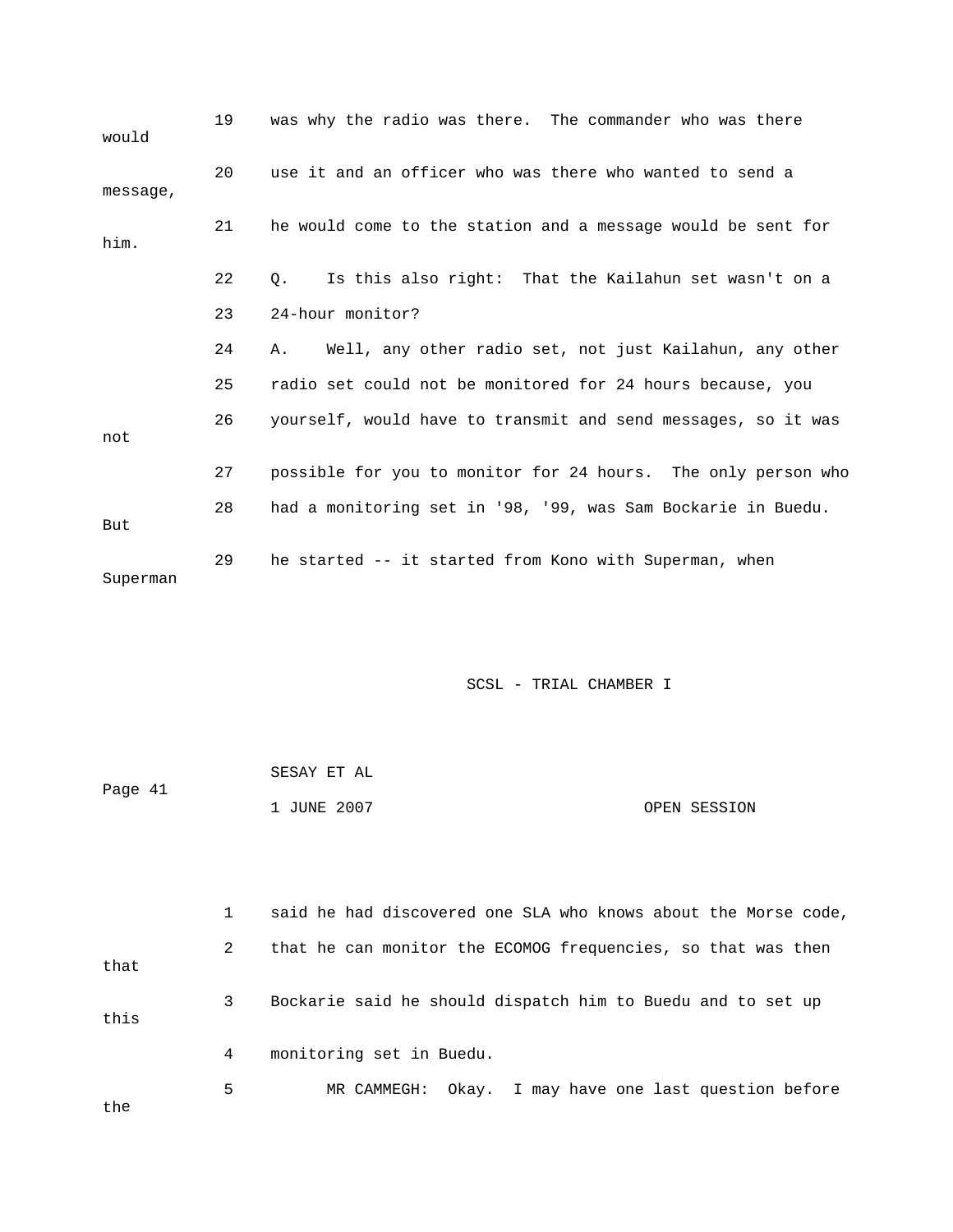|       | 6  | break, Your Honour. Can I briefly take instructions?            |
|-------|----|-----------------------------------------------------------------|
|       | 7  | PRESIDING JUDGE: You may.                                       |
|       | 8  | MR CAMMEGH:<br>Thank you                                        |
|       | 9  | THE WITNESS: My Lord, I want to ease myself.                    |
|       | 10 | PRESIDING JUDGE: We will take the usual morning break           |
| now.  |    |                                                                 |
|       | 11 | [Break taken at 11.29 a.m.]                                     |
|       | 12 | $[RUF01JUNE07B - MC]$                                           |
|       | 13 | [Upon resuming at 12.03 p.m.]                                   |
|       | 14 | PRESIDING JUDGE: Mr Cammegh, your witness.                      |
|       | 15 | MR CAMMEGH: Thank you, Your Honour.                             |
|       | 16 | Mr Sesay, I'm happy to say that we're coming towards the<br>Q.  |
|       | 17 | We'll be no more than half an hour. Did Mike Lamin lead<br>end. |
| а     |    |                                                                 |
|       | 18 | force into Kenema? No. Did Mike Lamin lead a force into         |
|       | 19 | Segbwema in late 1998 or early '99?                             |
|       | 20 | Well, it was when we had captured -- I had captured<br>А.       |
| Kono, |    |                                                                 |
|       | 21 | when I was moving towards Makeni. That was when Mosquito        |
|       | 22 | instructed Mike Lamin, for him and other troops to attack       |
|       | 23 | He was the senior commander for that attack on<br>Segbwema.     |
|       | 24 | Segbwema. That was in late December '98. From December up to    |
|       | 25 | Bendu Junction.                                                 |
|       | 26 | Thank you. Did that force go into Kenema after that?<br>Q.      |
|       | 27 | Yes, they organised an attack on Kenema in January '99,<br>Α.   |
| and   |    |                                                                 |
|       | 28 | it was Mike Lamin who organised the attack, but it was not      |
|       | 29 | successful and they were unable to capture Kenema.              |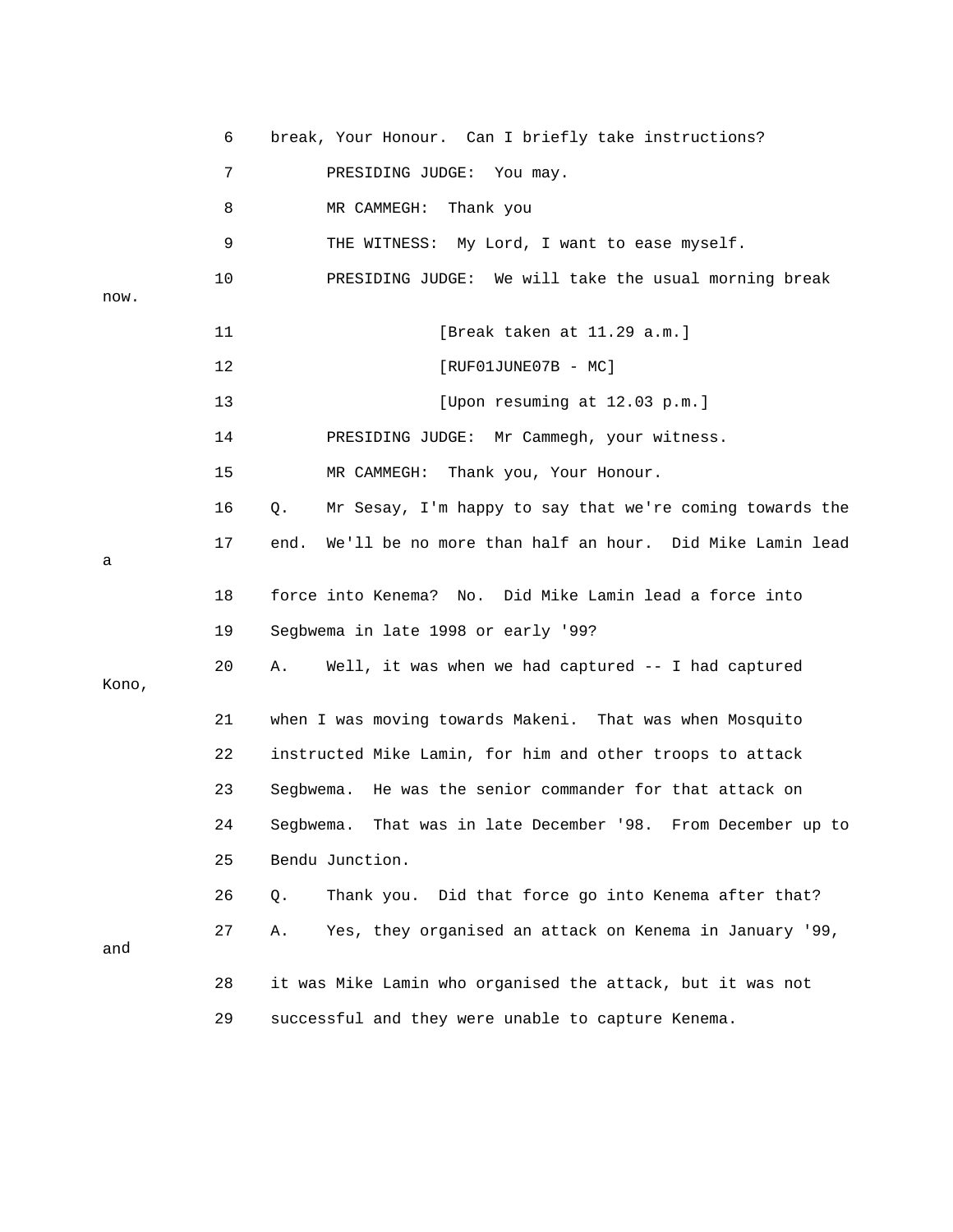| Page 42 | SESAY ET AL |              |
|---------|-------------|--------------|
|         | 1 JUNE 2007 | OPEN SESSION |

| when    | 1       | Okay. Was there an occasion towards the end of 1998<br>Q.      |
|---------|---------|----------------------------------------------------------------|
|         | 2       | some peace talks were held close to the Guinean border?        |
| peace   | 3       | Well, it was not the Guinean border, but I know about<br>Α.    |
| the     | 4       | talks that took place, peace between us and the CDF in -- in   |
|         | 5       | first week of December, late November to the first week of     |
|         | 6       | December '98. At that time, Bockarie was not there. It was I   |
| message | 7       | and XXXX XXXX who were there in Buedu. So I received a         |
| that    | 8       | from the commander in Niama who was Mohamed Gaddafi, saying    |
|         | 9       | he and his men, and the CDF, met at a river where they greeted |
| they    | 10      | one another. After they had greeted one another, they said     |
| to      | 11      | wanted to talk to one another. So that was the messages sent   |
|         | $12 \,$ | me and XXXX for us to advise. So I told Mike that that is the  |
|         | 13      | case, if the CDF wanted to talk to us, well, we should talk to |
|         | 14      | So XXXX agreed with me and I sent a message. I sent a<br>them. |
| join    | 15      | vehicle from Buedu to pick up Gbao in Kailahun, for him to     |
|         | 16      | Morris Kallon in Pendembu, for them to go to Niama.<br>And the |
| on      | 17      | meeting took place in Niama, when the CDF assembled their arms |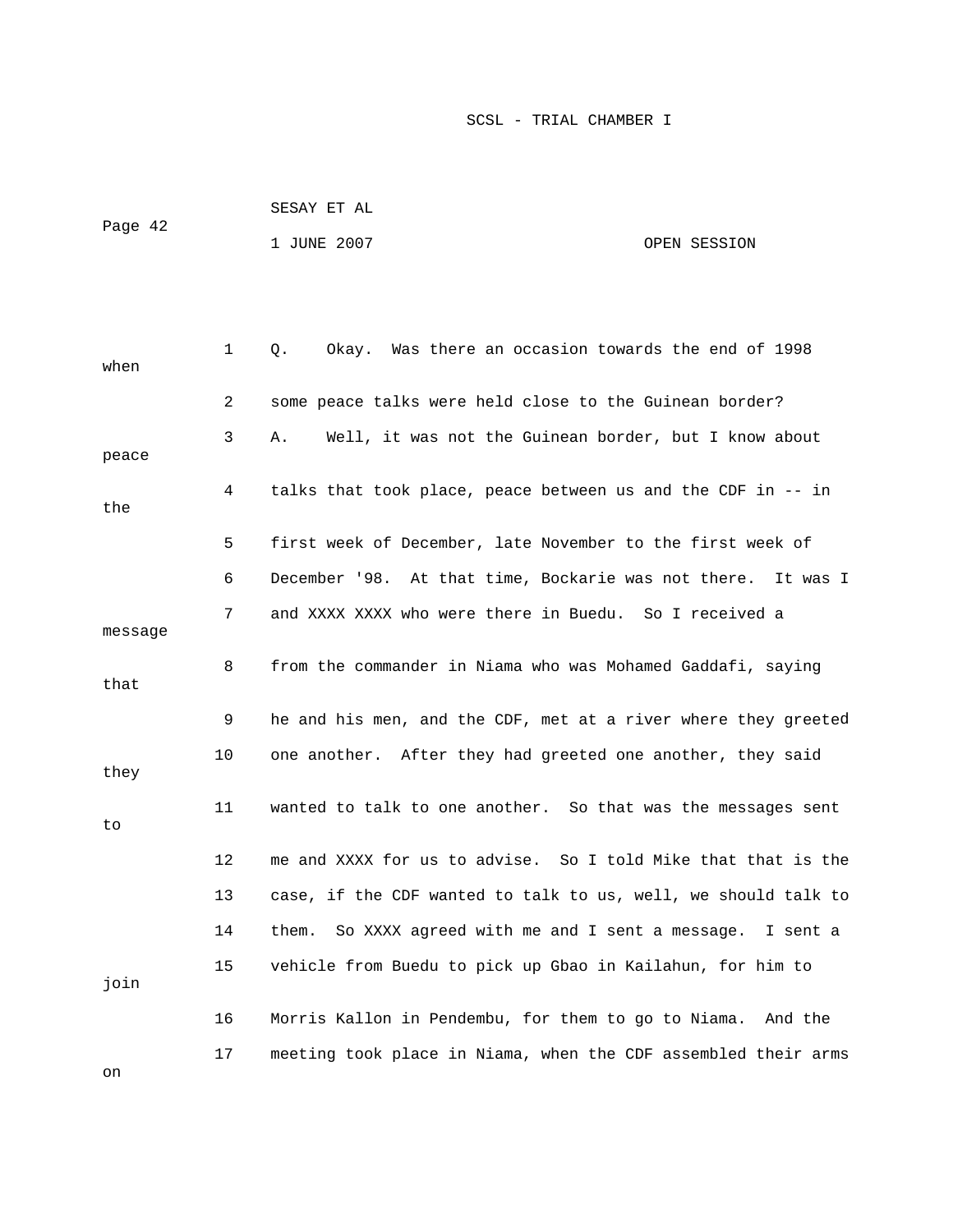| they        | 18 | one side and the RUF assembled their arms on the other, when    |
|-------------|----|-----------------------------------------------------------------|
|             | 19 | held their meeting on the first day. On the second day,         |
|             | 20 | thousands of civilians left Kenema to witness this occasion.    |
|             | 21 | Then Prince Brima, who was a reporter in Bo, came over the BBC  |
|             | 22 | radio the following day, saying that the RUF and the CDF have   |
| at          | 23 | been carrying out discussions and a lot of jubilation went on   |
| information | 24 | the meeting point. So when Sam Bockarie heard this              |
|             | 25 | over the BBC, he sent instruction that he doesn't want to hear  |
| <b>RUF</b>  | 26 | that. Those talks that have started taking place between the    |
|             | 27 | and CDF should be stopped immediately, that he never wants to   |
| we          | 28 | hear that. But this information had flowed in Kailahun where    |
| the         | 29 | were controlling in Buedu -- Buedu, Dodo Kotuma, Balahun.<br>So |

 1 JUNE 2007 OPEN SESSION SESAY ET AL Page 43

 1 civilians there were happy for this development, but when 2 Bockarie said we should stop, so I sent a message to Morris 3 Kallon that he should disregard the meeting. So they spoke to 4 the CDF, for them to return to their positions, while the RUF 5 returned to their positions.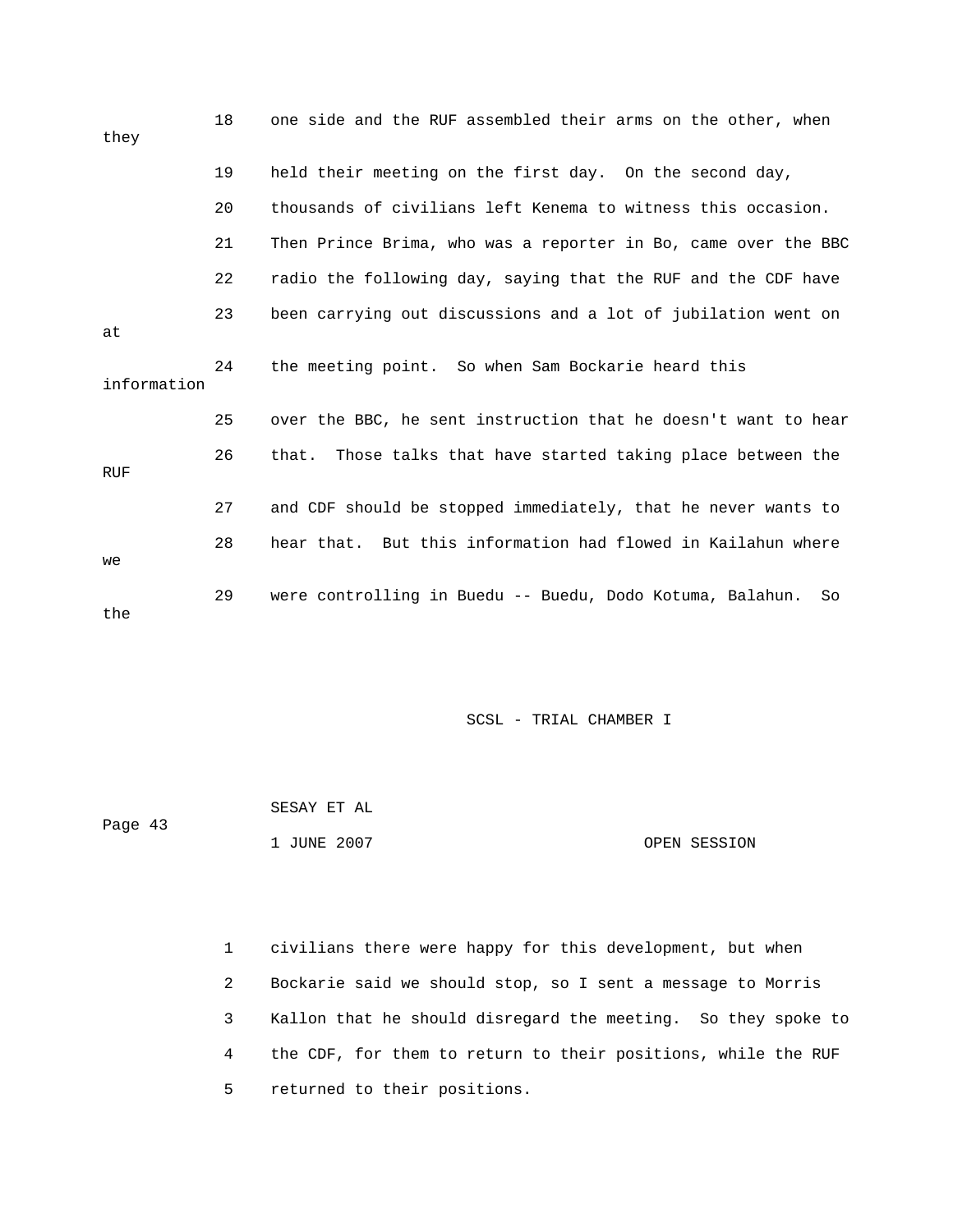| to       | 6  | Do you know if Bockarie was angry with Gbao for offering<br>Q.   |
|----------|----|------------------------------------------------------------------|
|          | 7  | play a role in that peace process?                               |
|          | 8  | Well, it was not just Gbao. He was angry with me, Mike,<br>Α.    |
| peace,   | 9  | Gbao, Kallon, saying why we should carry out this kind of        |
|          | 10 | these kinds of meetings, peace meetings between us and the CDF   |
| he       | 11 | without his approval. It did not go down well with him.<br>So    |
|          | 12 | said we should stop it.                                          |
|          | 13 | Okay. I'm sorry to jump back. Just referring to the<br>О.        |
| was      | 14 | answer you gave about Lamin and Segbwema a few minutes ago;      |
| was      | 15 | Lamin in fact leading one of the flanks of the RUF force that    |
| flanks   | 16 | breaking out of Kailahun? Is that what it was, one of the        |
|          | 17 | going through Segbwema into Kenema?                              |
|          | 18 | Well, yes, and I can explain, you know.<br>Α.                    |
|          | 19 | Okay.<br>Q.                                                      |
| captured | 20 | Because when I and Kallon left for Kono and we had<br>Α.         |
| and      | 21 | Kono, Bockarie called the frontline commanders in Kailahun,      |
| was      | 22 | the brigade commander, and they had a meeting in Buedu.<br>It    |
| to       | 23 | from that meeting that Bockarie instructed XXXX XXXX, for him    |
|          | 24 | head the attack on Segbwema; through Bunumbu, Segbwema up to     |
|          | 25 | Bendu Junction.<br>It was XXX who was the commander.             |
|          | 26 | Still on XXX XXXX, do you have any knowledge<br>Thank you.<br>Q. |
| over     | 27 | that he shot a soldier assigned to the MP in Giema in 1998,      |
|          | 28 | some cane juice?                                                 |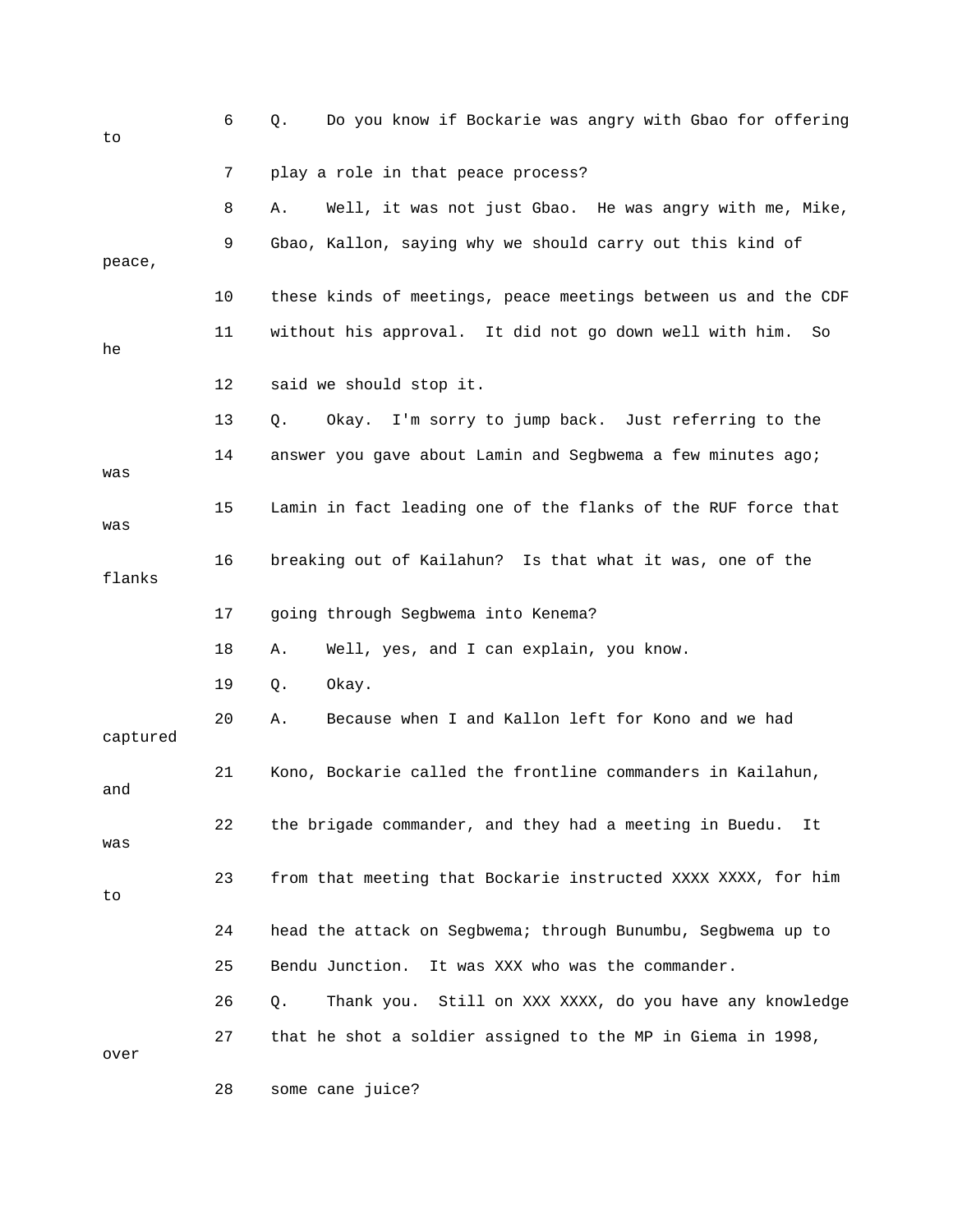1 is Gima, towards the Liberian border. 2 Q. Did it happen? 3 A. Yes. That's what I heard, that he killed one MP because 5 Q. Did you ever hear about an incident in which XXX XXXX 6 shot and killed some civilians -- I'm not sure how many, three 7 four I think -- at Segbwema near Bendu Junction in December of because, 10 during that attack, they burnt Segbwema, they burnt other 13 a man called XXXX XXXXXX. Her name was XXXX, and that 15 A. Well, this was Giema. This was Giema. 16 Q. Oh, I see. May of 1998 is the date I have. Do you agree, 17 or do you know of that incident? SCSL - TRIAL CHAMBER I SESAY ET AL Page 44 1 JUNE 2007 OPEN SESSION 4 the MP had drunk his cane juice, so he shot him and killed him. or 8 '98? 9 A. Yes. I heard that. It was not just the civilians 11 villages around Segbwema. 12 Q. Did you ever hear a story of XXX XXXX raping the wife of 14 was in Gima?

29 A. Well, it was not in Giema, this is Gima, not Giema.

This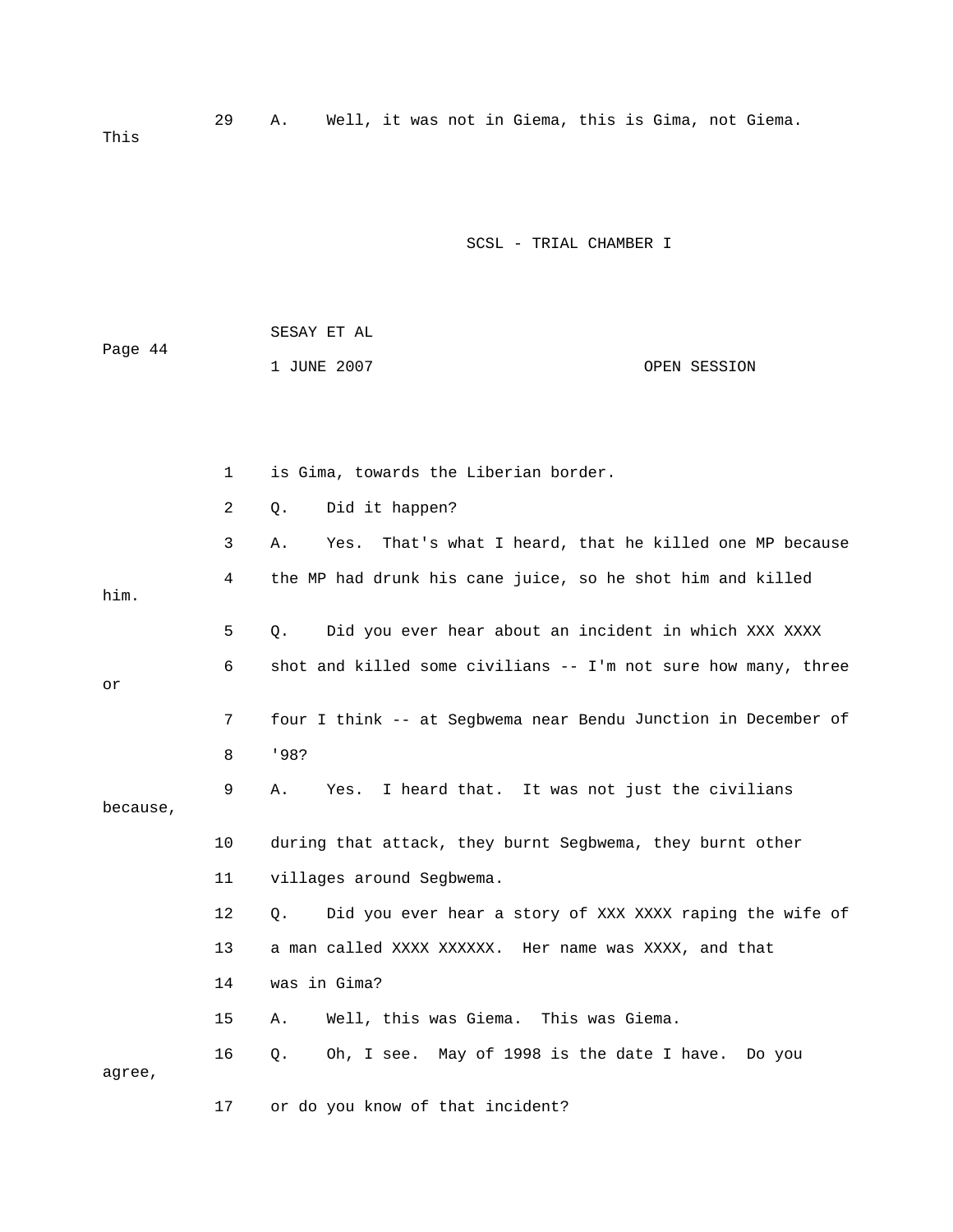|      | 18 | Yes. I agree and I know. And he took the woman from<br>Α.     |
|------|----|---------------------------------------------------------------|
|      | 19 | Captain Razak, finally, and the woman became his.             |
| bit? | 20 | THE INTERPRETER: Your Honours, can he take that last          |
|      |    |                                                               |
|      | 21 | MR CAMMEGH:                                                   |
|      | 22 | О.<br>Can you go back a couple sentences, please. You said he |
|      | 23 | took the woman for his. What did you say after that?          |
|      | 24 | I said, he took the woman from him and the woman stayed<br>Α. |
|      | 25 | with him, XXXX, throughout '98 to '99. And XXXX, at one time  |
| had  | 26 | when he went to Pendembu, he complained to me that XXXX XXXX  |
| wife | 27 | taken his wife and slept with her. XXXX XXXX had taken his    |
|      | 28 | from Giema Village and taken her to Kailahun Town. And I said |
| for  | 29 | that I hadn't any control over XXXX, I can only talk to XXXX, |

|         | SESAY ET AL |              |
|---------|-------------|--------------|
| Page 45 |             |              |
|         | 1 JUNE 2007 | OPEN SESSION |

|      |   | him to give XXXX wife's back, but XXX refused. Even though    |
|------|---|---------------------------------------------------------------|
| with | 2 | XXXX, after the Lome, when he came to Freetown, he brought    |
|      | 3 | the woman -- he brought with him the woman, sorry. That XXXX, |
|      | 4 | because he had XXXX and another lady whom he had taken from   |
|      | 5 | Freetown during the retreat, whom they called Mandela.        |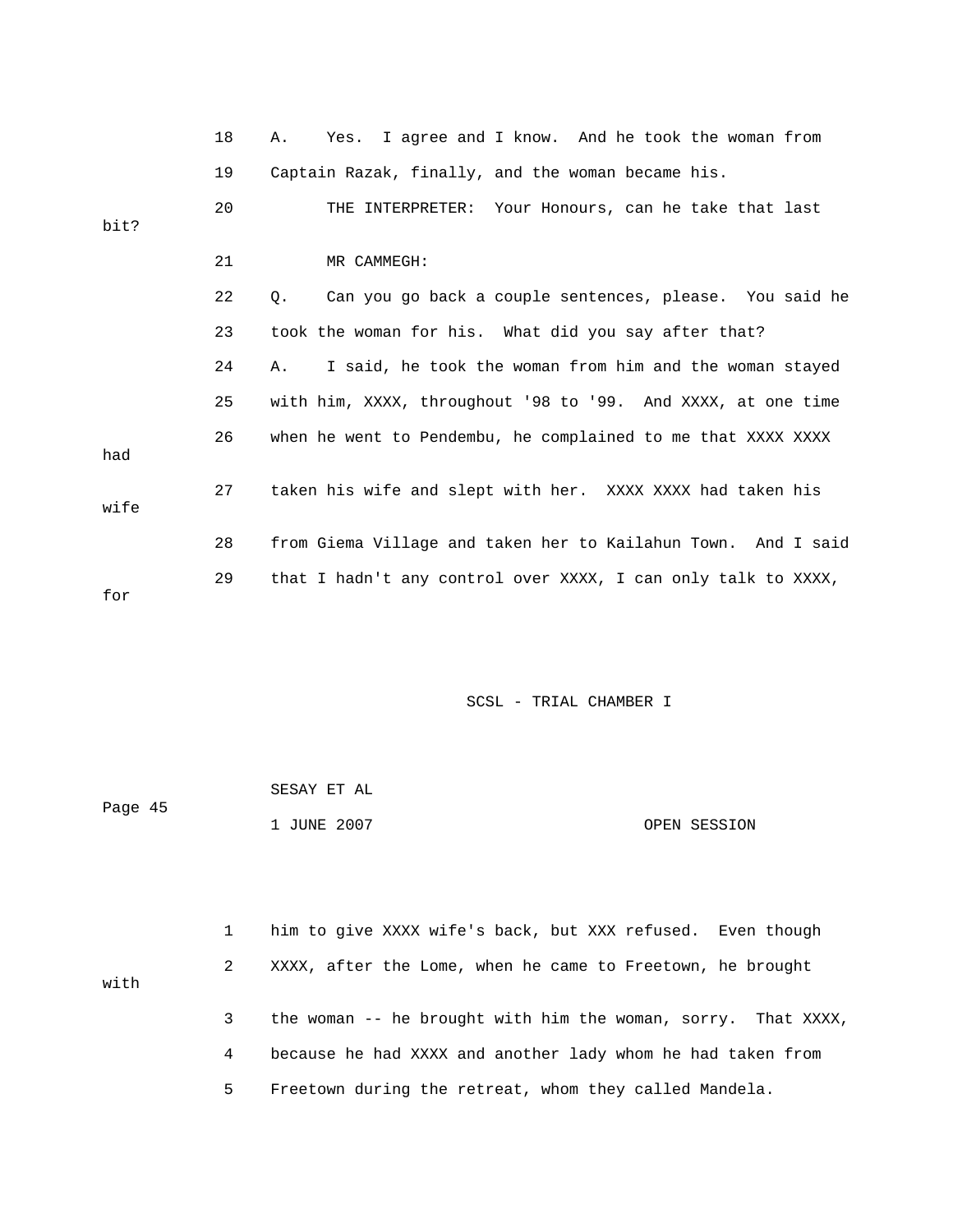|       | 6  | Was XXXX known for being hot tempered, particularly with<br>Q.  |
|-------|----|-----------------------------------------------------------------|
|       | 7  | his subordinates?                                               |
|       | 8  | Yes, yes. And I strongly believe that even his<br>Α.            |
| speak | 9  | subordinates, who were his bodyguards, would come here and      |
|       | 10 | for the Court to know.                                          |
|       | 11 | Did he have a nickname that you recall?<br>Q.                   |
| XXX   | 12 | Yes. He gave himself the nickname. He called himself<br>Α.      |
| that  | 13 | XXX that if anybody becked around the RUF, he would becked      |
|       | 14 | person. So that was the nickname he had, XXXX.                  |
|       | 15 | What does it mean to beck someone?<br>Q.                        |
| you.  | 16 | Well, if you beck around the RUF, he would beck around<br>Α.    |
|       | 17 | That was why he said he was XXXXX, to get rid of somebody.      |
|       | 18 | To get rid of someone?<br>Q.                                    |
|       | 19 | To kill somebody who wanted to sabotage the RUF.<br>Α.<br>Yes.  |
|       | 20 | Mr Sesay, if you have no knowledge of this, please<br>Q.        |
|       | 21 | indicate, but is it correct that, in 2002, prior to the last    |
|       | 22 | general election in this country, ECOWAS, in Dakar, decided to  |
|       | 23 | donate US\$150,000 in order to fund the RUF peace political     |
|       | 24 | campaign; were you aware of that? Is that right?                |
|       | 25 | I knew about that because the ECOWAS leaders, the<br>Α.<br>Yes. |
|       | 26 | ECOWAS leaders, they promised to fund the RUF, to transform     |
|       | 27 | itself into a political party. And, in 2002, after we had       |
|       | 28 | disarmed, the SRSG ambassador, Adeniji, called me up at Mammy   |
|       | 29 | Yoko and said that ECOWAS had said to him that the money that   |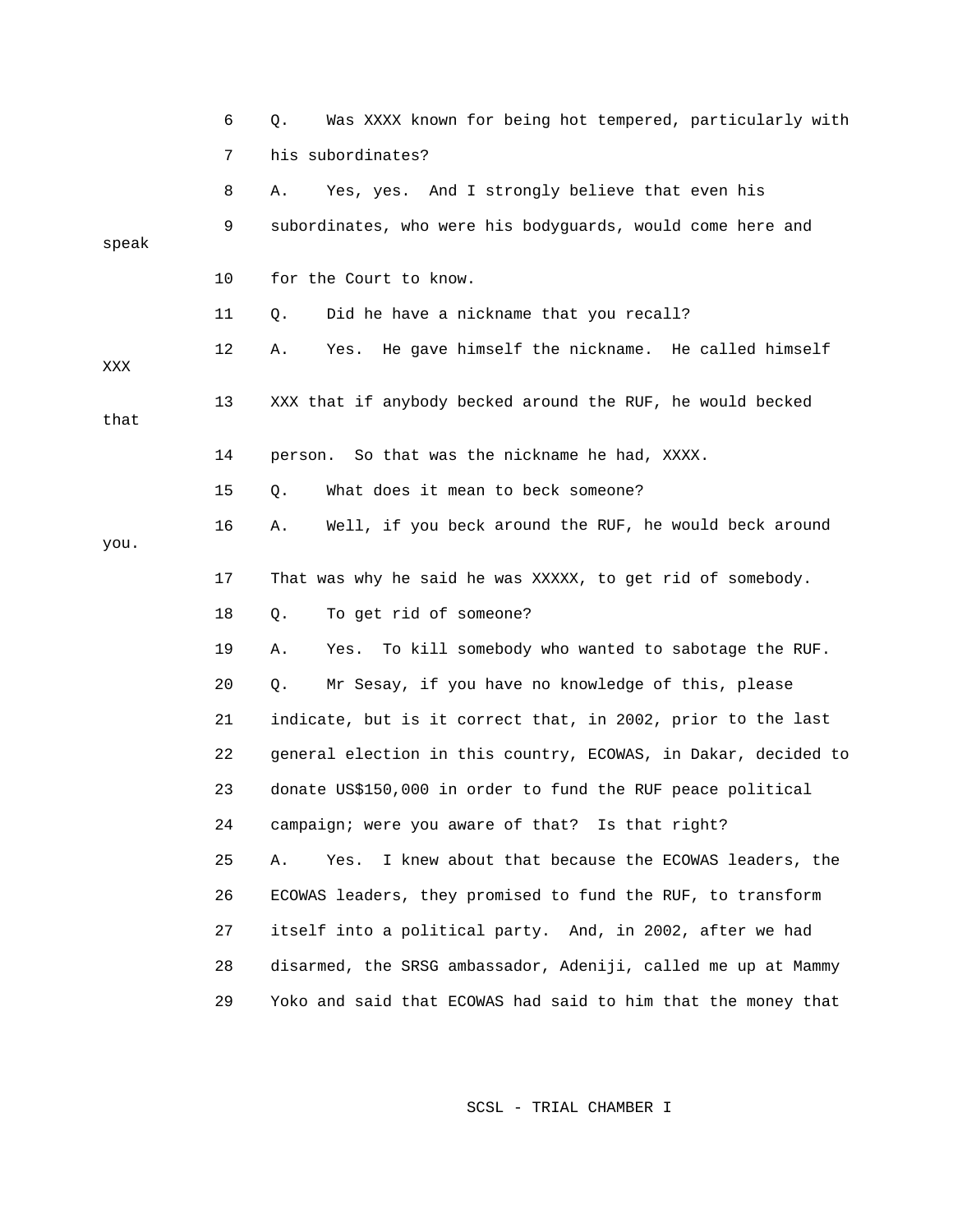| SESAY ET AL |  |
|-------------|--|

Page 46

1 JUNE 2007 OPEN SESSION

|           | 1  | they promised, they've got \$150 for the RUF. So if I was not |
|-----------|----|---------------------------------------------------------------|
| time,     | 2  | going to pick up the money from the ECOWAS leaders at that    |
|           | 3  | that it was $-$                                               |
|           | 4  | THE INTERPRETER: Your Honours, can he repeat the              |
|           | 5  | President's name again?                                       |
|           | 6  | MR CAMMEGH:                                                   |
|           | 7  | Repeat the name of president again, please, Mr Sesay?<br>Q.   |
| leaders,  | 8  | I said, Ambassador Adeniji told me that the ECOWAS<br>Α.      |
| transform | 9  | the money that they had promised to give to the RUF to        |
|           | 10 | itself into a party, the money was not available to President |
| that      | 11 | Wade in Senegal, who was the ECOWAS leader then. So he said   |
| the       | 12 | if I was not going, I should appoint somebody from among us,  |
| So        | 13 | RUF commanders, who would go to Senegal to pick up the money. |
|           | 14 | I discussed that with XXXX, and XXXX said he would go. And we |
| give      | 15 | went to Ambassador Adeniji and they arranged for New York to  |
| ban.      | 16 | waiver to XXXX XXXX, because all of us were on a travelling   |
|           | 17 | So he wrote to New York and New York gave waiver to XXXX XXXX |
|           | 18 | for him to travel to Senegal. When XXXX went to Senegal, he   |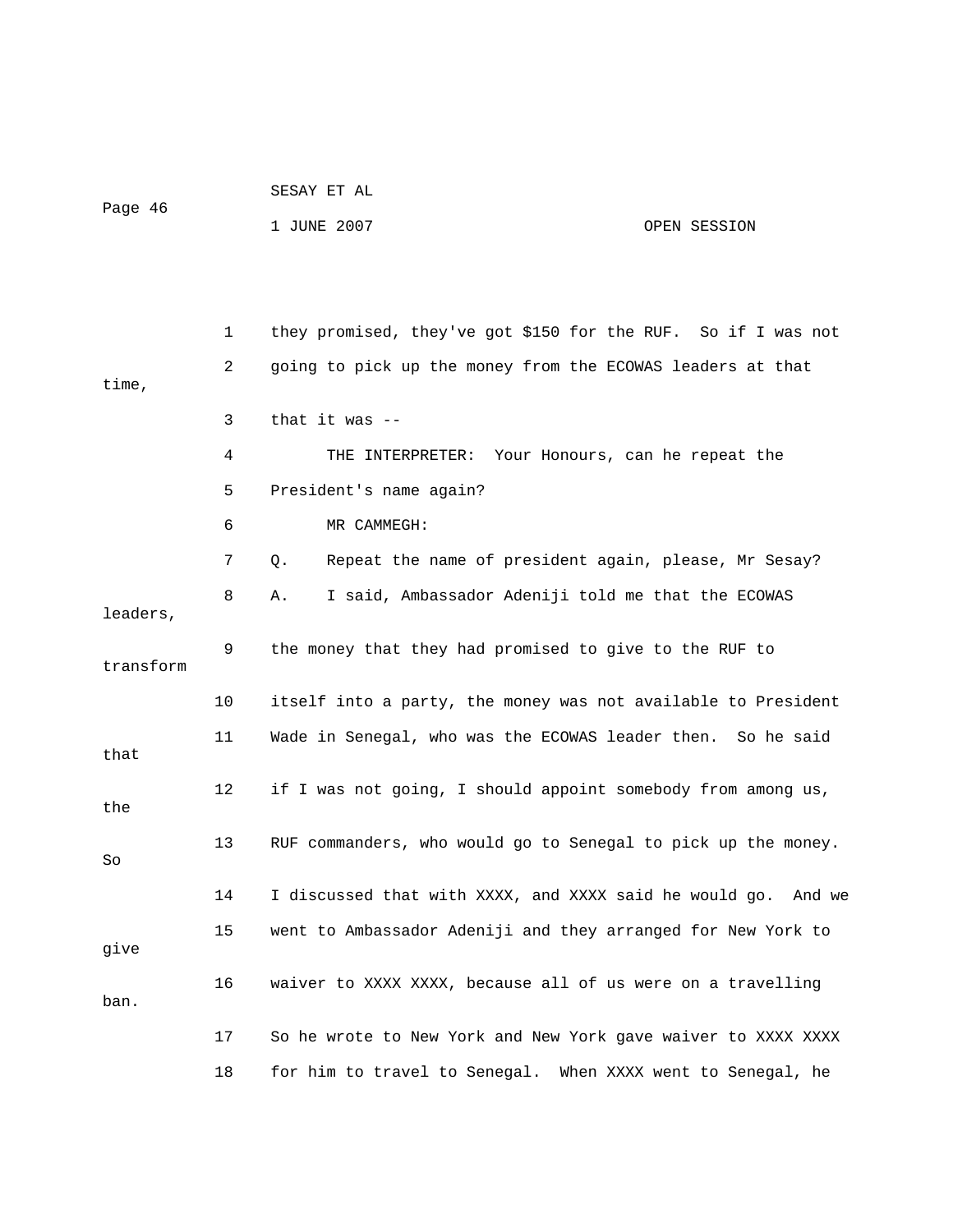| the  | 19 | called me on the telephone and told me that he had received        |
|------|----|--------------------------------------------------------------------|
| came | 20 | money and that he was coming so-and-so a time. So he never         |
|      | 21 | [REDACTED].                                                        |
|      | 22 | What happened to the money; do you know?<br>Q.                     |
|      | 23 | I said, when the man received the money, the man did not<br>Α.     |
|      | 24 | come back to Sierra Leone [REDACTED].                              |
|      | 25 | I want to move on -- well, actually, before I do, I'm<br>$\circ$ . |
| qo   | 26 | sorry, again, to jump back, but I've missed something. Can we      |
|      | 27 | back to 113? You may remember, Mr Sesay, that 113 made             |
| up.  | 28 | allegations against Augustine Gbao that he'd had her beaten        |
|      | 29 | One incident, in particular, took place after a food-finding       |

| Page 47 | SESAY ET AL |              |
|---------|-------------|--------------|
|         | 1 JUNE 2007 | OPEN SESSION |

1 mission, or something like that. I'm sorry to be imprecise 2 because I don't have a note of it, it's just come to my memory. 4 anybody, male or female, to be beaten up in Kailahun Town, at any 5 time, between '97 and '99? 3 Do you have any knowledge of Augustine Gbao giving orders for

6 A. I never heard that. I only heard that here, and 113 was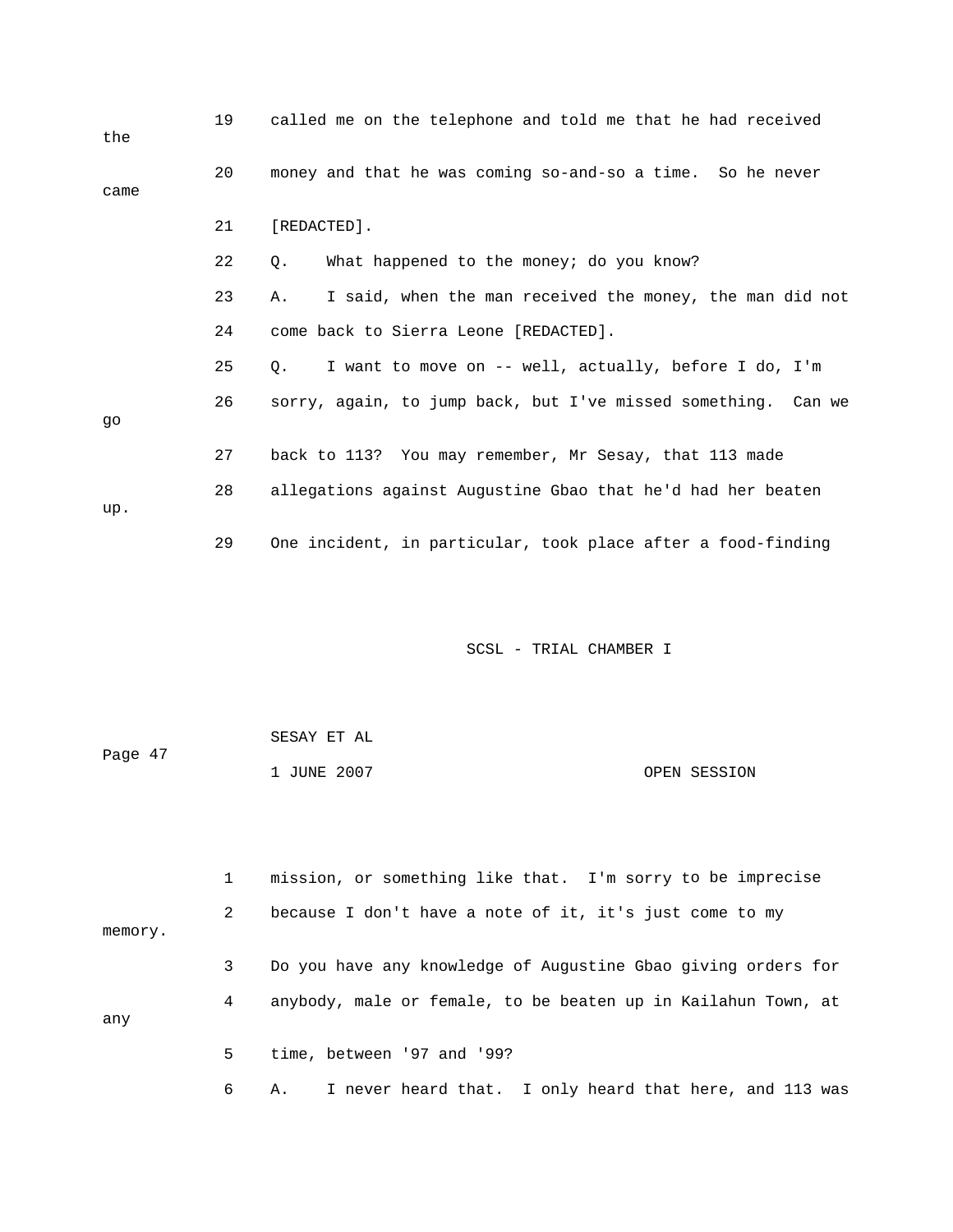| easy     | 7  | working -- he was a staff in the RUF. It wouldn't have been   |
|----------|----|---------------------------------------------------------------|
|          | 8  | for somebody to just look at him and beat him up. And he was, |
|          | 9  | she was a sister-in-law to Gbao.                              |
|          | 10 | Just to -- just to confirm the allegation -- again, I'm<br>Q. |
| witness  | 11 | sorry, I don't have the reference. Do you remember the        |
| into     | 12 | stating that after Gbao had caused this woman to be placed    |
| remember | 13 | custody, he ordered some SBUs to beat her up. You may         |
|          | 14 | it was suggested that the SBUs stripped her naked, except her |
| up       | 15 | chamois which she was wearing and that, indeed, Gbao beat her |
|          | 16 | as well. Does that mean anything to you? Did you ever hear    |
|          | 17 | about that?                                                   |
|          | 18 | No, I never heard. I never heard that.<br>Α.                  |
| you      | 19 | Can we move to February of 1999? I don't want to ask<br>Q.    |
| think,   | 20 | many questions about Makeni. But between February and, I      |
|          | 21 | early April of 1999, was Augustine Gbao based in Makeni?      |
|          | 22 | February to late March '99.<br>Α.                             |
|          | 23 | Who required him to go to Makeni?<br>Q.                       |
|          | 24 | It was Bockarie who sent him to Makeni.<br>Α.                 |
|          | 25 | Was he in Makeni as overall IDU commander?<br>Q.              |
|          | 26 | Yes.<br>Α.                                                    |
| to       | 27 | And was the overriding reason for his being sent there<br>Q.  |
|          | 28 | try and calm down the infighting between various factions?    |
|          | 29 | Can learned counsel take the question<br>THE INTERPRETER:     |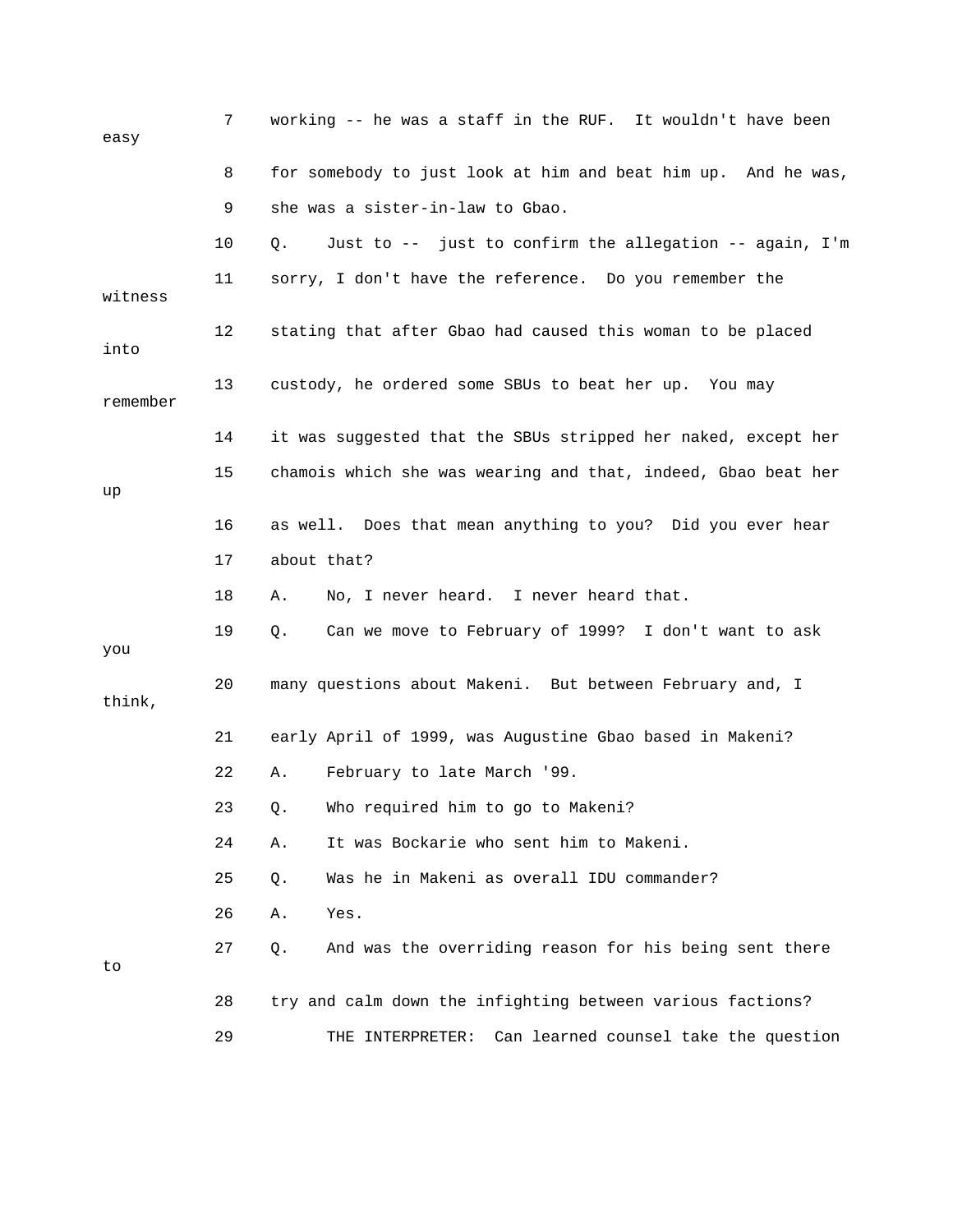| Page 48 | SESAY ET AL |              |
|---------|-------------|--------------|
|         | 1 JUNE 2007 | OPEN SESSION |

|        | 1  | again?                                                         |
|--------|----|----------------------------------------------------------------|
| like   | 2  | PRESIDING JUDGE: Mr Cammegh, the interpreters would            |
|        | 3  | the question put again.                                        |
|        | 4  | MR CAMMEGH:                                                    |
|        | 5  | The question was, Mr Sesay: Was the reason for Gbao's<br>О.    |
|        | 6  | secondment to Makeni to assist in calming down the tension     |
|        | 7  | between various factions?                                      |
|        | 8  | It was based on my report that I used to send to<br>Α.<br>Yes. |
| for    | 9  | Bockarie that Bockarie said, yes, I'll send Gbao to join you   |
|        | 10 | a better administration in Makeni. Because I was telling       |
| the    | 11 | Bockarie that we have now met different groups in Makeni and   |
| I      | 12 | civilian population in Makeni, in January '99, was heavy. So,  |
| better | 13 | said I needed more people for us to administer Makeni in a     |
| join   | 14 | way. So Bockarie said he was going to send Gbao, for him to    |
|        | 15 | us in Makeni, and Gbao came in in February '99.                |
|        | 16 | Did Gbao -- well, was there an MP commander there called<br>О. |
|        | 17 | Mohamed Jalloh?                                                |
|        | 18 | Α.<br>Yes.                                                     |
|        | 19 | Were meetings held between all the factions?<br>Q.             |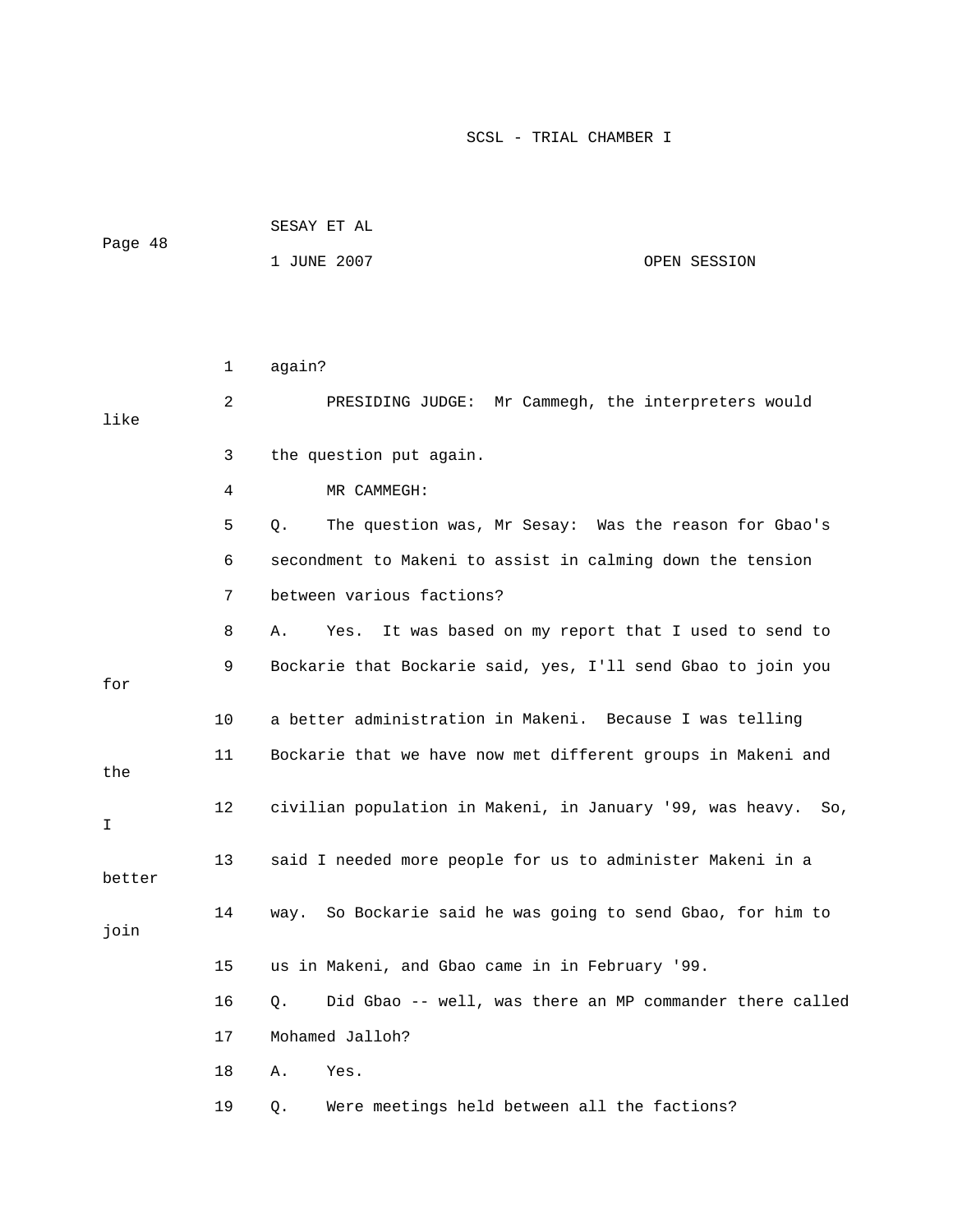|        | 20 | Α.        | Yes.                                                         |
|--------|----|-----------|--------------------------------------------------------------|
| the    | 21 | Q.        | Can you please confirm that Gbao never actually chaired      |
|        | 22 | meetings? |                                                              |
|        | 23 | Α.        | That Gbao did not what?                                      |
|        | 24 | О.        | Didn't chair the meetings; he wasn't in any of those         |
|        | 25 |           | meetings. Can you confirm that, please?                      |
|        | 26 | Α.        | Yes, I can confirm that. But he was at some of the           |
| Makeni | 27 |           | meetings where the RUF, the AFRC, the STF were holding in    |
|        | 28 |           | so that the commanders would be able to control their men in |
| Makeni | 29 |           | terms of harassing civilians and unnecessary shooting in     |

| Page 49 | SESAY ET AL |  |              |
|---------|-------------|--|--------------|
|         | 1 JUNE 2007 |  | OPEN SESSION |
|         |             |  |              |

|            |                | town. That was -- those were what the meetings were about.          |
|------------|----------------|---------------------------------------------------------------------|
|            | $\overline{2}$ | And you've already told this Court about misbehaviour,<br>$\circ$ . |
| SLA.       | 3              | particularly conducted by people from within the STF and the        |
|            | 4              | AFRC and Superman's group; correct?                                 |
|            | 5              | Yes, that's correct.<br>Α.                                          |
| maintained | 6              | Q. Did Gbao actively preach that Makeni should be                   |
|            | 7              | in a law -- with a semblance of law and order?                      |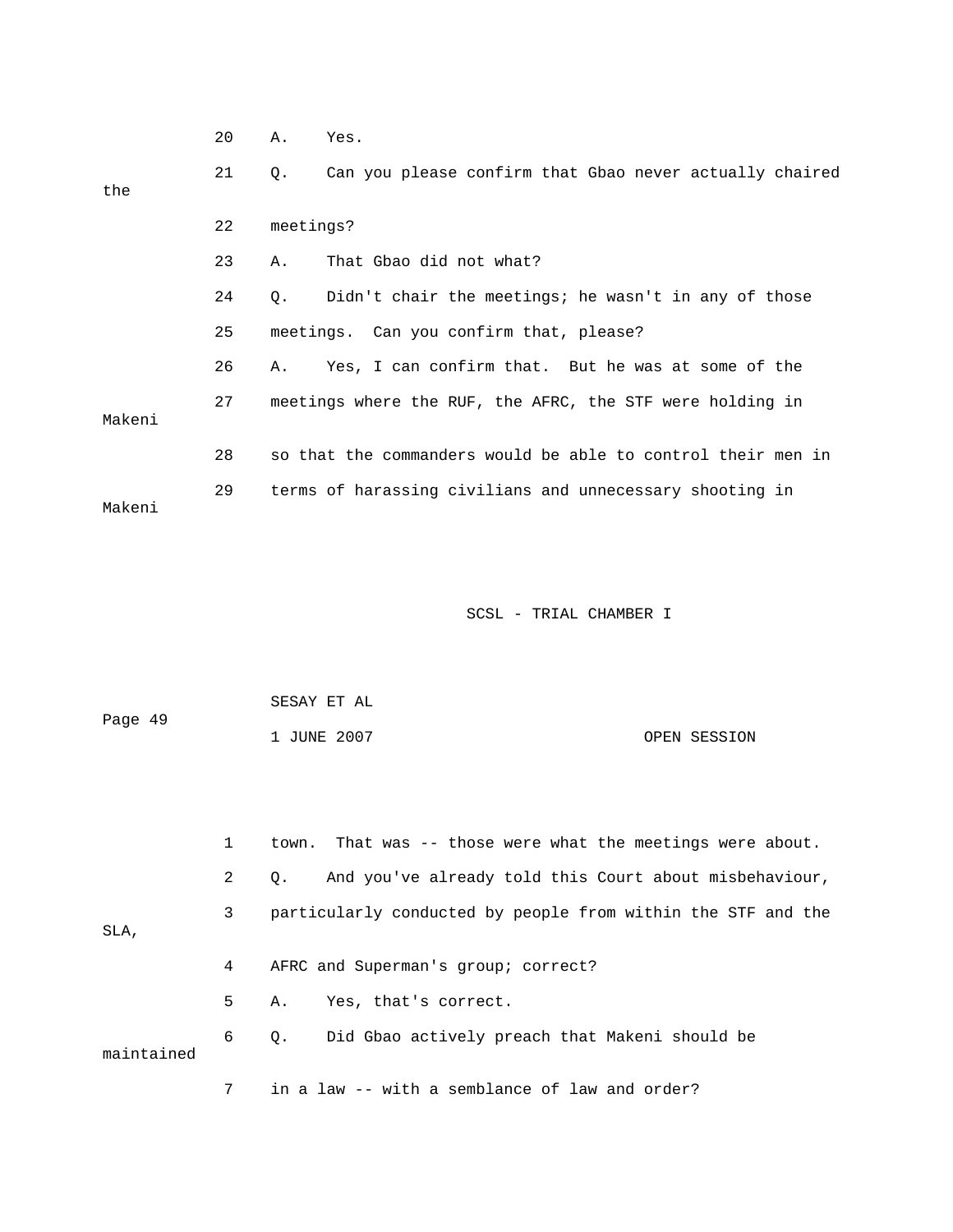| That       | 8  | Well, that was what he met me trying to put in place.<br>Α.    |
|------------|----|----------------------------------------------------------------|
|            | 9  | was what he met me trying to put in place, and he joined in so |
|            | 10 | that law and order should be maintained in Makeni.             |
|            | 11 | I entirely accept that that was your purpose as well,<br>Q.    |
| initiative | 12 | Mr Sesay. I wasn't trying to suggest that it was an            |
| were       | 13 | from Gbao alone. But so far as you and Gbao were concerned,    |
|            | 14 | you preaching to the combatants that there should be no        |
|            | 15 | harassment of civilians; yes?                                  |
|            | 16 | Yes, yes.<br>Α.                                                |
| that,      | 17 | And that this would be imperative in order to ensure<br>Q.     |
| οf         | 18 | at voting time, the people would be behind the political wing  |
|            |    |                                                                |
|            | 19 | the RUF; do you agree?                                         |
|            | 20 | Well, at that time, we were not discussing party issues.<br>Α. |
|            | 21 | But what I had in mind was that we wouldn't continue fighting  |
| country.   | 22 | with instruction and, at the end of the day, this is our       |
| So         | 23 | After the war, we had nowhere to go, we'd have to live here.   |
| conditions | 24 | if we say we were going to fight for the -- for better         |
|            | 25 | for the civilians, then we should not target the civilians nor |
| at         | 26 | target their properties, to destroy them. That was what I had  |
|            | 27 | the back of my mind.                                           |
|            | 28 | And also at the back of your mind, Mr Sesay, was there a<br>Q. |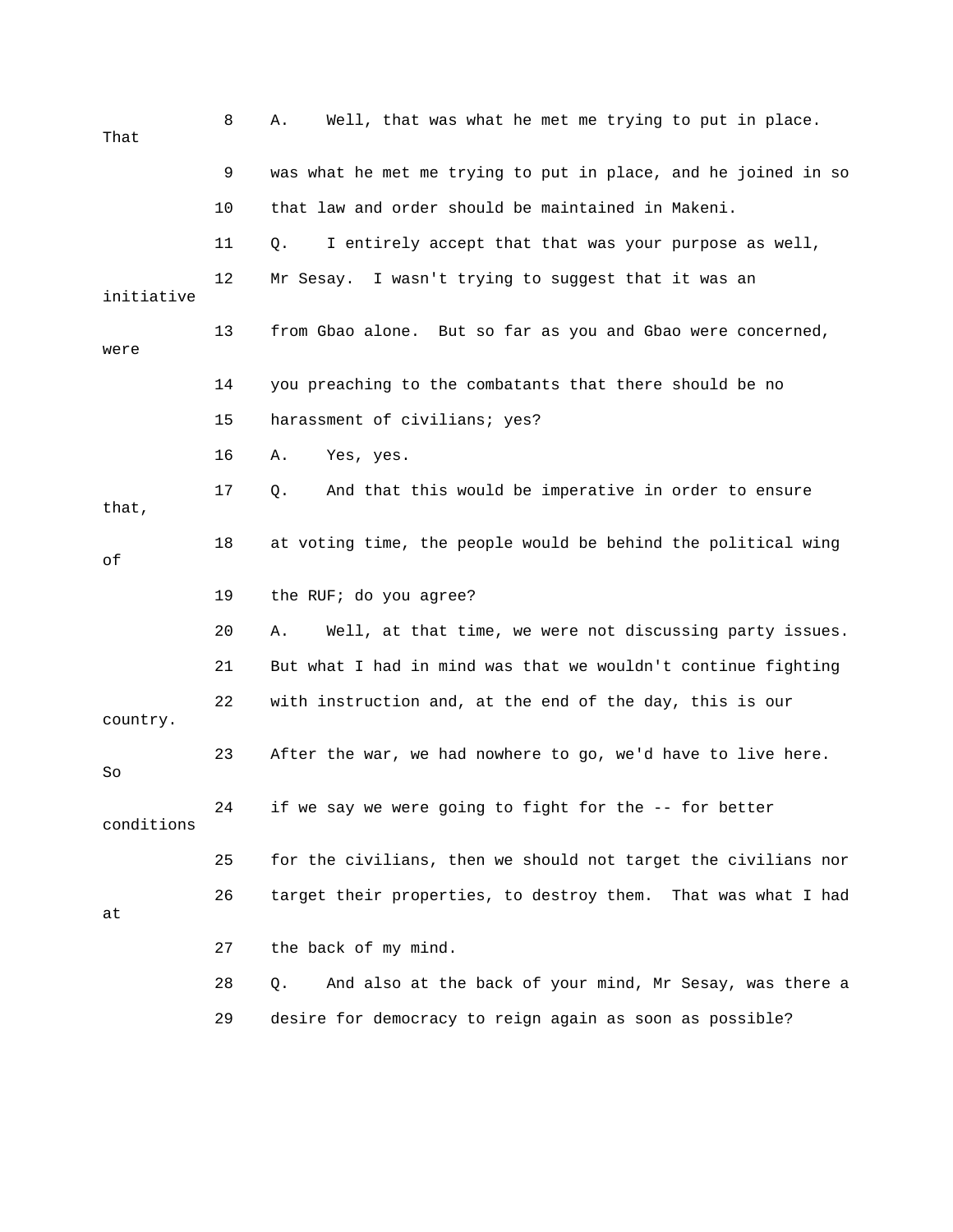| Page 50 |    | 1 JUNE 2007                                                    | OPEN SESSION |
|---------|----|----------------------------------------------------------------|--------------|
|         |    |                                                                |              |
|         | 1  | Yes, because that was why -- that was why the war came,<br>Α.  |              |
|         | 2  | because of one-party rule. So if the RUF had the chance, they  |              |
| other   | 3  | would have allowed a democracy. They wouldn't have stopped     |              |
|         | 4  | political parties.                                             |              |
|         | 5  | Am I right in suggesting that that was very much an<br>Q.      |              |
|         | 6  | aspiration shared by Augustine Gbao when he arrived in Makeni? |              |
|         | 7  | Well, when Gbao arrived in Makeni, the development as he<br>Α. |              |
| said,   | 8  | himself saw, from Masingbi up to Makeni, when he arrived he    |              |
|         | 9  | "Oh, my brother. This is how we should fight." And we were     |              |
| was     | 10 | fighting this way. Our people would feel good about us.        | He           |
|         | 11 | happy with what he saw on the way up to Makeni.                |              |
|         | 12 | I'm not going to ask you specific questions about<br>Q.        |              |
| told    | 13 | individuals who attempted to make this process work.           | You've       |
| end     | 14 | us in detail about how you were forced to leave Makeni at the  |              |
| true?   | 15 | I think it's right Gbao left with you; is that<br>of March.    |              |
|         | 16 | Yes, yes. Because he, too, was targeted.<br>Α.                 |              |
|         | 17 | Yep. And did you end up in Magburaka after that?<br>Q.         |              |
|         | 18 | Well, Gbao and others ended up -- they went -- passed<br>Α.    |              |
|         | 19 | through and I passed from Magburaka by Kono to Buedu.          |              |

SESAY ET AL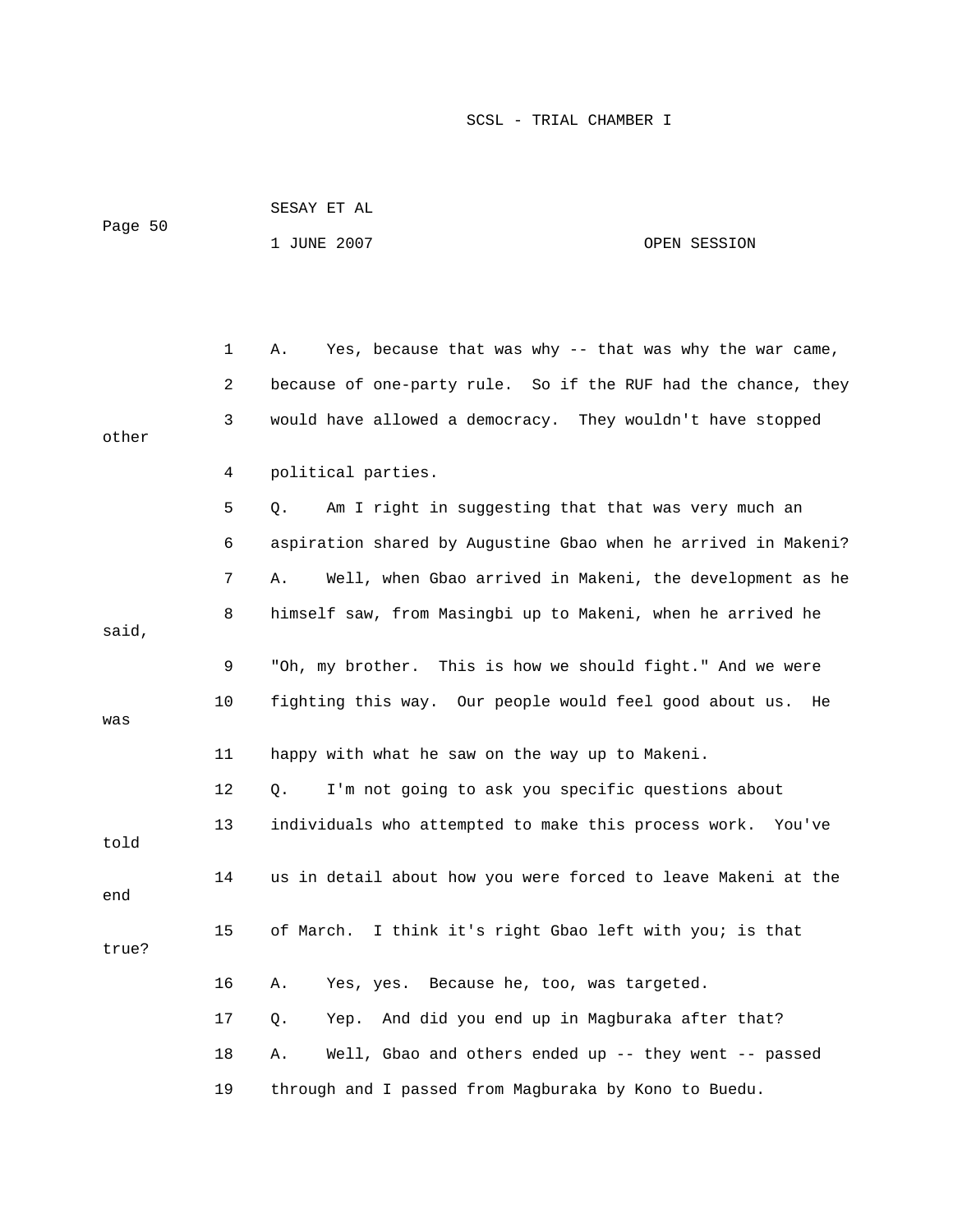|          | 20 | Was anyone else with Gbao in Magburaka at that time, any<br>Q. |
|----------|----|----------------------------------------------------------------|
|          | 21 | senior commander of the RUF?                                   |
|          | 22 | Yes, Kallon was there. He was the senior commander in<br>Α.    |
| had      | 23 | Magburaka, from March to October. Then you had Kailondo.<br>We |
|          | 24 | he himself, Gbao, Koni Mulbah, Tactical, and others.           |
|          | 25 | When Gbao was in Magburaka, was he reporting to Kallon?<br>Q.  |
|          | 26 | Of course, yes.<br>Α.                                          |
| activity | 27 | Did you ever hear of any allegations of criminal<br>Q.         |
| and      | 28 | leveled against Gbao while he was in Makeni, between January   |
|          | 29 | March of '99?                                                  |

| Page 51 | SESAY ET AL |              |
|---------|-------------|--------------|
|         | 1 JUNE 2007 | OPEN SESSION |

|           | $\mathbf{1}$   | No. Gbao was there to ensure that the orders are<br>Α.      |
|-----------|----------------|-------------------------------------------------------------|
| are       | $\overline{2}$ | implemented. I mean, to protect the people in Makeni. Those |
| And       | $\mathbf{3}$   | the orders I gave to him, so he wouldn't commit any crime.  |
| when      | 4              | it was the same thing in a Magburaka from March to October, |
|           | 5.             | I came to $-$                                               |
|           | 6              | When you came to where?<br>Q.                               |
| paramount | $7^{\circ}$    | I said, when I came to Magburaka, I went to the<br>Α.       |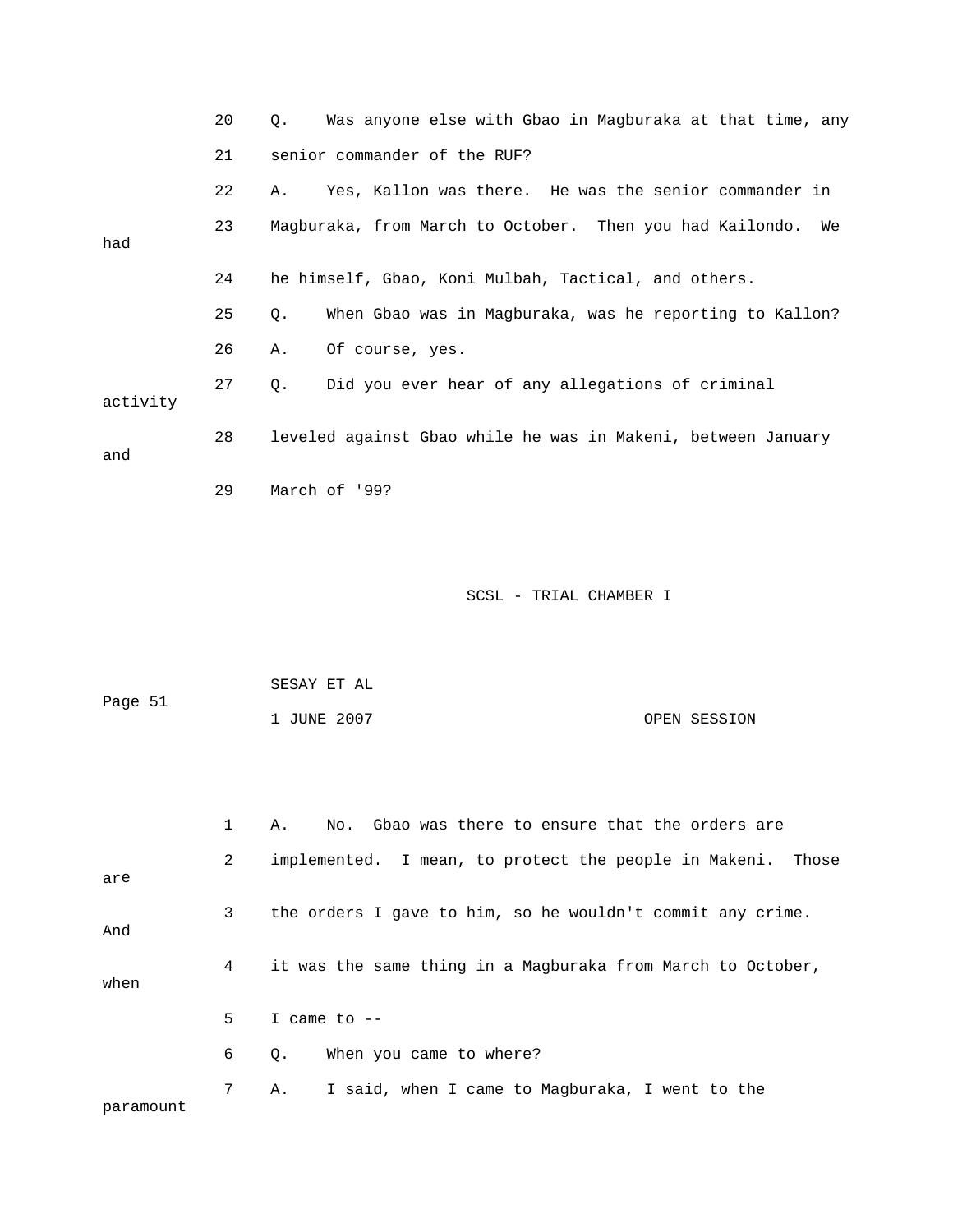|            | 8  | chief, Baiyosoh. I met the trade union chairman who was the       |
|------------|----|-------------------------------------------------------------------|
| complained | 9  | civilian. All those people I spoke with, and nobody               |
| October    | 10 | that this was what had happened to them between March and         |
|            | 11 | '99.<br>Because there was marketing in Magburaka and schools      |
| Magburaka, | 12 | reopened; about two secondary schools were reopened in            |
|            | 13 | some primary schools.                                             |
| Magburaka  | 14 | During this period, both Makeni until March, and<br>Q.            |
| till       | 15 | until October, was an IDU -- well, let's start with January       |
|            | 16 | March. Was an IDU operating in Makeni?                            |
| Bangali,   | 17 | The second brigade IDU commander, who was JK<br>Α.<br>Yes.        |
|            | 18 | he was with me in Makeni before Gbao arrived.                     |
|            | 19 | Sorry. Did you say he was a brigade commander?<br>Q.              |
|            | 20 | Yes. He was the IDU brigade commander for the second --<br>Α.     |
| end        | 21 | THE INTERPRETER: Your Honours, I did not get the tail             |
|            | 22 | of the witness's testimony.                                       |
|            | 23 | MR CAMMEGH:                                                       |
|            | 24 | Q.<br>Repeat the last sentence, please.                           |
| from       | 25 | I said, I was in Makeni with the brigade IDU commander<br>Α.      |
|            | 26 | Kono, JK Bangali.                                                 |
|            | 27 | <b>JUDGE BOUTET:</b><br>Bangali was not the brigade commander, he |
|            | 28 | was the IDU with the brigade commander; is that what you say?     |
| brigade    | 29 | Yes, sir.<br>JK Bangali, sir, was the<br>THE WITNESS:             |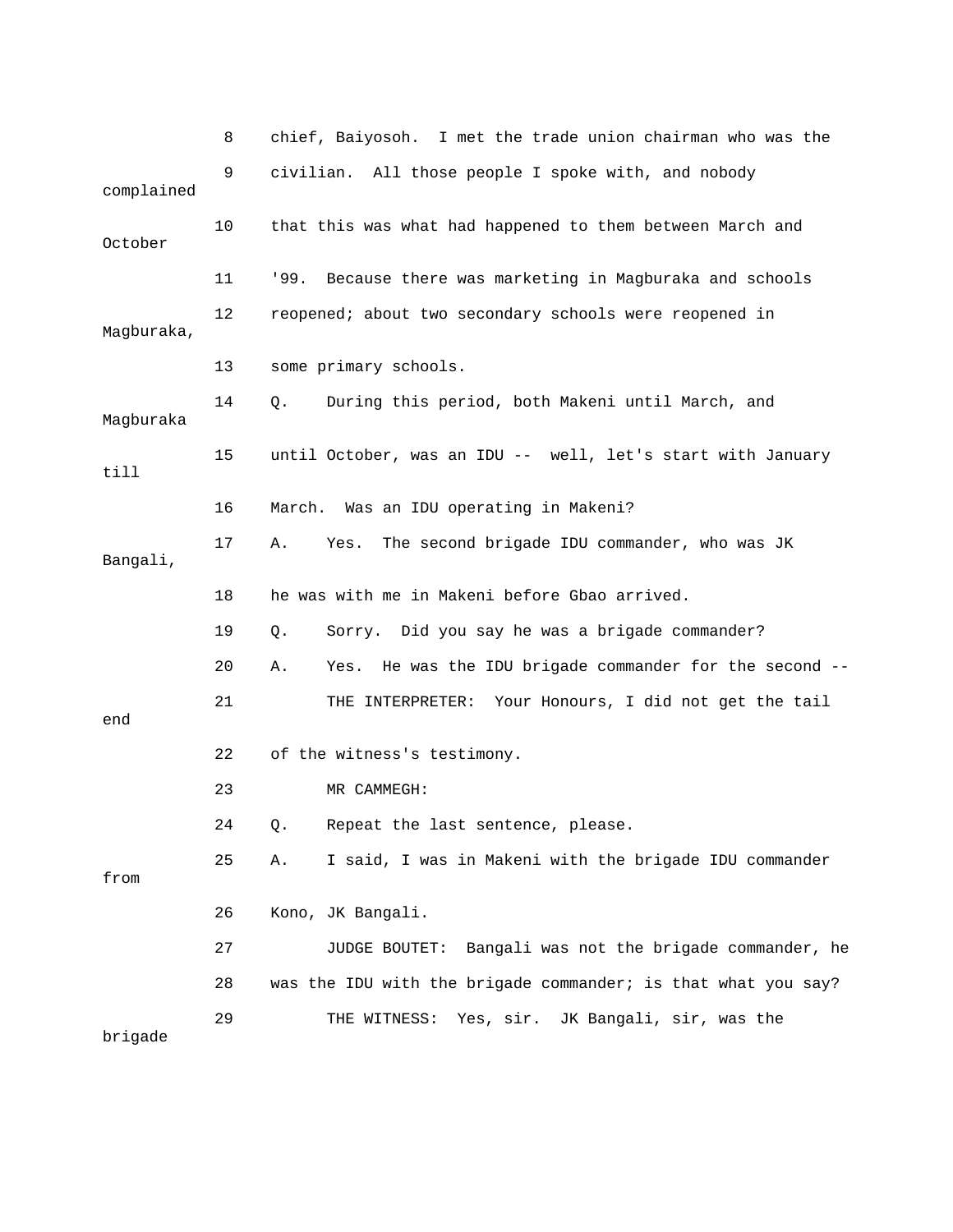| Page 52 | SESAY ET AL |              |
|---------|-------------|--------------|
|         | 1 JUNE 2007 | OPEN SESSION |

| we      | 1  | IDU commander, sir, for the second brigade in Kono. So when     |
|---------|----|-----------------------------------------------------------------|
|         | 2  | moved and captured Makeni from Kono, in December '98, I told    |
|         | 3  | Rambo to call his brigade staff and he, JK Bangali, was one of  |
| Jalloh, | 4  | Rambo's brigade staff. When he came to Makeni, Mohamed          |
|         | 5  | who was the MP commander, even before Gbao came.                |
|         | 6  | MR CAMMEGH:                                                     |
| sorry   | 7  | That before Gbao came -- and I'm<br>Is this the case:<br>Q.     |
|         | 8  | to jump back in time. Is this the case: Before Gbao arrived,    |
|         | 9  | were JK Bangali and -- who was the brigade IDU, second brigade  |
|         | 10 | IDU commander -- and Jalloh, was it Mohamed Jalloh?             |
|         | 11 | Mohamed Jalloh was the MP commander.<br>Α.                      |
|         | 12 | Brigade MP commander?<br>Q.                                     |
|         | 13 | Yes.<br>Α.                                                      |
|         | 14 | Before Gbao's arrival, were they both reporting to<br>Q.        |
|         | 15 | Buster -- well, Rambo, RUF Rambo?                               |
|         | 16 | They were reporting to Rambo in Kono. And when I<br>Α.<br>Yeah. |
| to      | 17 | came, I took up the operation in Kono and they were reporting   |
|         | 18 | Even when we came to Makeni, they were reporting to me,<br>me.  |
| they    | 19 | because Rambo did not stay in Makeni. I was in Makeni, so       |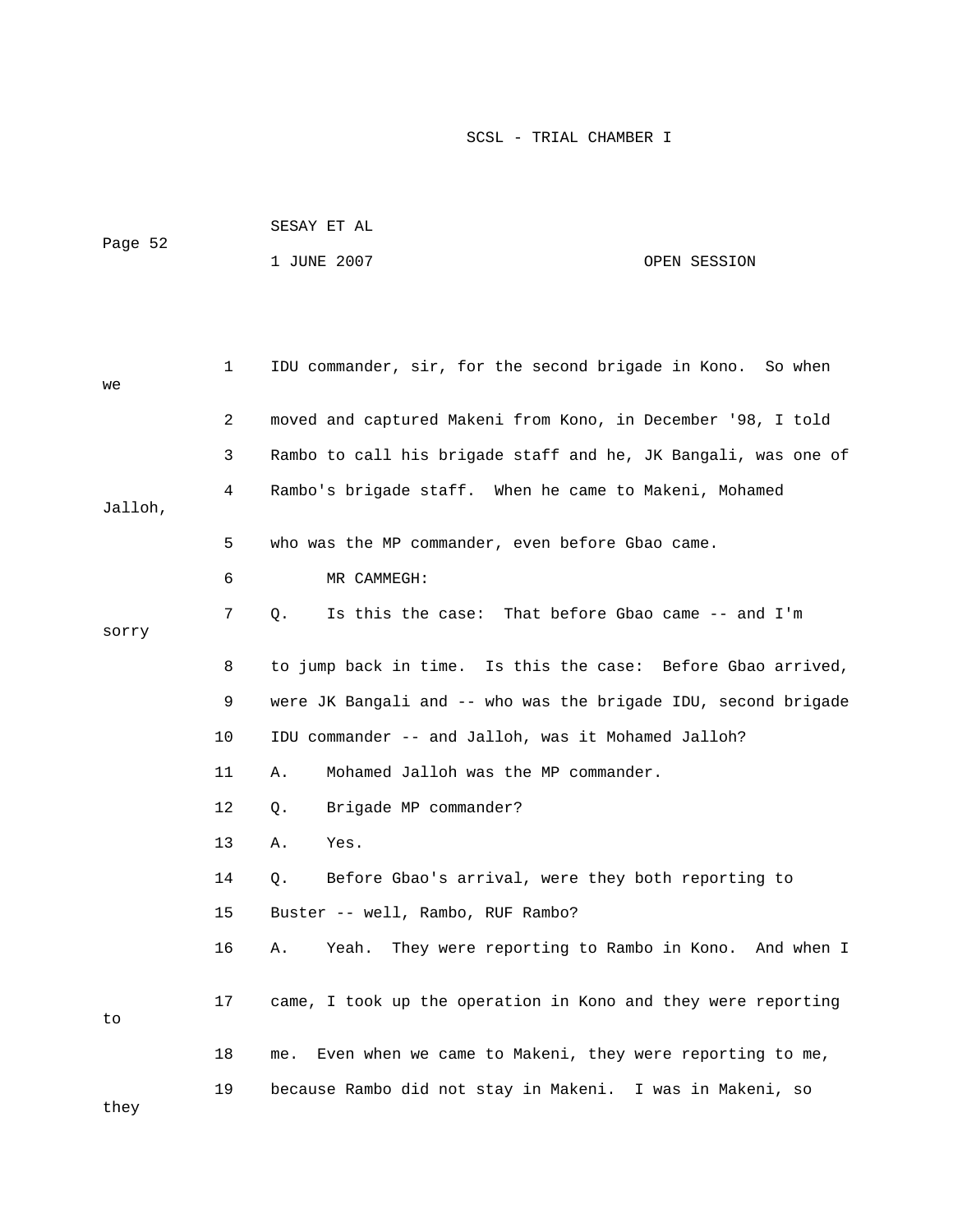|          | 20 | reported to me.                                               |
|----------|----|---------------------------------------------------------------|
| was      | 21 | Okay. Similarly, at that time, up until March of '99,<br>Q.   |
|          | 22 | the brigade G5 commander, Hindolo Koroma, reporting to you?   |
|          | 23 | Yes, in Makeni.<br>Α.                                         |
|          | 24 | Right. And when Gbao arrived, what happened to -- he<br>$Q$ . |
| Bangali? | 25 | arrived as overall IDU commander -- what happened to JK       |
|          | 26 | Well, JK Bangali worked under him. So, when he came, it<br>Α. |
| Gbao     | 27 | was Gbao that would report to me and not JK Bangali, because  |
|          | 28 | was his boss.                                                 |
|          | 29 | I'm with you. And can you tell me this: Was the JSBI<br>Q.    |
|          |    | SCSL - TRIAL CHAMBER I                                        |
|          |    | SESAY ET AL                                                   |

|  | . JUNE 2007 | OPEN SESSION |
|--|-------------|--------------|
|--|-------------|--------------|

53

Page

| 199? |   | performing its duty during that period in Makeni until March |
|------|---|--------------------------------------------------------------|
|      | 2 | THE INTERPRETER: Can learned counsel kindly take the         |
|      | 3 | question again?                                              |
|      | 4 | MR CAMMEGH: Yes.                                             |
| end  | 5 | Was the JSB -- I'm talking about the period up to the<br>0.  |
|      | 6 | of March of '99 -- was the JSBI still performing its duty in |
|      |   | Makeni?                                                      |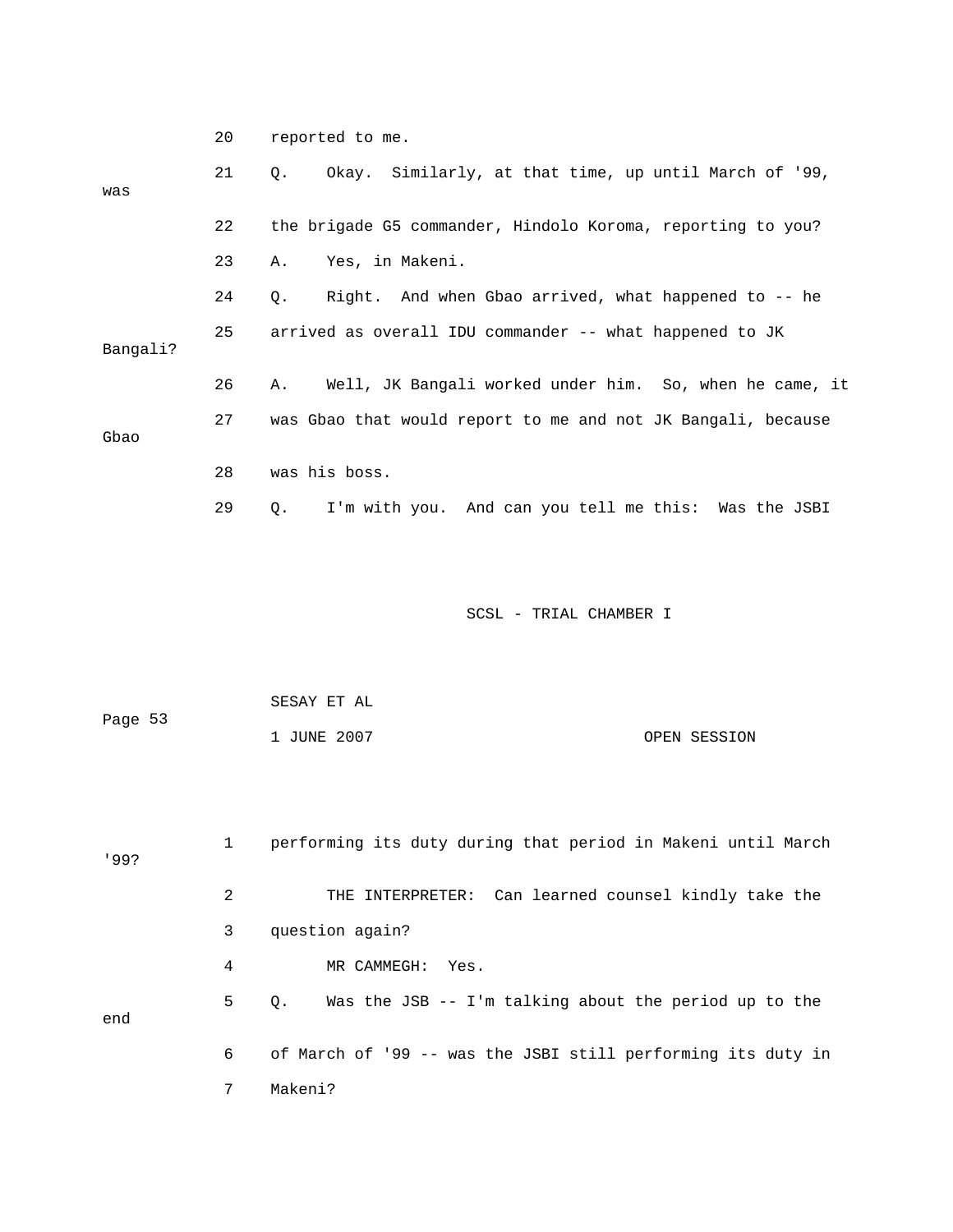|          | 8  | They were doing their work, even before Gbao came.<br>Α.<br>Yes. |
|----------|----|------------------------------------------------------------------|
|          | 9  | They arrested fighters who committed crimes and they were        |
|          | 10 | investigated.                                                    |
| all      | 11 | And, indeed, was the JSBI still performing its duty in<br>Q.     |
|          | 12 | RUF areas, at that time?                                         |
|          | 13 | Well, I was, yes. I wouldn't speak about where Superman<br>Α.    |
|          | 14 | was in Koinadugu District in '98, where I wasn't. I wouldn't     |
|          | 15 | just answer a general question.                                  |
| all      | 16 | Okay. Can you tell me whether the IDU was operating in<br>О.     |
|          | 17 | other RUF areas at that time?                                    |
|          | 18 | Well, wherever RUF was, an IDU and an MP would be there.<br>Α.   |
| October  | 19 | When Gbao returned to Makeni, and I think this is<br>Q.          |
|          | 20 | of 1999, did anybody else re-enter Makeni with him?              |
| I        | 21 | Well, he had his -- some of his IDU staff in Magburaka.<br>Α.    |
|          | 22 | think some of them came with him in Makeni.                      |
| overall  | 23 | Okay. And who was, if I can use this phrase, the<br>Q.           |
|          | 24 | RUF commander? Who was the senior commander in Makeni from       |
|          | 25 | October of '99?                                                  |
| Superman | 26 | From October '99 to February 2000, I was. After<br>Α.            |
|          | 27 | and others had gone to Lunsar, I was the senior man in Makeni.   |
|          | 28 | Was Kailondo ever the senior man in Makeni?<br>Q.                |
|          | 29 | Well, Kailondo, yes, he was in Makeni when they attacked<br>Α.   |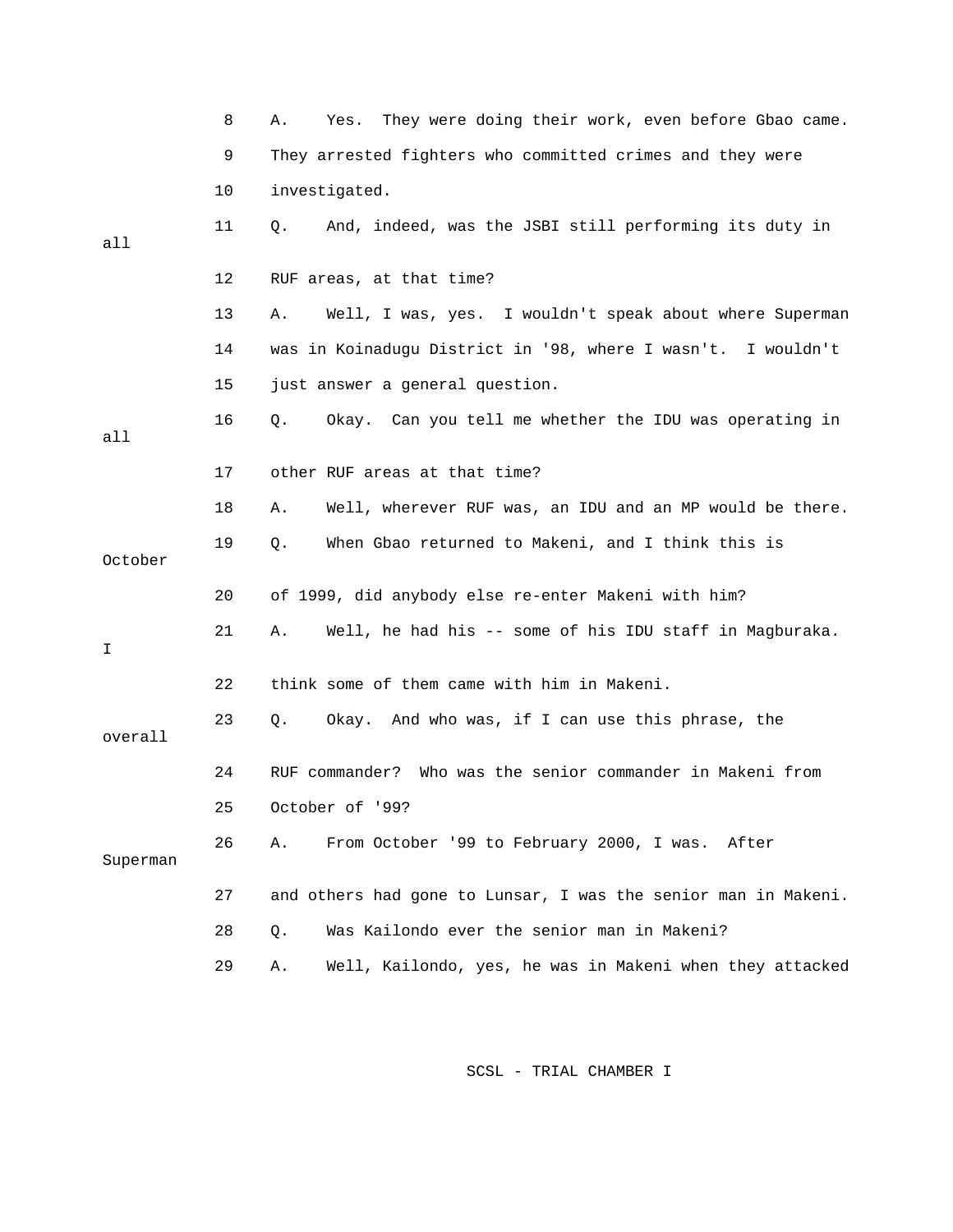| Page 54 | SESAY ET AL |              |  |
|---------|-------------|--------------|--|
|         | 1 JUNE 2007 | OPEN SESSION |  |

|           | $\mathbf 1$ | and they went to Magburaka. And Kailondo was one of the       |
|-----------|-------------|---------------------------------------------------------------|
|           | 2           | Vanguards' senior commanders. And he, too, was in Makeni from |
|           | 3           | October. He was the ground commander in Makeni. So he was     |
| Barracks. | 4           | responsible purely the RUF in Makeni and some in Teko         |
|           | 5           | That's where we lived.                                        |
| commander | 6           | You said he was -- I'm sorry, was it the ground<br>О.         |
|           | 7           | or a ground commander?                                        |
|           | 8           | Well, I said he was the ground commander in Makeni from<br>Α. |
|           | 9           | October to February, when I left Makeni in 2000.              |
| October   | 10          | Who was Augustine Gbao reporting to in Makeni from<br>Q.      |
|           | 11          | of '99, please?                                               |
| report    | 12          | Well, from October '99 upwards, sometimes he would<br>Α.      |
|           | 13          | to me, sometimes he would report to Kailahun and sometimes he |
|           | 14          | would report to Foday Sankoh before he was arrested.          |
|           | 15          | And after October of '99 where was Morris Kallon based?<br>Q. |
|           | 16          | Well, when we came to Makeni, Kallon's family were in<br>Α.   |
|           | 17          | Magburaka. My family were in Magburaka. It was the same with  |
| left      | 18          | Gbao. We were the only ones staying in Makeni. So when I      |
|           | 19          | to go to Kono --                                              |
|           | 20          | This is February 2000, right?<br>Q.                           |
|           | 21          | Kallon was in Makeni and Magburaka.<br>Α.<br>Yes.<br>It was a |

short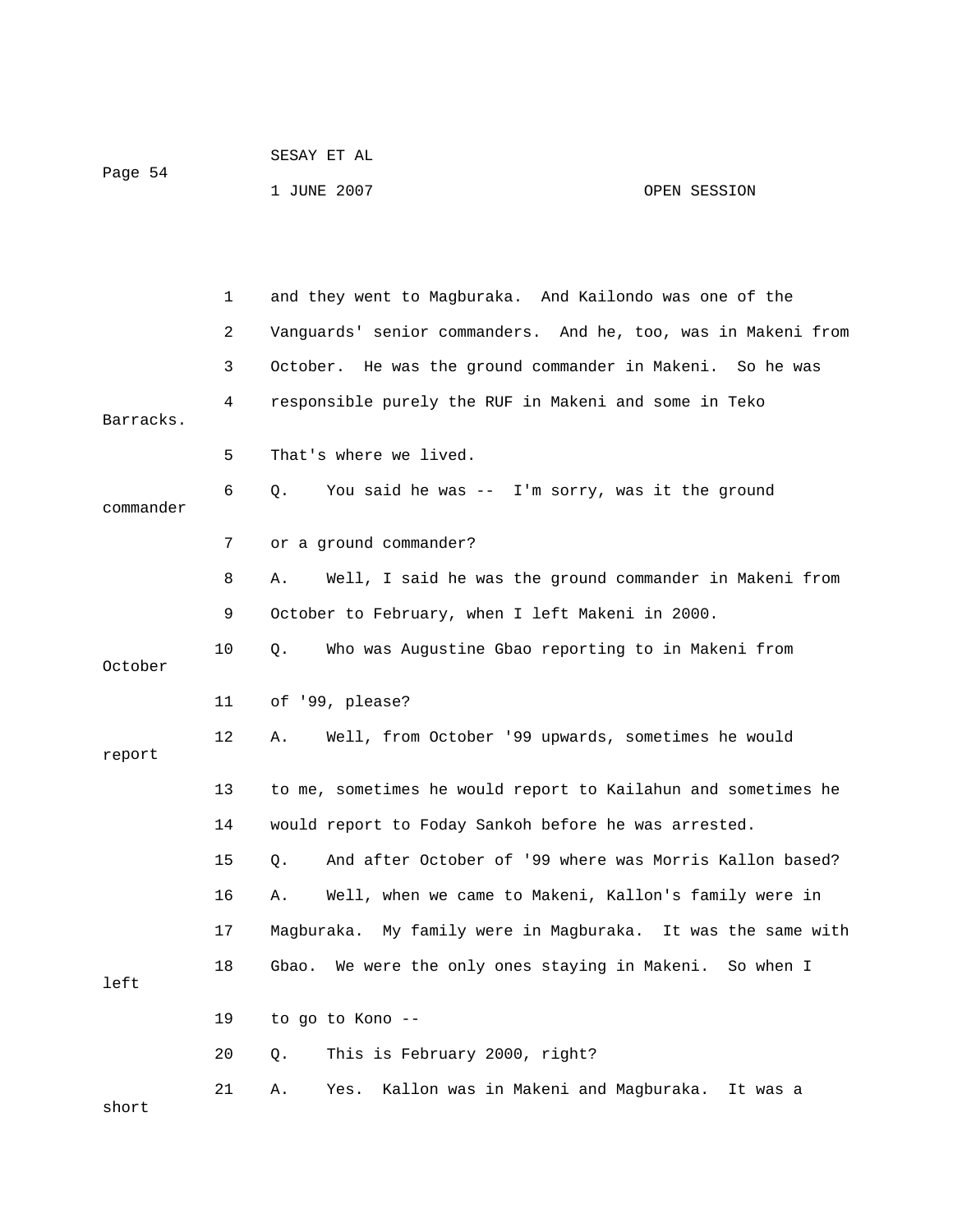|    | 22 | distance.                                                        |
|----|----|------------------------------------------------------------------|
|    | 23 | Q. Okay. So would that mean that Gbao was reporting to           |
|    | 24 | Kallon, necessarily? After you had gone?                         |
| he | 25 | A. Yes. After I had left he would report to Kallon.<br>Then      |
|    | 26 | would report to Foday Sankoh.                                    |
|    | 27 | Okay. I don't want to ask you any questions concerning<br>$Q$ .  |
| I  | 28 | Caritas or disarmament of children or indeed of UNAMSIL.<br>What |
|    | 29 | would like to ask --                                             |
|    |    |                                                                  |

| Page 55 | SESAY ET AL |              |
|---------|-------------|--------------|
|         | 1 JUNE 2007 | OPEN SESSION |

|              | $\mathbf{1}$ | Α. | Where they disarmed the children.                        |
|--------------|--------------|----|----------------------------------------------------------|
|              | 2            | Q. | Yes.                                                     |
|              | 3            | Α. | Where did they disarm them?                              |
| say          | 4            | Q. | I'm talking about -- it's my loose terminology. I'll     |
|              | 5            |    | again. I don't want to ask you any questions about --    |
| I            | 6            | Α. | Well, I had said when my lawyer was cross-examining me,  |
| disarmament, | 7            |    | said when they opened Caritas Makeni was not under       |
|              | 8            |    | so those children that were under Caritas, they were not |

children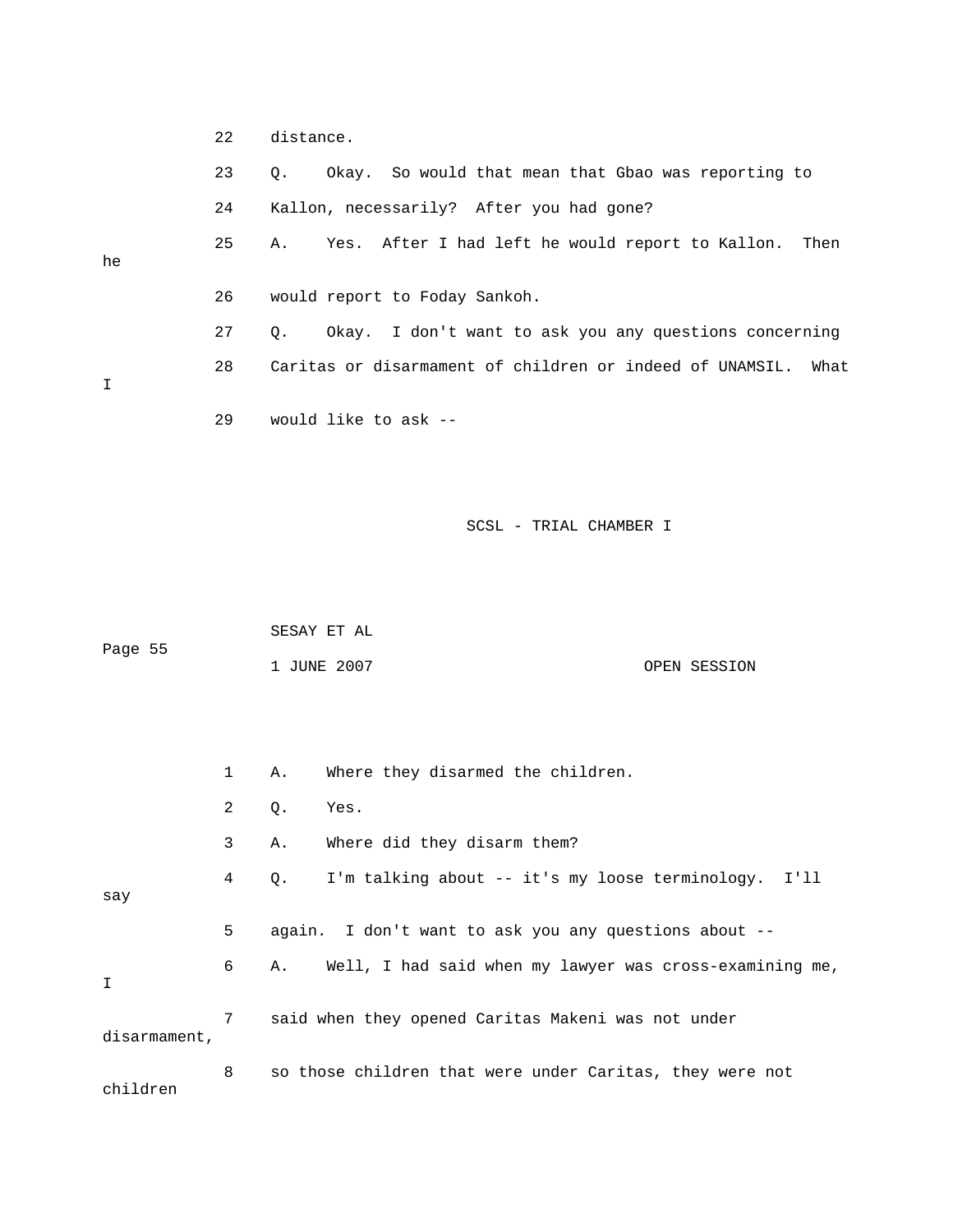| why      | 9  | that they had disarmed. They did not have guns, so that was    |
|----------|----|----------------------------------------------------------------|
|          | 10 | I was asking you where.                                        |
|          | 11 | Yes. And I can tell you that I accept your answers on<br>Q.    |
|          | 12 | I don't want to ask you any further questions on that<br>that. |
| man      | 13 | subject. 041 testified about an incident, the killing of a     |
|          | 14 | called Pa Adbulai Conteh. Would you agree with my suggestion   |
| the      | 15 | that Augustine Gbao was not, or had not arrived in Makeni by   |
|          | 16 | time of Pa Abdulai's death?                                    |
|          | 17 | Well, then it seems as if that man was saying the truth.<br>Α. |
| if       | 18 | THE INTERPRETER: Correction, interpreter. It seems as          |
|          | 19 | you are agreeing to what that man said.                        |
|          | 20 | MR CAMMEGH:                                                    |
|          | 21 | Well, I will put the question in a simpler way which I<br>Q.   |
| was      | 22 | should have done. Was Gbao in Makeni when Pa Abdulai Conteh    |
|          | 23 | killed?                                                        |
| killed a | 24 | It's my first time to hear in this Court that they<br>Α.       |
| at       | 25 | man called Pa Abdulai Conteh. The Pa Conteh I knew, he worked  |
|          | 26 | the G5 since January '99 to the disarmament. And that witness  |
| Abdulai  | 27 | said, when they killed Pa Conteh in Makobo Street, this        |
| only     | 28 | Conteh, he said he took the report to Kposowa.<br>And Kposowa  |
|          |    |                                                                |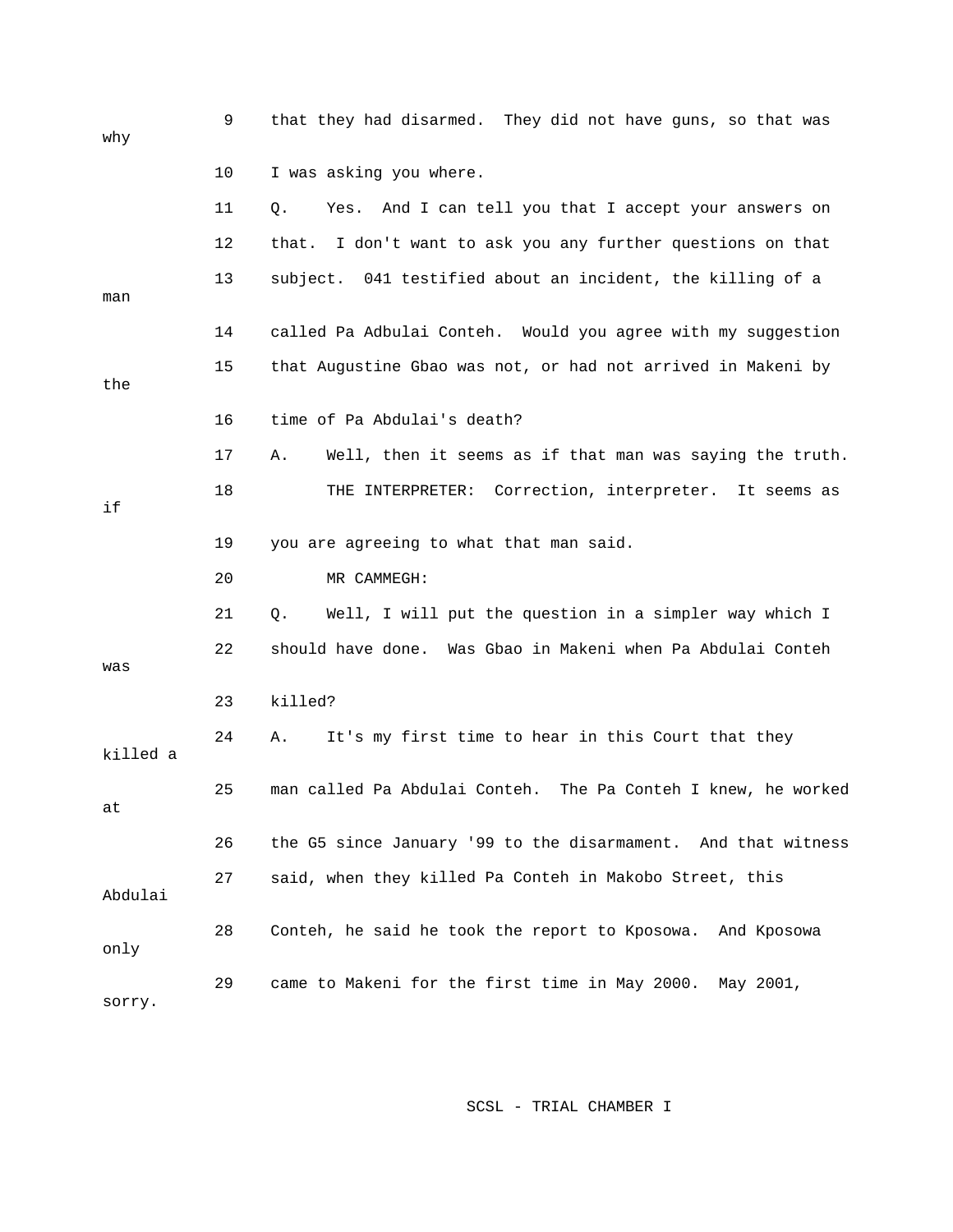Page 56

#### 1 JUNE 2007 OPEN SESSION

 1 But since May 2001 'til December '98, Kposowa did not come to 3 Q. Okay. So your evidence is this, is it: That, yes, Pa 4 Abdulai Conteh was killed but it didn't happen in early '99 as 5 suggested by 041, it happened about what, two years later; is 6 that what you're saying? 7 A. No, no, I did not agree that they killed Pa Abdulai Conteh 8 because I never heard about it. At the time when I was in 9 Makeni, from December 25th until March, late March '99, 11 they killed the Pa named Pa Abdulai Conteh. At the same time, 12 from October '99 'til February '99, I did not hear any such 13 complaint. From October to February 2000, sorry. 'Til 14 2000, I did not hear any such complaint. 15 Q. So if anybody were to suggest that a report was written 16 you and to Morris Kallon and to Augustine Gbao about the 17 of Pa Abdulai Conteh, in early '99, would you say that was a 2 Makeni. December 10 25th '98 'til late March '99, I did not get such information that February to murder lie? 18 A. Yes, that was a lie.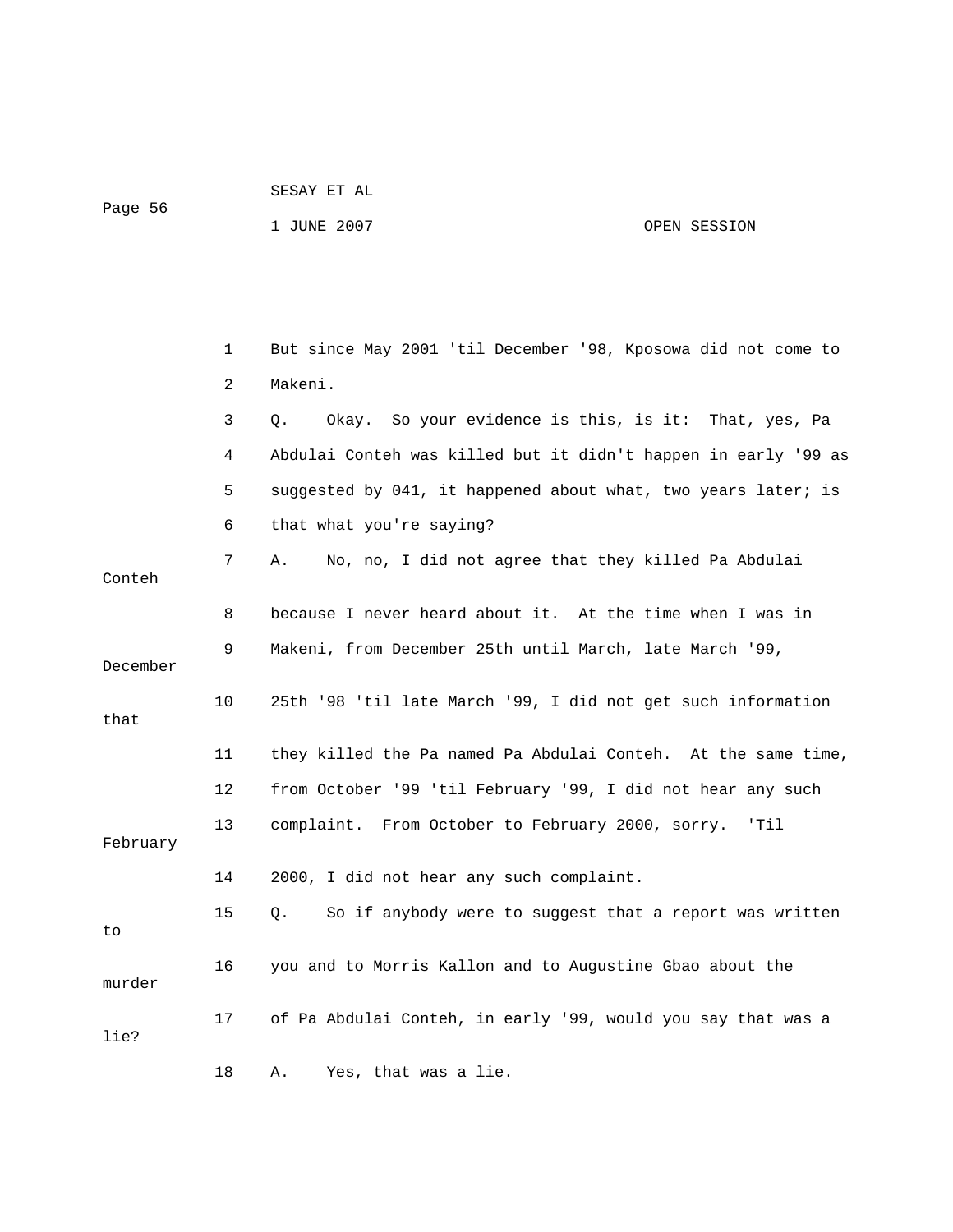| 041,     | 19 | Okay. 041, I'm afraid I don't have the reference, but<br>$\circ$ . |
|----------|----|--------------------------------------------------------------------|
|          | 20 | and I quote, was talking about Gbao in Makeni in these terms:      |
|          | 21 | "All of us were under him." Could that possibly be true, Mr        |
|          | 22 | Sesay?                                                             |
| Kono,    | 23 | Well, when I left Makeni in February 2000 and went to<br>Α.        |
|          | 24 | Kallon, Gbao, Kailondo, they were the senior commanders in         |
|          | 25 | Makeni.                                                            |
| benefit, | 26 | Thank you. To your knowledge did Augustine Gbao<br>$\circ$ .       |
|          | 27 | in a material sense, from the war?                                 |
| his      | 28 | Well, I did not see that except when he was lucky and<br>Α.        |
| did      | 29 | project was approved. The NCDDR approved his project but I         |

|         | SESAY ET AL |              |
|---------|-------------|--------------|
| Page 57 |             |              |
|         | 1 JUNE 2007 | OPEN SESSION |

|     |              | not see any benefit that he had during the war.                       |  |  |
|-----|--------------|-----------------------------------------------------------------------|--|--|
|     | $\mathbf{2}$ | I mean, did you ever see him driving around in expensive<br>$\circ$ . |  |  |
|     | 3            | four-by-fours or wearing expensive clothes or jewellery or            |  |  |
|     | 4            | anything of that nature?                                              |  |  |
| was | $5 -$        | No, no, no. Gbao did not -- Gbao was not somebody who<br>А.           |  |  |
|     | 6            | materialistic.                                                        |  |  |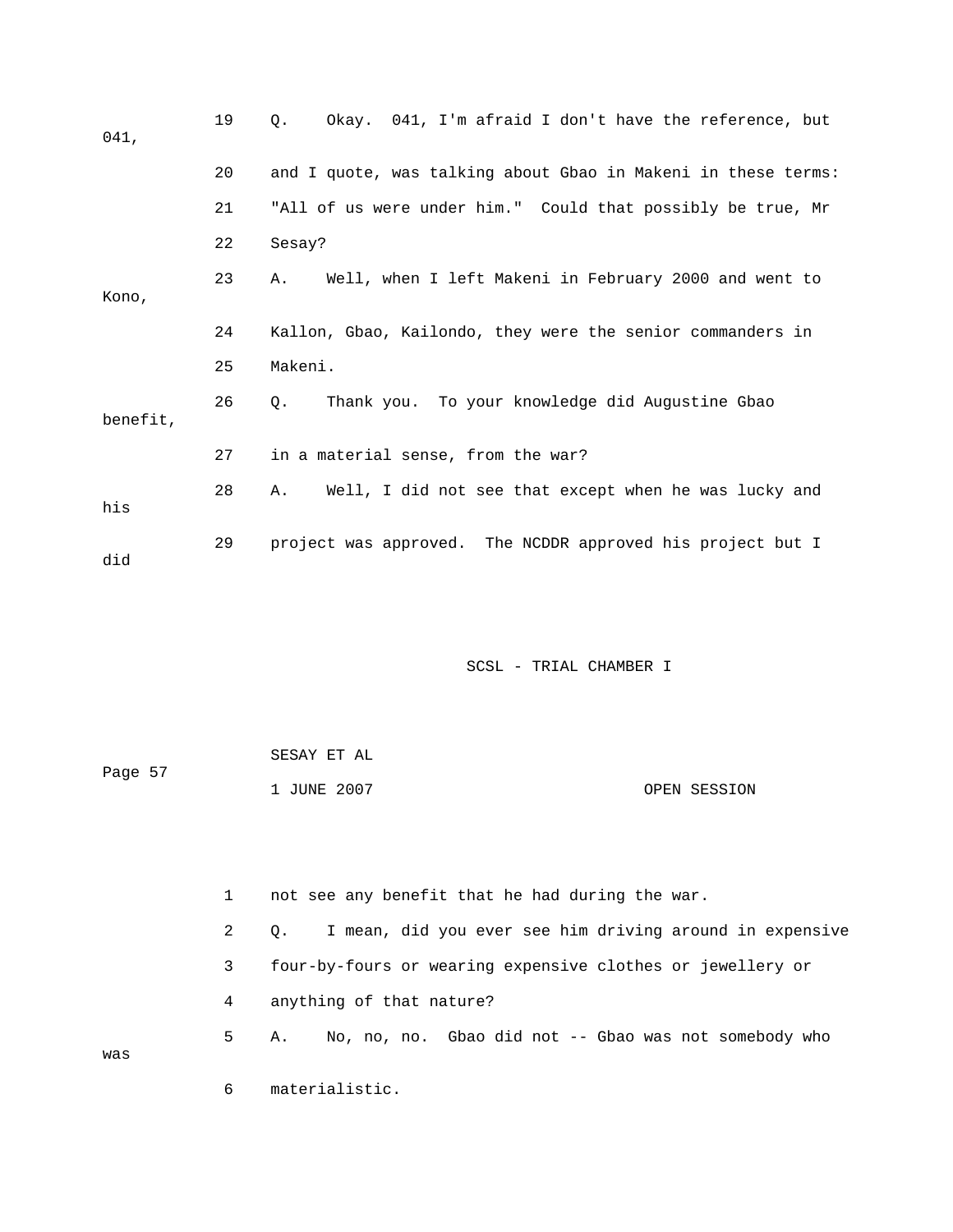|        | 7  | Are you able to give any examples of that, that you can<br>Q.    |
|--------|----|------------------------------------------------------------------|
|        | 8  | think of?                                                        |
|        | 9  | When -- I can think of something that I saw in him<br>Α.<br>Yes. |
| Koidu, | 10 | for a long time. When the NPRC pushed us from Kailahun up        |
| Gbao   | 11 | in November and up to December 1993, at that time Augustine      |
| that   | 12 | was living in a village under Captain Philip Palmer and at       |
|        | 13 | time I saw a brown Desta with Augustine Gbao and I continued     |
|        | 14 | seeing it on Augustine Gbao in Kailahun in '98.                  |
| а      | 15 | I'm sorry, I didn't catch that. Did the interpreter say<br>Q.    |
| Μr     | 16 | I don't know what that is. Could the witness --<br>brown Desta?  |
|        | 17 | Sesay, could you explain what a brown Desta is?                  |
| said I | 18 | Brown, it's the colour. The Desta is a footwear.<br>Α.<br>I      |
| in     | 19 | knew he had a Desta from December '93 and he had it up to '98    |
|        | 20 | Kailahun Town.                                                   |
|        | 21 | The same shoes?<br>Q.                                            |
|        | 22 | Α.<br>Yes, yes.<br>The same Desta.                               |
|        | 23 | What exactly -- can you -- I'm very sorry to be ignorant<br>Q.   |
|        | 24 | JUDGE ITOE: From 1993 to -- to when?                             |
| same   | 25 | THE WITNESS: To 1998, My Lord. I saw him using the               |
|        | 26 | shoes, the Desta.                                                |
|        | 27 | MR CAMMEGH:                                                      |
|        | 28 | I mean, are these leather shoes or flip-flops or what?<br>Q.     |
|        | 29 | Leather shoes.<br>Α.                                             |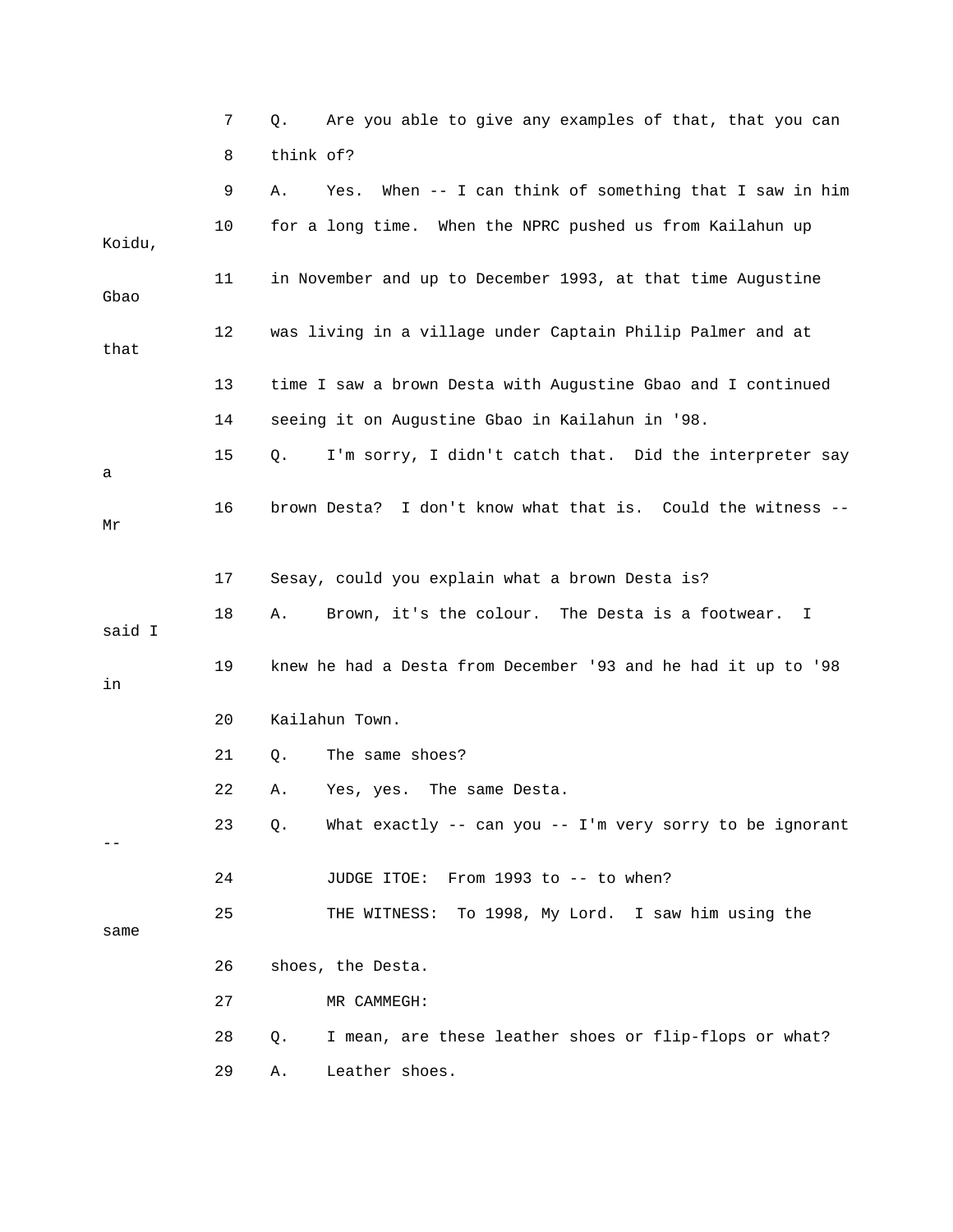|         | SESAY ET AL |              |
|---------|-------------|--------------|
| Page 58 |             |              |
|         | 1 JUNE 2007 | OPEN SESSION |

|       | 1  | Thank you very much, Mr Sesay.<br>MR CAMMEGH:                |
|-------|----|--------------------------------------------------------------|
| The   | 2  | Your Honours, again I'm indebted to my learned friend.       |
|       | 3  | reference to the allegation of beating by 113, 2 March 2006, |
| "We   | 4  | pages 65 to 68, and the quotation that I just gave from 041, |
| happy | 5  | were all under him," was 10 July 2006 at page 64. And I'm    |
|       | 6  | to say that concludes my cross-examination.                  |
|       | 7  | PRESIDING JUDGE:<br>Thank you, counsel.                      |
|       | 8  | MR CAMMEGH: But can, Your Honours, I make a brief            |
|       | 9  | application please?                                          |
|       | 10 | PRESIDING JUDGE:<br>What is it?                              |
| the   | 11 | MR CAMMEGH: That is, that I'm released for the rest of       |
|       | 12 | I'm not feeling well at all. Can I --<br>day.                |
|       | 13 | PRESIDING JUDGE: Yes, go ahead.                              |
| know  | 14 | MR CAMMEGH: -- to assist Your Honours' discussions, I        |
|       | 15 | that $--$                                                    |
| stand | 16 | PRESIDING JUDGE: Are you going to have someone just          |
|       | 17 | in your stead? Do you know?                                  |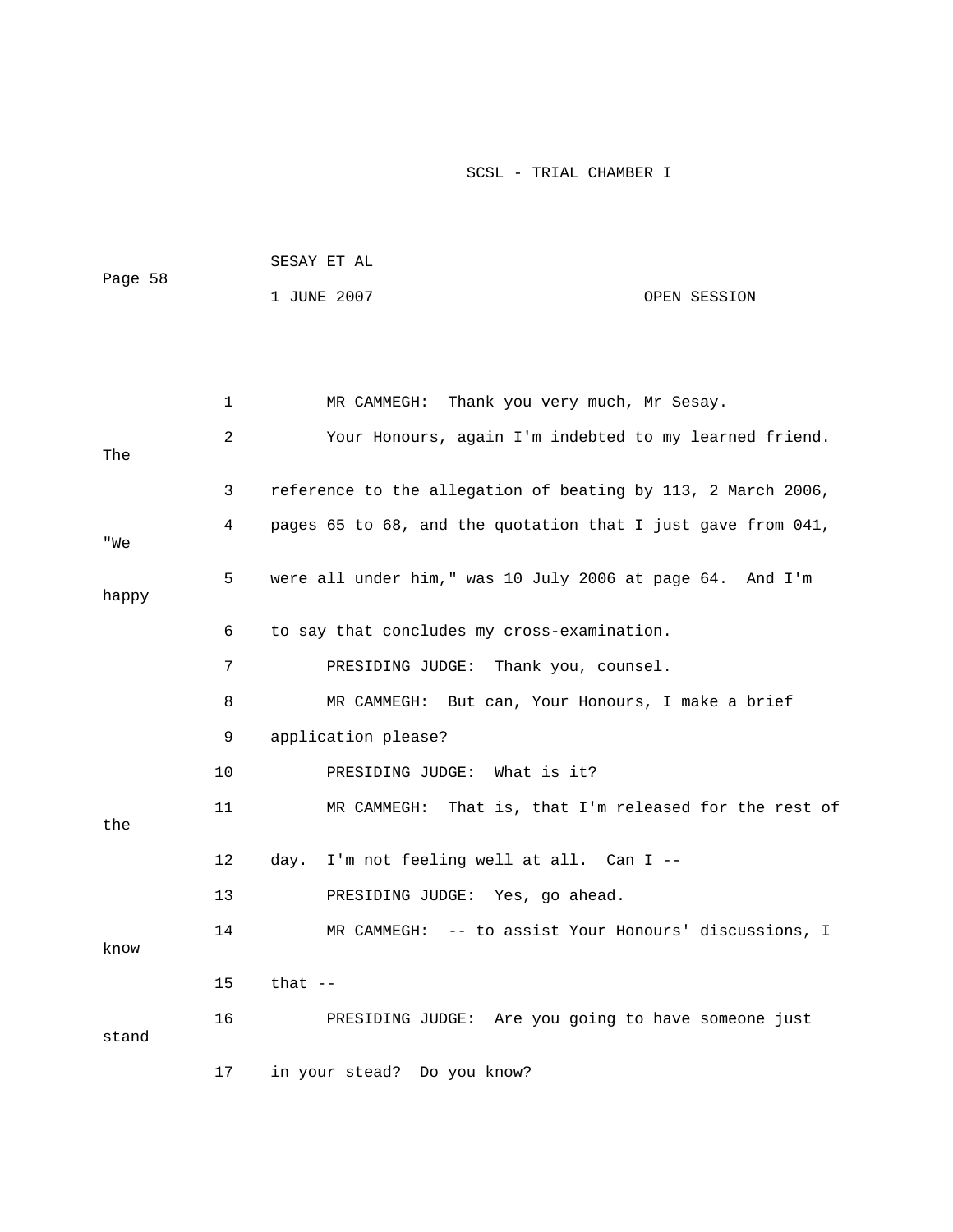| such      | 18 | MR CAMMEGH: Well, alas, I am afraid my resources are          |
|-----------|----|---------------------------------------------------------------|
|           | 19 | that I don't. Can I say this, though.                         |
|           | 20 | PRESIDING JUDGE:<br>Yes.                                      |
| be        | 21 | MR CAMMEGH: I anticipate this afternoon that there will       |
| The       | 22 | a legal argument conducted by my learned friend Mr Jordash.   |
| explained | 23 | subject of this argument is something, although as I've       |
| and       | 24 | earlier, I have no locus in, I am in full agreement with him, |
| reason    | 25 | I do not see any potential conflict arising. And for that     |
|           | 26 | I am or my conscience is clear in leaving things to him this  |
|           | 27 | afternoon.                                                    |
| to        | 28 | PRESIDING JUDGE: You mean, even if -- even with regard        |
|           | 29 | the cross-examination by the Prosecution?                     |
|           |    |                                                               |
|           |    | SCSL - TRIAL CHAMBER I                                        |
|           |    | SESAY ET AL                                                   |
| Page 59   |    | 1 JUNE 2007<br>OPEN SESSION                                   |
|           |    |                                                               |
| оf        | 1  | MR CAMMEGH: Well, Your Honour, I'm afraid it's a case         |
| over      | 2  | needs must. I can't stay here anymore. I'm going to fall      |

3 if I do.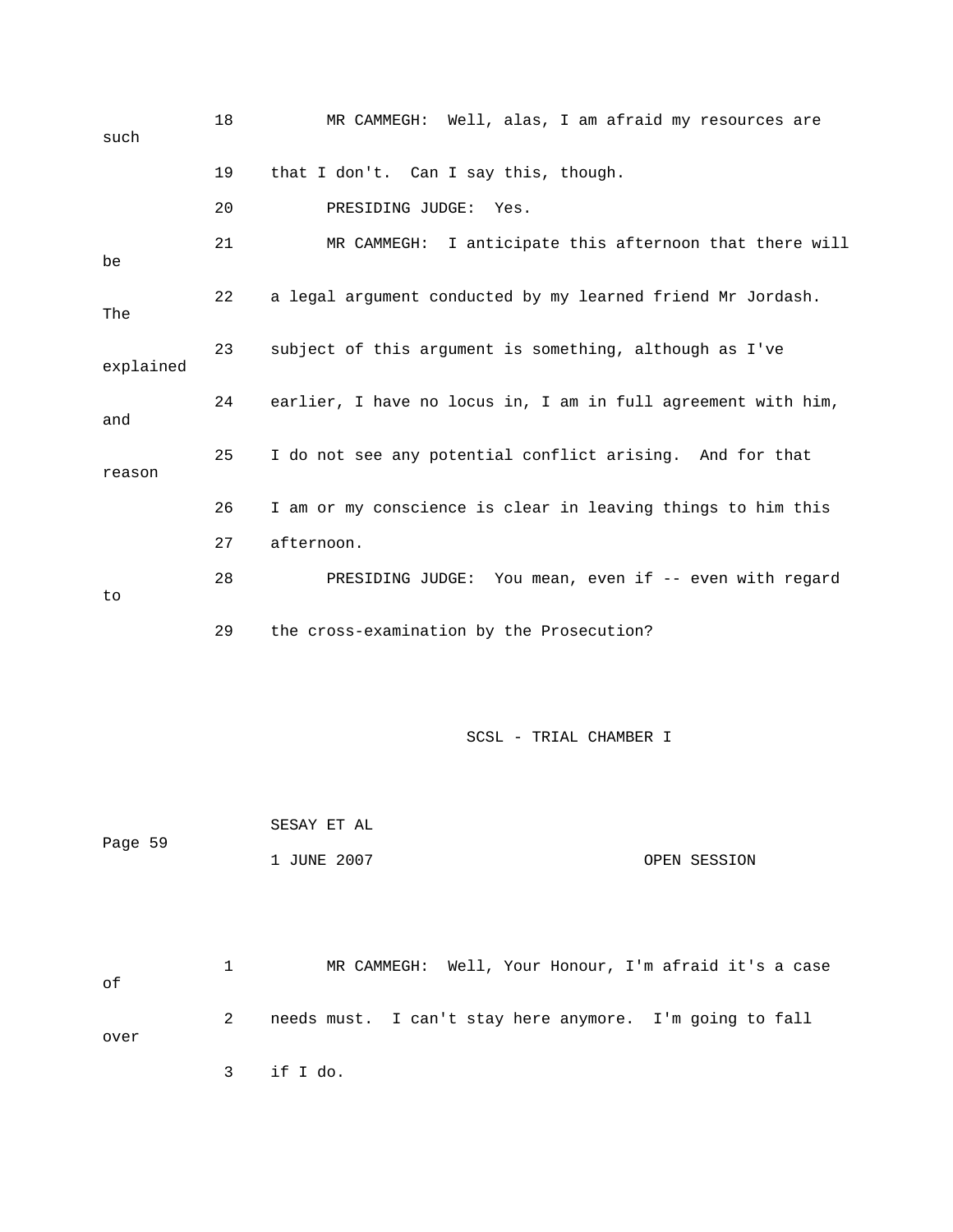4 PRESIDING JUDGE: We just want you to realise the 5 importance -- 6 MR CAMMEGH: I do realise -- 7 PRESIDING JUDGE: -- of the right of your client to 9 MR CAMMEGH: Well, Augustine Gbao is in agreement to me 10 taking my leave. I think the reality is that if this legal 11 argument begins, it will take at least until the rest of the day. 13 that legal argument, as I have explained. So I think we are 15 PRESIDING JUDGE: Okay. 16 JUDGE BOUTET: Mr Cammegh, my questions to you have 17 to challenge your situation per se, but I'm concerned that you 19 part of the juncture of the trial. I recall last week, or the 20 week before, your lead counsel introduced a new member of your 21 team as such. I'm bit taken aback by the fact that you appear 22 be the only one in court that is supporting the team as such. 23 thought this was an important part of the trial, and your team 24 would be organised in such a way that you would have some 25 assistance. I don't know how you organised your particular 8 effective counsel. 12 And there is no part that I would be entitled to play in on 14 safe -- well, I'm sure that we are on safe ground. nothing 18 are the sole representative of your team in this Court that is to I 26 Defence team, but I know it is more than just you. At least that 27 is what the record is indicating, so -- 28 MR CAMMEGH: Unfortunately, the organisation is not down to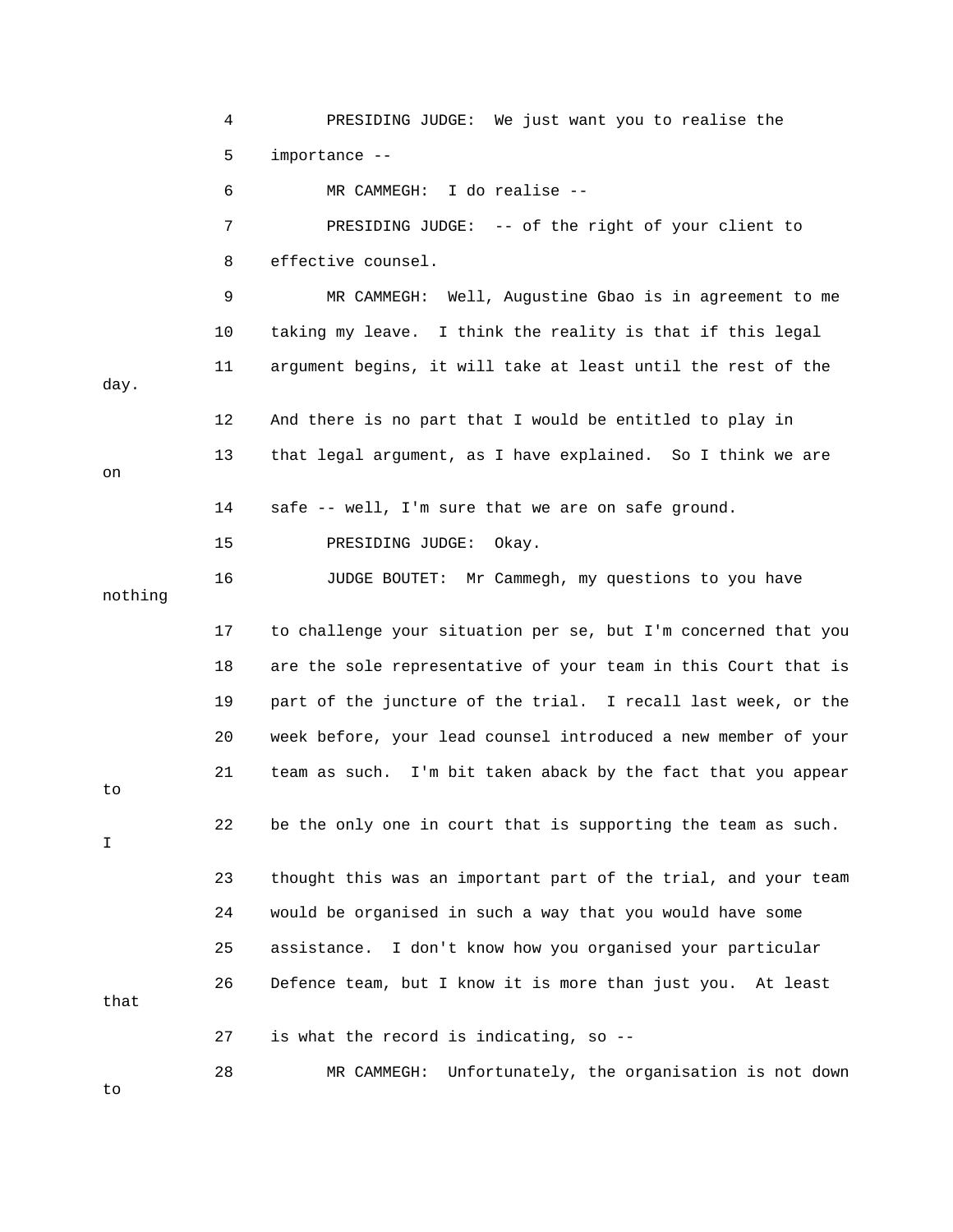29 me. I don't think it will be politic for me to say more. And

|         | SESAY ET AL |              |
|---------|-------------|--------------|
| Page 60 |             |              |
|         | 1 JUNE 2007 | OPEN SESSION |

| a          | $\mathbf{1}$ | the member of the team that was introduced a few weeks ago was |
|------------|--------------|----------------------------------------------------------------|
| I.         | 2            | legal assistant who, I'm afraid, would not qualify under the,  |
| afraid     | 3            | think it's the seven-year rule, to sit in my chair.<br>I'm     |
| a          | 4            | that's the position. I should also add this, because this is   |
|            | 5            | perfectly personal comment. Here, perhaps, is the first        |
| with       | 6            | practical example of where the budget that we're labouring     |
|            | 7            | has caused a problem, because the budget doesn't allow for two |
| the        | 8            | counsel to attend -- well, in our team, to attend together;    |
|            | 9            | constraints are too severe.                                    |
| not        | 10           | So I would rather, really, if Your Honour doesn't mind,        |
| organised, | 11           | get involved into a discussion as to how our team is           |
|            | 12           | because, as you can see, I'm in a difficult position, and it   |
| I          | 13           | wouldn't be appropriate for me to make comments in this place, |
|            | 14           | would think.                                                   |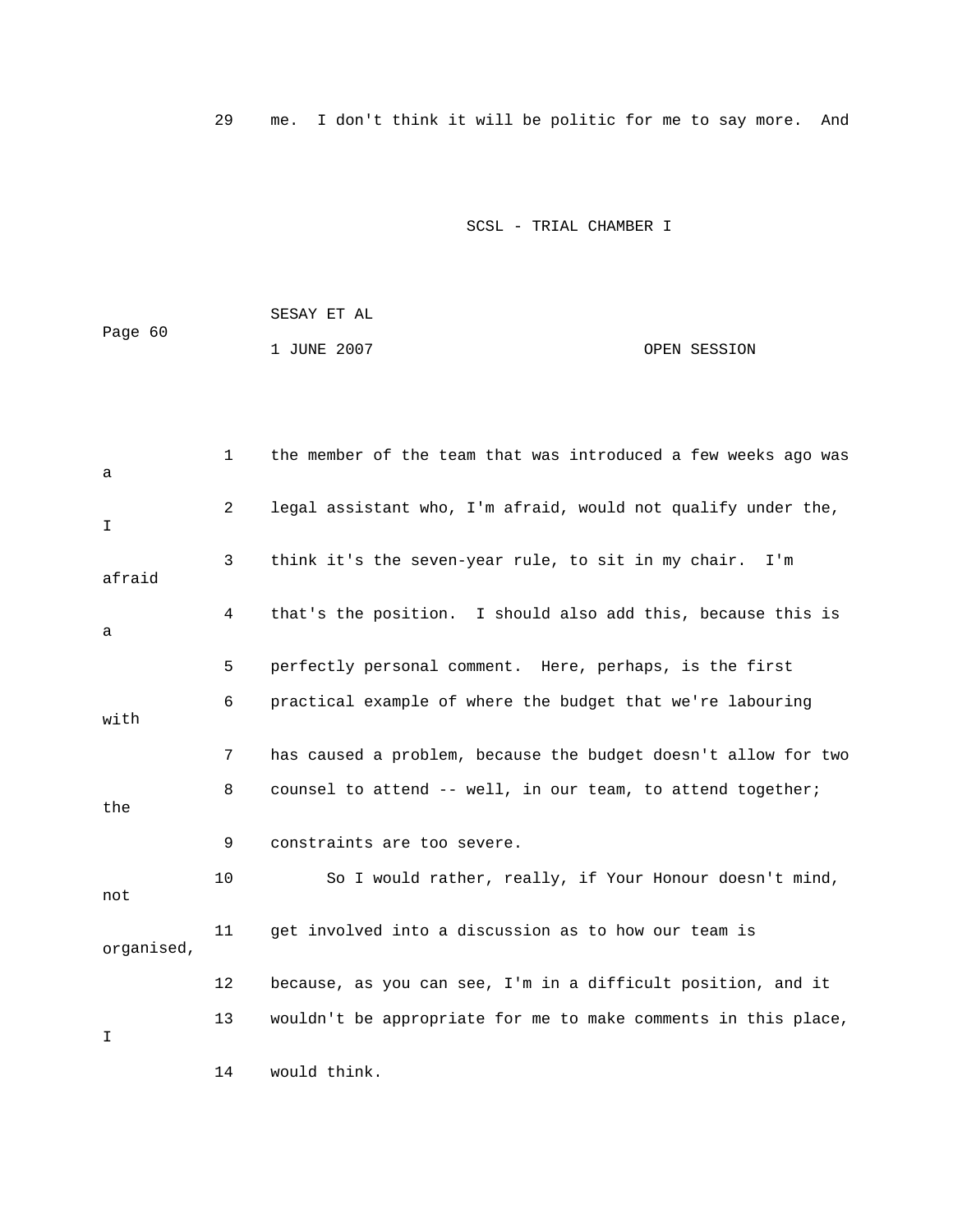|               | 15 | JUDGE BOUTET: My purpose is not to challenge --                |
|---------------|----|----------------------------------------------------------------|
|               | 16 | I understand.<br>MR CAMMEGH:                                   |
| I             | 17 | JUDGE BOUTET: -- per se. It's just questioning that.           |
|               | 18 | understand your client is agreeable that he not be represented |
|               | 19 | this afternoon by you, but we are concerned about proper       |
|               | 20 | representation as well. So, I mean --                          |
|               | 21 | MR CAMMEGH: Yes.                                               |
|               | 22 | JUDGE BOUTET: And we certainly don't want to delay             |
| organisation, | 23 | proceedings because of internal problems with the              |
| disputing     | 24 | whatever they may be. But, at the same time, I'm not           |
|               | 25 | the fact that you may not feel well and you may not be able to |
|               | 26 | properly act this afternoon. This is not my issue at all.      |
|               | 27 | MR CAMMEGH: I appreciate that. Can I --                        |
| is            | 28 | PRESIDING JUDGE: Do I understand you to say that this          |
| оf            | 29 | not entirely of your making? The fiscal aspect, also, is part  |

| Page 61 | SESAY ET AL |              |
|---------|-------------|--------------|
|         | 1 JUNE 2007 | OPEN SESSION |

1 this?

2 MR CAMMEGH: There simply isn't --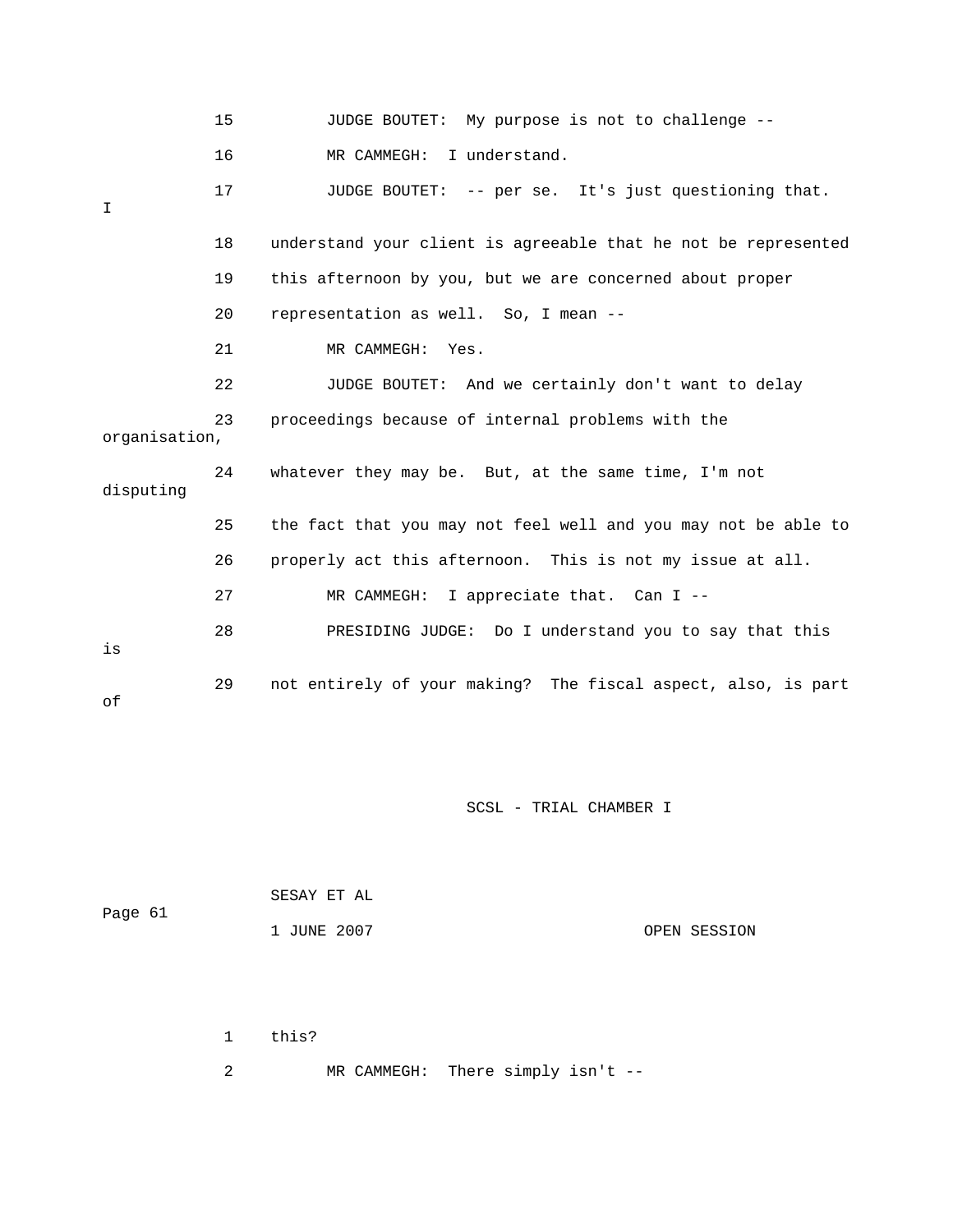3 PRESIDING JUDGE: Money or resources to -- in other words, 4 is this a problem that we are likely to confront in case a 5 situation like this were to recur? Are we likely to confront 6 when you talk about the budget not making provision for -- 7 MR CAMMEGH: Well, the way the budget has been apportioned 8 in my team, and I emphasise I am not, I'm afraid, lead 10 MR CAMMEGH: But then I'm afraid the answer is -- 11 PRESIDING JUDGE: Who controls the budget? The 12 Defender? 4 PRESIDING JUDGE: Well, that's all right. I guess I 15 take that back. 16 MR CAMMEGH: It's a [overlapping speakers] --17 PRESIDING JUDGE: Let me ask another question. Is your 18 client able to look after his own interests for the rest of 19 session today? 20 MR CAMMEGH: Well, I would have to ask him, if he --21 PRESIDING JUDGE: Well, I mean we are just trying to see 22 whether there is some remedial option here. 23 MR CAMMEGH: We're forgetting one thing. There is 25 JUDGE ITOE: What about these duty counsel who are in 26 Defence office? They're loitering there. I don't see them it, counsel. 9 PRESIDING JUDGE: Yes. Principal 13 MR CAMMEGH: We are getting into territory --  $1$ better the 24 [overlapping speakers] - the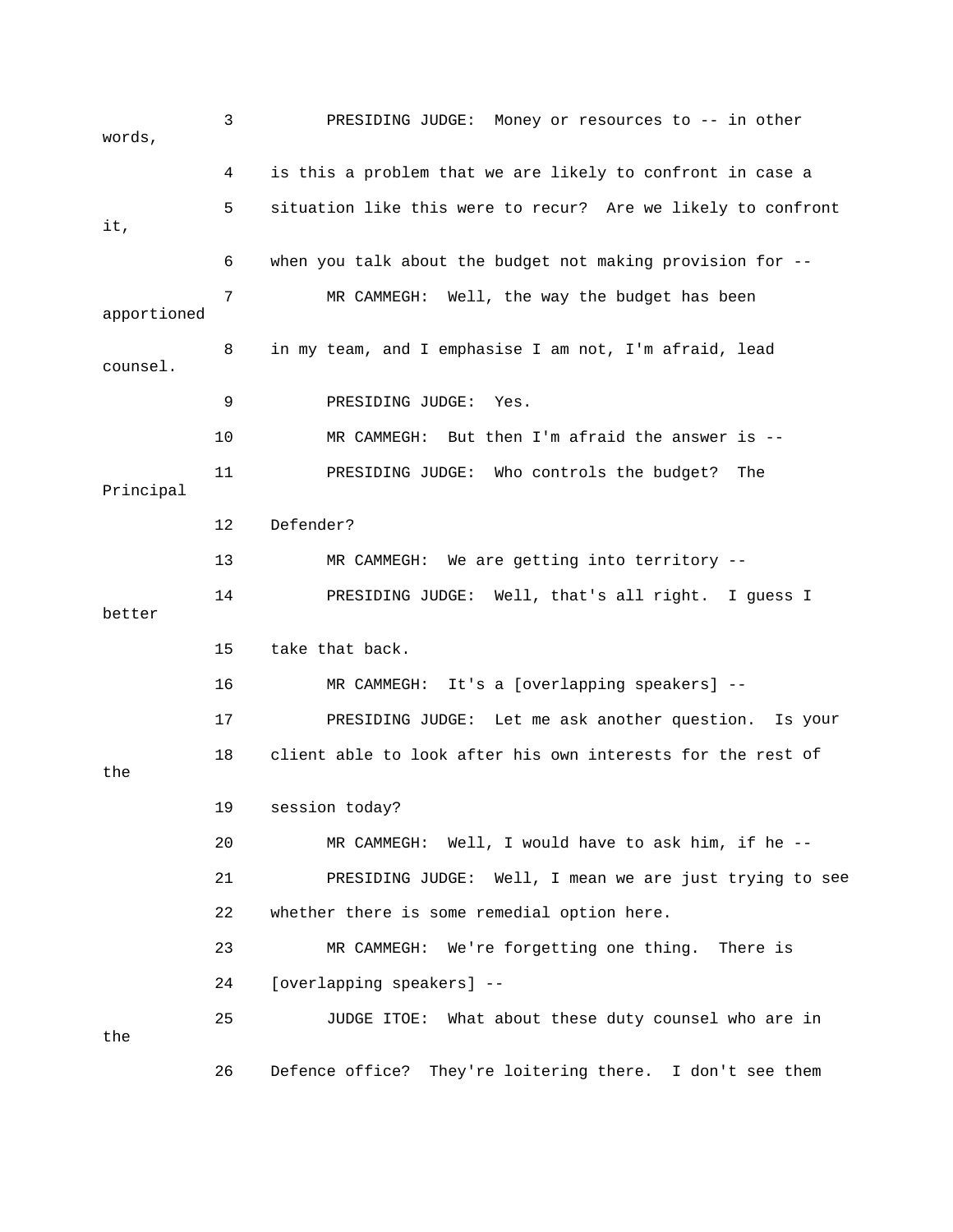27 around here. Where are they? This is when, I think, they should

- 28 surface and provide assistance.
- 29 MR CAMMEGH: My sentiments exactly.

SCSL - TRIAL CHAMBER I

 SESAY ET AL ge 62 OPEN SESSION Pa 1 JUNE 2007

|      | $\mathbf 1$    | Where are they? I don't see them here.<br>JUDGE ITOE:            |
|------|----------------|------------------------------------------------------------------|
|      | $\overline{a}$ | I will -- I forgot -- I'm afraid they don't<br>MR CAMMEGH:       |
|      | 3              | immediately spring to mind when it comes to assistance, but I    |
|      | 4              | will -- well, Your Honour, we've had to, as you know, I don't    |
|      | 5              | think it's any secret, we have had terrible difficulties with    |
| the  |                |                                                                  |
|      | 6              | efficiency of the service we've been rendered from the Defence   |
|      | 7              | office since day one.                                            |
|      | 8              | PRESIDING JUDGE: You did agree not to open a Pandora's           |
| оf   | 9              | Let us just go back and see if it's possible to send one<br>box. |
|      | 10             | them here.                                                       |
|      | 11             | MR CAMMEGH: I will try to make [overlapping speakers] -          |
| sure | 12             | PRESIDING JUDGE: Make the arrangement, just to make              |
|      | 13             | we don't have a lacuna in the process, if we can find some       |
|      | 14             | remedial option. All right?                                      |
|      | 15             | MR CAMMEGH:<br>Thank you.<br>Yes.                                |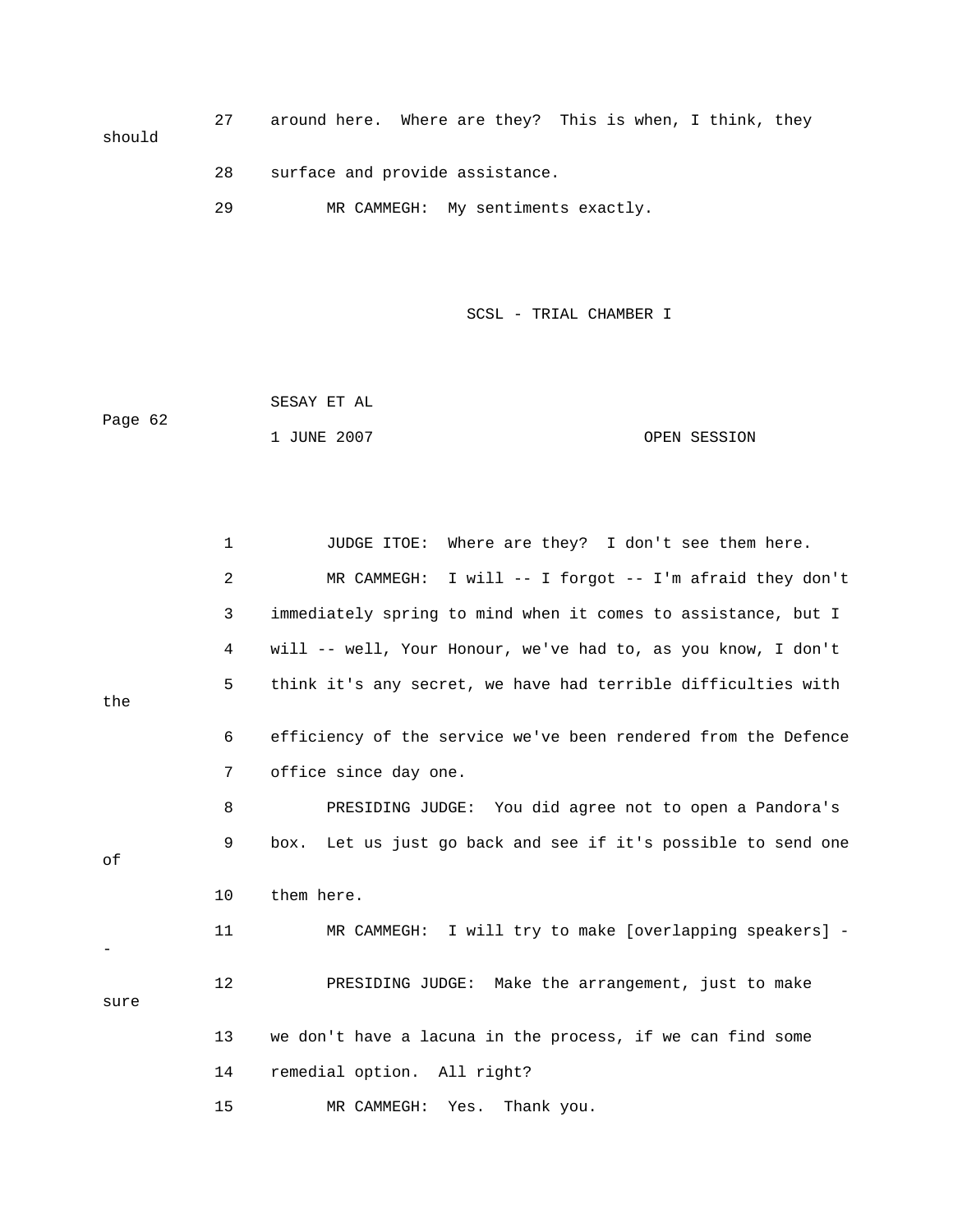|           | 16 | JUDGE BOUTET: And, if I may, I ascribe to what Justice          |
|-----------|----|-----------------------------------------------------------------|
| there     | 17 | Itoe has said. I mean, we've been reminded many times that      |
| whatever, | 18 | were RUF-assigned duty counsel, whose function it is,           |
|           | 19 | very wide, as such, but they are referred to and described as   |
| part      | 20 | duty counsel. So I'm a bit surprised, too, to see that in       |
| the       | 21 | of the RUF Defence portion of the trial, they are absent from   |
| what      | 22 | Court. So it may be it's a different philosophy now as to       |
|           | 23 | their duties are. I don't know. In any event, they have been    |
| can       | 24 | assigned to RUF and you should see with them what it is they    |
|           | 25 | do to assist you and your client this afternoon.                |
| described | 26 | MR CAMMEGH: Many people, over the months, have                  |
|           | 27 | this Tribunal as something from which everyone will learn,      |
| is        | 28 | because it's probably a blueprint for future tribunals.<br>This |
|           | 29 | an area where, perhaps, you know, things can be developed or    |

| Page 63 | SESAY ET AL |              |
|---------|-------------|--------------|
|         | 1 JUNE 2007 | OPEN SESSION |

1 learned from in the future.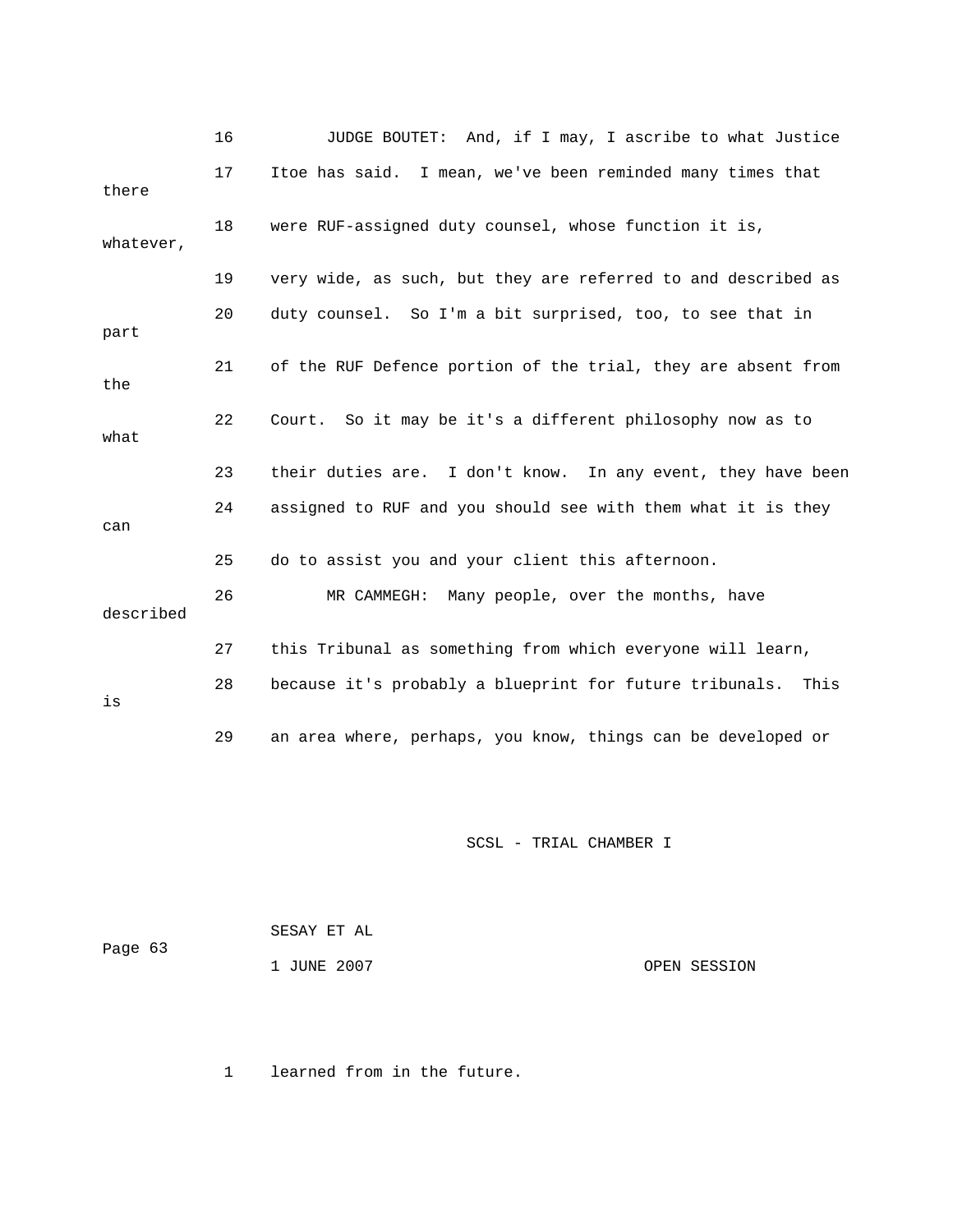| оf       | 2  | JUDGE ITOE: Because I'm surprised, you know, that none         |
|----------|----|----------------------------------------------------------------|
| accused, | 3  | them has been here to follow the testimony of the first        |
| case.    | 4  | which is very, very important and strategic for the Defence    |
|          | 5  | I must say, that I'm rather surprised that there has been this |
| you      | 6  | lukewarmness, and yet you remember, in previous proceedings,   |
| access,  | 7  | know, this Chamber has been generous enough to allow them      |
|          | 8  | exceptionally, in the absence of lead counsel and counsel, to  |
|          | 9  | stand in in certain situations during the course of our        |
| know,    | 10 | proceedings. So I think that we need to have recourse, you     |
|          | 11 | to them, because they're there. I think they should do their   |
|          | 12 | job.                                                           |
| and      | 13 | MR CAMMEGH: I'm sure my learned friends who to my left         |
|          | 14 | right note your comments with interest, Your Honour.           |
|          | 15 | PRESIDING JUDGE: We'll recess for lunch and resume at          |
|          | 16 | 2.30 p.m. Just a minute. Mr Sesay, did you want to say         |
|          | 17 | something? Do sit down.                                        |
|          | 18 | THE WITNESS: Yes, sir, My Lord.                                |
|          | 19 | PRESIDING JUDGE:<br>Go ahead.                                  |
| and      | 20 | THE WITNESS: My Lord, I'm feeling some pain in my foot         |
|          | 21 | cold in the foot.                                              |
|          | 22 | PRESIDING JUDGE: Is it a result of the temperature in          |
|          | 23 | here, or could it also be the result of some other factors?    |
| for a    | 24 | I'm feeling my foot because I sit<br>THE WITNESS: Yes.         |
|          | 25 | long time and it's giving me some hard times, and I'm feeling  |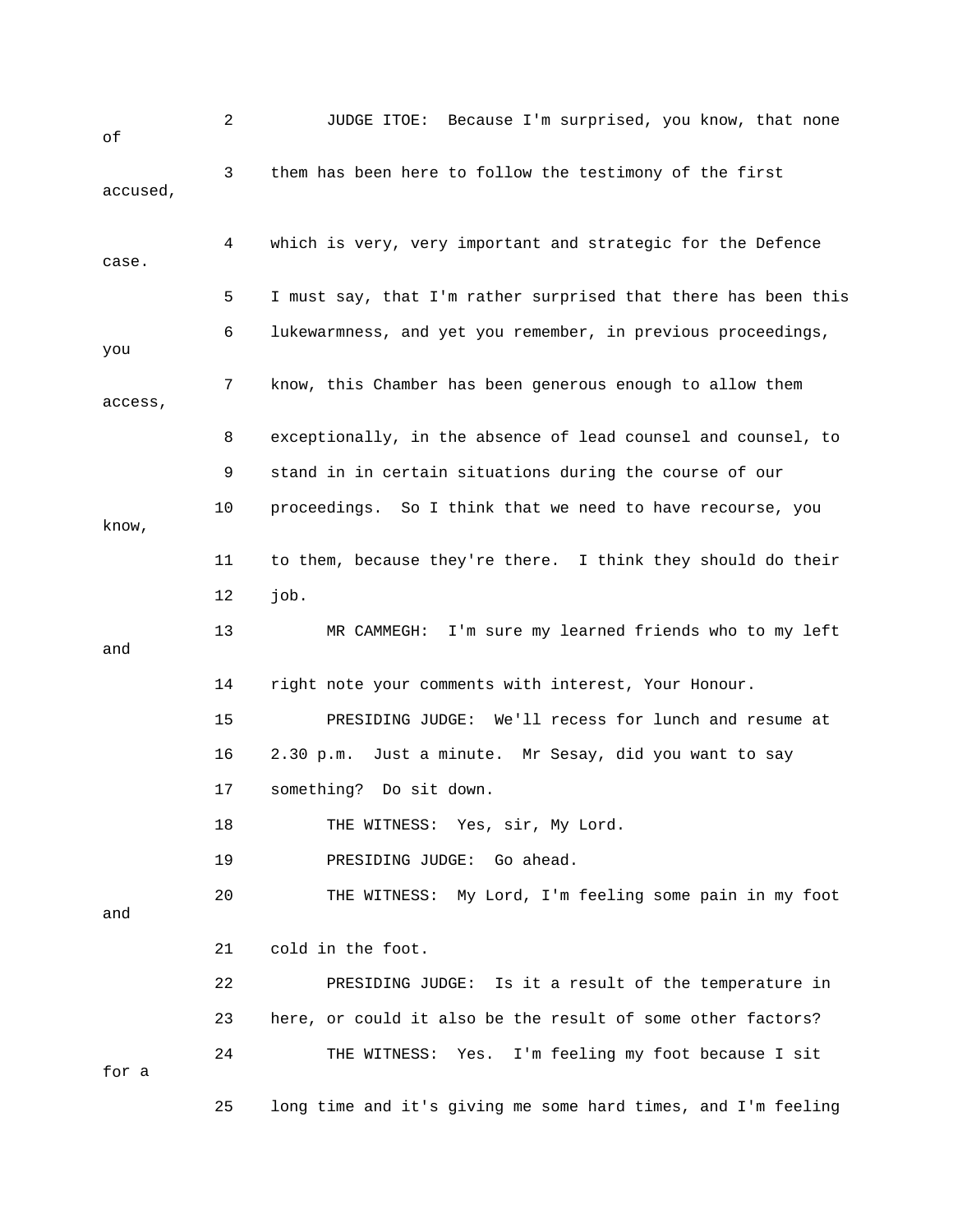|       | 26 | cold. |                                                     |  |  |  |  |
|-------|----|-------|-----------------------------------------------------|--|--|--|--|
| He    | 27 |       | PRESIDING JUDGE: Yes. Well, let me hear Mr Jordash. |  |  |  |  |
|       | 28 |       | wants intervene too.                                |  |  |  |  |
| Sesay | 29 |       | MR JORDASH: I'm just wondering if I may approach Mr |  |  |  |  |

 SESAY ET AL Page 64 1 JUNE 2007 OPEN SESSION

 1 and speak to him about this discrete subject. 2 **PRESIDING JUDGE:** Very well then. Go ahead. 3 MR JORDASH: Thank you. 5 MR JORDASH: It is the injury. 6 PRESIDING JUDGE: Quite. 7 MR JORDASH: And I think the cold is exacerbating the -- 8 PRESIDING JUDGE: Quite. 9 MR JORDASH: -- discomfort, which has built up through 10 process of sitting for the last few weeks. Mr Sesay would 11 not to continue this afternoon. 12 PRESIDING JUDGE: Well, let us put it straight in the --13 let's put that option straight in the court of the 4 PRESIDING JUDGE: Yes, Mr Jordash. the prefer Prosecution.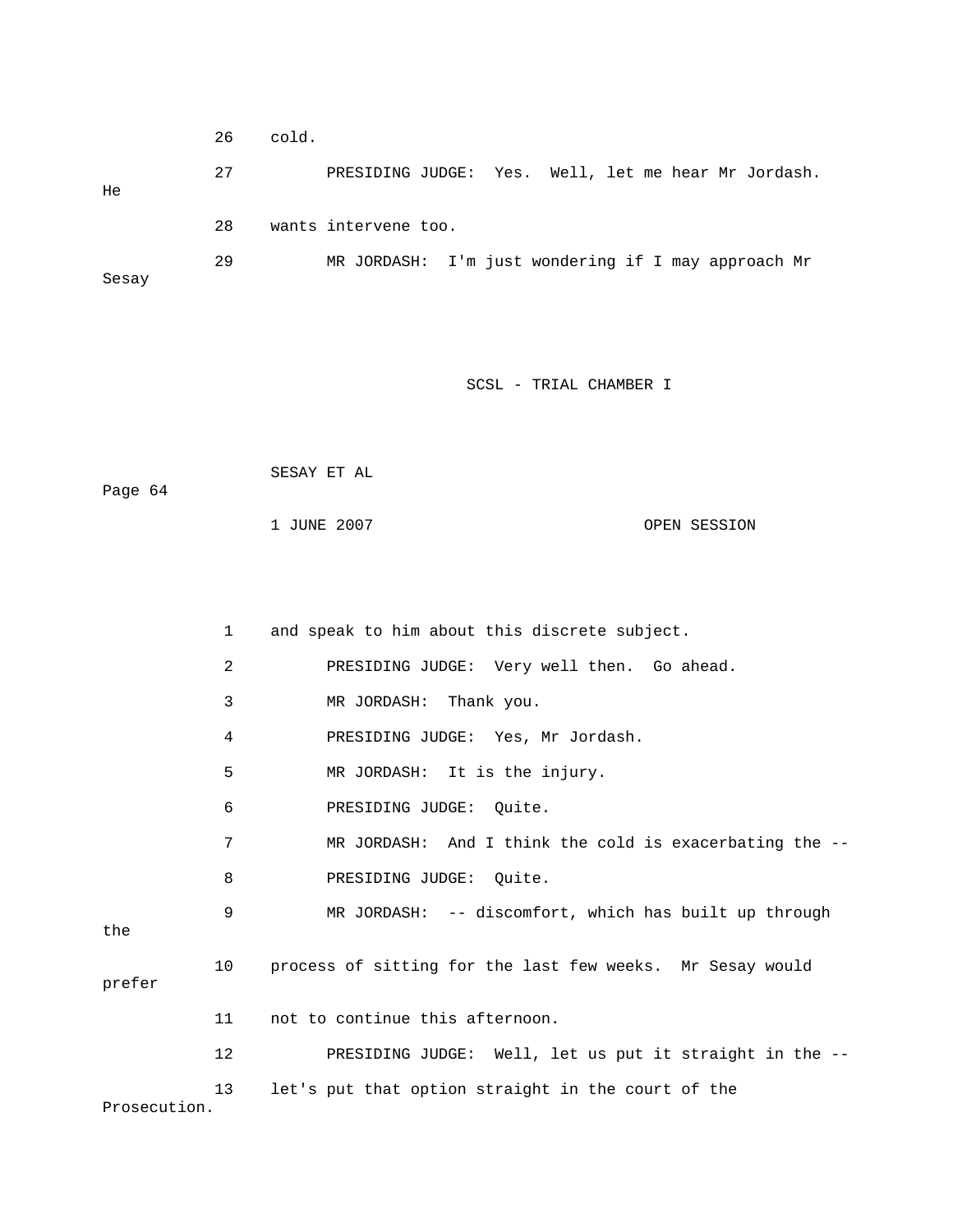14 That's the situation which is clearly supervening now. What 16 his client's interest? 17 MR HARRISON: The Prosecution can't tell you about the 21 PRESIDING JUDGE: No, don't complicate matters, 22 Mr Harrison. Let's get back to basics. Your turn comes in 23 afternoon, after we resume, for cross-examination. In other make 25 an assumption that you may be ready to go on. Here is a 26 supervening situation coming from the other side. 27 All I'm asking to you, suppose the Bench is disposed to 28 respond favourably to Mr Jordash's option; what would be your 29 position? We want to hear your position so that we weigh the 15 would be your response to Mr Jordash's preference, in terms of 18 seriousness of the complaint. 19 PRESIDING JUDGE: No, we are not asking that. 20 MR HARRISON: I've heard the complaint. the 24 words, we don't know whether you're ready to go on, but we

SCSL - TRIAL CHAMBER I

| Page 65 | SESAY ET AL |              |
|---------|-------------|--------------|
|         | 1 JUNE 2007 | OPEN SESSION |

1 conflicting interests.

2 MR HARRISON: We would prefer to continue.

3 PRESIDING JUDGE: Precisely. That's all I wanted. I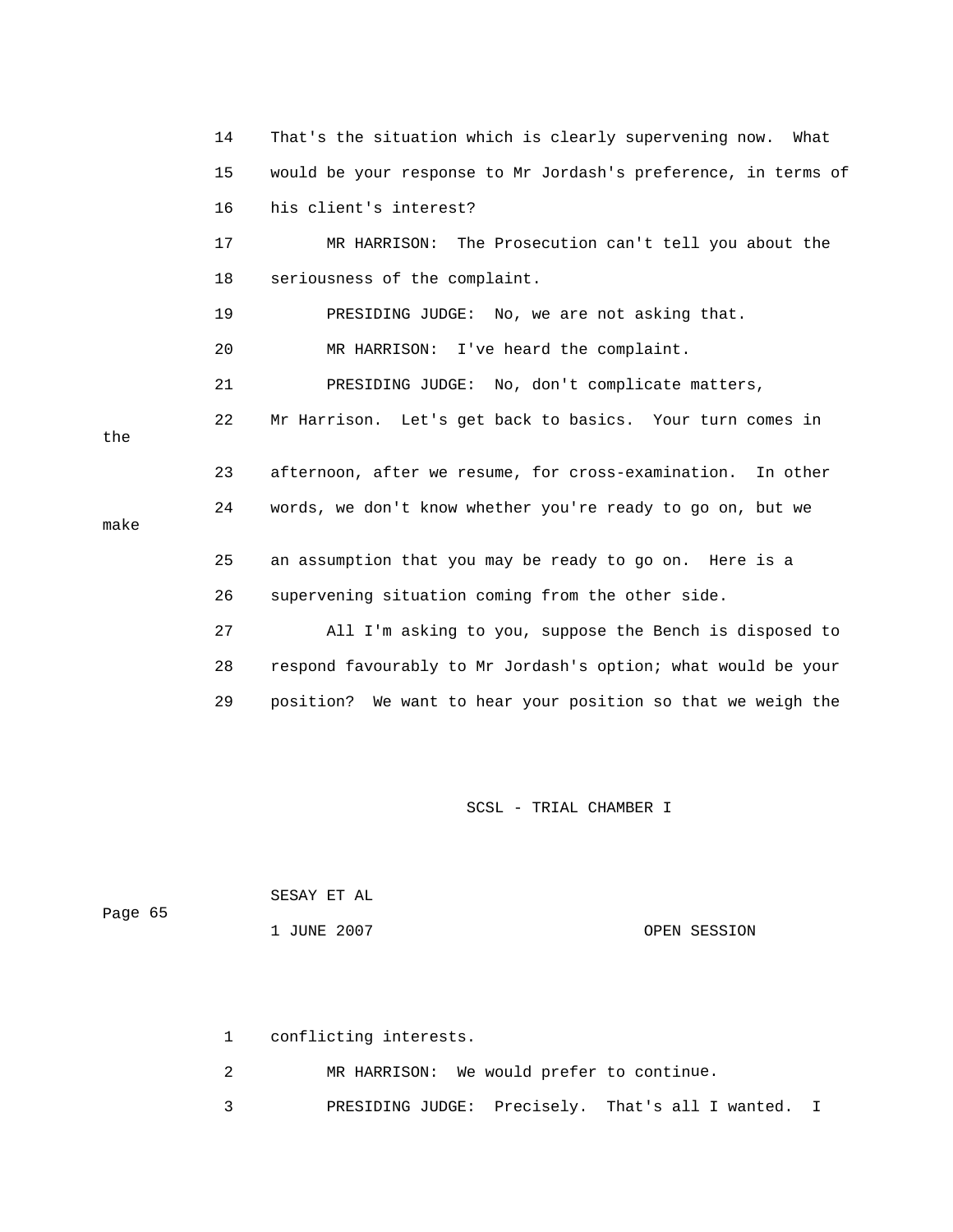4 didn't really want a long -- some kind of exchange of unnecessary 5 points. I just wanted to know. 6 MR HARRISON: But if I can just add the caveat -- 7 PRESIDING JUDGE: Go ahead, yeah. 8 MR HARRISON: -- that the Prosecution does not, at any 11 MR HARRISON: -- particularly of an accused who is 12 complaining of an illness. 13 PRESIDING JUDGE: This would have sorted out exactly 14 was looking for. Mr Nicol-Wilson, what would be your response 15 the Bench considering, favourably, the application of Mr 16 MR NICOL-WILSON: Well, Your Honours, we think there is 17 way we can proceed. Because even if the Prosecution wants to 19 PRESIDING JUDGE: In other words, there is here a 20 suggestion of possible incapacitation, temporary incapacitation. 21 MR NICOL-WILSON: Yes, sir. So we support whatever 23 PRESIDING JUDGE: Mr Touray. 24 JUDGE ITOE: They are all the same -- 27 otherwise the Bench might be accused of -- what? [Overlapping 9 point, wish to take an unfair advantage -- 10 PRESIDING JUDGE: Good point. what I to Jordash? no go 18 ahead, the accused would not be in a position to continue. 22 position. 25 MR TOURAY: We are the same [overlapping speakers] -- 26 PRESIDING JUDGE: Well, we need to have it for the records,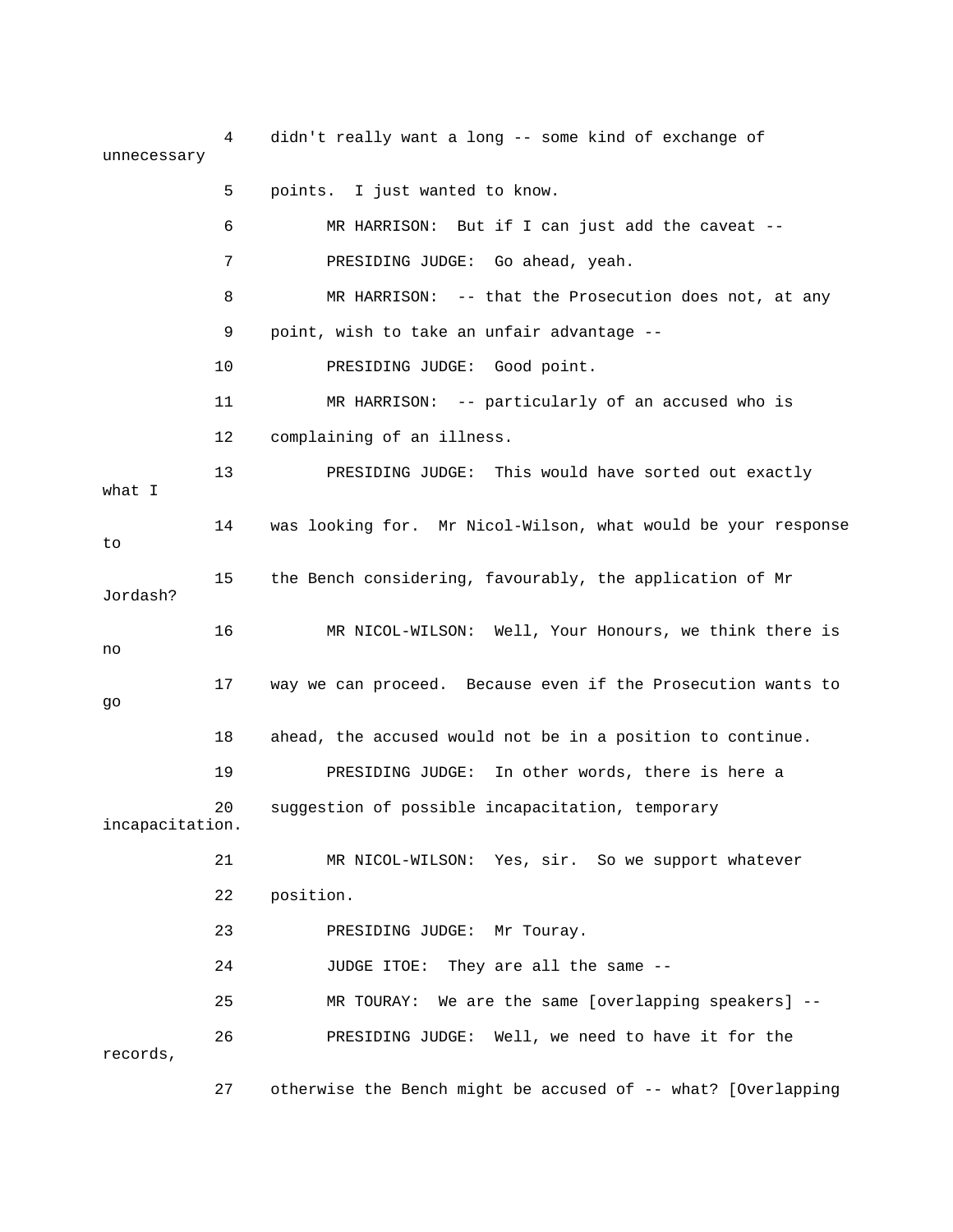28 speakers] I'm sorry, I apologise for that. Well, what is our 29 disposition?

|         | SESAY ET AL |              |
|---------|-------------|--------------|
| Page 66 |             |              |
|         | 1 JUNE 2007 | OPEN SESSION |

| I        | $\mathbf{1}$   | JUDGE ITOE: Well, my disposition is that I don't think         |
|----------|----------------|----------------------------------------------------------------|
| he's     | $\overline{2}$ | want to put the accused person under any form of stress.<br>If |
|          | 3              | tired, he's tired.                                             |
|          | 4              | JUDGE BOUTET: I would like to have a report from the           |
|          | 5              | doctor.                                                        |
| оf       | 6              | JUDGE ITOE: I wouldn't want to put him under any form          |
|          | 7              | stress because he has been sitting there for about three weeks |
| he       | 8              | and it is stressful; let us face the facts. And I think that   |
| you      | 9              | should be granted his request, that we move the proceedings,   |
|          | 10             | know, to Tuesday or whatever. And this also fits in with the   |
| be       | 11             | scenario of Mr Cammegh, who is not feeling fine and might not  |
| to       | 12             | present. This is what we have been wrestling with, you know,   |
| bringing | 13             | see how we sort out the scenario for this afternoon by         |
|          | 14             | in a duty counsel.                                             |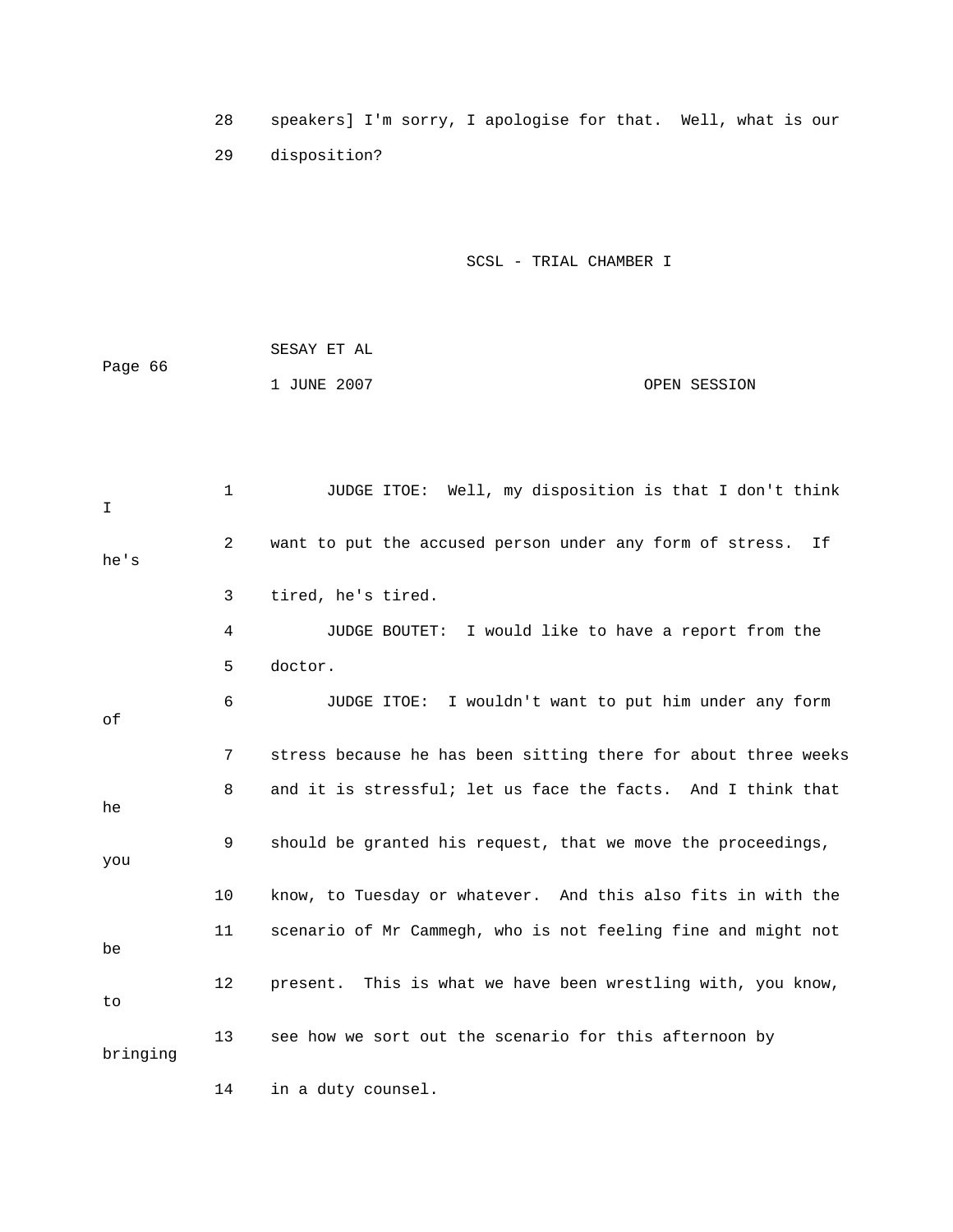|       | 15 | So if the supervening circumstances that have been             |
|-------|----|----------------------------------------------------------------|
| I     | 16 | presented by Mr Sesay are such that -- we cannot side track.   |
|       | 17 | think we should live up to the reality and grant him his       |
| be    | 18 | application. I don't think I would like to have him here to    |
|       | 19 | facing questioning, you know, when he says he is stressed.     |
|       | 20 | MR JORDASH: Can I make a --                                    |
|       | 21 | PRESIDING JUDGE: Go ahead, Mr Jordash.                         |
| if    | 22 | MR JORDASH: I haven't discussed it with Mr Sesay, but          |
|       | 23 | the Prosecution were to tender the statement of the first      |
| where | 24 | accused, we could move to the legal argument. I don't know     |
|       | 25 | they come in the Prosecution's planning, but we must be at the |
|       | 26 | foot of -- sorry, at the door of their intended use. I'm just  |
|       | 27 | trying to think practically on how we can avoid losing an      |
|       | 28 | afternoon, which I certainly would not want to do.             |
| don't | 29 | As I said, though, I haven't spoken to Mr Sesay. I             |

|         | SESAY ET AL |  |              |
|---------|-------------|--|--------------|
| Page 67 |             |  |              |
|         | 1 JUNE 2007 |  | OPEN SESSION |

 1 know if he wants to be present during the argument or not. at 2 would have to be something I would need an indication of before I Th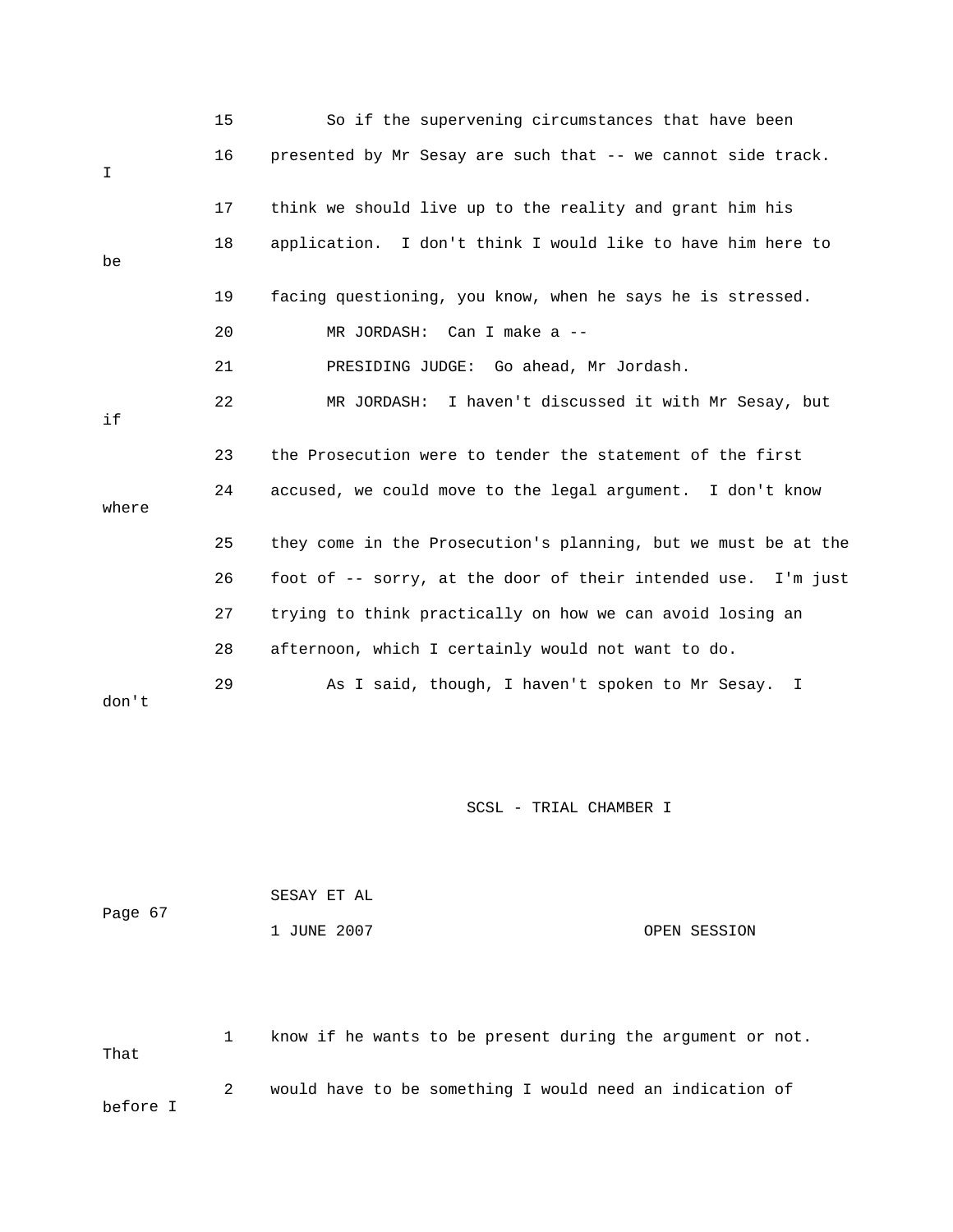3 could agree to that course. But I'm simply putting that before 4 the Court as a means by which we might avoid the loss of an 5 afternoon. 6 PRESIDING JUDGE: Well, the Bench would like to distance 7 itself from that kind of option, but we'll let the Prosecution 8 have their response to that at this point in time. 9 JUDGE ITOE: The impression which is being conveyed is preliminary 12 Mr Sesay. I do not think that those documents will come in that 14 Mr Sesay to prepare the grounds for tendering whatever documents. 16 complaining about. So I don't see how we can avoid this. 17 Because it's not just a question of the Prosecution coming and 18 dumping the documents and saying, "We are tendering this," you 19 know, without Mr Sesay knowing where he is coming from. So we 20 are where we are and I think the reality is there. 22 PRESIDING JUDGE: And speaking for myself, I do not want 23 even suggest to the Prosecution anything that would take away 24 their discretion as to how -- what methodology they want to that 10 documents will just be tendered like that, without a 11 questioning, you know, a preliminary cross-examination of 13 way. There will certainly be a preliminary cross-examination of 15 And this will -- this will subject him to the stress which he is 21 MR JORDASH: My suggestion was - to adopt 25 in cross-examining. I distance myself from that completely. 26 MR JORDASH: Well --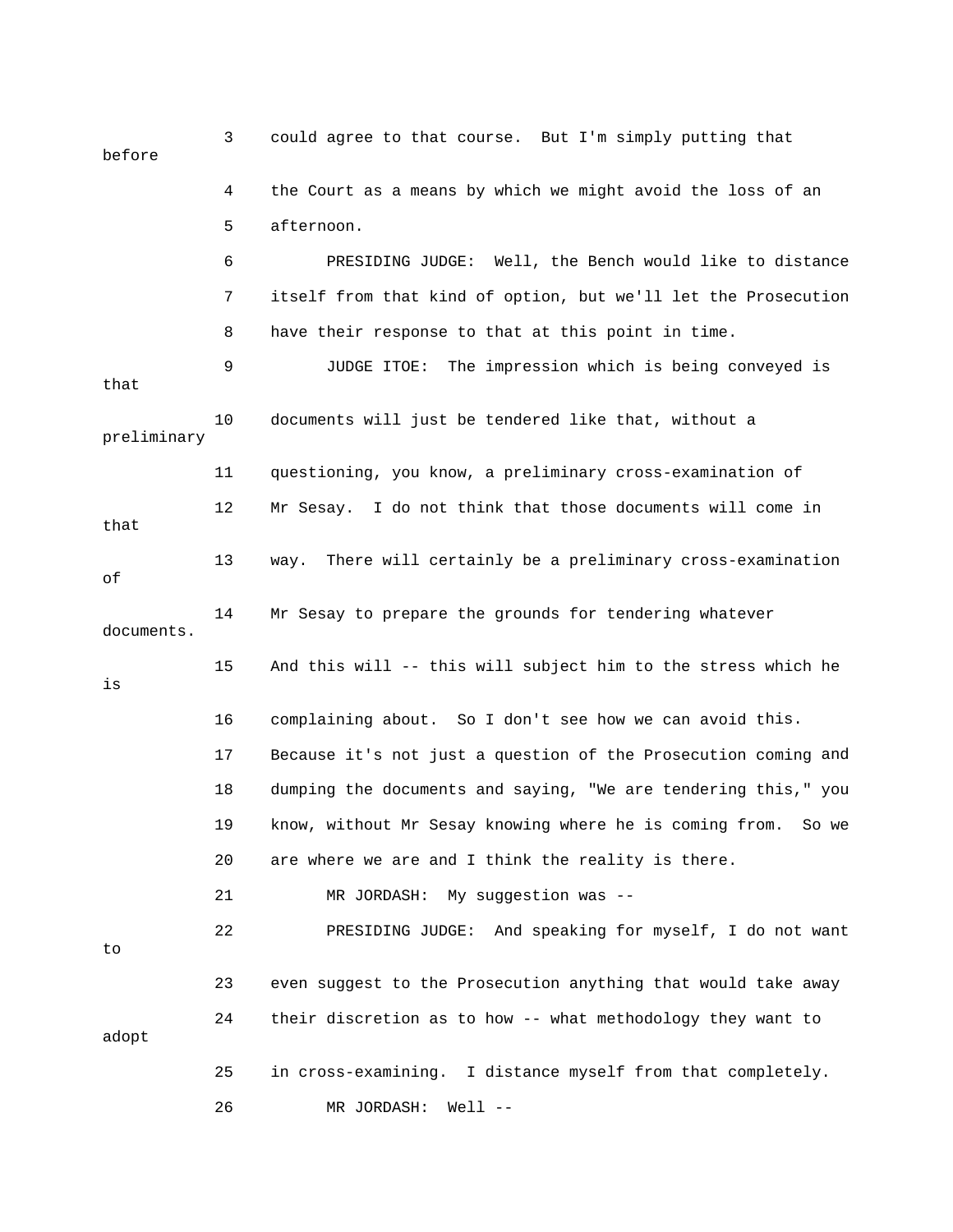27 PRESIDING JUDGE: Yes.

 28 MR HARRISON: The Prosecution has heard the comments of 29 Mr Justice Itoe and Mr Justice Thompson and, as Mr Jordash has

SCSL - TRIAL CHAMBER I

 1 JUNE 2007 OPEN SESSION SESAY ET AL Page 68

 1 indicated, he has a concern for trying to make a profitable use 2 of this afternoon's time. The Prosecution also thinks that it 3 may be possible to do that. With the Court's leave and, of 4 course, Mr Sesay would have to give some consent, if it was to 5 take place in his absence. The Prosecution can prepare itself 6 over the break to make an application to the Court for permission 7 to cross-examine Mr Sesay with respect to certain documents. 9 MR HARRISON: Yes. So that the application could be the 8 JUDGE ITOE: This afternoon? made 10 by the Prosecution this afternoon and the Prosecution could 11 advance its argument this afternoon. But we recognise that 12 Mr Sesay has a right to be present throughout all matters of 13 trial. 14 PRESIDING JUDGE: We'll stand down the Court for a few 15 minutes.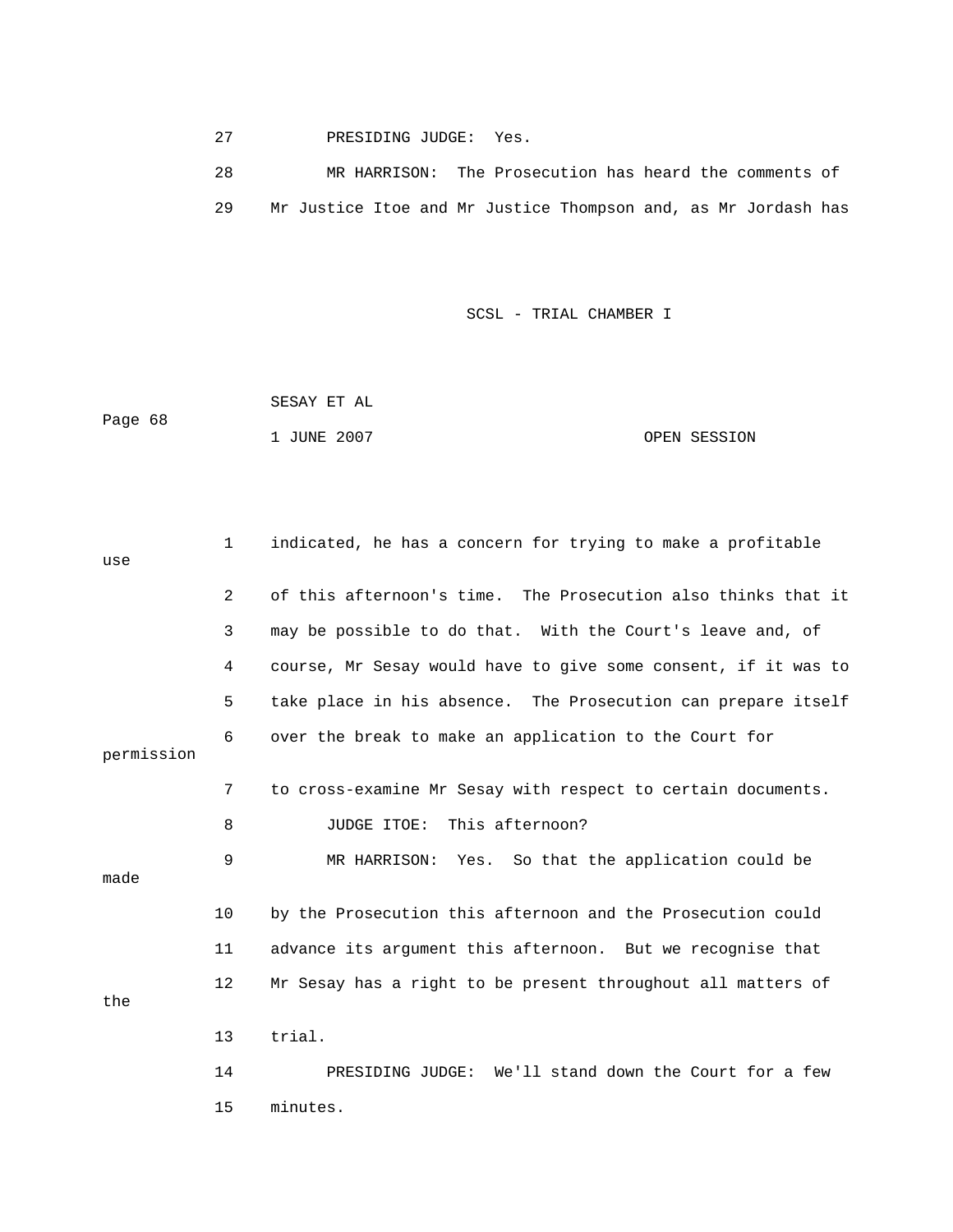|         | 16 | [Break taken at 1.10 p.m.]                                     |
|---------|----|----------------------------------------------------------------|
|         | 17 | [Upon resuming at 1.18 p.m.]                                   |
| adjourn | 18 | PRESIDING JUDGE: Counsel, the Bench is disposed to             |
| before  | 19 | this trial to Tuesday morning next week at 9.30 a.m But        |
| ensure  | 20 | we do that, we'll direct counsel for the first accused to      |
|         | 21 | that we have a tentative medical report on the condition of    |
|         | 22 | Mr Sesay by then.                                              |
|         | 23 | MR JORDASH:<br>Certainly.                                      |
|         | 24 | PRESIDING JUDGE: Right. The trial is adjourned to --           |
| the     | 25 | MS KAH-JALLOW: Your Honour, if I may, may I be given           |
|         | 26 | opportunity to respond to your concerns that I was absent from |
|         | 27 | court today.                                                   |
|         | 28 | PRESIDING JUDGE: Yes. Certainly not today.                     |
|         | 29 | MS KAH-JALLOW: My Lord?                                        |
|         |    |                                                                |
|         |    | SCSL - TRIAL CHAMBER I                                         |
|         |    |                                                                |
| Page 69 |    | SESAY ET AL                                                    |
|         |    | 1 JUNE 2007<br>OPEN SESSION                                    |
|         |    |                                                                |
| you     | 1  | PRESIDING JUDGE: Not today. We are not going to grant          |
| you     | 2  | leave to do that today. At some appropriate time next week     |
|         | 3  | can come and ask for leave to do that. But, at this juncture,  |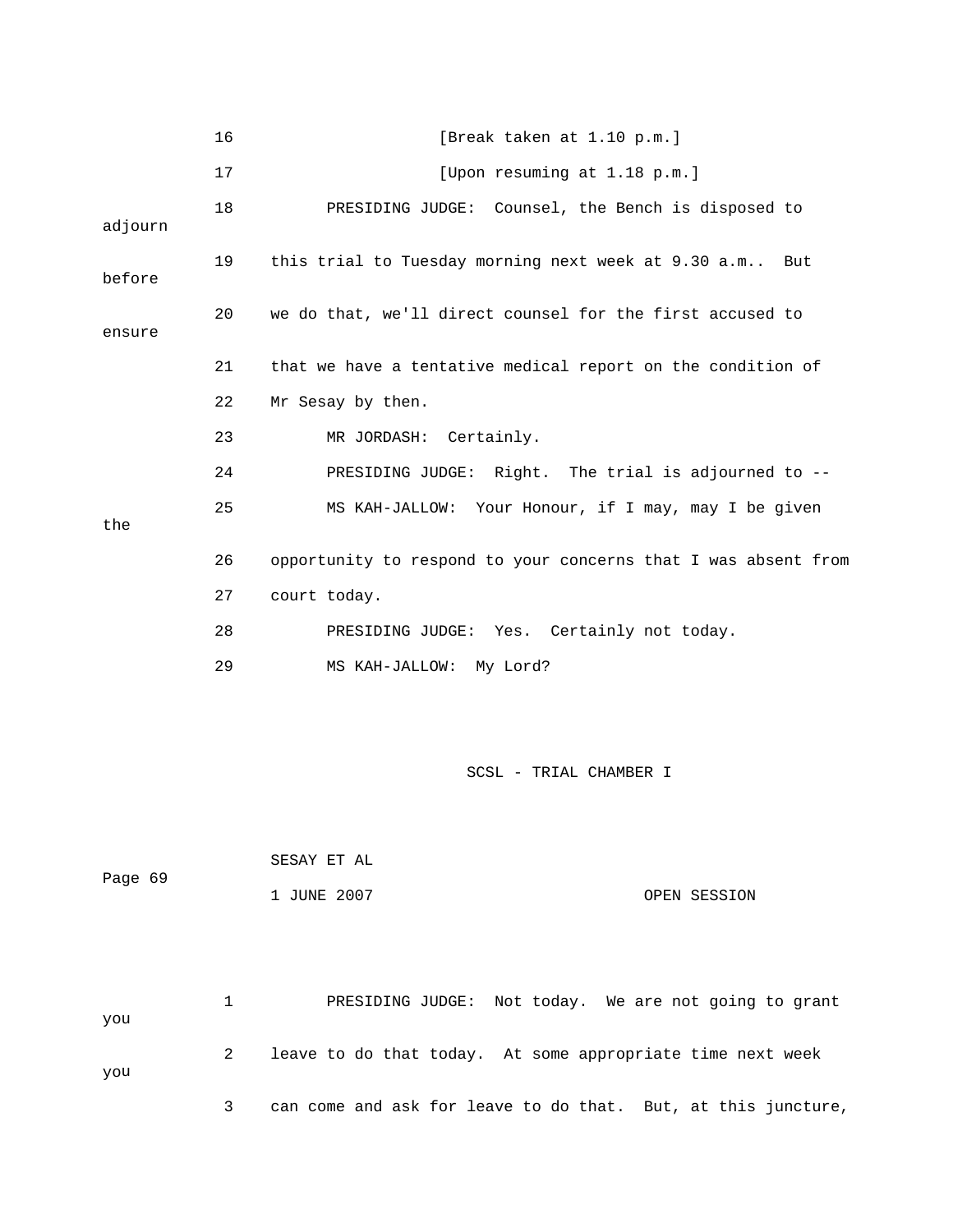| $\overline{4}$  | I'm about to adjourn this trial to next Tuesday morning at |  |  |  |
|-----------------|------------------------------------------------------------|--|--|--|
|                 | 5<br>9.30 a.m., and I so do.                               |  |  |  |
|                 | $\epsilon$<br>MS KAH-JALLOW: As Your Honour pleases.       |  |  |  |
|                 | $\sqrt{ }$<br>[Whereupon the hearing adjourned at 1.25     |  |  |  |
| $\texttt{p.m.}$ |                                                            |  |  |  |
|                 | $\,8\,$<br>to be reconvened on Tuesday, the 5th day of     |  |  |  |
|                 | $\mathsf 9$<br>June 2007, at 9.30 a.m.]                    |  |  |  |
| $10$            |                                                            |  |  |  |
| $11\,$          |                                                            |  |  |  |
| $12\,$          |                                                            |  |  |  |
| $13$            |                                                            |  |  |  |
| $14\,$          |                                                            |  |  |  |
| $15\,$          |                                                            |  |  |  |
| 16              |                                                            |  |  |  |
| $17\,$          |                                                            |  |  |  |
| $18\,$          |                                                            |  |  |  |
| 19              |                                                            |  |  |  |
| $20\,$          |                                                            |  |  |  |
| $2\sqrt{1}$     |                                                            |  |  |  |
| $2\sqrt{2}$     |                                                            |  |  |  |
| 23              |                                                            |  |  |  |
| 24              |                                                            |  |  |  |
| 25              |                                                            |  |  |  |
|                 |                                                            |  |  |  |
| 26              |                                                            |  |  |  |
| 27              |                                                            |  |  |  |
| $2\,8$          |                                                            |  |  |  |
| 29              |                                                            |  |  |  |